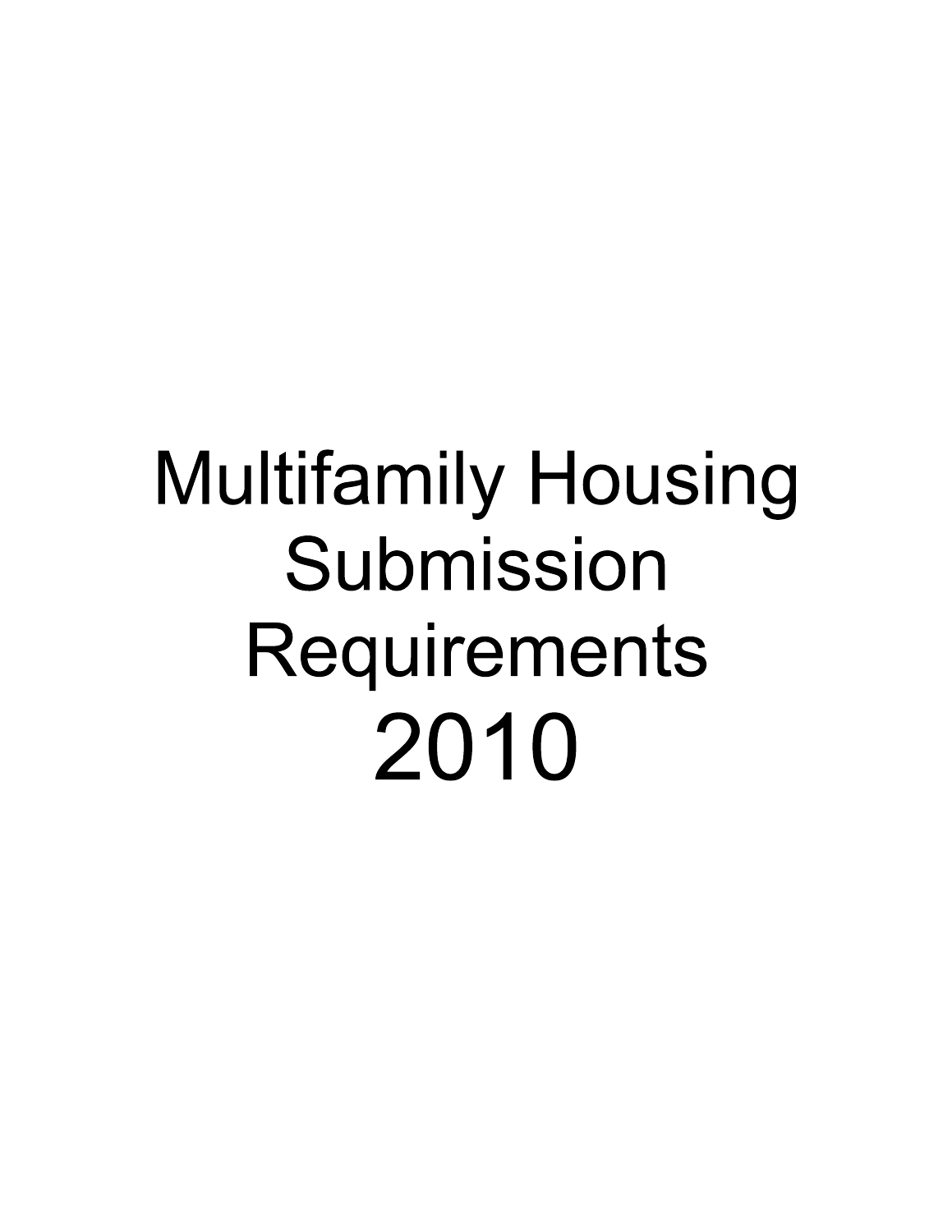### **Application Checklist**

The Application Checklist must be completed and submitted as the table of contents for the Application package. Applications must be tabbed numerically using the numbering system shown in this checklist.

If a tab is not applicable to an Application, it is not necessary to submit that tab. Simply mark the checklist for that tab N/A.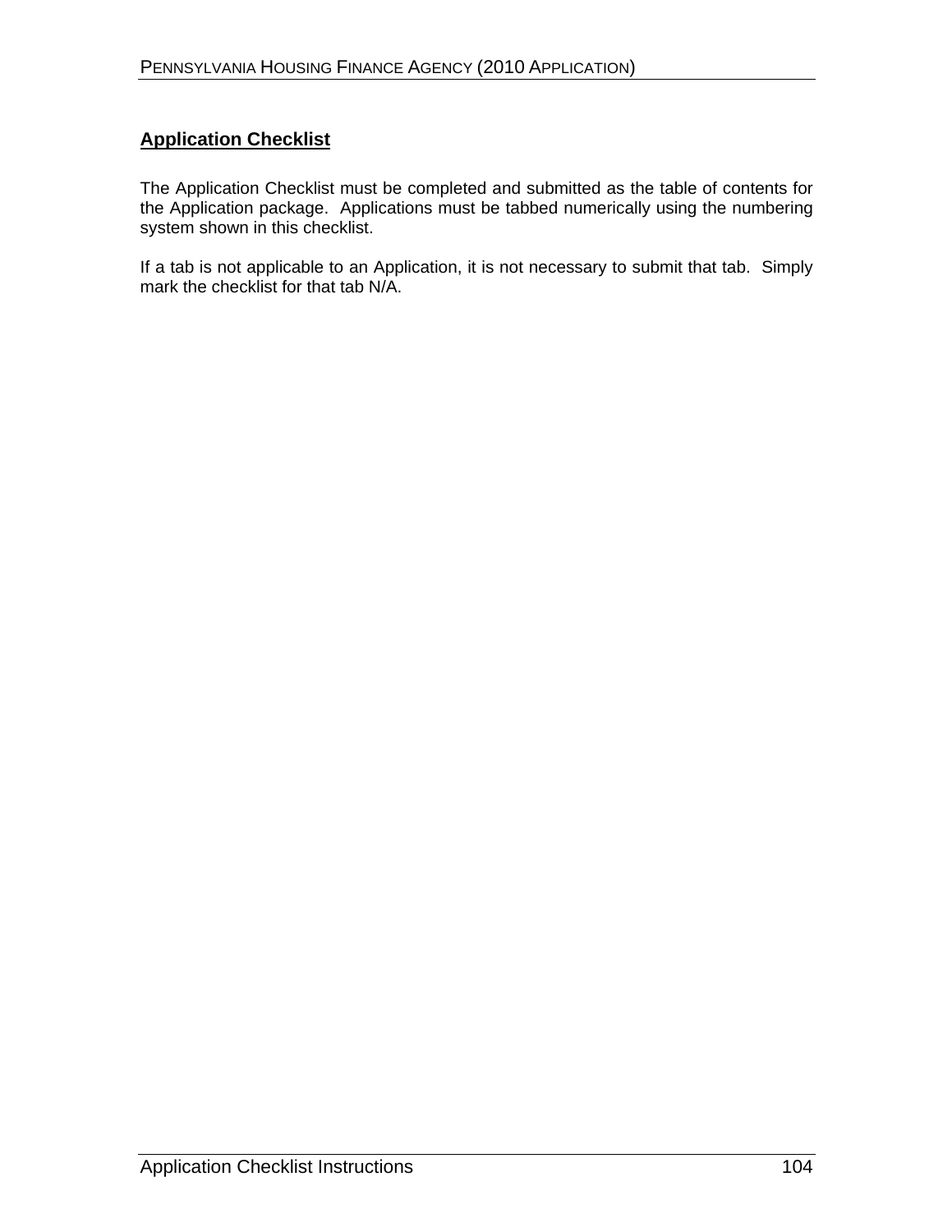# **APPLICATION CHECKLIST**

# **Items Included in the Application Package**

| <b>Yes</b> | N/A |                   |                                                                                  |
|------------|-----|-------------------|----------------------------------------------------------------------------------|
|            |     |                   | <b>General Information</b>                                                       |
|            |     | Tab 1             | <b>Development Synopsis</b>                                                      |
|            |     | Tab <sub>2</sub>  | <b>Multifamily Core Application</b>                                              |
|            |     | Tab <sub>3</sub>  | <b>Selection Criteria</b>                                                        |
|            |     | Tab 4             | Market Study/Housing Needs Assessment                                            |
|            |     | Tab <sub>5</sub>  | Schematic Plans / Scope of Work                                                  |
|            |     | Tab <sub>6</sub>  | <b>Evidence of Site Control</b>                                                  |
|            |     | Tab <sub>7</sub>  | Appraisals                                                                       |
|            |     | Tab 8             | <b>Architect's Certifications</b>                                                |
|            |     | Tab 9             | Community and Economic Impact / Community Revitalization Plan                    |
|            |     | Tab 10            | <b>Historic Preservation Documentation</b>                                       |
|            |     | Tab 11            | <b>Supportive Services</b>                                                       |
|            |     | Tab 12            | <b>Accessible Units</b>                                                          |
|            |     | Tab 13            | <b>Commitment to Offer Homeownership</b>                                         |
|            |     | Tab 14            | <b>Public Housing Authority Notification</b>                                     |
|            |     | Tab 15            | Rent Roll/Displacement of Existing Tenants                                       |
|            |     | Tab 16            | <b>Development Team Experience</b>                                               |
|            |     | Tab 17            | Phase I Environmental Review / Environmental Test Results                        |
|            |     | Tab 18            | Commercial Income                                                                |
|            |     | Tab 19            | Utility Information                                                              |
|            |     | Tab 20            | <b>Certification of Subsidies</b>                                                |
|            |     | Tab 21            |                                                                                  |
|            |     | Tab 22            | Construction and/or Permanent Financing Letters of Intent                        |
|            |     |                   | <b>Bridge Loan Financing</b>                                                     |
|            |     | Tab <sub>23</sub> | Syndication Information                                                          |
|            |     | Tab 24            | <b>Development Cost Savings</b>                                                  |
|            |     |                   | <b>Additional Submission Requirements for PennHOMES Applications</b>             |
|            |     | Tab 25            | <b>Acquisition Notices</b>                                                       |
|            |     | Tab 26            | Displacement and Relocation                                                      |
|            |     | Tab 27            | Community Housing Development Organization (CHDO) Certification                  |
|            |     |                   |                                                                                  |
|            |     |                   | <b>Additional Submission Requirements for Tax Credit Applications</b>            |
|            |     | Tab 28            | Attorney's Opinion for Acquisition Tax Credit                                    |
|            |     | Tab 29            | <b>Waiver Requests</b>                                                           |
|            |     | Tab 30            | Nonprofit Set-Aside                                                              |
|            |     |                   | <b>Additional Submission Requirements for Supportive Housing Set-Aside</b>       |
|            |     | Tab <sub>31</sub> | <b>Supportive Housing Set-Aside</b>                                              |
|            |     |                   | <b>Additional Submission Requirements for Preservation Applications</b>          |
|            |     | Tab 32            | <b>Financial Statements</b>                                                      |
|            |     | Tab 33            | <b>Existing Financing and Regulatory Documents</b>                               |
|            |     | Tab 34            | <b>Physical/Capital Needs Assessment</b>                                         |
|            |     | <b>Tab 35</b>     | <b>Preservation Set-Aside Preference</b>                                         |
|            |     |                   | <b>Additional Submission Requirement for PennHOMES Preservation Applications</b> |
|            |     | Tab 36            | <b>Assumed Debt</b>                                                              |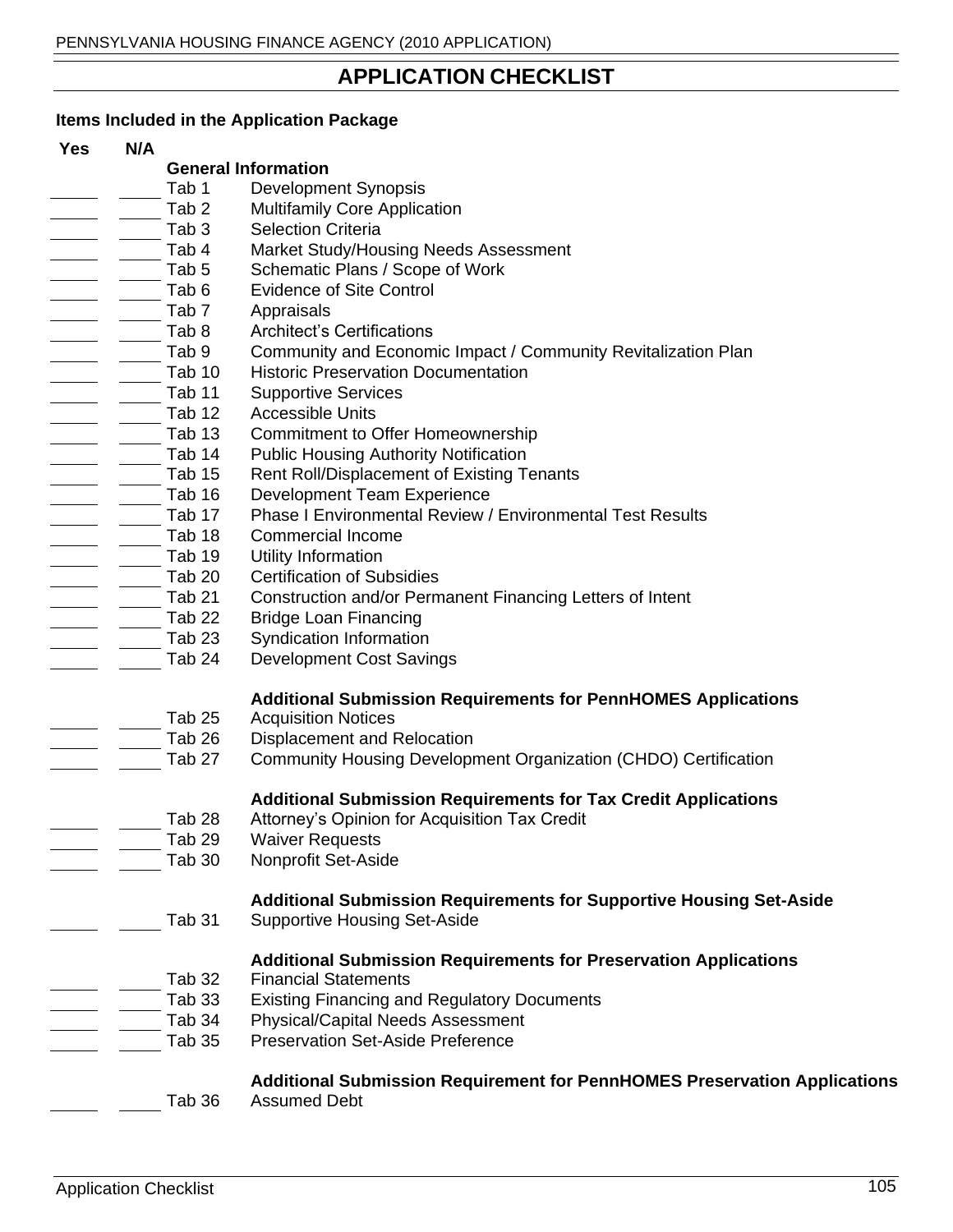# **Additional Requirements for Tax Exempt Volume Cap Applications**  roposals<sup>'</sup><br>incing

| Tab 37  | Statement of Qualification under Request for Propos |
|---------|-----------------------------------------------------|
| Tab 38  | Statement of Qualification for Tax Exempt Financing |
| Tab 49. | <b>Statement of Qualification for Tax Credits</b>   |
| Tab 40  | Letter Outlining Bond Financing Strategies          |
| Tab 41  | Qualification of Bond Financing Team                |
| Tab 42  | Evidence of Bond Rating                             |

#### **All Applicants**

Tab 43 Additional Information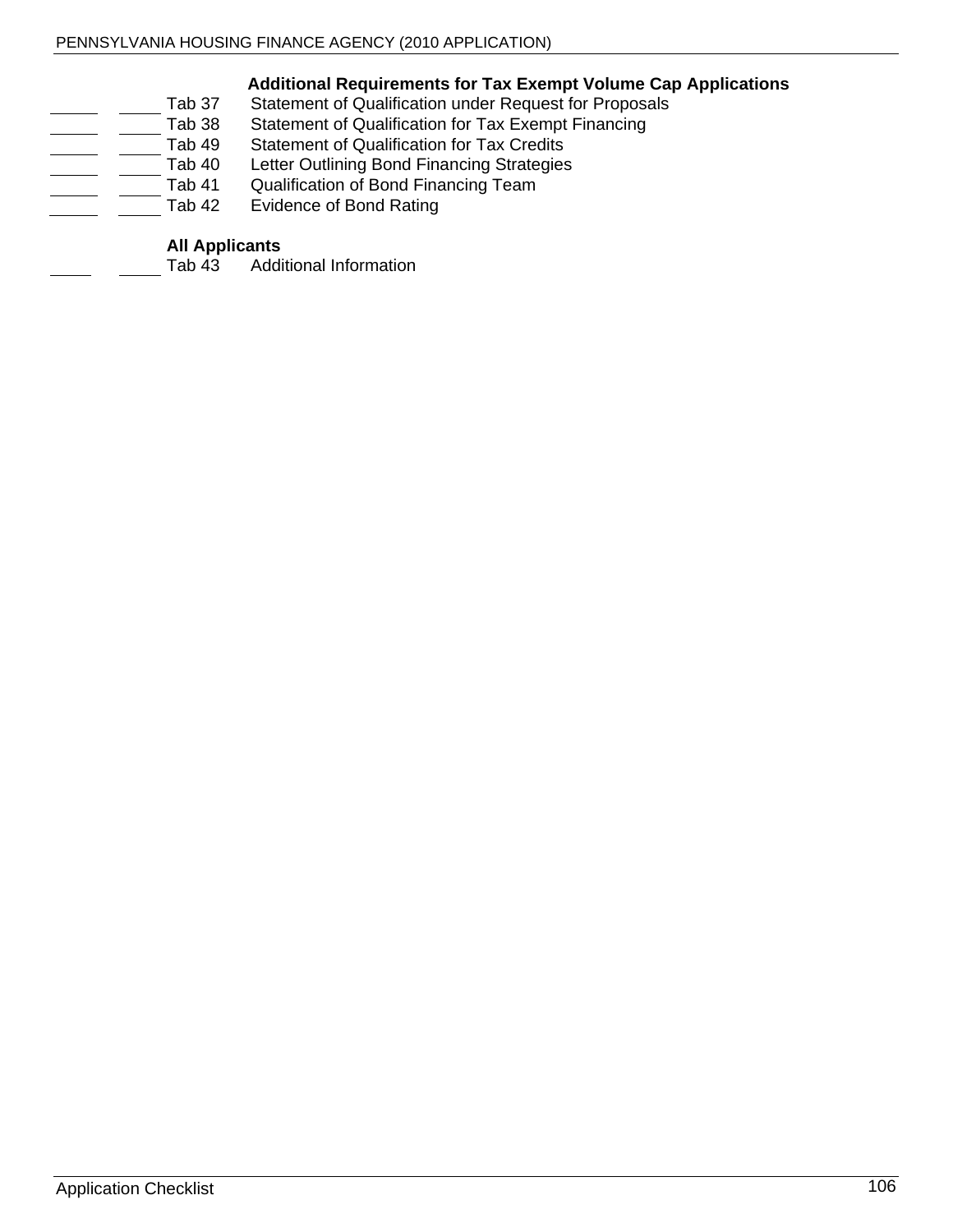### **Tab 1 Development Synopsis**

The synopsis is a **one page** description of the development, including, but not limited to, a summary of the need for the development; its impact on the community; targeted population; square footage of the development; number and type of buildings; number and bedroom size of units in each building; amenities and unique features of the development; and a description of nearby services.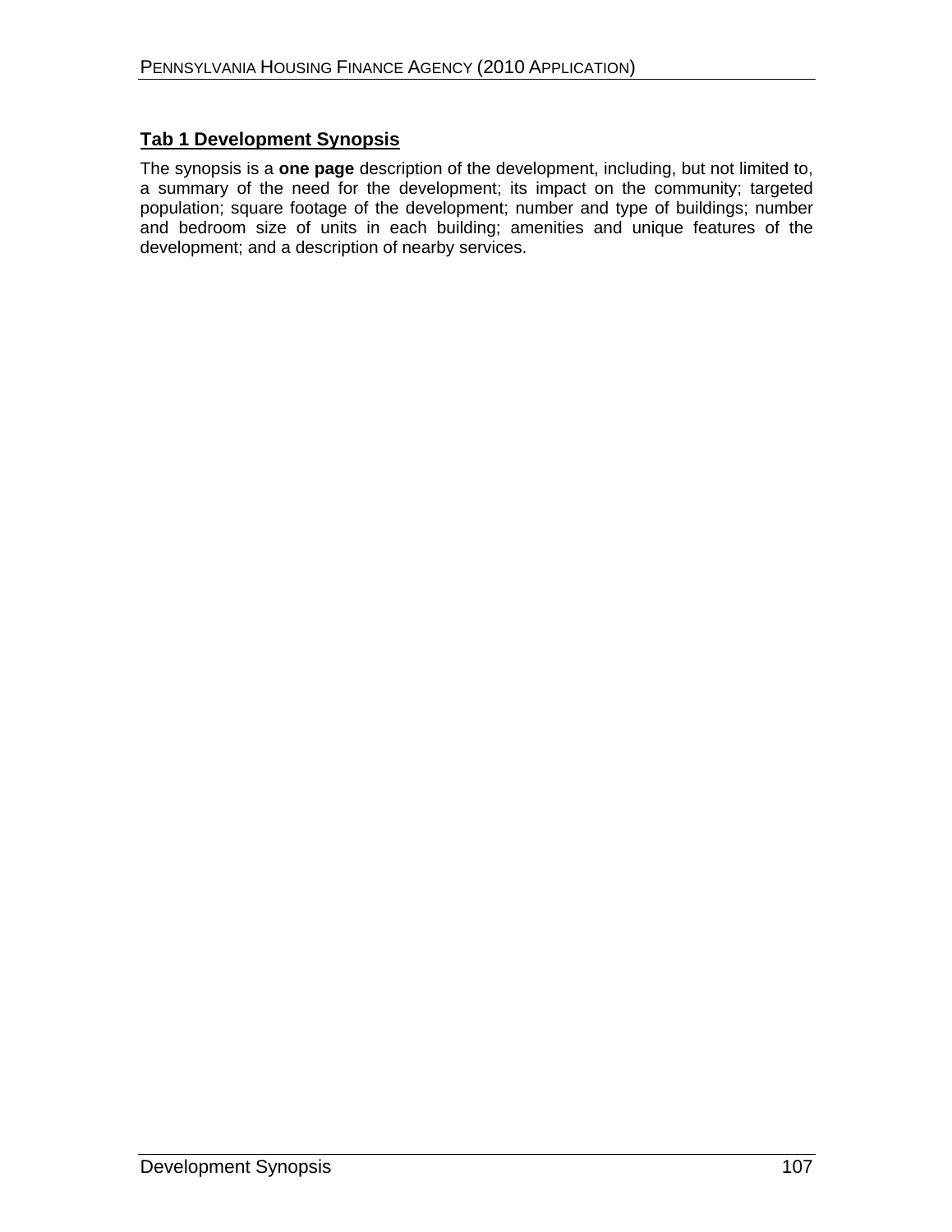#### **Tab 2 Multifamily Housing Core Application**

An Application is required to be completed for all Agency Multifamily programs. Be sure to complete all sections, answer all questions, and provide all requested supporting documentation. The contract of the contract of the contract of the contract of the contract of the contract of the contract of the contract of the contract of the contract of the contract of the contract of the contract of

If you do not know the Census Tract and/or Block information for your proposed site, this information may be obtained from census maps accessible on the internet at:

http://factfinder.census.gov/servlet/ReferenceMapFramesetServlet? bm=y&- lang=en

Enter the address of the site and continue following the directions to obtain census tract, block, group, legislative districts, voting district, school district and municipality.

The Agency's maximum fees, instructions and other limitations of the Development Budget are located in the Application Instructions.

Developments which include both residential and commercial space must separate the estimated costs. All costs associated with both the commercial and residential areas must be included in Total Development Costs in the Development Budget. A narrative of the anticipated use of the commercial space must also be provided including an exact square footage so that the Agency can evaluate the impact of the commercial space on the development.

Applications must also provide a breakdown of any off-site improvements, site work, demolition costs, tap-in or municipal fees and/or any single budget line that includes multiple costs that are part of the Development Budget.

For applications involving rehabilitation and new construction buildings, the construction costs must be broken down to show separately the costs of new construction and rehabilitation.

#### **Please note that if the development contains multiple buildings and only some buildings are located in a QCT/DDA, submit separate budgets for those buildings located in a QCT/DDA and those that are not in a QCT/DDA.**

Per line instructions for completing the Operating Budget and budget narrative can be found in the operating budget instructions, as well as on the Agency's website. In addition, per unit controllable operating expense ranges by geographic region are available on the Agency's website. (Controllable operating expenses only include administrative expenses, excluding management fee, operating and maintenance expenses, and payroll. They do not include taxes, insurance, utilities, supportive services, and reserve for replacement expenses.) Per unit controllable operating expenses on the Application must be within these ranges in order to be considered a feasible Application. Waivers of this requirement may be made at the Agency's discretion. The contract of the contract of the contract of the contract of the contract of the contract of the contract of the contract of the contract of the contract of the contract of the contract of the contract of th

The Agency will allow submission of the operating budget prior to the submission of the entire application. The budget and the required narrative may be submitted by January 15, 2010. In addition, please provide the property location and proposed management agent.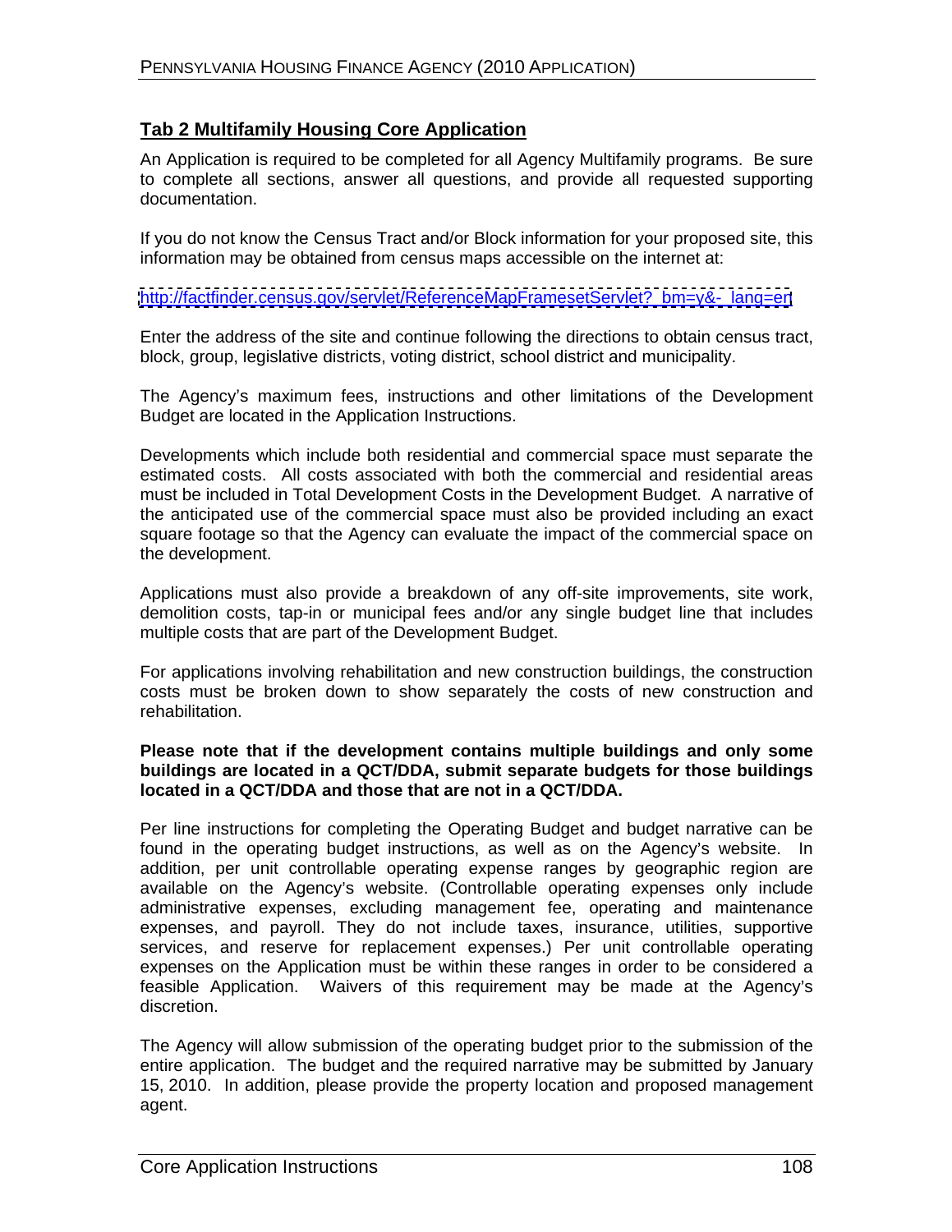# **MULTIFAMILY HOUSING OPERATING BUDGET INSTRUCTIONS**

The following descriptions are included to facilitate the preparation of the Operating Budget. For developments seeking Agency financing, they represent the key items the applicant must consider when preparing the Operating Budget. A narrative should be provided indicating the basis for the following numbers: gross rental income, commercial rental income, other rental income, service income, all payroll categories, real estate taxes, misc. taxes and insurance, supportive services, investor service fee, and any other categories that may require an explanation.

The per-unit controllable operating expenses must fall within the Agency's acceptable range or within the average range for the applicable management agent to meet the requirements for a feasible application. The ranges are available on the Agency's website. Please refer to this website for the requirements regarding the controllable operating expenses.

The Agency will allow submission of the operating budget prior to the submission of the entire application. The budget and the required narrative maybe submitted by January 15, 2010. In addition, please provide the property location and proposed management agent.<br>For underwriting purposes, the Agency will continue to trend income at 2% annually and expenses at 3%

annually for the 2010 funding round.

- 1. **Gross Rental Income** Annual gross potential income based on the monthly rents and unit configuration. The Gross Rental Income should be calculated from the Unit Configuration & Rental Income Projections schedule in the Application, using Column A, Tenant Paid Rent, and Column C, Rental Assistance Payment.
- 2. **Commercial Income** Specify square footage and annual rent per square foot for each commercial space (stores or offices). Submit copies of leases or letters of intent to lease under Tab 18.
- 3. **Other Rental Income** Other substantial rental revenue, including rental subsidies, parking and garages. **Example 20** and the contract of the contract of the contract of the contract of the contract of the contract of the contract of the contract of the contract of the contract of the contract of the contract of the
- 4. **Total Rental Income** Add lines 1, 2, 3.
- 5. **Residential Vacancies** A minimum of 1 unit vacant per month is required if less than 20 units. A minimum of 5% is required for 20 units or more.
- 6. **Commercial Vacancy** A minimum of 10% is required.
- 7. **Total Vacancies** Add lines 5,6.
- 8**. Net Rental Income** Subtract line 7 from 4.
- 9**. Service Income** Laundry income specifying owned or leased machines. If leased, reflect only the net income to the property. For underwriting purposes, service income may not exceed \$60 per unit per year and the budget should not include vending income. The Agency may require justification for any amount listed in this category.
- 10**. Effective Gross Income** Add lines 8 & 9.
- 11**. Advertising & Renting** Expenses for the ongoing rental of the units. Include advertising, marketing and referral fees.
- 12**. Office & Telephone** Office expenses for an on-site office only. In addition, include costs for telephone, answering service, and pager rental.
- 13**. Management Fee** Indicate the fee factor, or fee per unit, the Management Agent will accept as total compensation for services, and apply the factor to line 10. This is subject to Agency approval. The management fee factor should not be less than 5% nor exceed 10%. The fee factor budgeted should be the percentage expected to be maintained for at least the first three years of operations.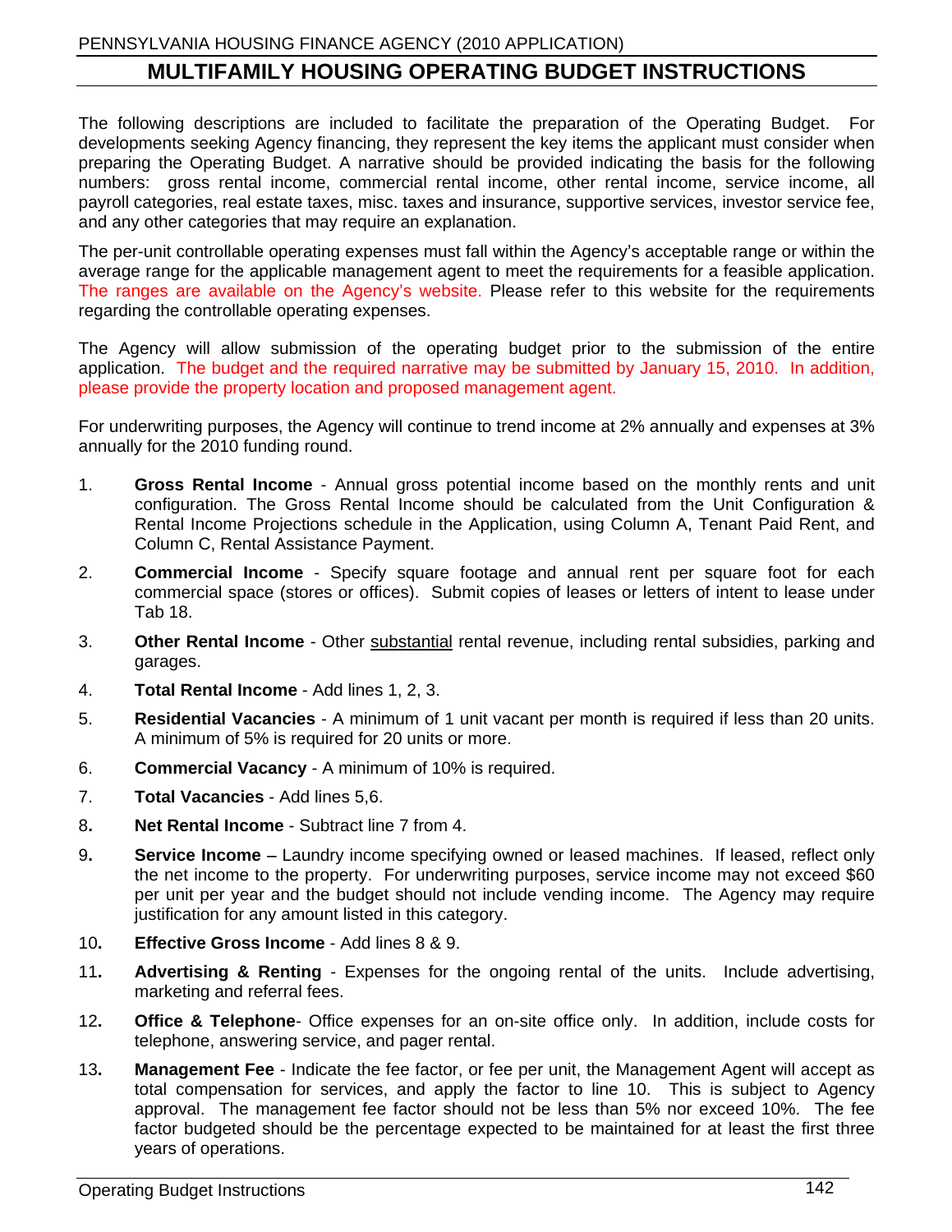- 14**. Legal** Budget only the legal fees and costs directly related to property operations. Partnership and syndication expenses are not property operating expenses.
- 15. **Audit** Fees to prepare the annual audited financial statements.
- 16**. Miscellaneous Administrative Expense** Anticipated costs of home visits, credit reports and miscellaneous overhead expenses.
- 17. **Total Administrative Expense** (Total Admin.)- Total lines 11 through 16.
- 18-22. **Utilities** Utility costs by the respective line items for all annual utilities paid by the property. Include common areas and an allowance for tenant paid utilities, which may be required for vacant apartments. Include on each line item the anticipated consumption and unit cost.
- 23. **Total Property Paid Utilities** Total of lines 18 through 22.
- 24. **Janitor/Maintenance Supplies** Cost of all janitorial, maintenance and cleaning supplies.
- 25. **Operating/Maintenance Contracts** Includes contracts for repairs, janitorial/cleaning, exterminating, and systems equipment.
- 26. **Rubbish Removal** Cost of scheduled trash removal. Indicate whether the municipality or an outside contractor will provide the services.
- 27. **Security Payroll/Contract** Includes cost of security service and security equipment. Also includes the cost of on-site personnel, indicating hours of coverage and hourly wage.
- 28. **Repairs Materials** Supplies, tools, etc. for repairs to the building and equipment.
- 29. **Elevator Maintenance** Estimate the cost of a full preventative maintenance contract, which is required by the Agency.
- 30. **HVAC Maintenance** The cost for heating and air conditioning maintenance. Indicate if contracted services will be utilized.
- 31. **Grounds Maintenance/Snow Removal** Landscape maintenance, snow removal and minor repairs to the parking area. Also include contracted services if they will be utilized.
- 32. **Painting and Decorating** For properties financed by the Agency, \$20 per room per year is required. The contract of the contract of the contract of the contract of the contract of the contract of the contract of the contract of the contract of the contract of the contract of the contract of the contract of the

|                          | <b>Number</b> |                       | <u>Number</u>                                                                                                |  |  |  |  |  |
|--------------------------|---------------|-----------------------|--------------------------------------------------------------------------------------------------------------|--|--|--|--|--|
| <b>Jnit Size</b>         |               | Unit Size             |                                                                                                              |  |  |  |  |  |
|                          | Rooms         |                       | $rac{\underline{\mathsf{S}}}{\mathsf{R} \mathsf{o} \mathsf{o} \mathsf{m} \mathsf{s}}}{\mathsf{S} \mathsf{S}$ |  |  |  |  |  |
|                          | 1.5           | 3 Bdrm                | $\mathsf{v}.\mathsf{v}$                                                                                      |  |  |  |  |  |
| SRO<br>EFF               | 2.5           | 4 Bdrm                | 6.5                                                                                                          |  |  |  |  |  |
| 1 Bdrm 3.5<br>2 Bdrm 4.5 |               | 5 Bdrm<br>$0.5$ $\mu$ | 75                                                                                                           |  |  |  |  |  |
|                          |               |                       |                                                                                                              |  |  |  |  |  |

- 33. **Vehicle Operation & Repairs**: The cost of operating and repairing the property s motor vehicles and maintenance equipment, including motor vehicle insurance.
- 34. **Miscellaneous Operating & Maintenance** Include any expenses that are not specifically budgeted on lines 29 through 38.
- 35. **Total Operating and Maintenance Expense** Total lines 24 through 34.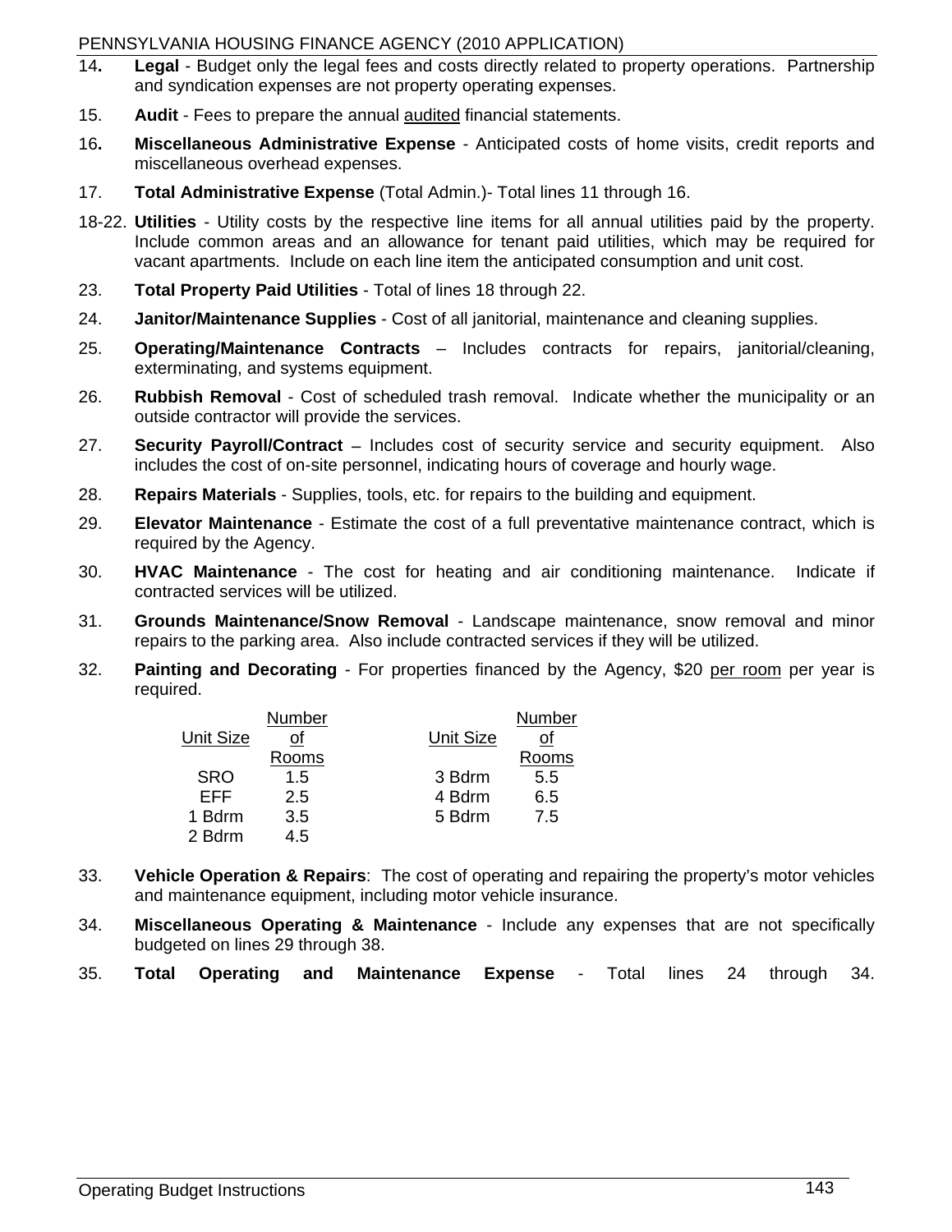36-42. **Property Payroll** - Budget the payroll costs by the respective line items for all property personnel. Include hours/week and hourly rate for each person. See payroll breakdown below:

|      |                 | No. of       |        | Employee Payroll |         | Workers   | Employee |
|------|-----------------|--------------|--------|------------------|---------|-----------|----------|
| Line |                 | <b>hours</b> |        | Apt              | Taxes   | Comp.     | Benefits |
|      | No. Description | <b>Loer</b>  | Salary | Line 39          | Line 41 | Line $42$ | Line 43  |
|      |                 | week         |        |                  |         |           |          |
| 27   | <b>Office</b>   |              |        |                  |         |           |          |
| 38   | Manager         |              |        |                  |         |           |          |
| 39   | Janitor         |              |        |                  |         |           |          |
| 40   | Maintenance     |              |        |                  |         |           |          |
|      |                 |              |        |                  |         |           |          |

- 43. **Total Payroll Expense** Total lines 36 through 42.
- 44. **Real Estate Taxes:** Provide a detailed calculation of taxes at full assessment after rehabilitation or construction. Include estimated assessment and millage. This represents the amount the Agency will bill and escrow during the first year of operations that will be used to pay the real estate tax bills due in year two.

For properties seeking Agency financing, a letter from the tax assessor may be required. Submit all current year tax invoices. Include any applicable tax abatement information for the property.

- 45. **Property & Liability Insurance** A written quote is required for properties of 12 units or more which includes the cost of hazard, general liability and other applicable premiums. This represents the amount the Agency will bill and escrow during the first year of operations that will be used to pay the insurance bill due in year two.
- 46. **Miscellaneous Taxes & Insurance Licenses/Permits** Additional property taxes, such as business privilege taxes, which are not included on line 44. Also include occupancy permit fees and additional insurance not included on line 45.
- 47. **Total Taxes and Insurance** Total lines 44 through 46.
- 48. **Total Supportive Services** Cost for an ongoing supportive services program, including staffing and contracted services, if included in the proposal.
- 49. **Total Replacement Reserve** For properties making application to the Agency the replacement reserve should be calculated using \$325.00 per unit for elderly, \$440.00 per unit for general or family, and \$200.00 per unit for single room occupancy proposals. The Agency may also make additional adjustments as deemed necessary during underwriting.
- 50. **Investor Service Fee** Annual fee charged by equity investor, if applicable. The equity investor letter must state that the fee is to be paid yearly as a project operating expense. If the fee is not listed in the letter, it may not be paid from project operations. In addition, the fee must be budgeted to be paid from operations.
- 51-52. **Other** Other operating expenses not addressed above.
- 53. **Total Operating Disbursements** Total lines 17, 23, 35, 43, 47, 48, 49, 50, 51 and 52.
- 54. **Net Operating Income (NOI)** Subtract line 53 from line 10.
- 55. **Primary Debt Service** The mortgage that the property can support is determined by using a debt service coverage ratio of 115% based upon line 54.
- 56. **Service Fee** Refer to Program Guidelines.
- 57. **Credit Enhancement** Refer to Program Guidelines.
- 58. **Other Service Fee** Reflects other allowable service fees, including HUD Risk Sharing Fee.
- 59. **Total Primary Debt Service** Add lines 55, 56, 57 and 58.
- 60. **Initial Cash Flow** Subtract line 59 from line 54.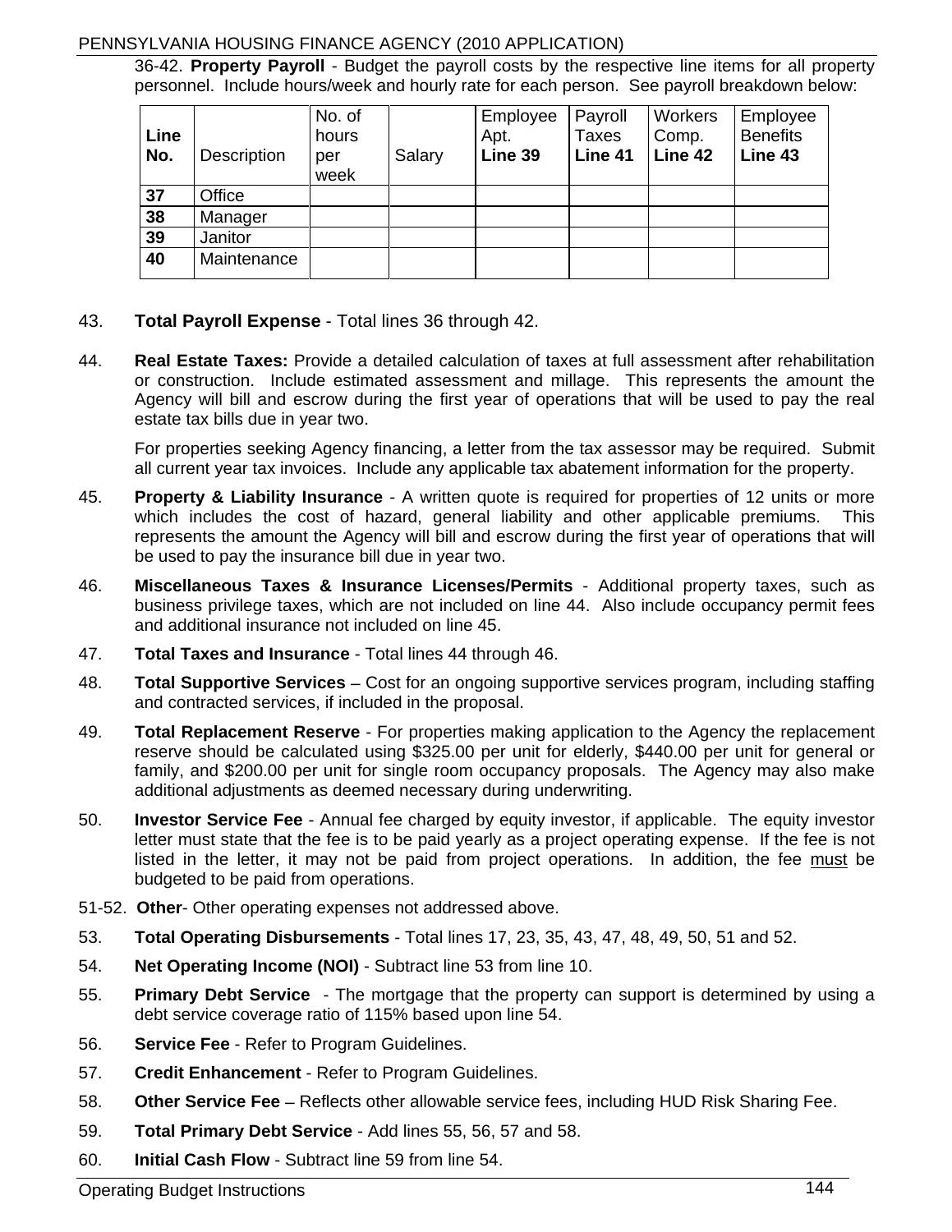- 61. **Primary Debt Service Coverage** Divide line 54 by line 59. Refer to Program Guidelines for specific debt service requirements under the program(s) for which you are applying.
- 62. **PennHOMES Debt Service** If cash flow (line 60) allows, calculate repayment of this debt. Refer to Program Guidelines.
- 63-64. Other Debt Service (other than PennHOMES), if applicable.
- 65. **Total Secondary Debt Service** Total lines 62 through 64.
- 66. **Secondary Cash Flow** Subtract line 65 from line 60.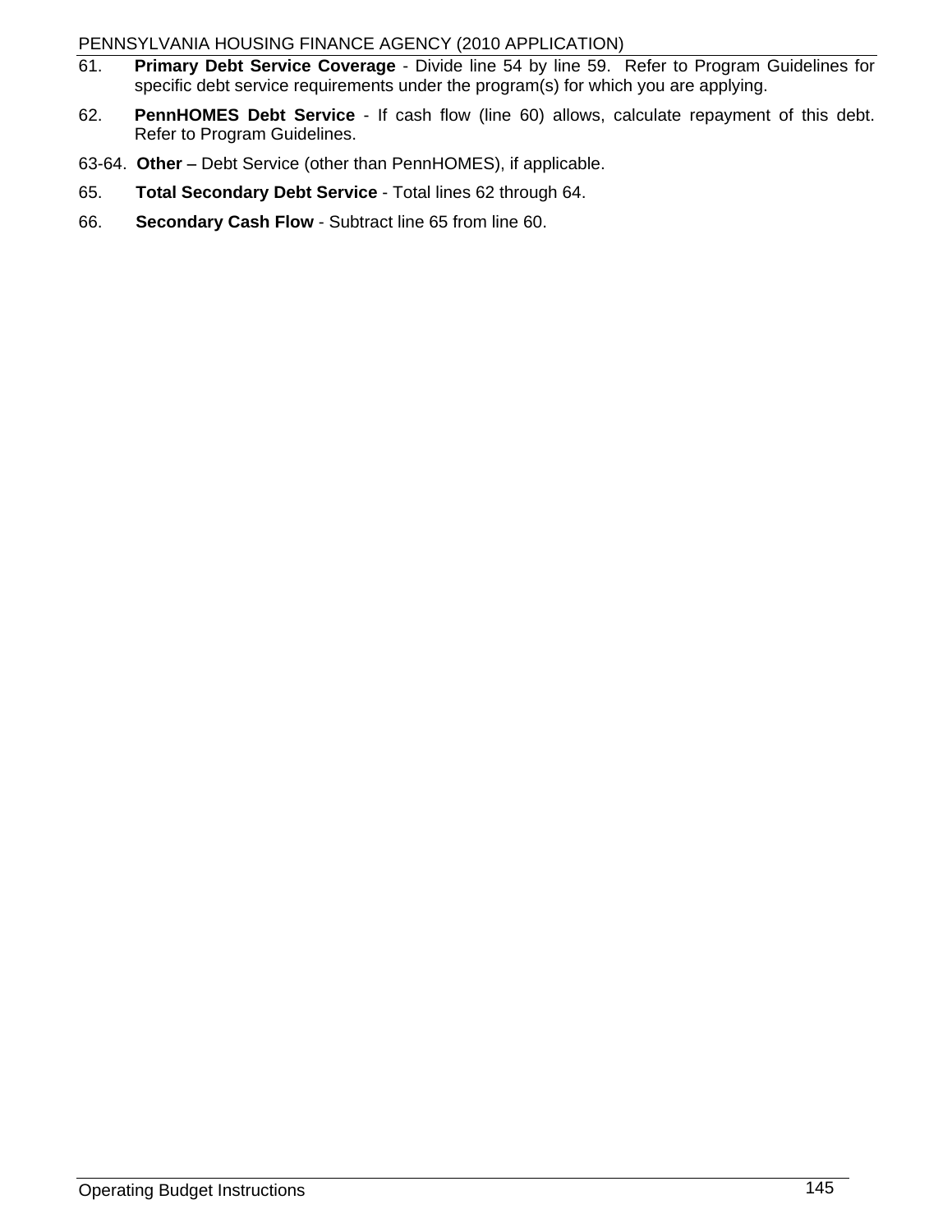# **Property Operations Checklist**

| Items Included in the Application Package (TAB 2)        | <u>Yes</u> | <u>No</u> | N/A    |
|----------------------------------------------------------|------------|-----------|--------|
| <b>Budget Narrative</b>                                  | $\Box$     |           |        |
| Property and Liability Insurance Quote                   | $\Box$     |           |        |
| Management Fee Factor Between 5% and 10%                 | $\Box$     |           |        |
| Is Investor Service Fee paid from Project Operations     | $\Box$     | $\Box$    |        |
| If yes, is this language noted in the Syndication Letter | $\Box$     |           |        |
| Current Year Real Estate Tax Bills                       | $\Box$     | $\Box$    | $\Box$ |
| Future Real Estate Tax Projection                        | $\Box$     | $\Box$    | $\Box$ |
| a. Letter from County Tax Assessor                       | $\Box$     | $\Box$    | $\Box$ |
| Tax Abatement Information (PILOT, LERTA, Etc.)           | $\Box$     | $\Box$    | $\Box$ |
| Miscellaneous Tax Information                            | $\Box$     | $\Box$    | $\Box$ |
| a. Business Priviledge Tax                               | $\Box$     | $\Box$    | $\Box$ |
| b. Housing Inspection License Fee                        | $\Box$     | $\Box$    | $\Box$ |
| c. Other                                                 | $\Box$     | $\Box$    | $\Box$ |
| Commercial Income: Tenant Lease or Letter of Intent      | $\Box$     | $\Box$    | $\Box$ |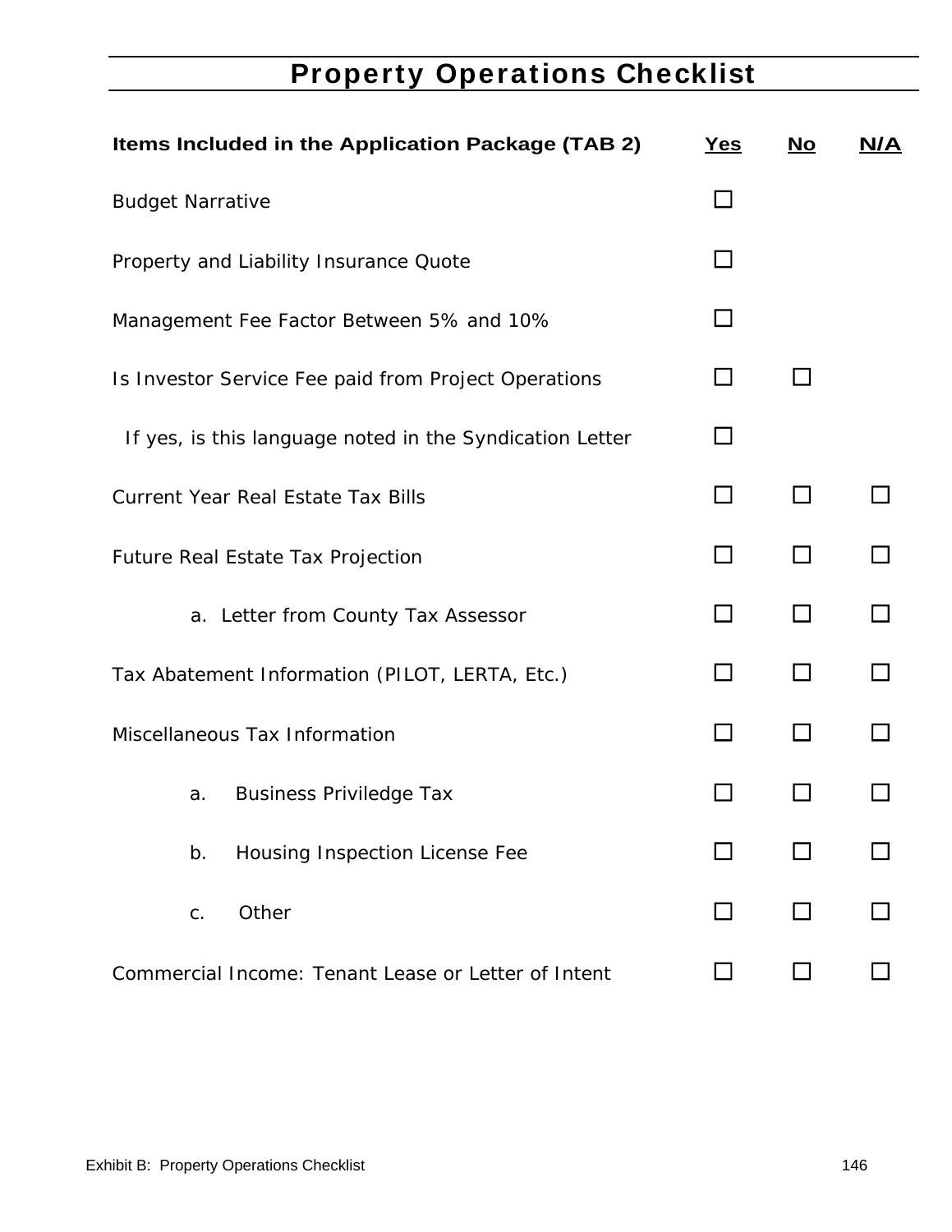# **Tax Credit and PennHOMES Selection Criteria**

#### **A. Community and Economic Impact 30 points**

It is the goal of the Agency to encourage affordable housing in areas with job opportunities, in areas near strong and stabile communities and in areas which demonstrate the capacity for community revitalization opportunities. The Market Study /Needs Assessment must identify the criteria set forth in the Community and Economic Impact Selection Criteria for ranking consideration in this category. To that end, up to 30 points will be awarded to developments located in areas that demonstrate the following relative to the immediate market area:

- 1. Underserved Areas
	- a. General Occupancy Developments
		- Low poverty rates **Lateral Executive Contract Contract Contract Contract Contract Contract Contract Contract Contract Contract Contract Contract Contract Contract Contract Contract Contract Contract Contract Contract Contr**
		- Limited affordable housing options, both subsidized and non-subsidized
		- Limited affordable housing production in past 20 years
		- Close proximity to employment
		- Strong housing markets **that is a strong strong and the strong strong strong strong strong strong strong strong strong strong strong strong strong strong strong strong strong strong strong strong strong strong strong stron**
		- High owner-occupied markets  $\bullet$
	- b. Senior Occupancy Developments-
		- Large number of seniors eligible for affordable housing
		- Limited affordable housing options, both subsidized and non-subsidized
		- Limited affordable housing production in past 20 years
		- Close proximity to amenities for the senior population, including health and retail establishments, home health agencies, and hospitals.

### AND/OR

2. Community Revitalization Plans - A critical circumstance is the development's forming an important part of a broader or comprehensive program of neighborhood improvement which has the capability of changing fundamentally the character of that neighborhood or enhancing the lives and amenities available to residents of the community. Such improvement should include the provision of mixed income housing. A program of neighborhood improvement includes municipal support articulated in a publicly approved community plan or in the form of significant funding commitments, or evidence of substantial major investment in the area that is consistent with an existing comprehensive plan for neighborhood improvement. Such funding commitments or major investments cannot be derived solely from the development of Tax Credit properties and may include proposals participating in: Main Street, Elm Street, Neighborhood Partnership or other programs of the Pennsylvania Department of Community and Economic Development; the Agency's Homeownership Choice Programs; the Healthy Village Initiative of the Local Initiatives Support Corporation; the Blueprint Communities Initiative of the Federal Home Loan Bank or similar community support programs. Additionally, the plan should generally include municipal support, private investment and/or private sector commitments to the area. The Agency will consider in its evaluation of community impact the use of existing housing or buildings if the development is not located in a qualified census tract.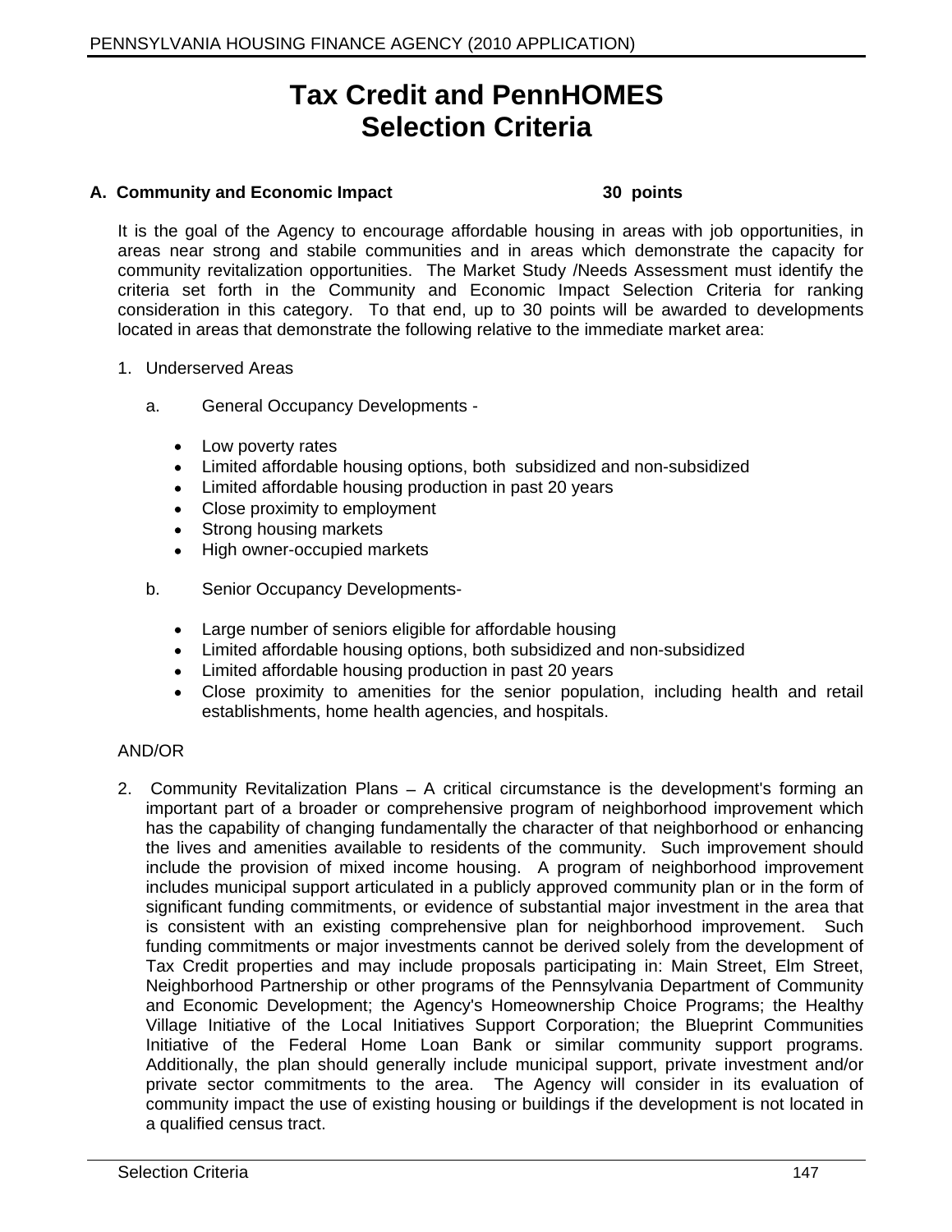#### **B. Development Characteristics 10 points**

- 1. Development Amenities The Agency may award up to 5 points for the provision of each of the following development amenities.
	- 5 points may be awarded to developments where the overall U-value of the exterior building envelope exceeds the requirements of the 2009 International Energy Conservation Code for residential buildings (regardless of the number of stories) by at least 10%, as verified by a REScheck certificate. Trade-offs available in the REScheck software for mechanical equipment will not be allowed.
	- 5 points may be awarded to developments that conform to all of the Green Building Criteria found in the Multifamily Housing Program Guidelines.

The Agency will review the architectural documents submitted with the proposal to confirm the existence of the proposed amenities. A certification from the design architect verifying the inclusion of the amenities in the development must be submitted with the Application. Confirmation from the construction contract administration architect is required with the submission of the cost certification documents. For developments not requiring the services of an architect, the certifications may be provided by the general contractor or appropriate professional. Amenities should be appropriate for the proposed resident population. The appropriateness and adequacy of the proposed amenities for ranking purposes will be determined at the sole discretion of the Agency. Verification of the availability of all amenities may be required by the Agency at any time and throughout the development's compliance period.

#### **C. Resident Population and Services 55 points**

1. Income and Rent Targeting  $-$  The applicant may be awarded up to 20 points for developments that are designed to be substantially occupied by and affordable to residents with incomes that are at or below 50 percent of the area median income. Points will be considered for the following percentages of units affordable to and occupied by residents whose incomes are at or below 50 percent of area median income:

| Percentage         | Points                                                                                                                                                                                                                                     |
|--------------------|--------------------------------------------------------------------------------------------------------------------------------------------------------------------------------------------------------------------------------------------|
| >10-20%            | <b><i>Contract Contract Artists Artists Artists Artists Artists Artists Artists Artists Artists Artists Artists Artists Artists Artists Artists Artists Artists Artists Artists Artists Artists Artists Artists Artists Artists Ar</i></b> |
| $>20-30%$          |                                                                                                                                                                                                                                            |
|                    |                                                                                                                                                                                                                                            |
| >30-40%<br>>40-50% | 16                                                                                                                                                                                                                                         |
| $>50\%$            | 20                                                                                                                                                                                                                                         |

2. Designated Populations & Supportive Services – Developments requesting consideration for providing service-enriched housing must provide a level and scope of services consistent with the anticipated needs of the designated resident population (general occupancy, over 55, over 62, or populations with special needs). To receive points in this category, the development will provide evidence that appropriate services will be provided for the entire resident population for the duration of the compliance period. Evidence consists of a supportive services plan that: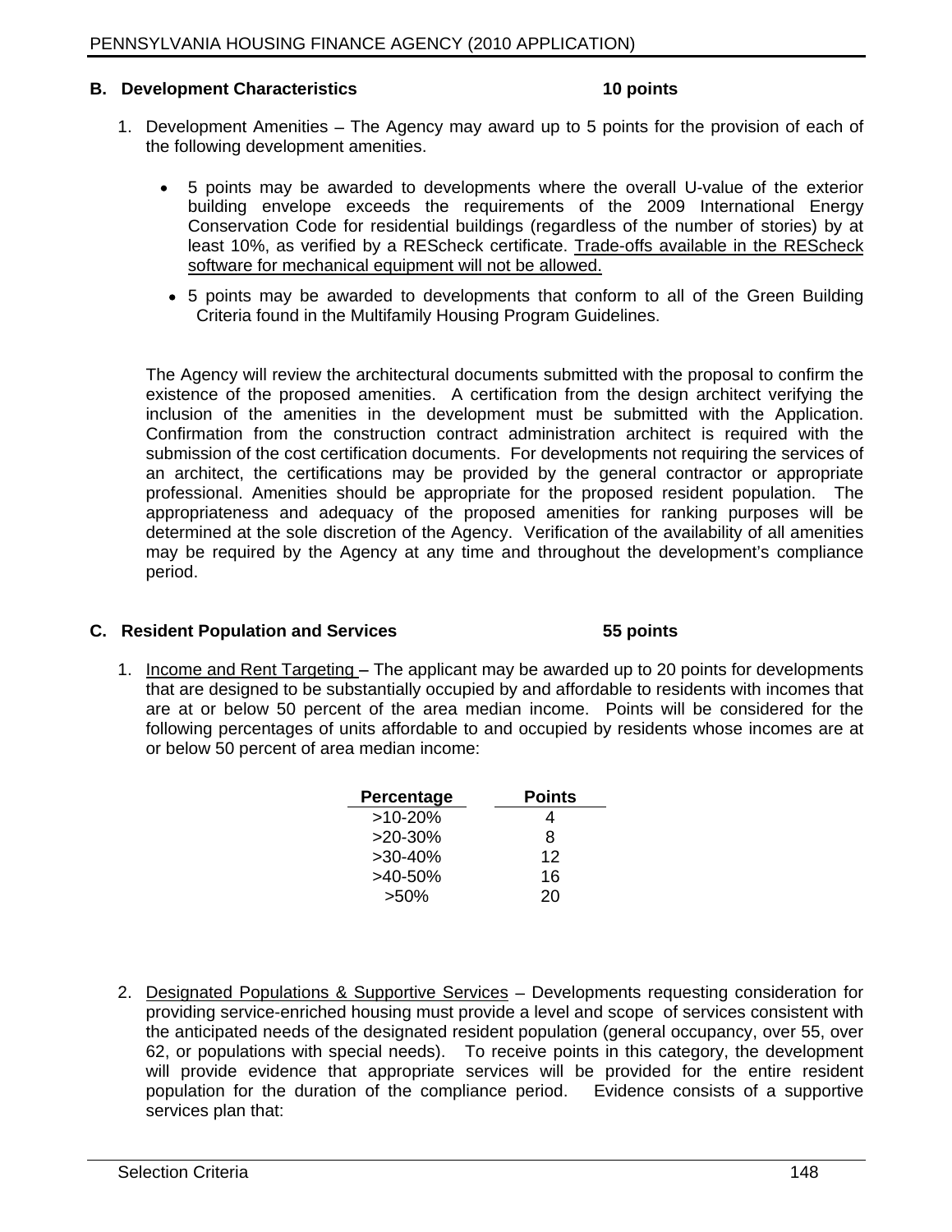Is specific to the development and provides a scope of services that is greater than is  $\bullet$ available to a similar population in a broader community.

General occupancy developments should deliver or coordinate services that: improve building and unit maintenance; stabilize occupancy by improving residents' ability to uphold their lease obligations; and enhance quality of life through increased self-sufficiency and programs that improve life skills, employment, education, income/asset building, child and youth development, community building, and access to services.

Senior occupancy developments should deliver or coordinate services that: stabilize occupancy by improving residents' ability to uphold their lease obligations throughout the aging process and enhance quality of life through improved access to services and benefits, health promotion, community building, and socialization.

Developments for populations with special needs should deliver or coordinate services that stabilize occupancy by improving residents' ability to uphold their lease obligations and enhance quality of life through improved access to services that support the needs of the targeted population.

- Includes sufficient funds to implement the described plan of services. It is recommended that this funding be set aside in a supportive services escrow account, but the development's annual operating budget, collaboration with a community-based service provider (include letter of intent or Memorandum of Understanding) or funds from other identified sources may be used. If currently committed funds fall short of the cost of services for at least the first fifteen year period, identify how services will be funded for the remainder of the compliance period.
- Utilizes a service provider with the capacity to deliver described services with sufficiently  $\bullet$ equipped staff. The recommended minimum is 1 hour of on-site per week for every 5 units. Services staff should have access to a computer with Internet and email capabilities. There should be sufficient space to carry out the described services, including adequate office and community space.

Confirmation from the service provider regarding the availability of applicable services at initial occupancy of the development will be required prior to issuing the IRS Form 8609. To ensure the continued provision of supportive services, the Restrictive Covenant Agreement will reflect such commitment.

A total of 15 points may be awarded for meeting the above criteria.

3. Accessible Units – Consideration may be given to developments where the developer agrees to provide twice as many fully accessible units as are otherwise required (under local, state, or federal mandate, whichever is greater) in the development. All employee units and market rate units must be included in the total unit count when calculating the required number of accessible units. The developer must certify that these units are accessible and, that during initial lease up, the developer will exclusively reserve the units for occupancy by persons needing the accessible units for the first thirty days. Thereafter, the developer will include certain provisions in the lease to allow the units to be occupied by persons who need the accessible features of the units, to the greatest extent feasible. Evidence of enforcement of the lease provisions will be required and implementation and adherence to additional outreach programs to identify and match qualified residents who need the accessible features within the development may be required throughout the compliance period which may include contacting the Agency prior to renting the unit to persons who do not require the accessible features in accordance with the Agency's Accessible Unit Policy.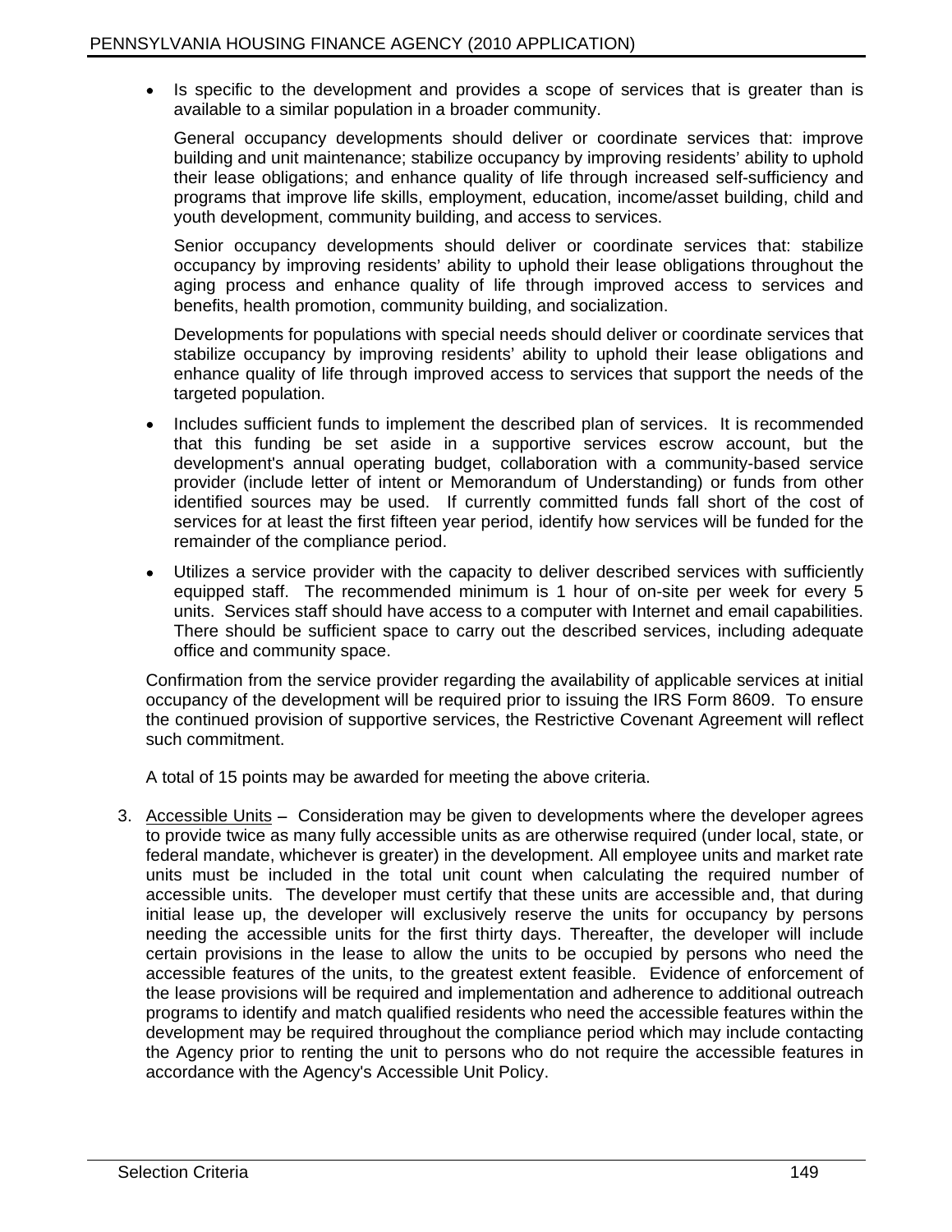Terms addressing the accessible units and the subsequent rental of these units will be incorporated in the Restrictive Covenant Agreement. In addition, a certification from the design architect verifying the inclusion of the accessible units in the development will be required at the time of application. Confirmation from the construction contract administration architect will be required with the submission of the cost certification documents. For developments not requiring the services of an architect, the certifications may be provided by the general contractor. For preservation developments, consideration will be given for points under this category if the development increases the number of accessible units available in the development by at least 5 percent of the total units available. (All other requirements applicable to rental and long term occupancy of these units are the same.) (10 points)

4. Large Families – Up to 10 points may be awarded for those developments providing units with three or more bedrooms for large families. High rise developments and senior housing cannot qualify for this category. Points will be considered for developments that include the following percentages of units with three or more bedrooms:

| Percentage | <b>Points</b> |  |
|------------|---------------|--|
| >15-20%    |               |  |
| $>20-25%$  |               |  |
| >25%       |               |  |

A certification from the design architect verifying the number of large family units in the development will be required at the time of application. Confirmation from the construction contract administration architect will be required with the submission of the cost certification documents. For developments not requiring the services of an architect, the certifications may be provided by the general contractor.

#### **D. Development Process 40 points**

- 1. Noncompliance The Agency may deduct up to 10 points from the score for proposals involving either an applicant (or any related entity) that owns a managing or controlling interest in a Pennsylvania Tax Credit development or a management agent of such development who has unresolved IRS Form 8823 noncompliance issues, has not met the requirements of the Restrictive Covenant Agreement or failed to meet the selection criteria for which an allocation of Tax Credits was made.
- 2. Ability to Proceed Points will be awarded for site ownership, zoning, site plan approval, construction and architectural submissions and committed funding sources and equity investment. As the Agency strives to make resources available to those projects which can quickly and effectively utilize its resources, consideration will be given to those properties which can demonstrate the ability to proceed. A total amount of 40 points may be awarded in this category. The contract of the contract of the contract of the contract of the contract of the contract of the contract of the contract of the contract of the contract of the contract of the contract of the contract of
	- Site ownership (5 points)  $-$  The developer must submit evidence of site ownership,  $\bullet$ satisfactory to the Agency (which may include but is not limited to copies of the deeds and recording receipts or in the case where the property is being conveyed through a municipal authority, evidence of ownership by the municipal authority and official action which demonstrates that property will be conveyed to the developer) of all real estate parcels with the Application. Property ownership (as listed on the deeds) must be the same as the ownership entity listed on the Application. (A subsidiary or related entity to be formed with the same principals may satisfy this standard.)

Developments utilizing long-term lease arrangements (minimum of 35 years) are eligible, provided the lease is executed at the time of application. A copy of the recorded deed evidencing ownership of the property by the lessor must be provided.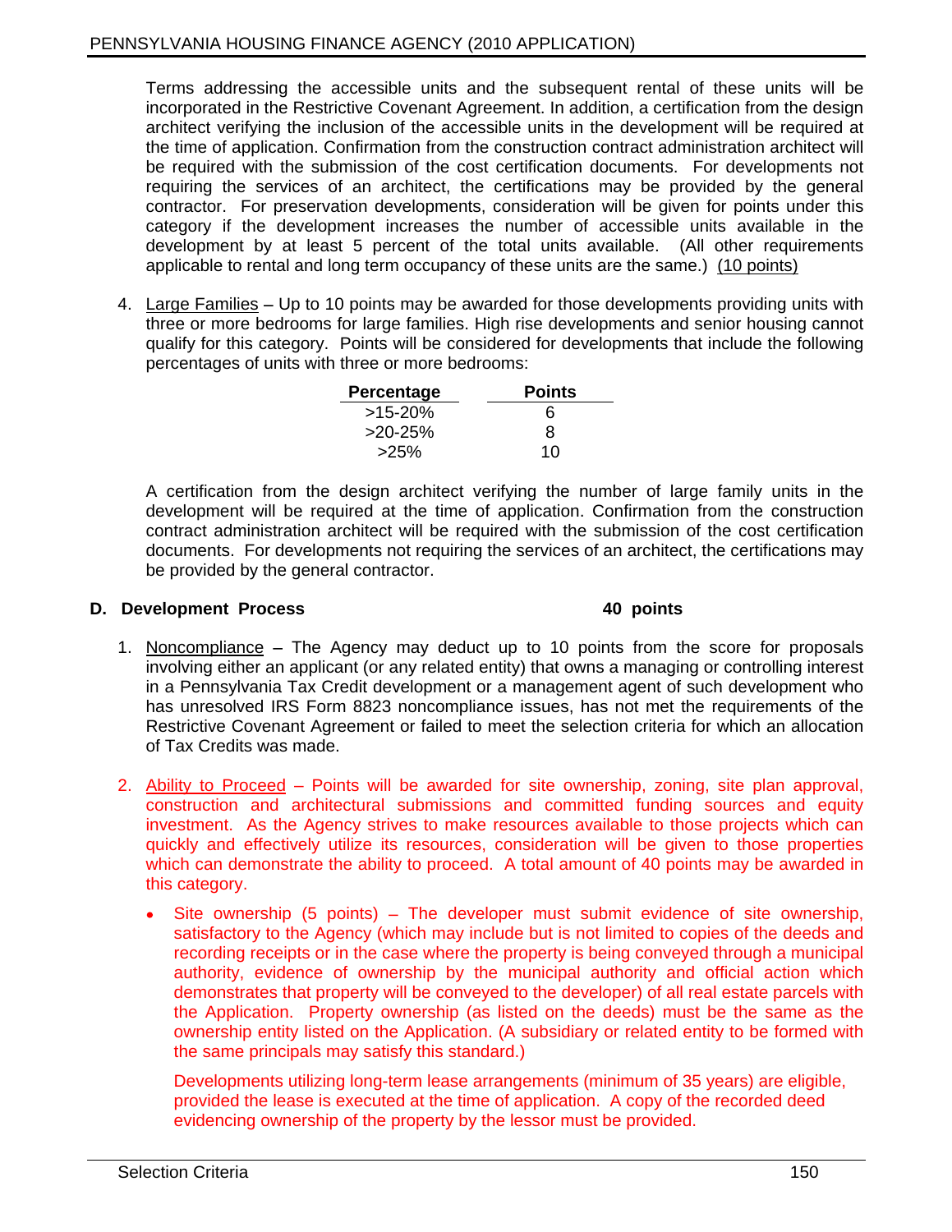- Zoning (5 points) The developer must provide evidence that zoning is in place for all sites  $\bullet$ included in the Application and that all variances/special exceptions have been approved.
- Site Plan Approval (5 points)  $-$  A letter from the appropriate local government (or opinion of  $\bullet$ city solicitor or experienced real estate counsel) that certifies the developer has satisfied the site planning process or that no further municipal approvals are required.
- **Equity Investment (25 points)** The developer must submit evidence, satisfactory to the Agency that an equity investor has been secured for the development. Consideration in this category will be given if such evidence demonstrates, satisfactory to the Agency that a direct investor has been secured for the investment or if the syndicator's letter shows that the funds have been committed to the project.

#### **E. Financial Aspects of Development 30 points**

1. Leveraging of Resources  $-$  The Agency may award up to 20 points for the amount of leveraging brought to support the development. Such leveraging may include permanent funding from state or local programs, for-profit and nonprofit organizations' loans supported by current audited financial statements, private foundations and/or federal sources. This category also includes permanent amortizing debt from banks and financial institutions, equity from historic tax credits, land and/or building donation or provision of a long term lease for a nominal amount (subject to verification by a current appraisal). Applications with a donation or a reduction in development related fees (i.e., tap-in, impact, recreational and/or other development rights by the local government unit/municipality) may also be included. The reduction must be measurable and based upon an existing fee schedule that applies to all developments. This category includes a PennHOMES Program in a Nonparticipation Jurisdiction request that has not yet reached feasibility approval and requests for permanent amortized debt, either through taxable or tax exempt bond financing from the Agency. This category does not include deferred (or reinvested) developer's fee. Resources included as a source of financing in the application may not be substituted or adjusted in the future by another funding source in the financing plan unless approved by the Agency.

Comparison will be made between total leveraging and total development costs (for preservation developments, assumed debt will not be included as a funding source nor added as a development cost for purposes of this calculation), with possible points granted as follows:

| Participating       | Nonparticipating      |               |
|---------------------|-----------------------|---------------|
| <b>Jurisdiction</b> | <b>Jurisdiction</b>   |               |
| Percentage          | Percentage            | <b>Points</b> |
| $>10-20%$           | >5-10%                |               |
| $>20-30%$           | $>15-20%$             |               |
| $>30-40%$           | $>20-30%$             |               |
| > 40%               | 0.001<br><b>20076</b> | ∠∪            |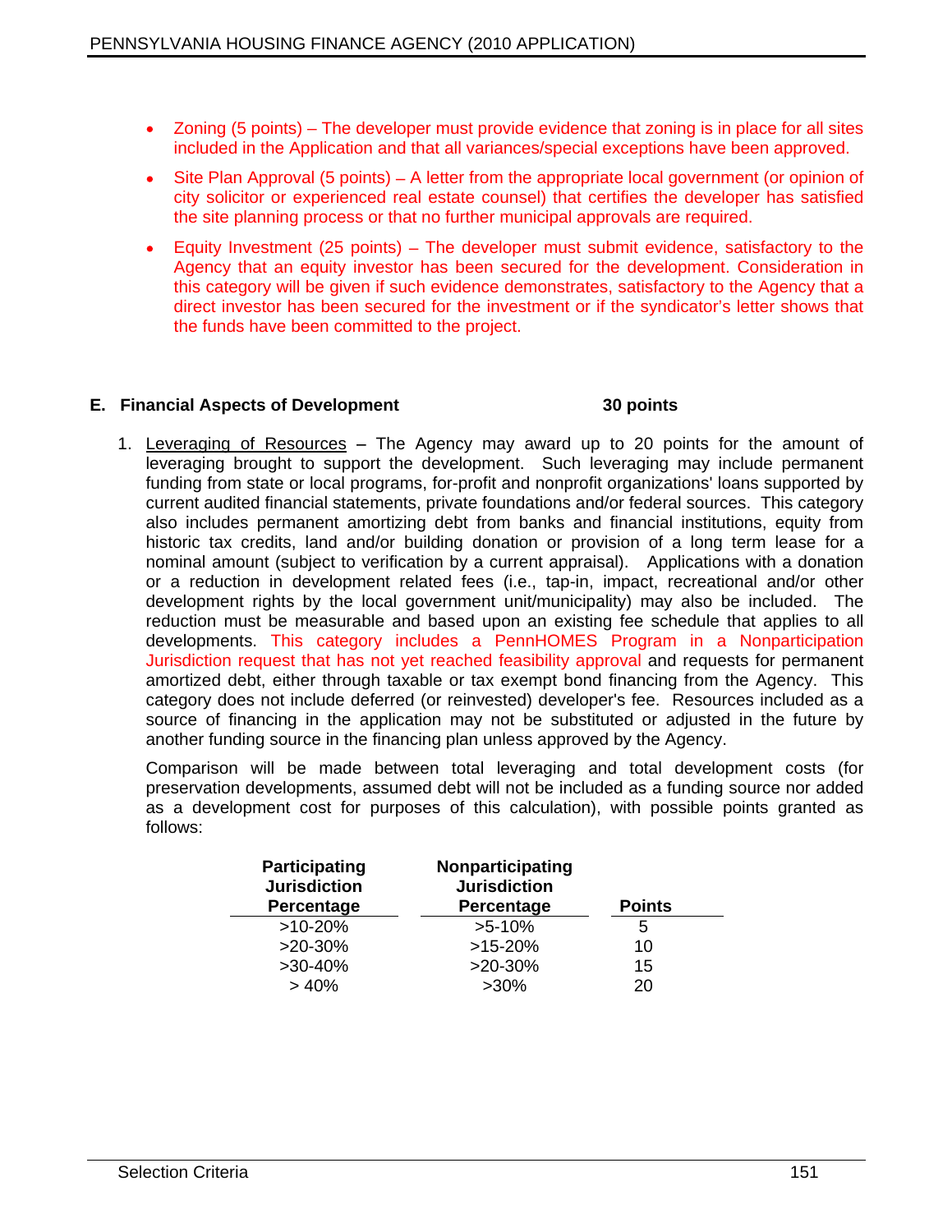2. Development Cost Savings - The Agency may award up to 10 points to Applications which have Maximum Basis (as defined in the Allocation Plan) below the Maximum Per Unit Basis Limitations ("Max Basis") as shown below. Points in this category will generally only be considered for substantial rehabilitation or new construction developments which evidence quality construction at efficient cost levels. (Most preservation deals would not qualify for this category.) In addition to submission of certifications that the building as designed and as constructed will meet/meets all labor and material standards set forth in applicable local or statewide codes (without sacrificing unit size and other building amenities), the Agency reserves the right to require additional certifications from local officials or building design professionals prior to the issuance of an IRS Form 8609 for the building or to conduct its own site visits during construction to ensure that the quality of construction is not compromised by cost savings.

| <b>Percentage Below</b>             |               |
|-------------------------------------|---------------|
|                                     | <b>Points</b> |
| <u>Max Basis:</u><br>10-20%<br>>20% |               |
|                                     |               |

#### **F. Other 5 points**

Complete and Accurate Application Package  $-5$  points will be added to the total score of an application for completeness and for including all essential components necessary for the Agency to determine financial feasibility and project eligibility.

#### **Total Points Available 170 points**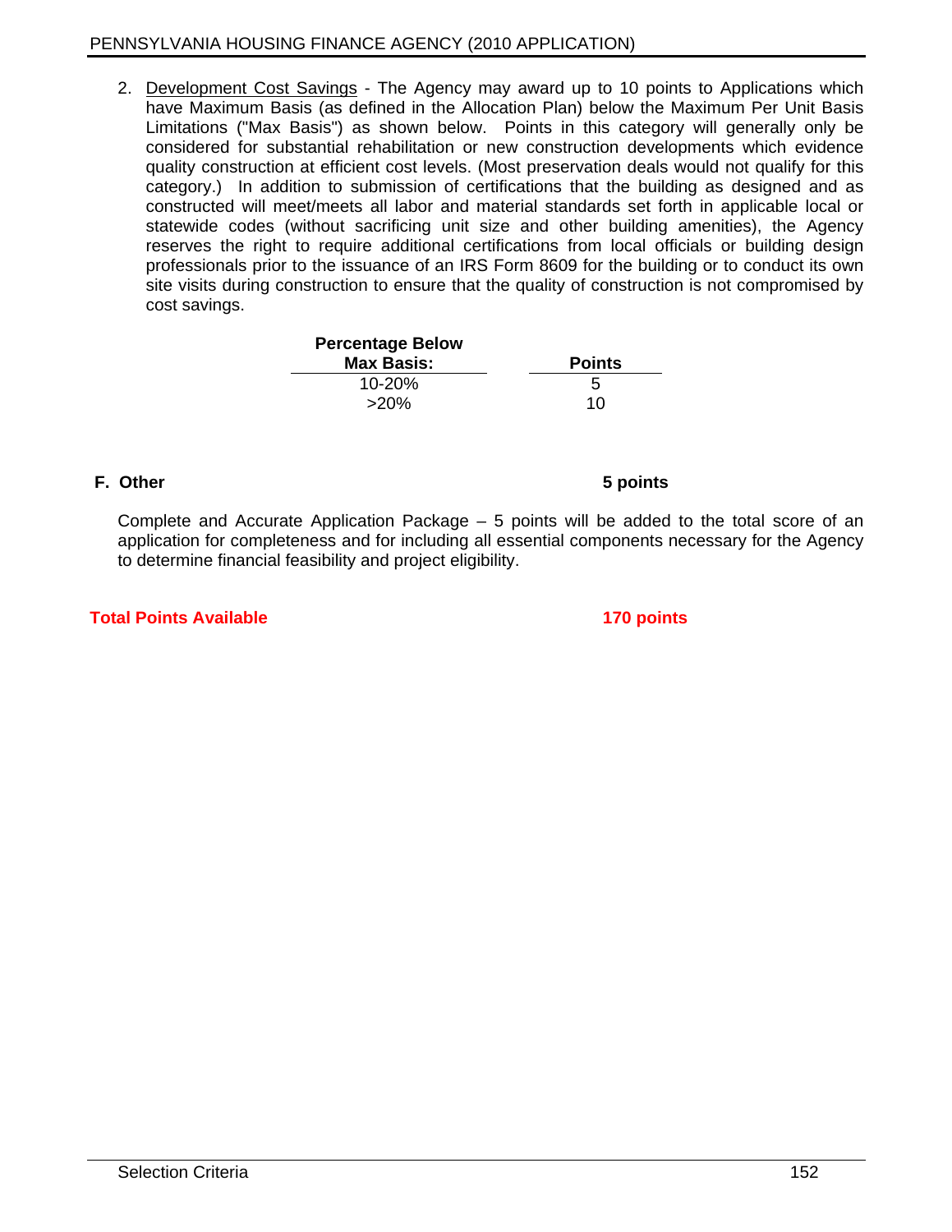### **Tab 3 Selection Criteria Self-Scoring**

All applicants must complete the Selection Criteria Self-Scoring Sheet. Prior to completing, review the Selection Criteria as presented in the 2010 Allocation Plan. A narrative of the applicant's selections is recommended but not required.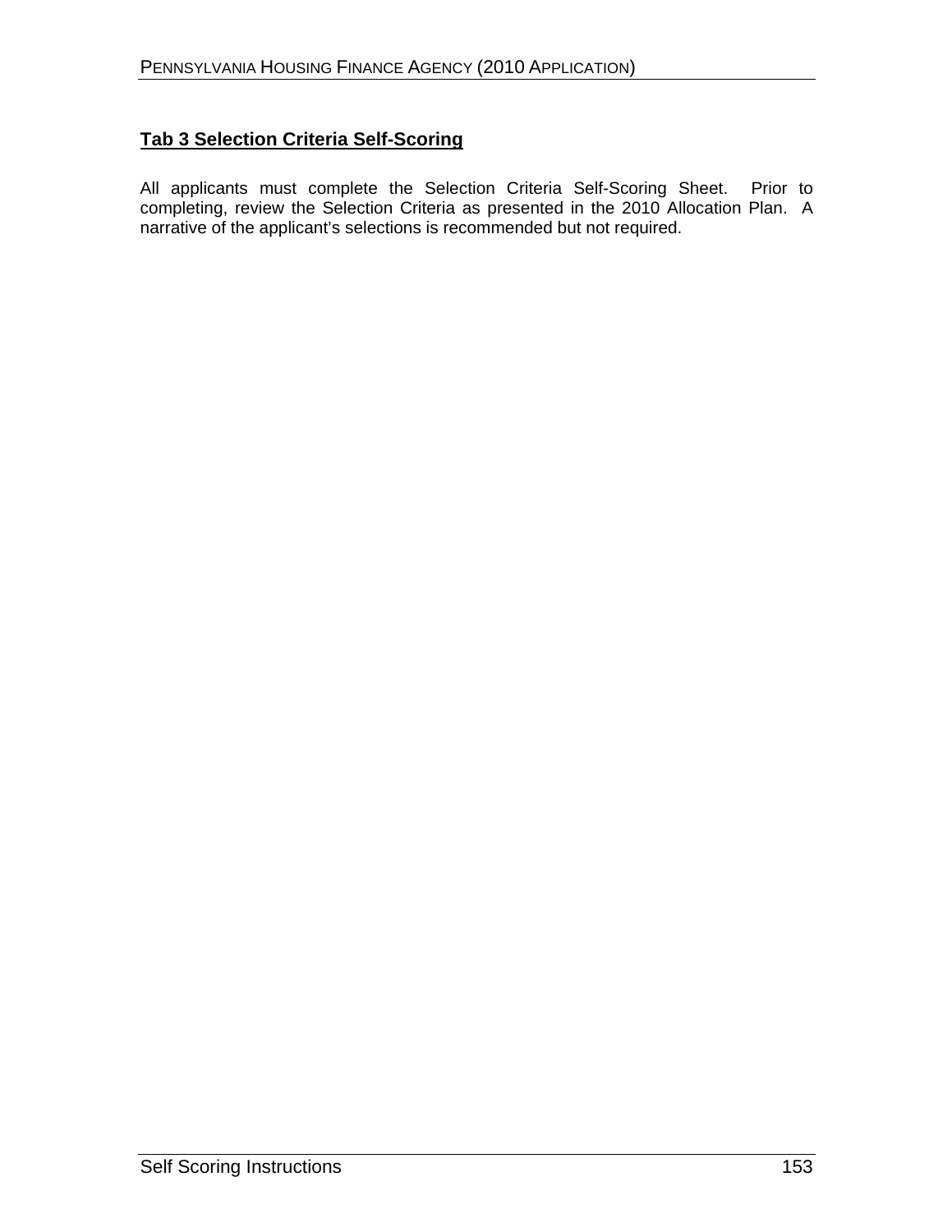# **SELECTION CRITERIA SELF-SCORING SHEET**

#### (Submit under Tab # 3)

All Applications submitted under the PennHOMES and Tax Credit Programs will be ranked in accordance with the Selection Criteria shown in the application instructions. The applicant should complete this self-scoring sheet and submit under Tab 3 to the Application. The self-scoring sheet will assist the Agency in its review of the Application, and will demonstrate for the applicant the competitiveness of the proposal. The Selection Criteria in the Allocation Plan and Tab #3 provides a detailed description of each of these Criteria. Please refer to the Selection Criteria as needed to determine the appropriate ranking considerations for each category.

#### **A. Community and Economic Impact 30 points**

#### 1. Underserved Areas

- a. General Occupancy Developments
	- Low poverty rates **Example 20** and 20 and 20 and 20 and 20 and 20 and 20 and 20 and 20 and 20 and 20 and 20 and 20 and 20 and 20 and 20 and 20 and 20 and 20 and 20 and 20 and 20 and 20 and 20 and 20 and 20 and 20 and 20 an
	- Limited affordable housing options, both subsidized and non-subsidized
	- Limited affordable housing production in past 20 years
	- Close proximity to employment
	- Strong housing markets **Exercise 2008** Strong housing markets
	- High owner-occupied markets
	- b. Senior Occupancy Developments
	- Large number of seniors eligible for affordable housing
	- Limited affordable housing options, both subsidized and non-subsidized
	- Limited affordable housing production in past 20 years
	- Close proximity to amenities for the senior population, including health and retail establishments, home health agencies and hospitals

AND/OR

#### 2. Community Revitalization Plans

A critical circumstance is the development's forming an important part of a broader or comprehensive program of neighborhood improvement which has the capability of changing fundamentally the character of that neighborhood or enhancing the lives and amenities available to residents of the community. Such improvement should include the provision of mixed income housing. A program of neighborhood improvement includes municipal support articulated in a publicly approved community plan or in the form of significant funding commitments or evidence of substantial major investment in the area that is consistent with an existing comprehensive plan for neighborhood improvement. Such funding commitments or major investments cannot be derived solely from the development of Tax Credit properties and may include proposals participating in: Main Street, Elm Street, Neighborhood Partnership or other programs of the Pennsylvania Department of Community and Economic Development; the Agency's Homeownership Choice Programs; the Healthy Village Initiative of the Local Initiatives Support Corporation; the Blueprint Communities Initiative of the Federal Home Loan Bank or similar community support programs. Additionally, the plan should generally include municipal support, private investment and/or private sector commitments to the area. The Agency will consider in its evaluation of community impact the use of existing housing or building if the development is not located in a qualified census tract.

#### **Total Points Community and Economic Impact \_\_\_\_\_**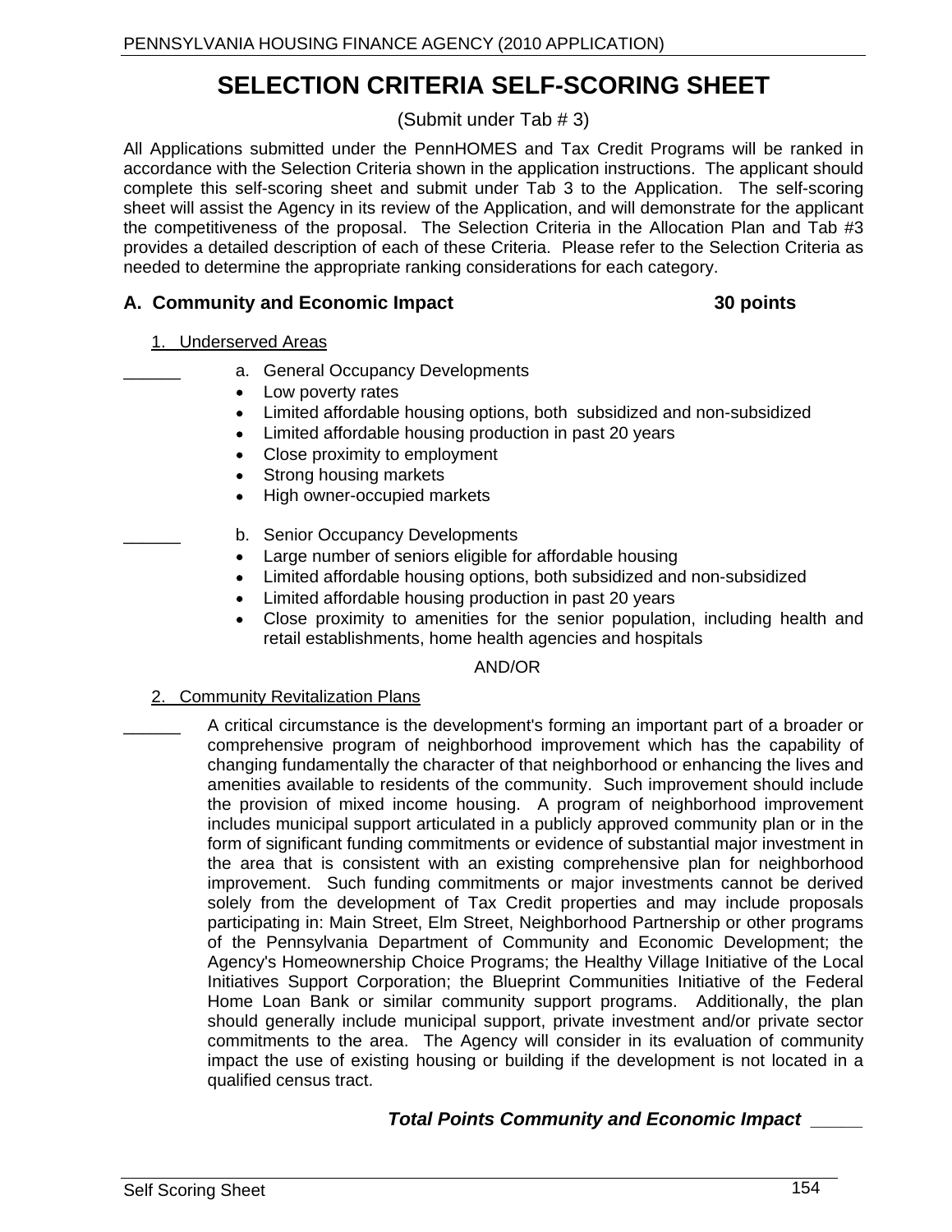#### **B. Development Characteristics 10 points**

- 1. Development Amenities The Agency may award 5 points for the provision of each of the following development amenities to a maximum of 10 points (check all that apply):
	- \_\_\_\_\_\_ 5 points may be awarded to developments where the overall U-value of the exterior building envelope exceeds the requirements of the 2009 International Energy Conservation Code for residential buildings (regardless of the number of stories) by at least 10%, as verified by a REScheck certificate. Trade-offs available in the REScheck software for mechanical equipment will not be allowed.

\_\_\_\_\_\_ 5 points may be awarded to developments that conform to all of the Green Building criteria found in the Multifamily Housing Program Guidelines.

#### **Total Points for Development Characteristics \_\_\_\_\_**

1. Income and Rent Targeting  $-$  Up to 20 points may be awarded for developments that are designed to be substantially occupied by and affordable to residents with incomes that are at or below 50% of the area median income. Points will be considered for the following percentages of units affordable to and occupied by residents whose incomes are at or below 50% of area median income: **C. Resident Population and Services**<br>
1. **Income and Rent Tangething** – Up to 20 points may be awarded for developments that are<br>
designed to be substantially occupied by and affordable to residents with incomes that are

| $\frac{\text{Percentage}}{\text{>10-20\%}}$ | Points         |
|---------------------------------------------|----------------|
|                                             |                |
|                                             |                |
|                                             |                |
| $>20-30\%$<br>$>30-40\%$<br>$>40-50\%$      | $\overline{A}$ |
| $>50\%$                                     | 20             |

Indicate the number of units to be occupied by and affordable to residents at or below 50 percent of area median income: \_\_\_\_\_

Points for C.1. \_\_\_\_\_\_

2. Designated Populations & Supportive Services – The Agency may award 15 points for proposals providing service-enriched housing for the target resident population (general occupancy, over 55, over 62, or populations with special needs). To receive points in this category, the development will provide evidence that appropriate services will be provided for the entire resident population for the duration of the compliance period.

Points for C.2. \_\_\_\_\_\_

3. Accessible Units - The Agency may award 10 points for developments providing twice as many fully accessible units than otherwise required (under local, state, or federal mandate, whichever is greater). For preservation developments, consideration will be given if the development increases the number of accessible units by at least five percent of the total number of units.<br>Number of accessible units required under local mandate: \_\_\_\_\_\_

Number of accessible units required under state mandate: \_\_\_\_\_ Number of accessible units required under federal mandate: Number of accessible units to be provided: \_\_\_\_\_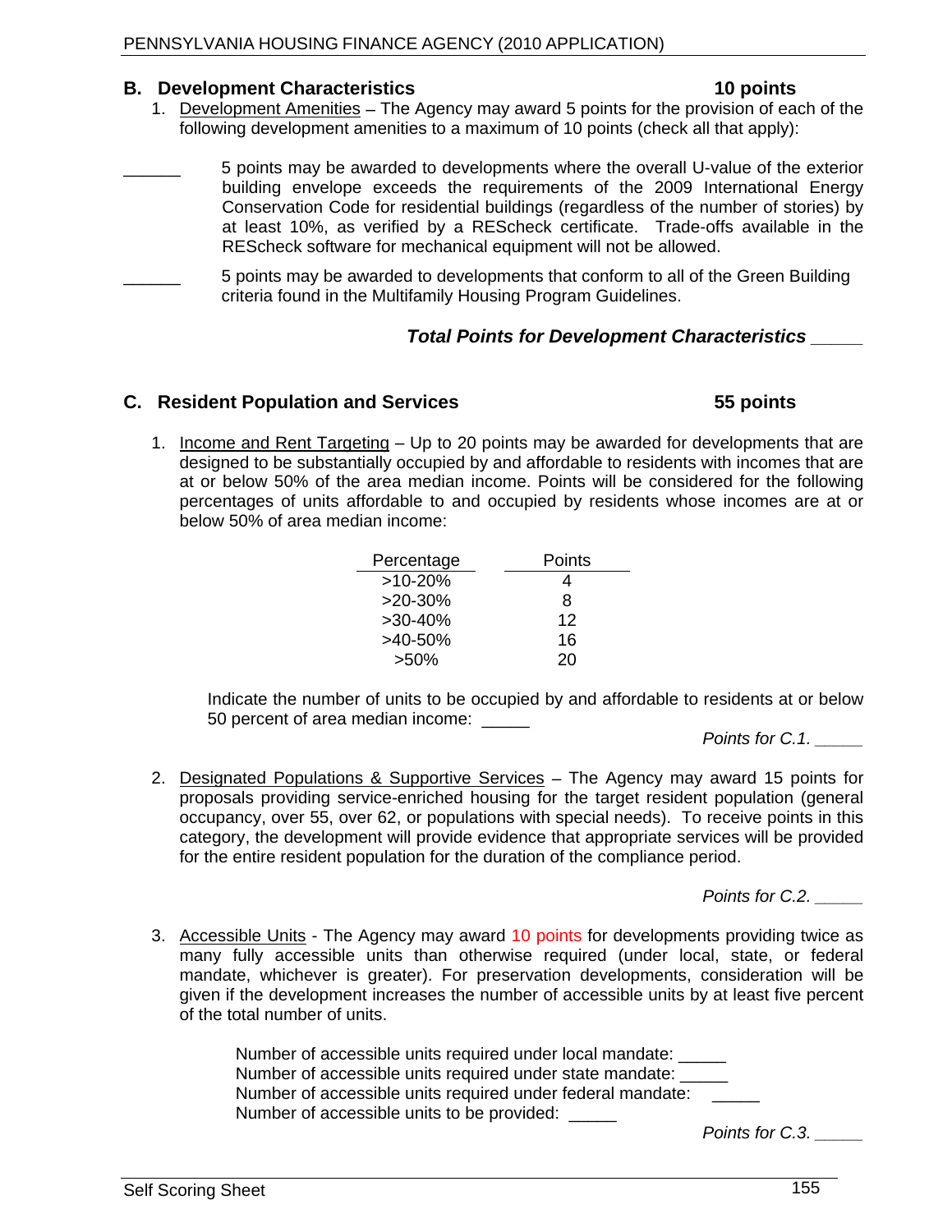4. Large Families – Up to 10 points may be awarded for those developments providing units with three or more bedrooms for large families, based on the following percentages:

|                                             | Points |  |
|---------------------------------------------|--------|--|
| $\frac{\text{Percentage}}{\text{>15-20\%}}$ |        |  |
| $>20-25%$                                   |        |  |
| >25%                                        |        |  |

(High rise and senior developments cannot qualify for this category.)

State number of three or more bedroom units to be developed:\_\_\_\_\_

State percentage of three or more bedroom units to the total number of units in the development: \_\_\_\_\_

Points for C.4. \_\_\_\_\_\_

### **Total Points for Resident Population and Services** \_\_\_\_\_

1. Noncompliance – The Agency may deduct up to 10 points from the ranking score for proposals involving either an applicant (or any related entity) that owns a managing or controlling interest in a Pennsylvania Tax Credit development or a management agent of such development who has unresolved IRS Form 8823 noncompliance issues, has not met the requirements of the Restrictive Covenant Agreement or failed to meet the selection criteria for which an allocation of Tax Credits was made.

Negative points for D.1.

- 2. Ability to Proceed Points will be awarded for site ownership, zoning, site plan approval, construction and architectural submissions and committed funding sources and equity investment. As the Agency strives to make resources available to those projects which can quickly and effectively utilize its resources, consideration will be given to those properties which can demonstrate the ability to proceed. A total amount of 40 points may be awarded in this category. (The Selection Criteria in the Allocation Plan and Tab #3 provides a detailed description of each of these Criteria.) **C. Development Process**<br>
1. <u>Noncomplisine</u> – The Agency may deduct up to 10 points from the ranking score for<br>
proposals involving either an applicant (or any related entity) that towns a managing or<br>
controlling interes
	- \_\_\_\_\_ Site Ownership (5 points)
	- \_\_\_\_\_ Zoning (5 points)
	- Site Plan Approval (5 Points)
	- Equity Investment (25 points)

Points for D.2. \_\_\_\_\_\_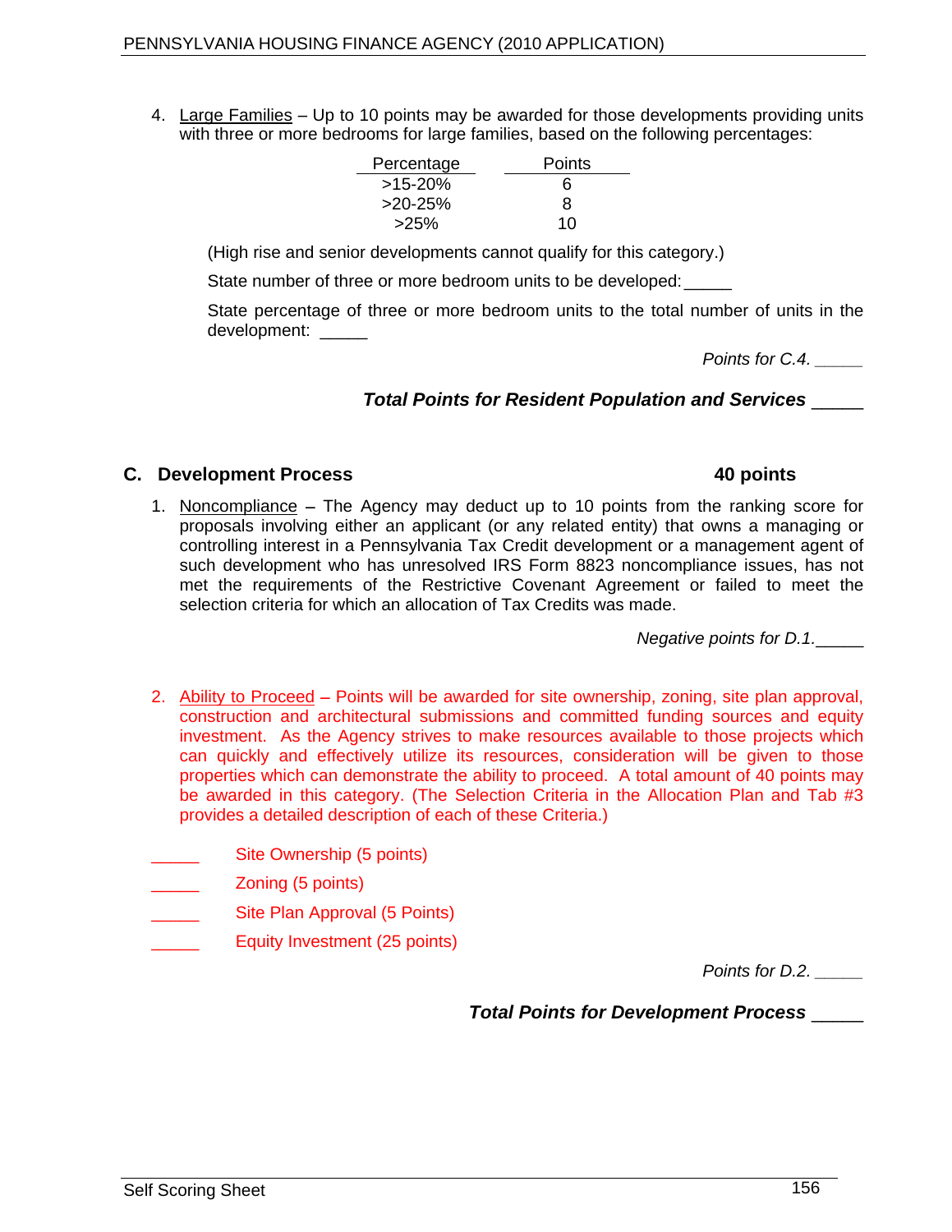#### **E. Financial Aspects of Development 30 points**

1. Leveraging of Resources – The Agency may award up to 20 points for the amount of leveraging brought to support the development. Such leveraging may include permanent funding from state or local programs, for-profit and nonprofit organizations' loans supported by current audited financial statements, private foundations and/or federal sources. This category also includes permanent amortizing debt from banks and financial institutions, equity from historic tax credits, land and/or building donation or provision of a long term lease for a nominal amount (subject to verification by a current appraisal). Applications with a donation or a reduction in development related fees (i.e., tap-in, impact, recreational and/or other development rights by the local government unit/municipality) may also be included. The reduction must be measurable and based upon an existing fee schedule that applies to all developments. This category includes a PennHOMES Program in a **Nonparticipation Jurisdiction** request that has not yet reached feasibility approval and requests for permanent amortized debt, either through taxable or tax exempt bond financing from the Agency. This category does not include deferred (or reinvested) developer's fee. Resources included as a source of financing in the application may not be substituted or adjusted in the future by another funding source in the financing plan unless approved by the Agency.

Comparison will be made between total leveraging and total development costs (for preservation developments, assumed debt will not be included as a funding source nor added as a development cost for purposes of this calculation), with possible points granted as follows:

| Participating<br>Jurisdiction<br>Percentage | Non-Participating<br>Jurisdiction<br>Percentage | Points |
|---------------------------------------------|-------------------------------------------------|--------|
| $>10-20%$                                   | $>5-10\%$                                       |        |
| $>20-30%$                                   | $>10-20%$                                       |        |
| $>30-40\%$                                  | $>20-30%$                                       |        |
| >40%                                        | $>30\%$                                         | $\sim$ |

| <b>Sources</b>                                        | Amount <sup>®</sup> |
|-------------------------------------------------------|---------------------|
|                                                       |                     |
|                                                       |                     |
|                                                       |                     |
|                                                       |                     |
|                                                       |                     |
|                                                       |                     |
| Total commitment of leveraging: _                     |                     |
|                                                       |                     |
| Total development costs including donated property: _ |                     |
| Percentage:                                           | $0.00\%$            |

Points for E.1.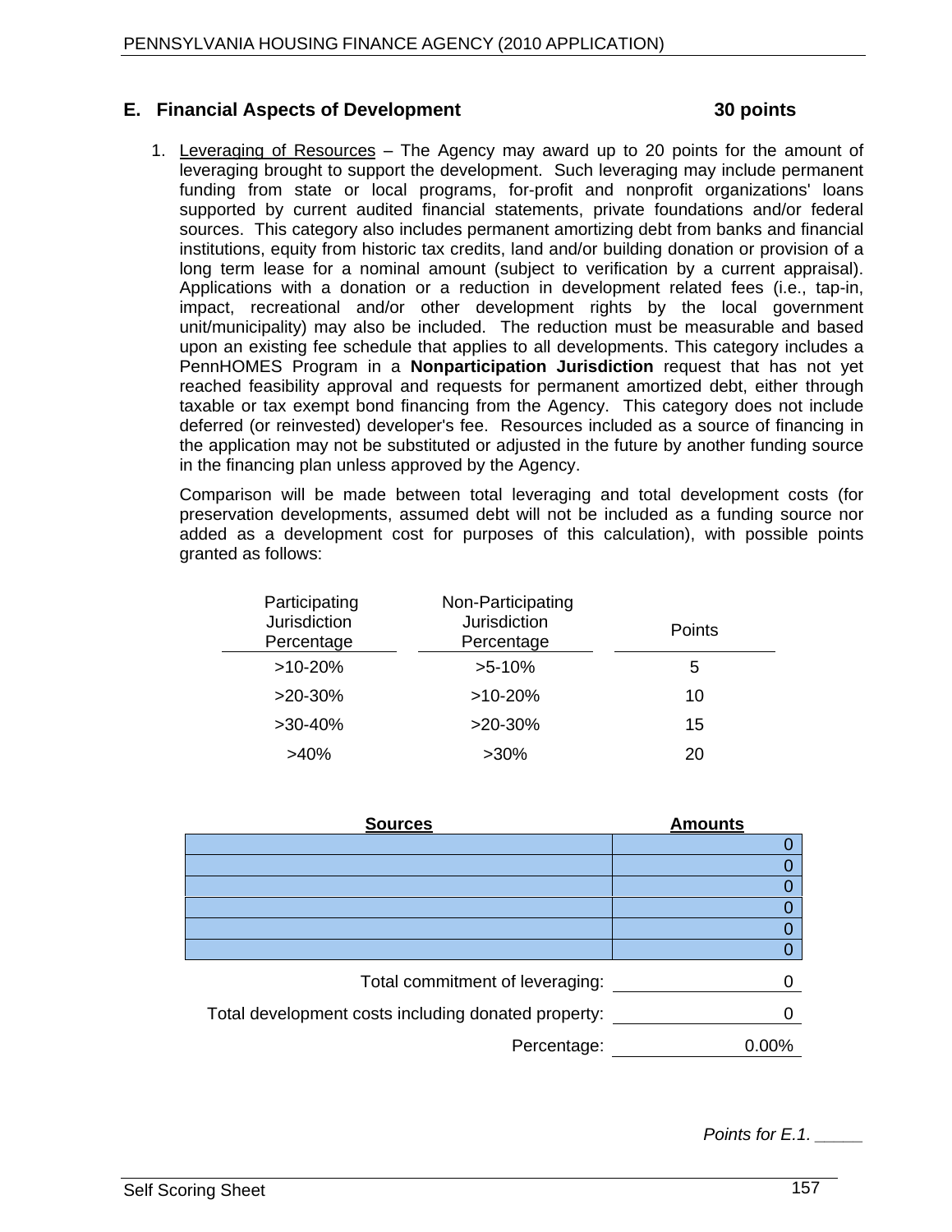2. Development Cost Savings – The Agency may award up to 10 points to Applications which have a Maximum Basis (as defined in the Allocation Plan) below the Maximum Per Unit Basis Limitations. Points in this category will generally only be considered for substantial rehabilitation or new construction developments which evidence quality construction at efficient cost levels. Most preservation applications will not qualify for this category.

> Percentage Below Max Basis: **Example 2018** Points **Points** 10-20% 5  $>20\%$  10

> > Points for E.2. \_\_\_\_\_\_

**Total Points for Financial Aspects of Development \_\_\_\_\_**

**F. Other 5 points**

Complete and Accurate Application Package – The Agency may award 5 points to the total score of an application for completeness and for including all essential components necessary for the Agency to determine financial feasibility and project eligibility.

**Total Points for Other \_\_\_\_\_**

### **Estimation of Total Points Through Self-Scoring \* \***

**\*Note:** If less than **115 points**, the application will not qualify for funding and Tax Credits and should not be submitted.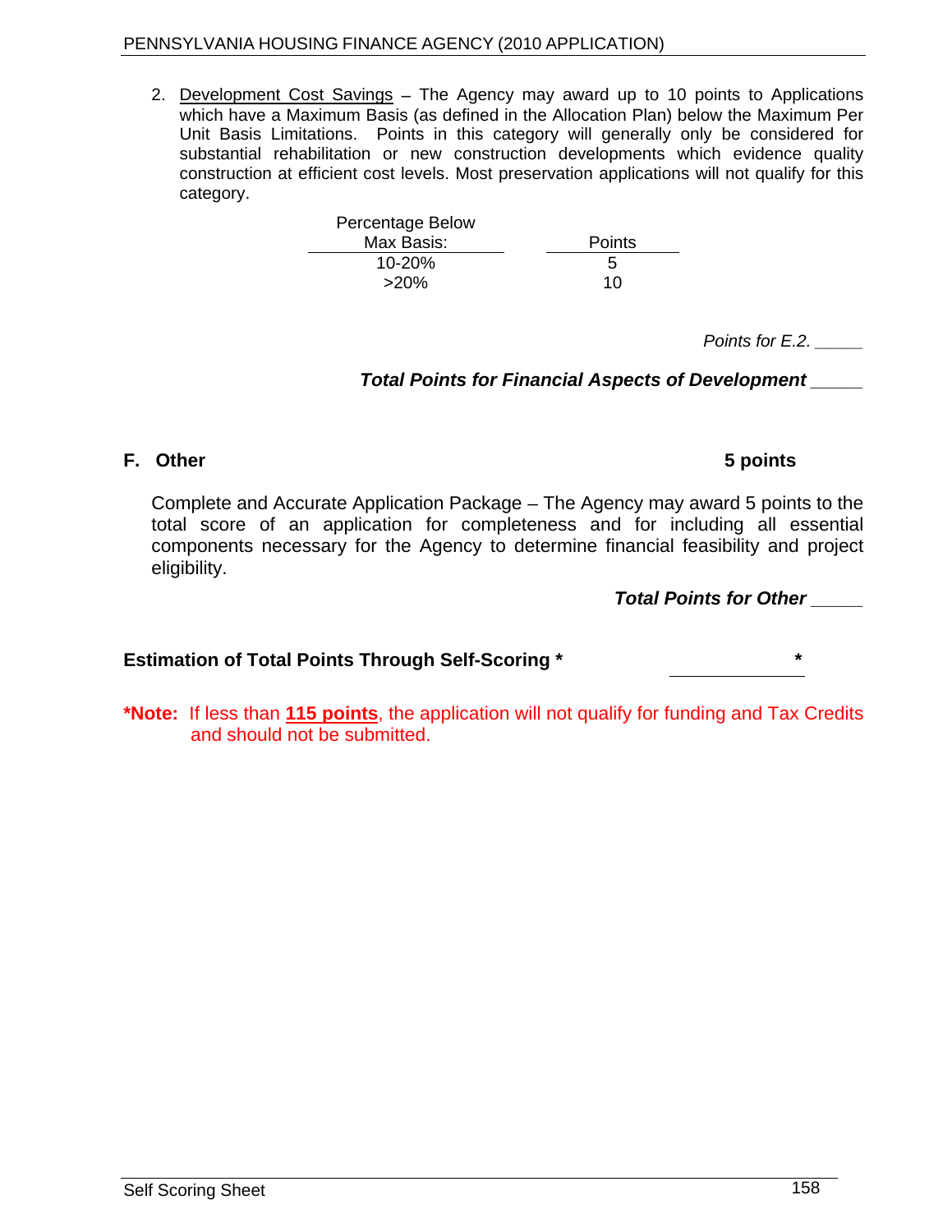## **The completion date of this Market Study/Housing Needs Assessment must be within twelve (12) months of the application date. The Agency will only accept this form without modification for processing.**

If the market analyst has questions on completing this form, please call the Development Division at (717) 780-3876 or the Tax Credit Division at (717) 780-3948.

|                                      | <b>Proposed Development Name</b>                 |                                                                               |
|--------------------------------------|--------------------------------------------------|-------------------------------------------------------------------------------|
|                                      | <b>Street Address</b>                            |                                                                               |
| City                                 | County                                           | (ZIP)                                                                         |
| Housing Type:                        | Elderly 62+                                      | <b>General Occupancy</b><br><b>Contract Contract Contract</b>                 |
|                                      | Elderly 55+<br><b>Contract Contract Contract</b> | Other (describe)<br>$\mathcal{L}_{\text{max}}$ and $\mathcal{L}_{\text{max}}$ |
| <b>Total Number of Rental Units:</b> |                                                  |                                                                               |

# **MARKET STUDY/HOUSING NEEDS ASSESSMENT**

The market analyst must first define the primary market area by the zip code(s) or census tract(s). Once the primary market area is defined, the analyst **MUST** request a listing of existing PennHOMES and Tax Credit housing developments located within the primary market area using the attached PHFA Housing Inventory Request Form. Attach the listing to this studywith the current occupancy and waiting lists for each development that maybe impacted by the proposal. Refer to #10 below.

Additional information sheets may be attached and must reference the appropriate category.

1. Provide a narrative describing the primary and secondary market areas and the factors used in making your determination and attach a street map showing the proposed site and surrounding area in addition to outlining the primary market area. List each zip code/census tract or part thereof which comprises the primary market area that specifically references the location of the proposed site:

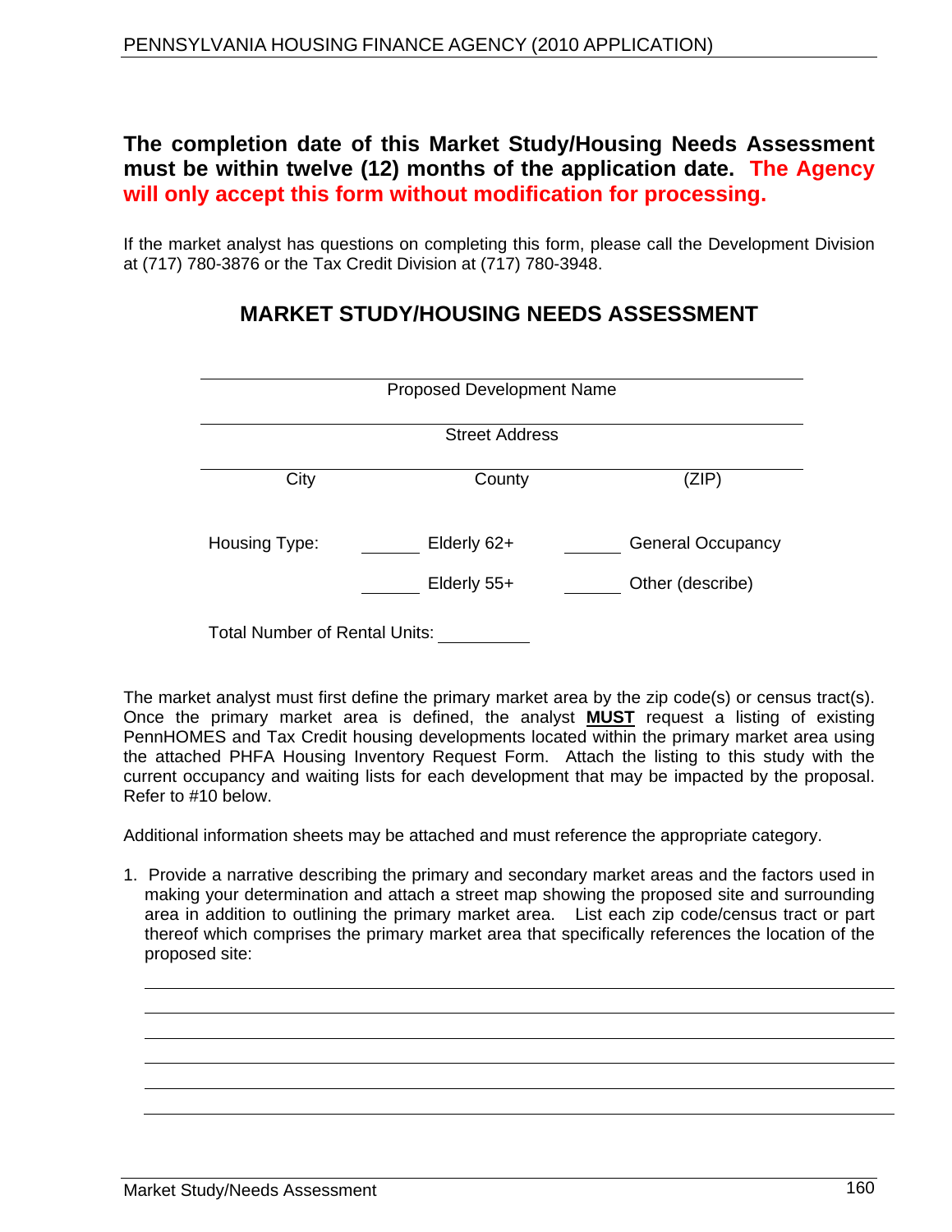- 2. Provide photographs of the site from a minimum of two perspectives. The photographs must be either originals or color copies and should be dated. For multiple sites, the photographs must identify the site address. All photographs must be clear and show the detail of any buildings. (Attach photos on a separate page.)
- 3. The Market Analysts should determine whether the proposed development is located in an urban, suburban, or rural area and explain the methodology for their determination.

| Rural<br>Urban<br>Suburban<br>$\overline{\phantom{a}}$<br>$\sim$ $\sim$ $\sim$ $\sim$ $\sim$ $\sim$ $\sim$<br>the contract of the contract of |  |
|-----------------------------------------------------------------------------------------------------------------------------------------------|--|
|                                                                                                                                               |  |
|                                                                                                                                               |  |
|                                                                                                                                               |  |
|                                                                                                                                               |  |
|                                                                                                                                               |  |
|                                                                                                                                               |  |

4. Provide the number of age and income qualified renter and homeowner households for the primary market area from the 2000 census, and a five-year projection. Discuss the population trend and the three factors that are having the most impact on the trend.

| 2000<br>ear Projection from current date<br>ว-year |
|----------------------------------------------------|
|----------------------------------------------------|

Data Source:

5. Using the number of age and income qualified renter and homeowner households located within the primary market area, compute the development specific capture rate percentage using the 2000 Census data. The minimum household income being used for total housing expenses should not exceed a total housing expense to income ratio of 40% and 45% for general and elderly occupancy designated projects, respectively.

Provide the total/sum of the renter and homeowner households in the primary market area by age and income qualifications. The minimum household income being used for total housing expenses should not exceed 40% for general occupancy or 45% for elderly occupancy. Based on this information compute the development specific primary market area's capture rate percentage for the qualified households to the projected number of units being proposed by income type.

The total number of units proposed divided by the number of age and income qualified households \_\_\_\_\_\_\_\_\_ equals a capture rate of \_\_\_\_\_\_\_%.

In addition to the development specific capture rate, compute the overall primary market area's capture rate percentage, which incorporates both the number of units proposed for the subject property and the total of similar (general, senior, bedroom size, homeless special needs etc.) existing and proposed PennHOMES and Tax Credit units in the primary market area. If the proposed development includes Project Subsidized units, also include like developments in the PMA.

The total number of units \_\_\_\_\_\_\_\_\_ divided by the number of age and income qualified households equals an overall capture rate of \_\_\_\_\_\_\_%.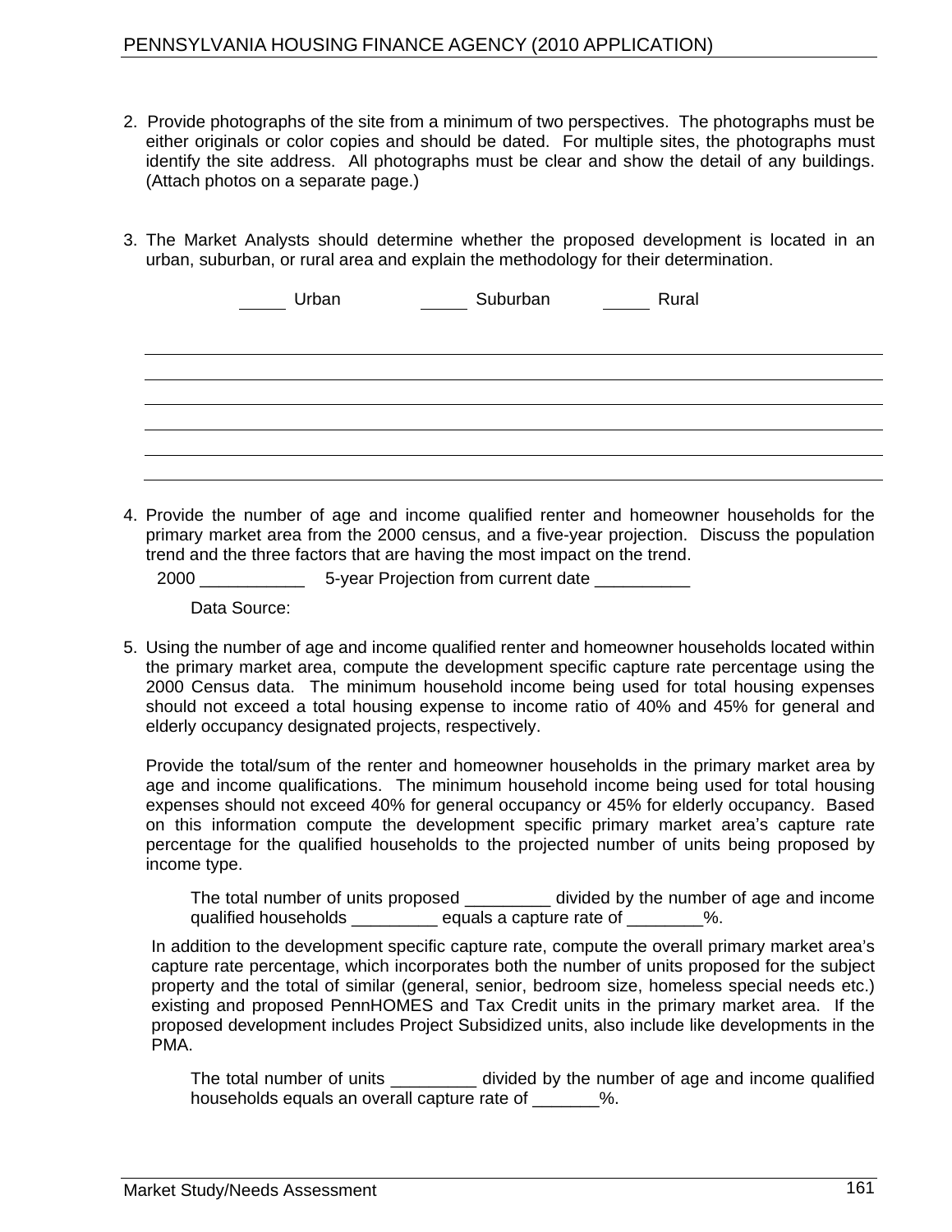6. Interview and/or survey neighborhood groups, grassroots organizations, local community development corporations, potential tenant populations, and local government officials to determine support, interest and/or opposition to the proposed development, as well as identifying other proposed housing for the area. List all people interviewed, including phone numbers, and discuss the comments received below:

7. Analyze the suitability of the site for the subject development including accessibility to employment and services and its compatibility with surrounding uses, including economic benefits to the area and/or the proposed residents.

- 8. Complete the first section of the attached Housing Providers Needs Assessment Form and forward it to the Executive Director of the appropriate County and/or Local Housing Authority and/or Public Housing Agency serving the market area. The response must be incorporated into your evaluation and attached to this final report. If no response, document the date sent to the Housing Authority.
- 9. List the name and address of all subsidized housing developments within the primary market area, including current occupancy levels and number of persons on the waiting list. If you are aware of any deviations in the occupancy levels and size of the waiting list in the past 2 or 3 years, please describe.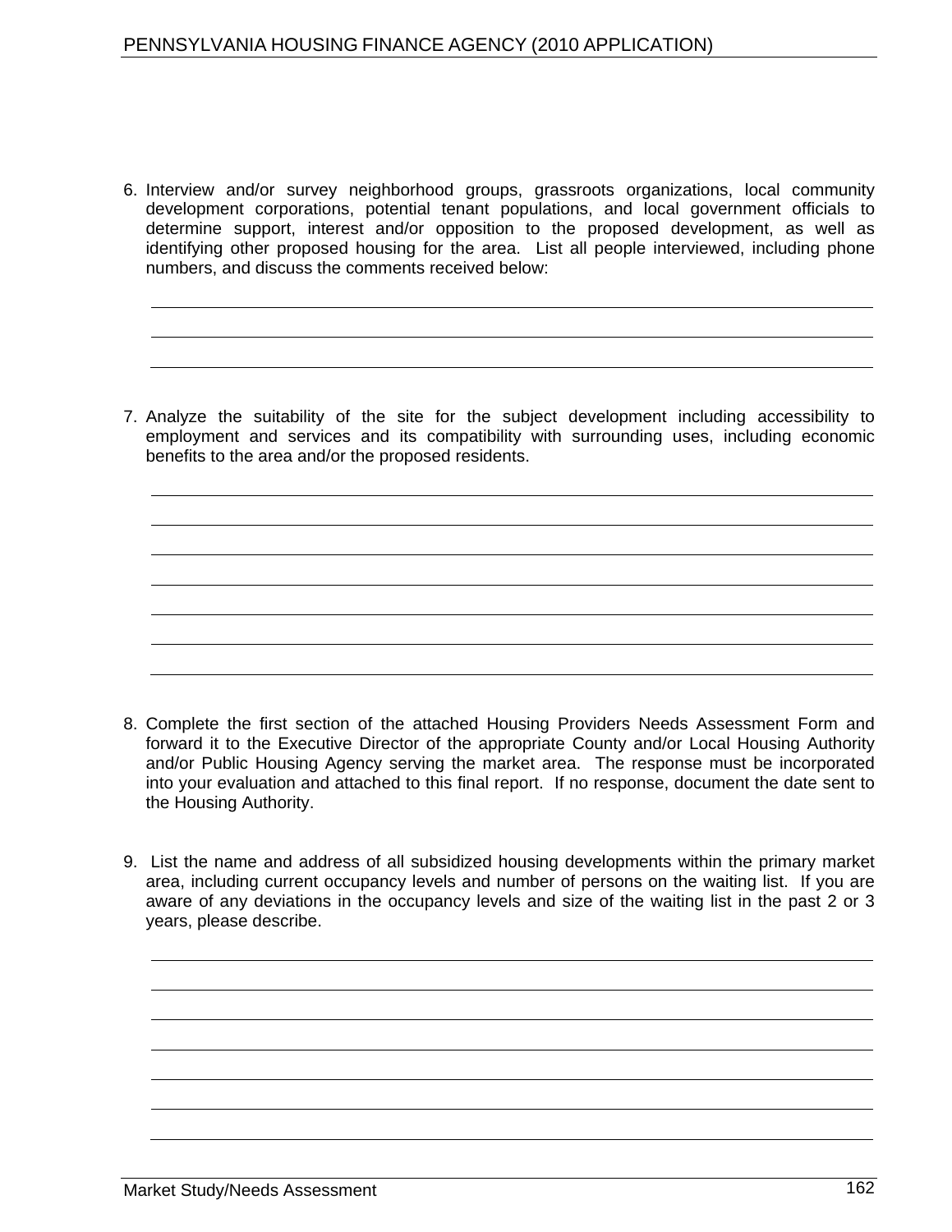- 10. Discuss the availability of affordable housing options including home ownership opportunities for the target population. Describe the age, condition, etc, of housing, and the extent of abandoned housing and other buildings within the primary market area. If possible identify any substandard housing in the primary market area.
	-
- 11. Discuss the short and long-term impact that the subject development may have on existing and/or proposed affordable market rate, Tax Credit, and subsidized housing located within the primary market area including the information provided in the PHFA Housing Inventory Request Form. List the properties and identify the current occupancy and number of persons on the waiting list for these properties.

- 12. List market rental comparables (no income restrictions) within the Primary Market Area. Do not use rent subsidized developments. Attach a color photo of each comparable. A minimum of three comparables should be submitted. If comparables cannot be located, a thorough explanation must be provided and report what type of rental housing is available in the market. Attach a map identifying the location of the subject and comparables. Please use the attached Comparable Housing Survey forms.
- 13. Summarize the comparable unassisted market rent for each unit size.

| <b>Unit Size</b> | <u>Ren</u> | <b>Fenant Paid</b> | <u>Adjustea</u>    |
|------------------|------------|--------------------|--------------------|
|                  |            | 114114100          | <b>Market Rent</b> |
| One-bedroom      |            |                    |                    |
| Two-bedroom      |            |                    |                    |
| Three-bedroom    |            |                    |                    |
| Four-bedroom     |            |                    |                    |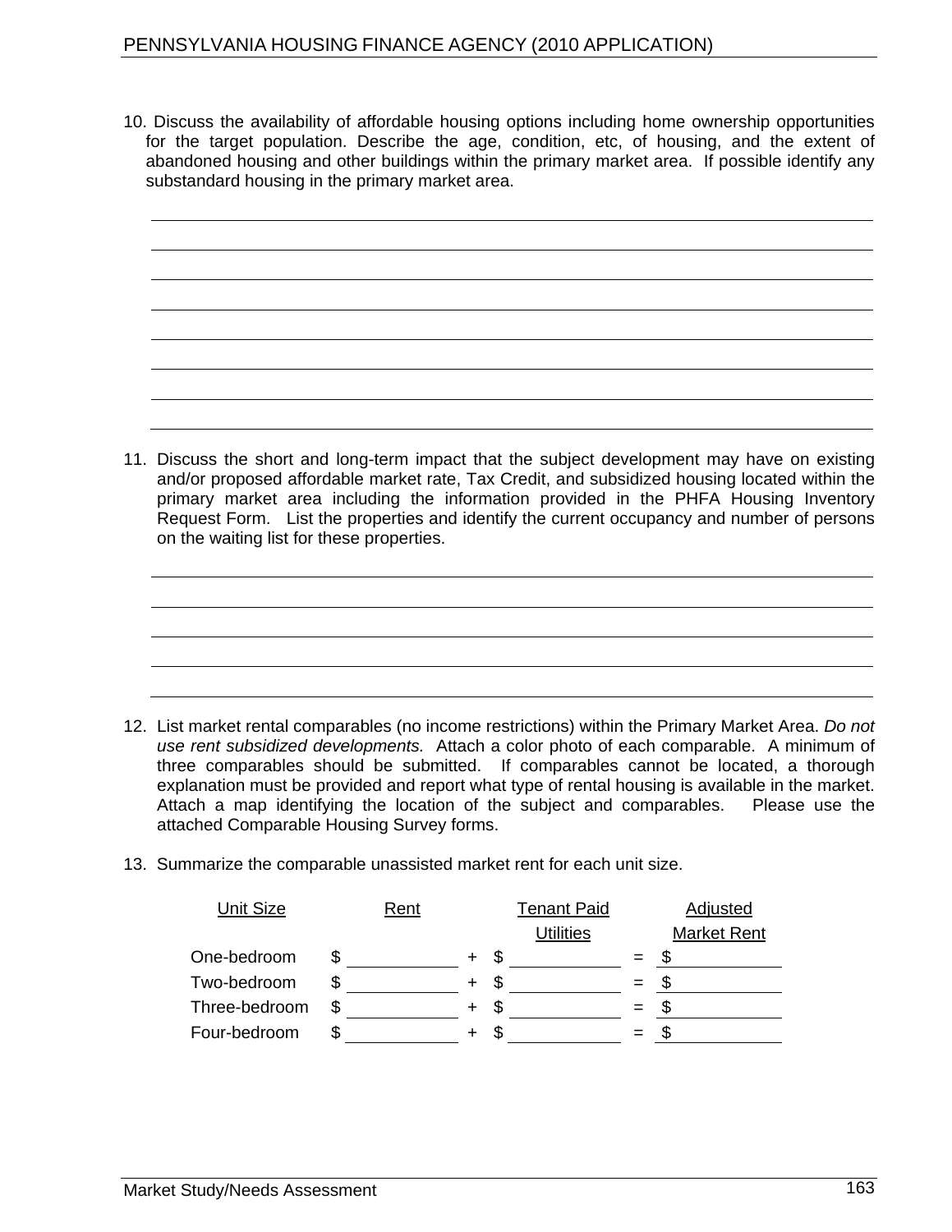14. Compute the Pricing Advantage of the subject development's proposed rents to the Adjusted Market Rent.

| Unit Size     | subject Rent | diucto<br><b>Market Rent</b> | Advantage* |  |
|---------------|--------------|------------------------------|------------|--|
| One-bedroom   |              |                              |            |  |
| Two-bedroom   |              |                              |            |  |
| Three-bedroom |              |                              |            |  |
| Four-bedroom  |              |                              |            |  |

\*Calculated by subtracting the Subject Rent from the Adjusted Rent and dividing the difference by the Subject Rent.

- 15. **For existing facilities applying for preservation funding** provide evidence indicating that the development is or is not a likely candidate for converting to a market rate rental development that may not be affordable to the existing residents. Factors to consider include, but are not limited to, demand for or waiting list of market rate units within the primary market area, significant increases in rents at other market rate properties, significant increases in median incomes and property values within the primary market area, and the development's location or proximity to new economic development which is creating higher than average new employment opportunities.
- 16. **For developments seeking consideration under the Community and Economic Impact Selection Criteria** provide evidence demonstrating the capacity for community revitalization opportunities. Factors to consider include, but are not limited to, for general occupancy developments: low poverty rates, limited affordable housing options, both subsidized and non subsidized, limited affordable housing production in past 20 years, close proximity to employment, strong housing markets, and high owner-occupied markets. For senior occupancy developments: large number of seniors eligible for affordable housing, limited affordable housing options, both subsidized and non-subsidized, limited affordable housing production in past 20 years, and close proximity to amenities for the senior population, including health and retail establishments, home health agencies, and hospitals.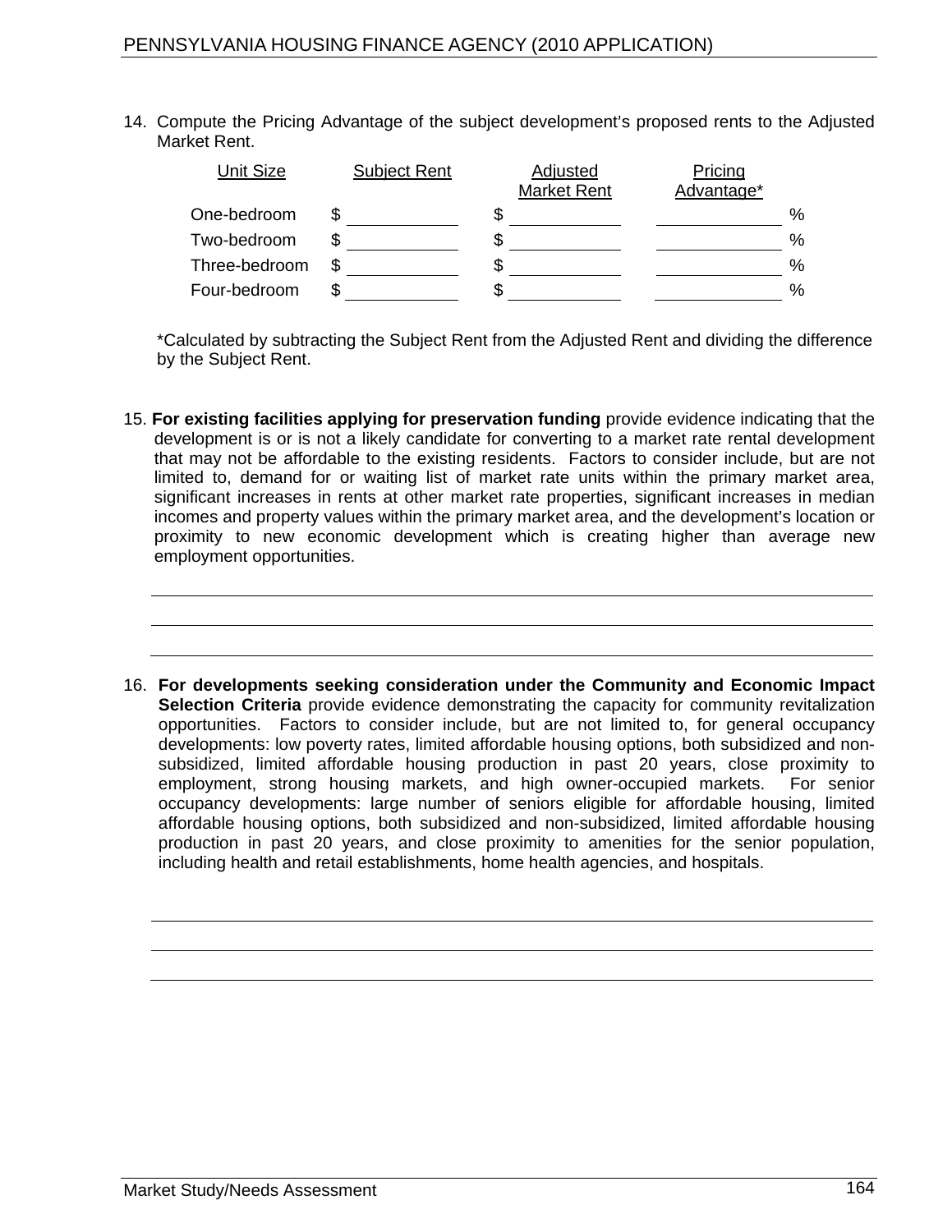17. **For developments seeking consideration for Tax Credits under Community Impact** provide evidence demonstrating the development's part of a broader or comprehensive neighborhood improvement which has the capability of changing the character of that neighborhood or enhancing the lives and amenities available to residents of the community. The market analyst should address those criteria set forth in the 2010 Tax Credit Allocation Plan for further guidance on such items which may demonstrate Community Impact.

18. Based on the aforementioned information, discuss your support for the proposed development or provide recommendations and/or suggest modifications. This should include your conclusion regarding the need and marketability of the proposed housing. Also, estimate the absorption period and ongoing vacancy rate for the proposed housing based upon comparables and/or housing experience.

Submitted by: **Example 20** Submitted by:

Date **Name** (type or print) **Name** (type or print)

**Title The Community of the Community of the Community of the Community of the Community of the Community of the Community of the Community of the Community of the Community of the Community of the Community of the Commu** 

Firm

Address

Phone Number

FAX Number

Email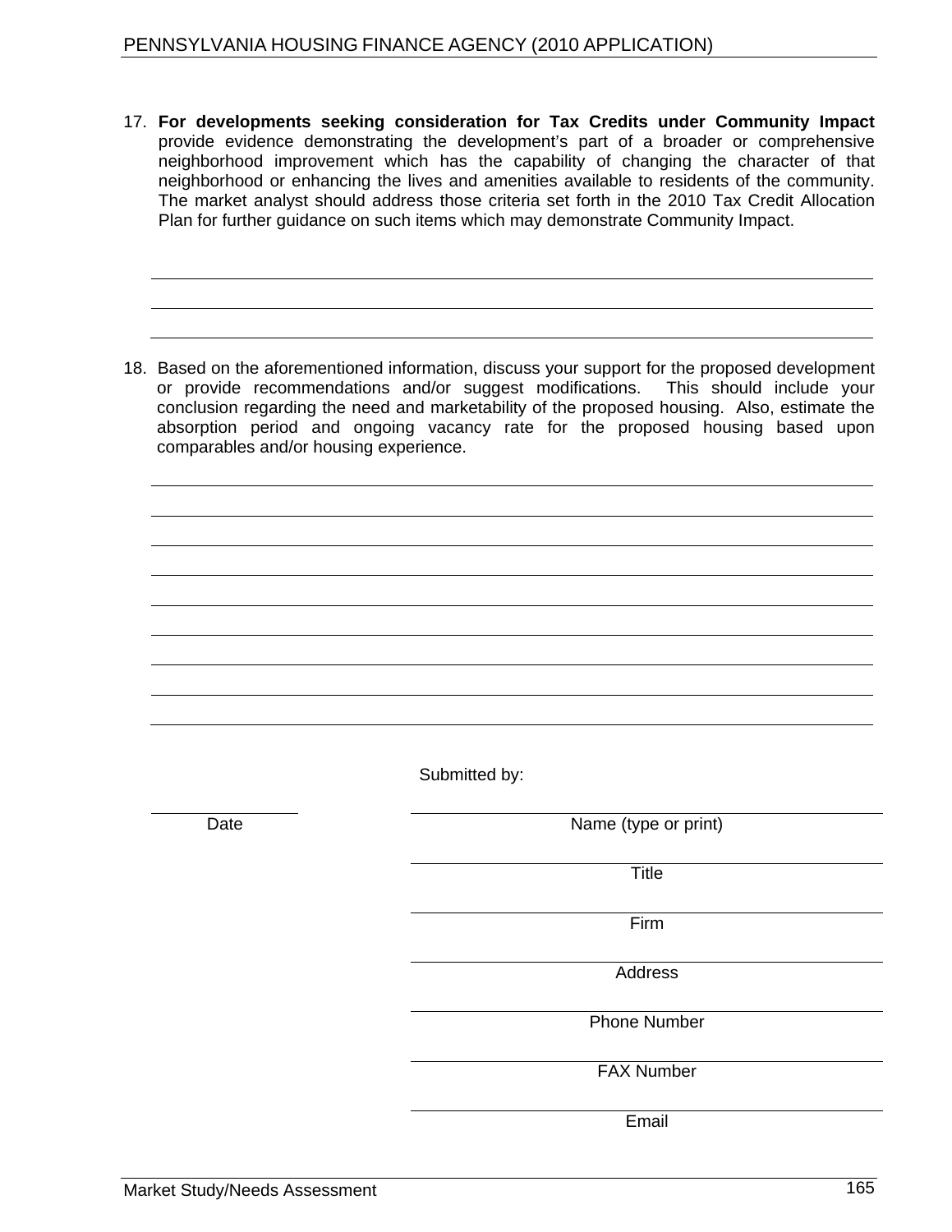# **PHFA HOUSING INVENTORY REQUEST FORM**

Submit your request by fax 717-780-1811 or by e-mail kmiller@phfa.org.

The above information describes the location of the proposed site and additional details to be utilized by the Agency in response to the PHFA Housing Inventory request. The inventory is for information purposes only.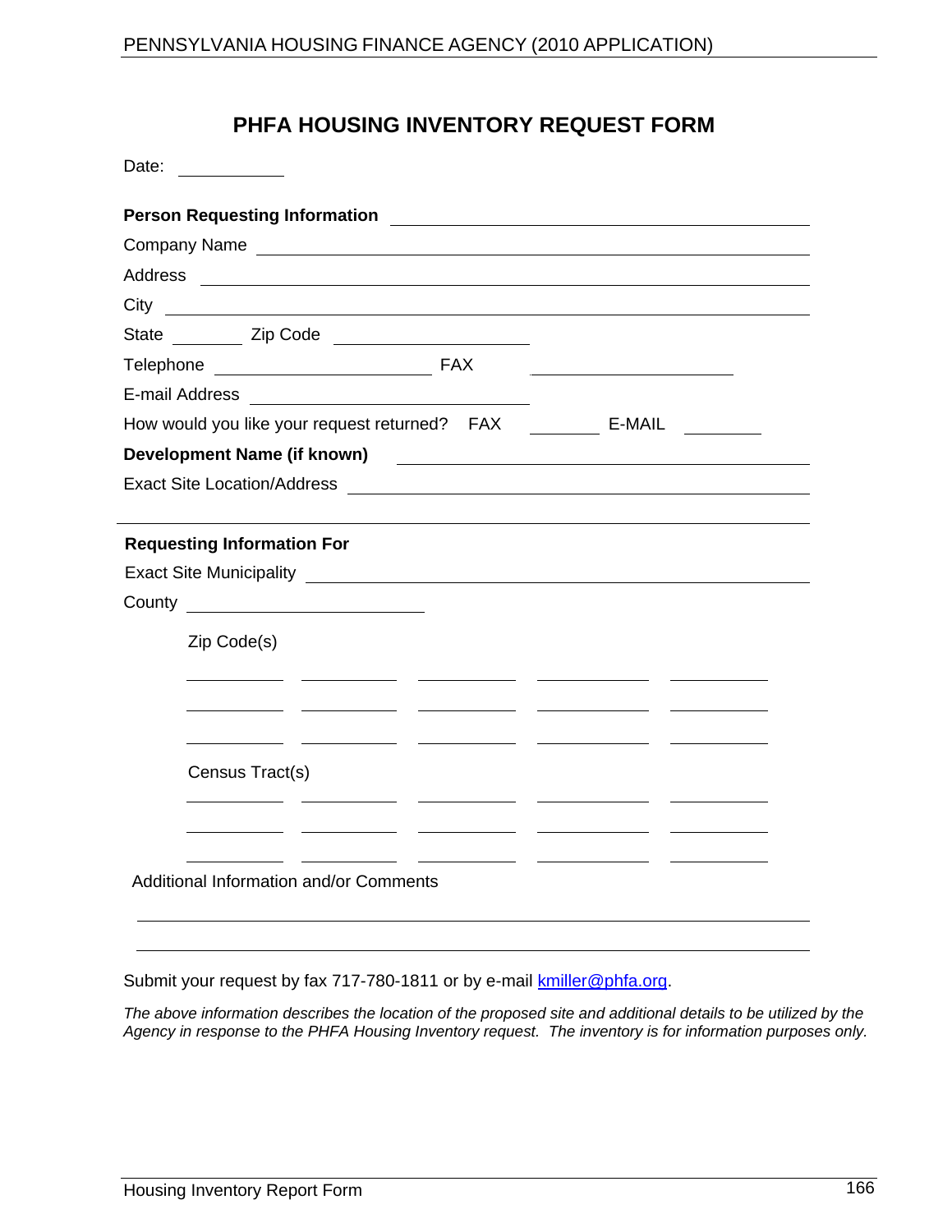# **HOUSING PROVIDERS NEEDS ASSESSMENT**

**The attached form is to be completed by the County and/or Local Housing Authority and/or other public housing agencies serving the market area of the proposed development and returned within 5 days to the market analyst.**

The first section of the form describing the proposed development is to be completed by the market analyst and submitted to the housing authority with the attached form.

The following proposed development intends to apply to the Pennsylvania Housing Finance Agency (PHFA) for funding and/or Low Income Housing Tax Credits.

| Development<br>Name: |  |
|----------------------|--|
| Location:            |  |
|                      |  |

The primary market area is defined by the following census tract(s) and/or zip code(s).

| Zip Code(s)                                                                             |                                                                                                                                                                                                                                                                                                                                |                                                                                                                        |  |  |  |  |
|-----------------------------------------------------------------------------------------|--------------------------------------------------------------------------------------------------------------------------------------------------------------------------------------------------------------------------------------------------------------------------------------------------------------------------------|------------------------------------------------------------------------------------------------------------------------|--|--|--|--|
|                                                                                         | $\overline{\phantom{a}}$<br><u> The Communication of the Communication of the Communication of the Communication of the Communication of the Communication of the Communication of the Communication of the Communication of the Communication of the Commun</u>                                                               | the contract of the contract of the contract of the contract of the contract of                                        |  |  |  |  |
|                                                                                         | $\sim$ $\sim$ $\sim$ $\sim$ $\sim$ $\sim$ $\sim$ $\sim$<br>and the control of the con-                                                                                                                                                                                                                                         |                                                                                                                        |  |  |  |  |
|                                                                                         | the contract of the contract of the contract of                                                                                                                                                                                                                                                                                |                                                                                                                        |  |  |  |  |
| <b>Contract Contract Contract</b>                                                       | and the state of the state of the<br><u> The Common State of the Common State of the Common State of the Common State of the Common State of the Common State of the Common State of the Common State of the Common State of the Common State of the Common State of </u><br><u> The Communication of the Communication of</u> |                                                                                                                        |  |  |  |  |
| Census Tract(s)                                                                         |                                                                                                                                                                                                                                                                                                                                |                                                                                                                        |  |  |  |  |
| ____<br>the contract of the contract of the contract of the contract of the contract of |                                                                                                                                                                                                                                                                                                                                | and the contract of the contract of the contract of the contract of the contract of                                    |  |  |  |  |
|                                                                                         |                                                                                                                                                                                                                                                                                                                                |                                                                                                                        |  |  |  |  |
|                                                                                         | $\sim$ $\sim$<br>$\overline{\phantom{a}}$                                                                                                                                                                                                                                                                                      |                                                                                                                        |  |  |  |  |
|                                                                                         | and the state of the state of<br><u> The Common State of the Common State of the Common State of the Common State of the Common State of the Common</u>                                                                                                                                                                        |                                                                                                                        |  |  |  |  |
|                                                                                         |                                                                                                                                                                                                                                                                                                                                |                                                                                                                        |  |  |  |  |
| Occupancy Type: Elderly                                                                 | General<br>$\frac{1}{2}$                                                                                                                                                                                                                                                                                                       |                                                                                                                        |  |  |  |  |
|                                                                                         |                                                                                                                                                                                                                                                                                                                                |                                                                                                                        |  |  |  |  |
|                                                                                         |                                                                                                                                                                                                                                                                                                                                |                                                                                                                        |  |  |  |  |
| Unit Type(s):<br><b>Bdrm Type</b>                                                       | Sq. Ft.<br>Quantity                                                                                                                                                                                                                                                                                                            | Rent                                                                                                                   |  |  |  |  |
| SRO                                                                                     |                                                                                                                                                                                                                                                                                                                                |                                                                                                                        |  |  |  |  |
| EFF                                                                                     |                                                                                                                                                                                                                                                                                                                                |                                                                                                                        |  |  |  |  |
| 1 Bdrm                                                                                  |                                                                                                                                                                                                                                                                                                                                |                                                                                                                        |  |  |  |  |
| 2 Bdrm                                                                                  |                                                                                                                                                                                                                                                                                                                                |                                                                                                                        |  |  |  |  |
| 3 Bdrm                                                                                  |                                                                                                                                                                                                                                                                                                                                | the contract of the contract of the contract of                                                                        |  |  |  |  |
| 4 Bdrm                                                                                  |                                                                                                                                                                                                                                                                                                                                |                                                                                                                        |  |  |  |  |
| 5 Bdrm                                                                                  |                                                                                                                                                                                                                                                                                                                                | $\overline{\phantom{a}}$                                                                                               |  |  |  |  |
| Expected date of completion:                                                            |                                                                                                                                                                                                                                                                                                                                | <u> 1989 - Johann Barn, mars ann an t-Amhain Aonaich an t-Aonaich an t-Aonaich ann an t-Aonaich ann an t-Aonaich</u>   |  |  |  |  |
| Resident's Income Range:                                                                |                                                                                                                                                                                                                                                                                                                                | <u> 1989 - Johann Stoff, deutscher Stoffen und der Stoffen und der Stoffen und der Stoffen und der Stoffen und der</u> |  |  |  |  |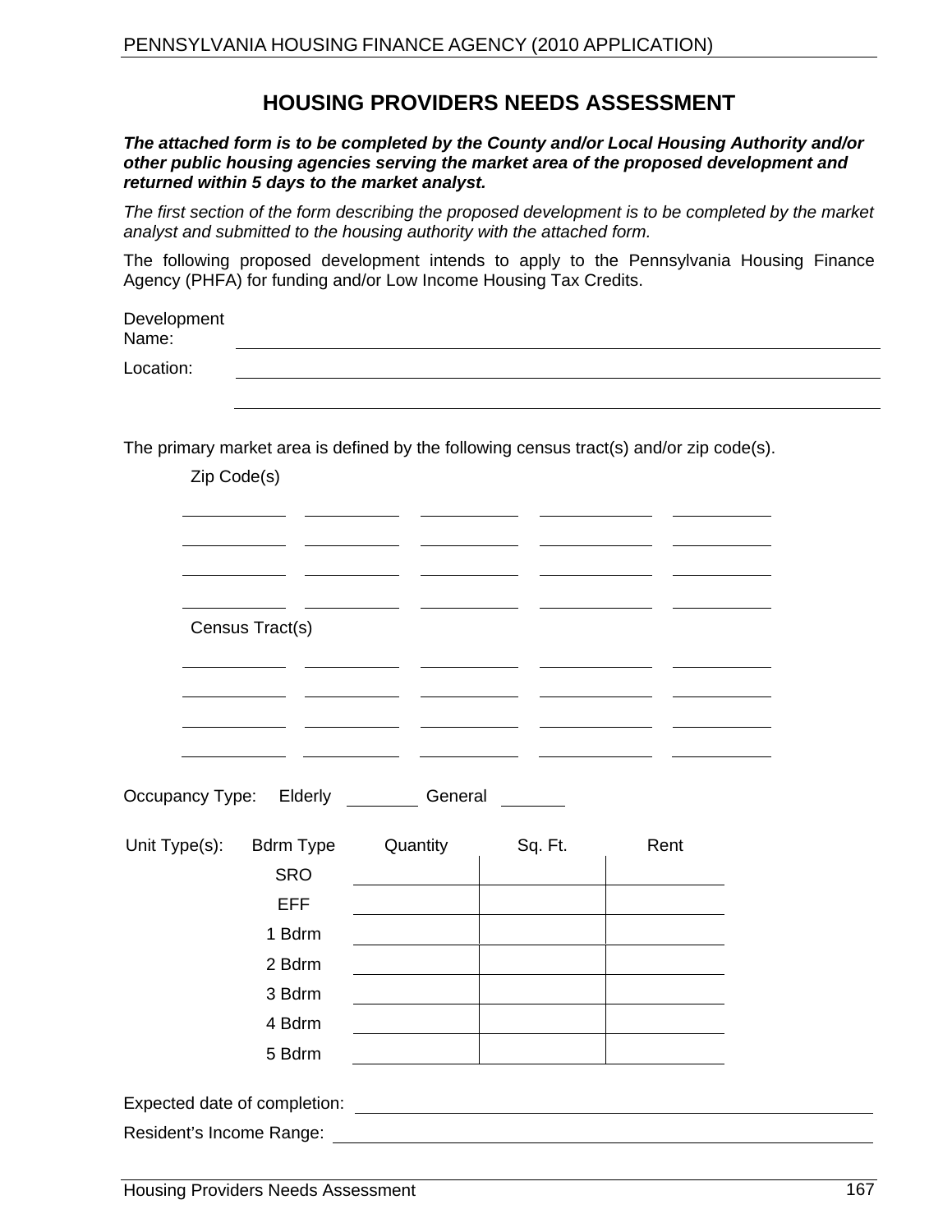#### **To assist the market analyst and PHFA in evaluating the need for this proposal, please answer the following questions.**

1. Please provide your waiting list, if more than one, by program and how many applicants on each. **Each** and the contract of the contract of the contract of the contract of the contract of the contract of the contract of the contract of the contract of the contract of the contract of the contract of the contract

|                                                  | 2. How many different individuals are on your total waiting list? |                                                                                                                                                                                    |
|--------------------------------------------------|-------------------------------------------------------------------|------------------------------------------------------------------------------------------------------------------------------------------------------------------------------------|
| Elderly, age 62+                                 | Non-elderly                                                       | Persons needing<br>accessible units                                                                                                                                                |
| 3. How frequently do you purge the waiting list? |                                                                   |                                                                                                                                                                                    |
|                                                  | 4. When was the last time you purged the waiting list?            |                                                                                                                                                                                    |
| development?                                     |                                                                   | 5. How many of the individuals on the waiting list are within the income range of the proposed                                                                                     |
| development?                                     |                                                                   | 6. How many of the individuals on the waiting list are seeking unit types similar to the proposed                                                                                  |
| year?                                            |                                                                   | 7. What was your average utilization rate of the Section 8 voucher program at the end of last                                                                                      |
| development, address and reason why.)            |                                                                   | 8. Are you aware of any subsidized housing or programs in the area that would be at a<br>competitive disadvantage by the proposed housing? (If yes, please include the name of the |
|                                                  | (as defined by the market analyst) of the proposed development?   | 9. How many of the individuals on the waiting list currently reside within the primary market area                                                                                 |
|                                                  |                                                                   | 10. Is the type of housing being proposed being considered a priority/preference under voucher certification program?                                                              |
|                                                  | 11. Is your Public Housing waiting list currently open?           |                                                                                                                                                                                    |

(If no, how long has it been closed?)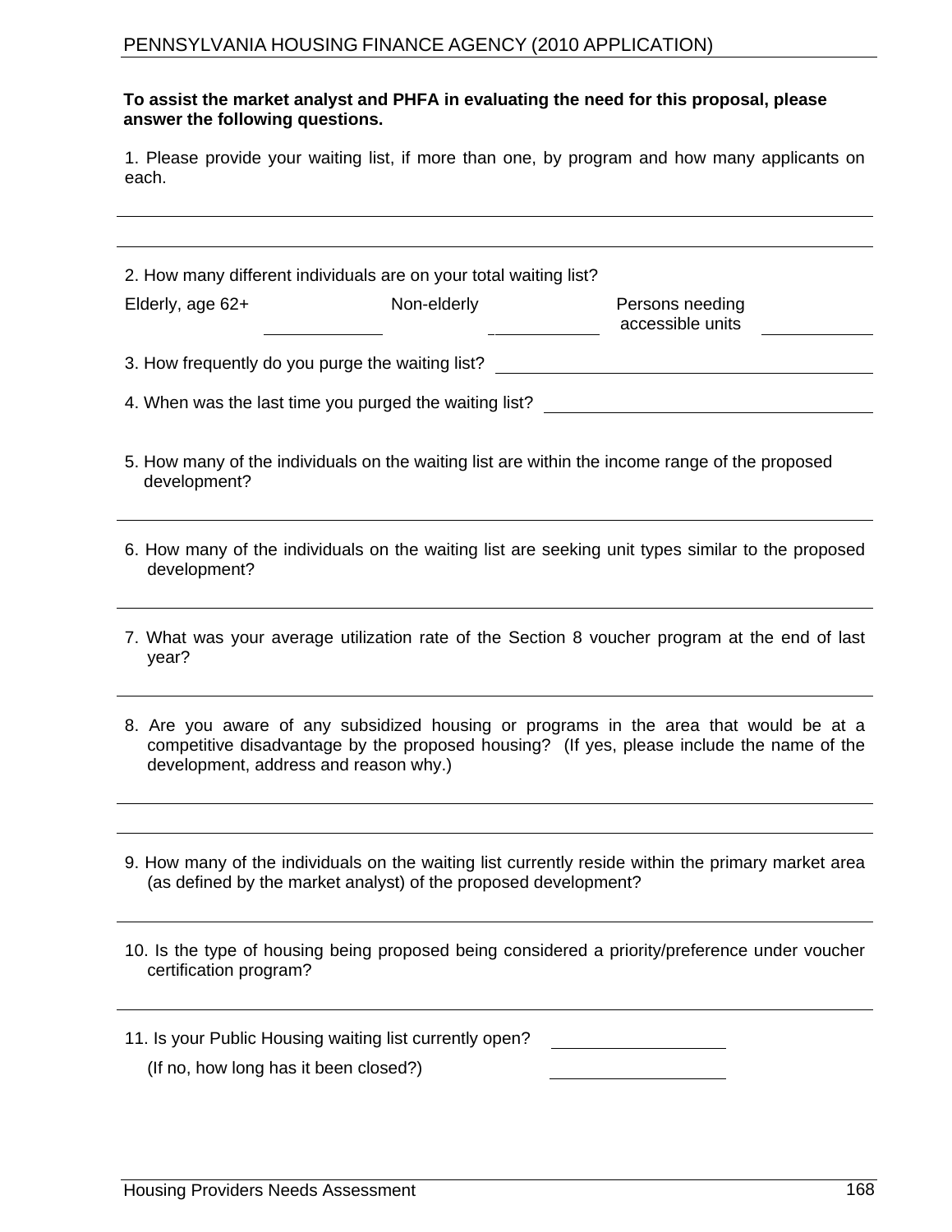| 12. Is your Section 8 waiting list currently open?<br><u> 1989 - Johann Harry Harry Harry Harry Harry Harry Harry Harry Harry Harry Harry Harry Harry Harry Harry Harry</u><br>(If no, how long has it been closed?)                                       |  |  |
|------------------------------------------------------------------------------------------------------------------------------------------------------------------------------------------------------------------------------------------------------------|--|--|
| 13. When do you qualify applications for eligibility?<br>a. when application was made<br><u> Territoria de la provincia de la provincia de la provincia de la provincia de la provincia de la provincia de l</u><br>b. after nearing top of the list<br>or |  |  |
| 14. Would you recommend, and/or do you feel there is a need/sufficient demand to develop this<br>housing? (please explain)                                                                                                                                 |  |  |
| 15. Please provide any additional information regarding the housing proposal that would assist<br>PHFA in evaluating the need for the housing.                                                                                                             |  |  |
|                                                                                                                                                                                                                                                            |  |  |

Completed by:

Date **Name** (Type or Print) **Name** (Type or Print)

Executive Director Signature

Name of Public Housing Authority

Rev.7/01/05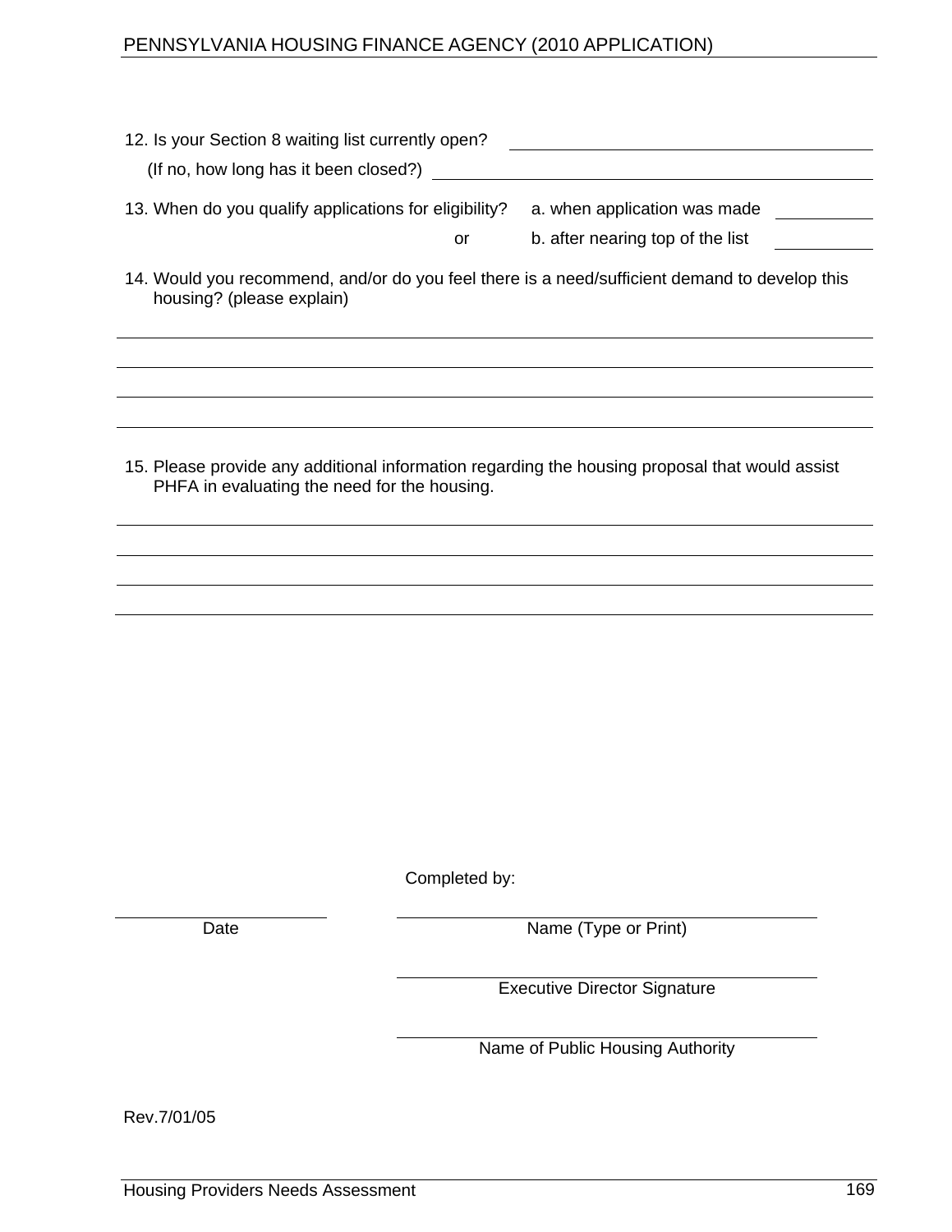# **COMPARABLE HOUSING SURVEY FORM**

| Date:              |                                    |                               |                                                                                                                      |                             |                                                  |
|--------------------|------------------------------------|-------------------------------|----------------------------------------------------------------------------------------------------------------------|-----------------------------|--------------------------------------------------|
|                    | Name of Property: __________       |                               |                                                                                                                      |                             |                                                  |
| Address:           |                                    |                               | City:                                                                                                                |                             | Zip Code:                                        |
|                    | Distance From Subject Property:    |                               |                                                                                                                      |                             |                                                  |
|                    | Is it within Primary Market Area:  | Yes                           | No                                                                                                                   |                             |                                                  |
|                    | Building Type: Walk-up             |                               | Row/Townhouse                                                                                                        | Elevator                    |                                                  |
|                    |                                    |                               |                                                                                                                      |                             |                                                  |
| Contact:           |                                    |                               |                                                                                                                      |                             |                                                  |
|                    | Telephone No. of Contact:          |                               | <u> 1989 - Andrea Santa Alemania, amerikana amerikana amerikana amerikana amerikana amerikana amerikana amerikan</u> |                             |                                                  |
|                    |                                    |                               |                                                                                                                      |                             |                                                  |
|                    | Type of<br>Service<br>(gas, elec., | Included in<br>Rent<br>Yes No | Included in<br>Rent<br>Yes No                                                                                        |                             | List the appliances<br>provided within the unit: |
|                    | etc.)                              |                               |                                                                                                                      |                             |                                                  |
| Heat<br>Hot water  |                                    |                               | Water<br>Sewer                                                                                                       |                             |                                                  |
| Cooking            |                                    |                               |                                                                                                                      |                             |                                                  |
| A/C                |                                    |                               |                                                                                                                      |                             |                                                  |
| Unit lighting      |                                    |                               |                                                                                                                      |                             |                                                  |
| Number of<br>Units | Number of<br>Bdrm/Bath             | Square                        | Rent                                                                                                                 | Occupancy or<br>Vacancy (%) | Number on<br><b>Waiting List</b>                 |
|                    |                                    | Feet                          |                                                                                                                      |                             |                                                  |
|                    |                                    |                               |                                                                                                                      |                             |                                                  |
|                    |                                    |                               |                                                                                                                      |                             |                                                  |
|                    |                                    |                               |                                                                                                                      |                             |                                                  |
|                    |                                    |                               |                                                                                                                      |                             |                                                  |
|                    |                                    |                               |                                                                                                                      |                             |                                                  |

Identify any special characteristics or amenities of the comparables:

Attach Color Photo Here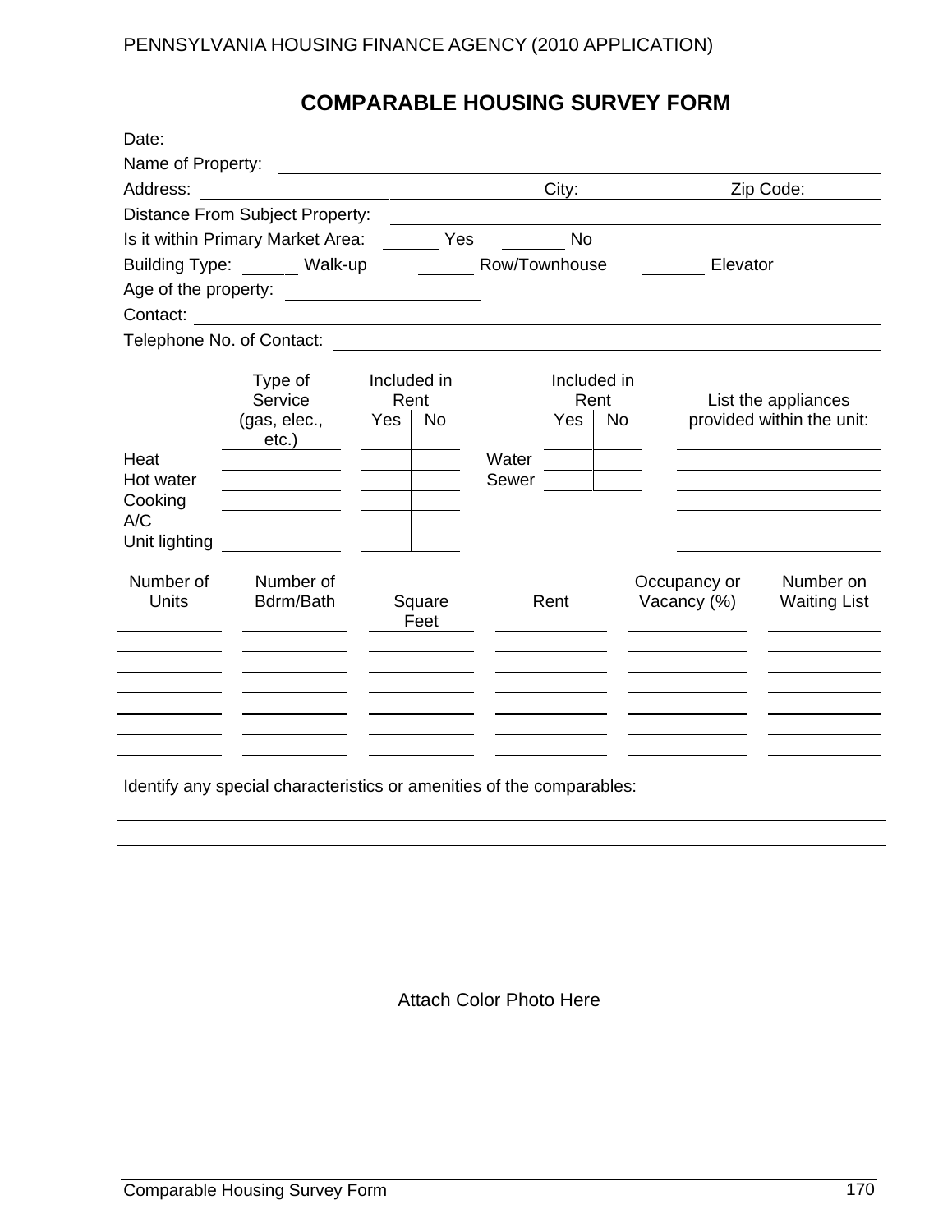#### **Tab 4 Market Study/Housing Needs Assessment**

A comprehensive Market Study/Housing Needs Assessment ("MS/HNA"), completed within 12 months of the Application date, of the housing needs of low-income individuals in the area to be served by the development must be submitted at the time of application. Waived from this requirement are developments with a reservation of Tax Credits from a previous year in which a MS/HNA was submitted at the time of the original reservation.

If an applicant is applying only for PennHOMES funds and the development is either serving special needs residents in 100 percent of the units, or is a preservation proposal which has a stable occupancy, a waiting list of at least 10 percent of the units and is not converting to market rate housing, then the applicant has the option of completing the Market Study/Housing Needs Assessment report using an independent market analyst or his/her own resources and data.

The MS/HNA consists of four parts: 1) the Market Study/Housing Needs Assessment Form; 2) the PHFA Housing Inventory Request Form; 3) the Housing Providers Needs Assessment Form; and, (4) the Comparable Housing Survey Form. The MS/HNA must be performed and completed by an independent, experienced market analyst specifically qualified in affordable rental markets of Pennsylvania and must include a resume outlining the experience of the Market Analyst. If the MS/HNA is not completed by the appropriate party or is not in the Agency's format, the Application may be rejected by the Agency.

The assumptions used in the MS/HNA (e.g. number of units, housing type, unit mix, projected rents, income targeting) must precisely reflect the information contained in the development's Application. Proposals that include a MS/HNA that is inconsistent with or does not accurately reflect the information submitted in the Application will be rejected.

In all instances, the Agency reserves the right to order its own or an additional MS/HNA on any development. Applications may be rejected if the proposed development is not supported by an independent MS/HNA acceptable to the Agency or if Agency staff determines that there will be an adverse impact on the marketability of existing affordable housing developments or initiatives in the area. The MS/HNA shall become the property of the Agency and may be subject to public dissemination.

All Applications must include a map showing the proposed site and the surrounding area.

If the applicant is seeking consideration for Tax Credits as a Community Impact development, the Market Study/Needs Assessment must include a separate breakout of items identified for Community Impact. Additionally, the Market Study /Needs Assessment must identify the criteria set forth in the Community and Economic Impact Selection Criteria for ranking consideration in this category.

If the Market Study/Needs Assessment is not completed by the appropriate party or is not in the Agency's format, the Application may be rejected and returned to the applicant.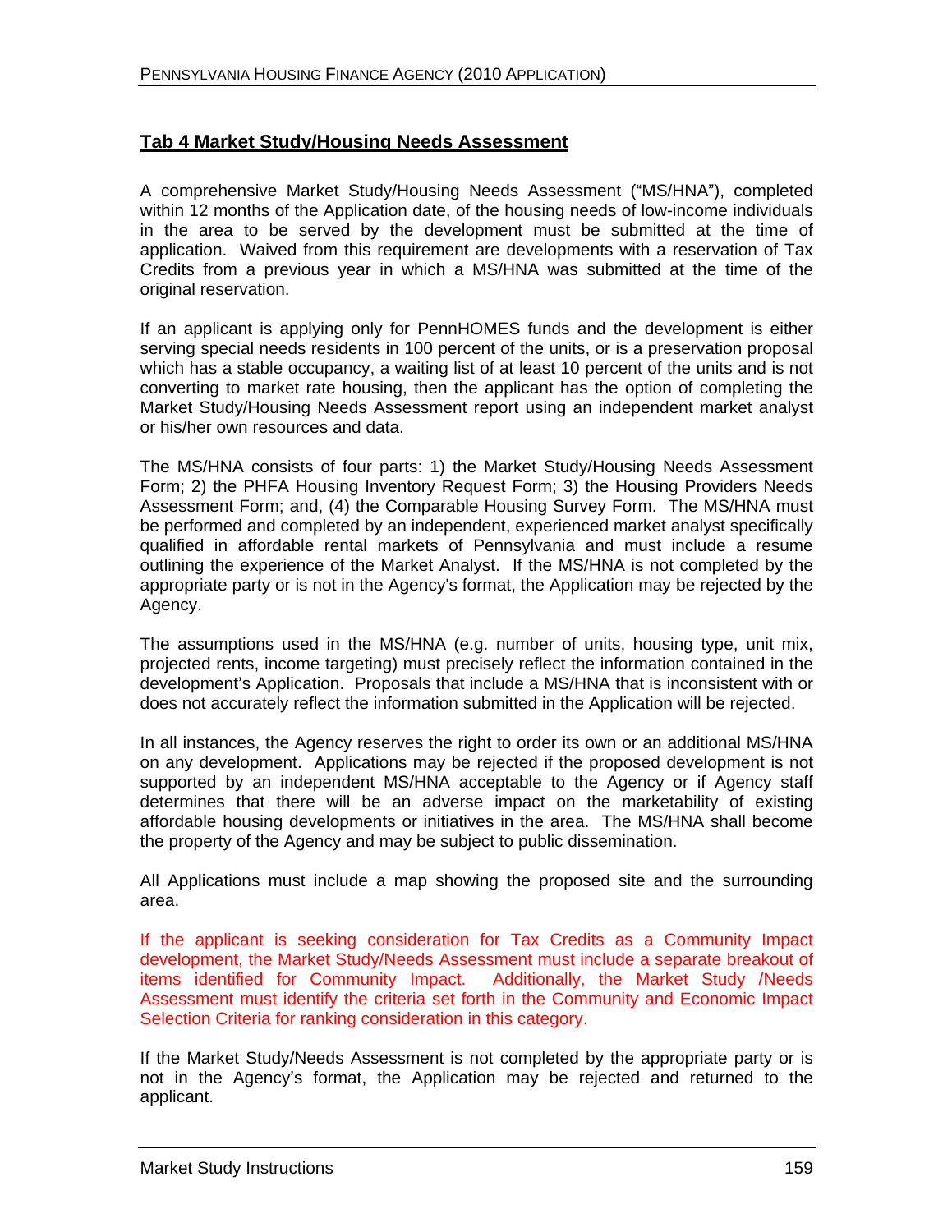### **Tab 5 Schematic Plans / Scope of Work**

A site plan must be provided that shows the location of the proposed or existing site improvements (i.e. building footprint, parking lot, sidewalks, playground, and utilities) that will remain, including the point of connection to existing water, sanitary sewer, storm sewer, electric and gas (as applicable) services. If the Application is part of a phased development, the site plan must clearly show the location of the phase for which the Application is submitted.

Also include building plans for each floor (including basement), typical unit plans (including accessible unit(s)), front elevation, and typical wall section. For Preservation projects photographs of the existing buildings maybe substituted for elevations. If the building has a condominium structure or includes commercial space, floor plans must include the location of each condominium or the commercial space. The building plans and site plans must also clearly identify the following spaces if applicable to the development: accessible units, storage space, community room, management office and common laundry facilities. Accessible units must be identified on the floor plans and site plans in order to qualify for points in the Selection Criteria. For scattered site projects requesting points for development amenities, the schematic plans must be provided for the building(s) which will contain these amenities. Plans should be reduced to a maximum size of 11"  $X$  17".

A Scope of Work Synopsis prepared by the Architect on his/her letterhead must be included describing the work proposed. It shall be limited to a maximum of three pages in length. It must briefly describe the structural system, methods of insulation, interior and exterior finishes, mechanical systems, and any special features of the design and any amenities that cause it to qualify for ranking points that have been certified in the Application.

Items to be included in this tab:

- **Site Plan** must include property lines, building setbacks, connection point for all utilities, acreage and a graphic scale.
- **Building Plans for each floor including basement** Must include each floor including basement, identify all spaces, list the square footage of each floor and community rooms, and include a graphic scale
- **Units plans** Must be provided for each bedroom type and all accessible units, must list the net square footage for each unit type, include room dimensions and a graphic scale
- **Front Elevation** (Photographs, with any proposed work noted, may be used for preservation developments)
- **Typical wall section** Must identify construction materials and insulation levels (in rehabs, must distinguish between existing and new construction)
- **Scope of Work Synopsis**

For consideration for points regarding Zoning under the Ability to Proceed Selection Criteria, the Developer must provide evidence that zoning is in place for all sites included in the Application and that all variances/special exceptions have been approved.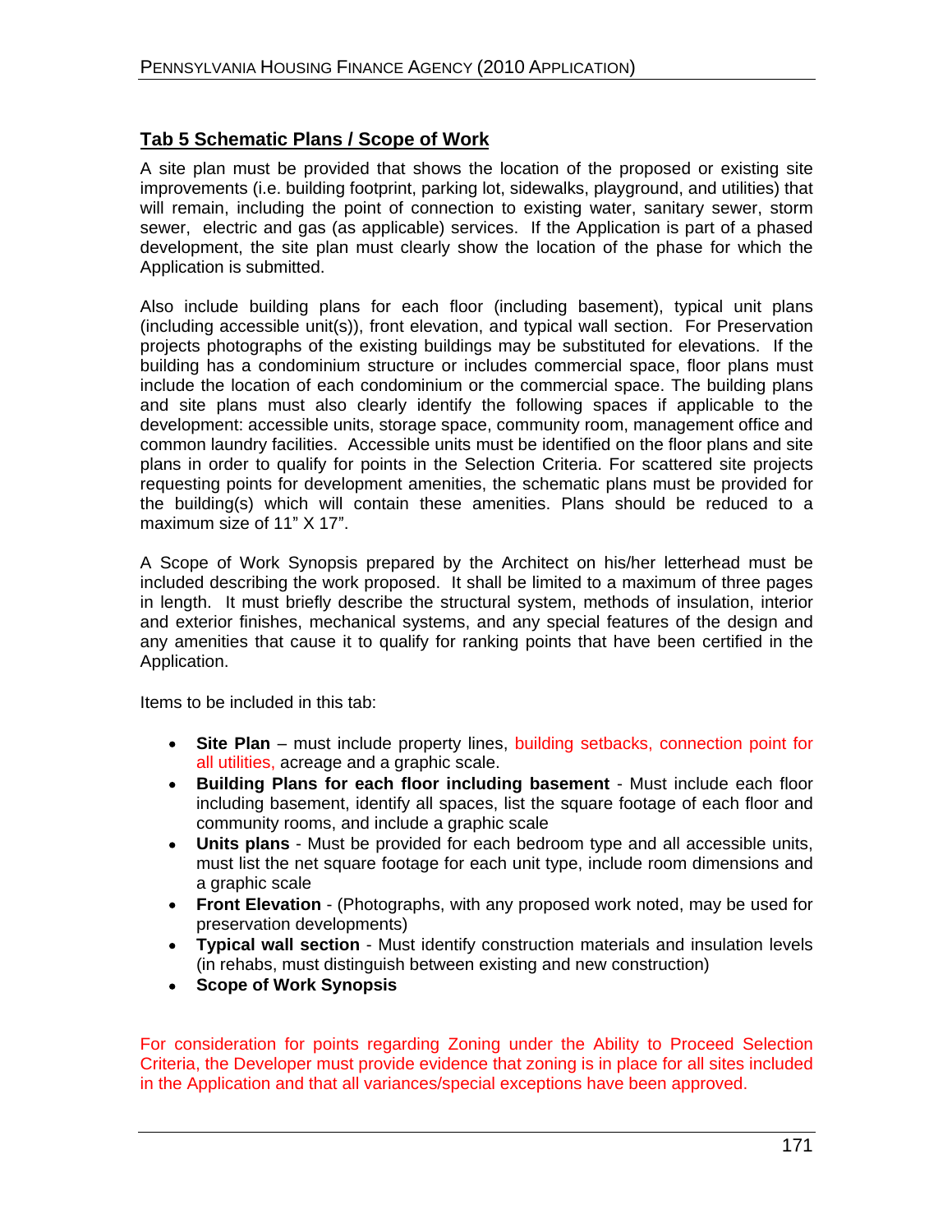For consideration for points regarding Site Plan Approval under the Ability to Proceed Selection Criteria, the Developer must submit a letter from the appropriate local government (or opinion of city solicitor or experienced real estate counsel) that certifies the developer has satisfied the site planning process or that no further municipal approvals are required.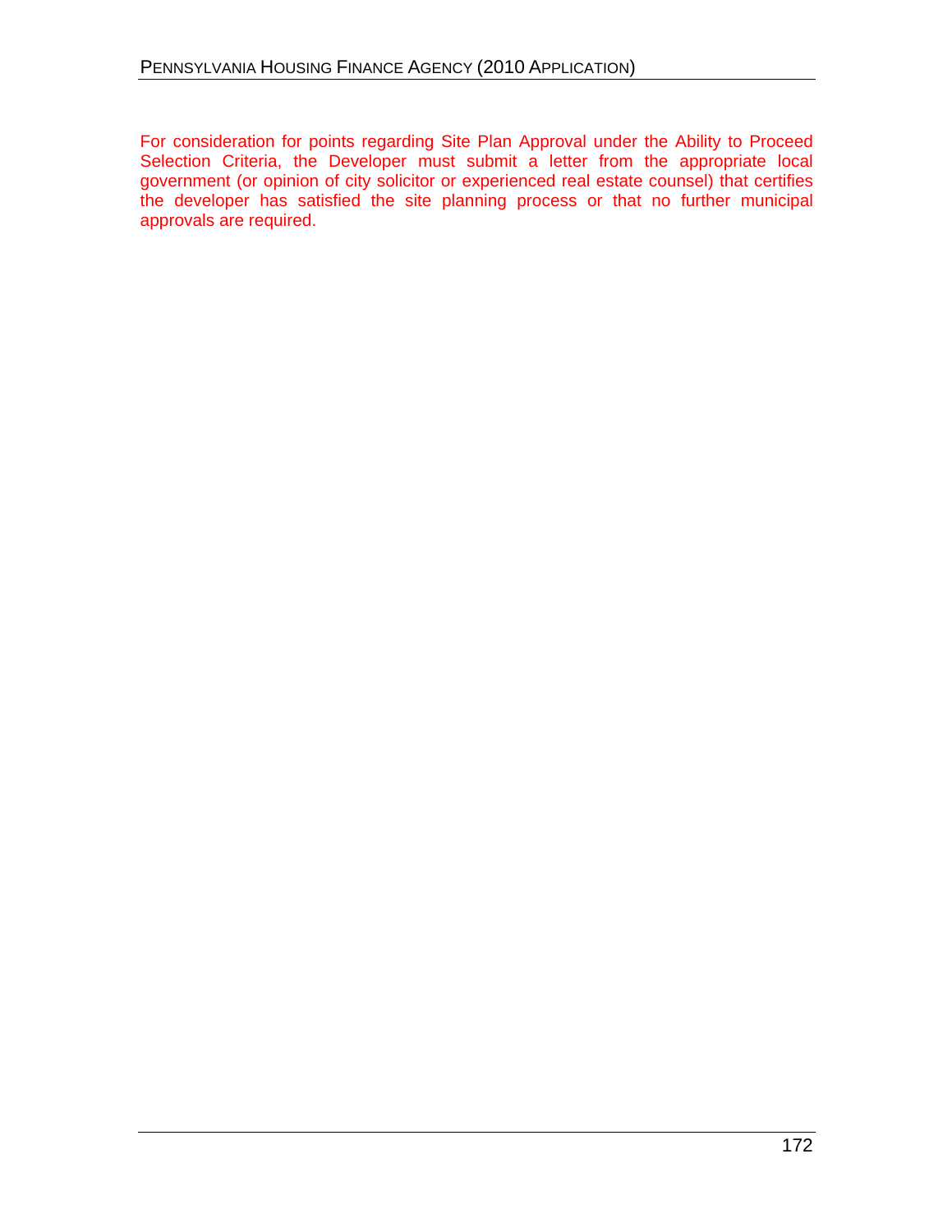### **Tab 6 Evidence of Site Control**

The Applicant must submit evidence of exclusive control of the real estate in one of the forms outlined below. NOTE: SITE CONTROL MUST BE IN THE NAME OF THE "APPLICANT" LISTED IN THE CORE APPLICATION SUBMITTED IN TAB 2 OF THE APPLICATION.

Without exception, the site control must be provided through July 31, 2010. An option to purchase a site included in the development maynot expire before July 31, 2010. If extension fees or option payments are required to be paid, evidence that the extensions have been paid in full must be provided through July 31, 2010. If the development receives a reservation of Tax Credits, evidence that the extensions or options have been paid in full through October 1, 2010 will be required within two weeks of the reservation. If entering into a lease agreement the applicant must provide either a copy of the lease or an executed agreement to enter into a lease between all parties. The minimum term of a lease agreement is 35 years. The Agency will not recognize, at a later date, a value for site acquisition if it was not specifically shown in the initial Application. If an option, agreement of sale, or lease is provided as evidence of site control, evidence of site ownership by seller, grantor, or lessor (in the form of a deed or other formal instrument) may be required to verify that the party/parties conveying the property to the applicant does/do have authority to do so.

In the event the property(s) is owned by a municipality, redevelopment authority, or other public body, a letter from its solicitor designating the applicant as the selected developer and stating the terms of the sale of the property must be provided. The Agency may require evidence, in the form of deeds or other documentation, of site ownership by the public body.

The site control documentation for Applications containing agreements with more than one seller must be controlled by one entity, and the buyer named in each agreement must be the same entity.

If the Application is part of a phased development, the site control document must address the location of the specific phase described in the Application. A site control document for the entire parcel is not acceptable. The description of the property on the site control document must agree with the description of the property as described in the Application. If the Agency is not able to clearly identify the site for the current application phase, the Application will not be processed.

For consideration of points under the Ability to Proceed Selection Criteria, the developer must submit recorded deeds (or copies of the deeds and recording receipts) of all real estate parcels with the Application. Property ownership (as listed on the deeds) must be the same as the ownership entity listed on the Application. (A subsidiary or related entity to be formed with the same principals may satisfy this standard.)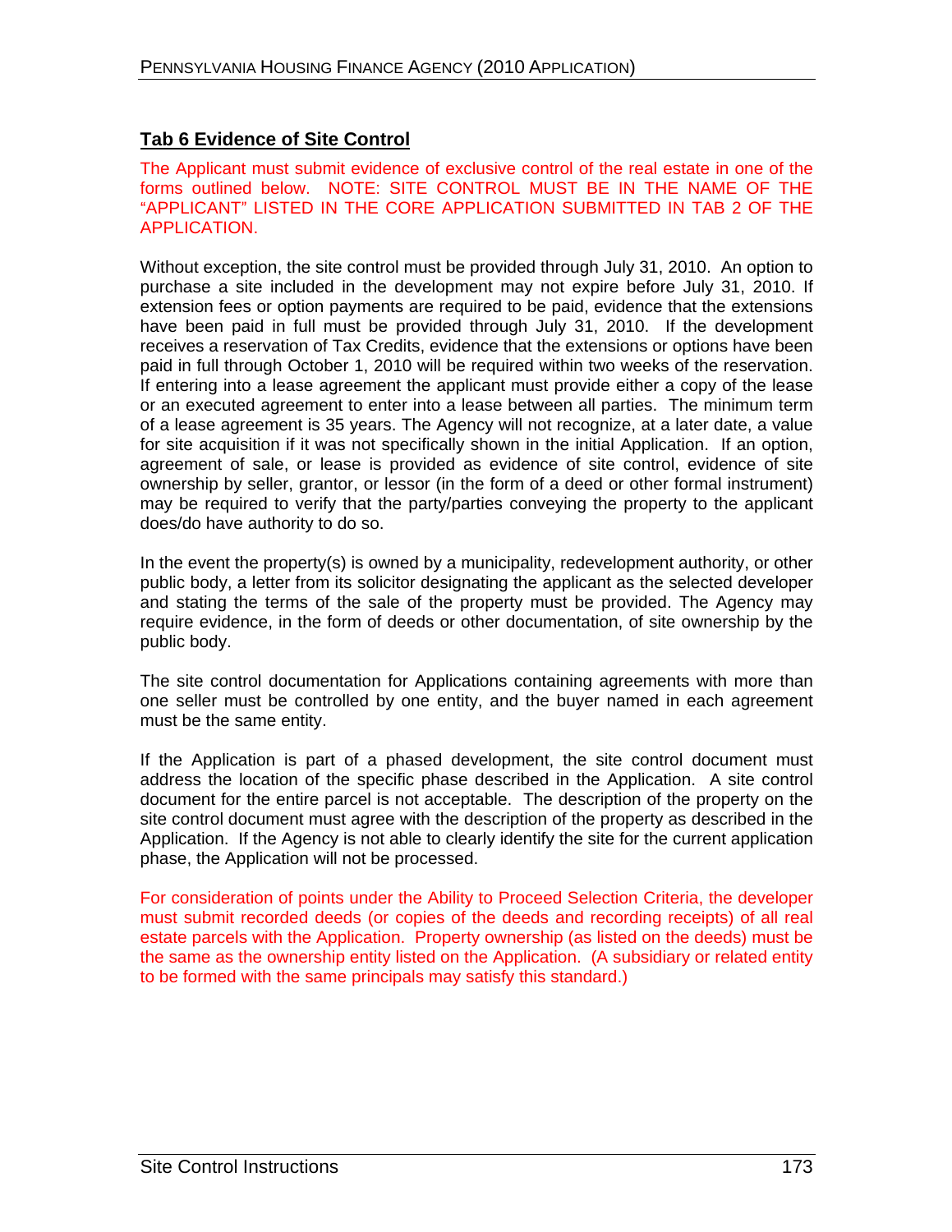#### **Tab 7 Appraisals**

For all situations listed below that require an appraisal, please refer to the "As-Is" Appraisal Requirements for appraisal methodology.

An "As-Is" Appraisal will be required on all properties in which there is any identity of interest between the seller and purchaser of the property(s) to be included in the development.

If the proposed development is to be located on a subdivided parcel from a larger piece of property, the appraisal must be broken down by subdivision.

For all proposals in which the developer is requesting Acquisition Tax Credits, an "As-Is" Appraisal will be required. The appraisal must assign a separate value for both the building and the land.

For all proposals not addressed above, an "As-Is" Appraisal may be required if the acquisition costs included in the total development cost do not appear to be reasonable.

An "As-Is" Appraisal will also be required for those applicants requesting consideration in ranking for donated property.

In situations where the acquisition price exceeds the appraised value, the percentage of acquisition costs attributed to land on the development budget should be the same percentage noted in the appraisal.

If there is a long term lease in which an up-front lease value is assigned and included in the total development cost, the value must be supported by an independent study by a qualified party. qualified party.

Appraisals should be dated within 12 months of date of Application.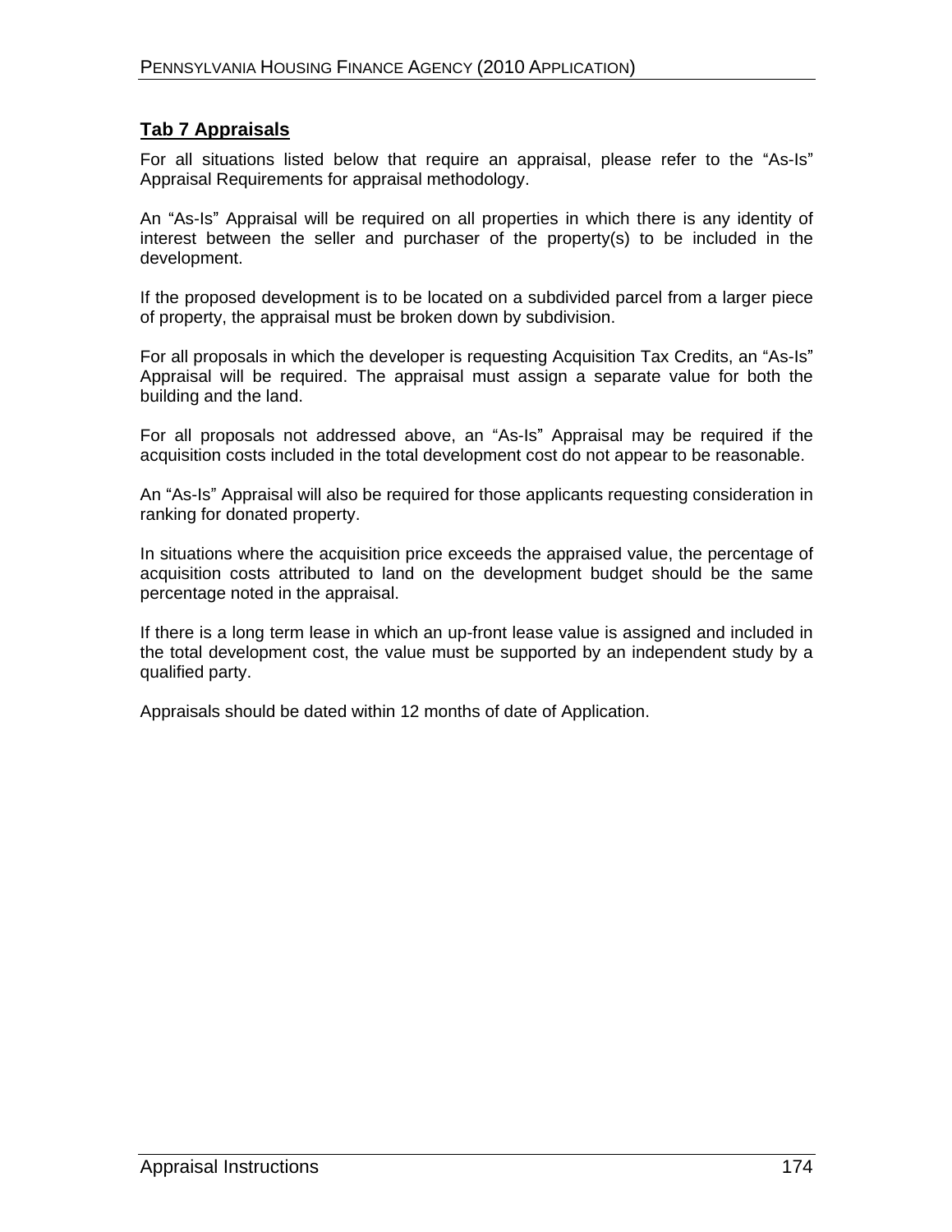#### **AS-IS APPRAISAL REQUIREMENTS - NEW CONSTRUCTION**

(Submit under Tab #7)

IN MAKING THE APPRAISAL, PLEASE EMPLOY THE FOLLOWING METHODOLOGY:

- 1. The appraisal should include a personal inspection of the site, a review of current market data in the area, a consideration of income and expense and other data normally considered by a real estate appraiser.
- 2. For the subject property, provide an "As-Is" market value and establish the highest and best use.

Market Value should be defined as:

The most probable price, as of a specified date, in cash, or in terms equivalent to cash, or in other precisely revealed terms, for which the specified property rights should sell after reasonable exposure in a competitive market under all conditions requisite to a fair sale, with the buyer and seller each acting prudently, knowledgeably, and for selfinterest, and assuming that neither is under undue duress."<sup>1</sup>

- 3. If applicable, estimate the contribution to value of all necessary off-site improvements (e.g., water, sewer, etc.) to the "As-Is" market value. The estimated dollar contribution for the off-site improvements should be based on the value they add to the site after their installation and not on cost.
- 4. Provide an estimate of land value incorporating data compiled in Numbers 1 and 2. Do not consider the unique aspects of PHFA financing or the Low Income Housing Tax Credits in the estimate of value.
- 5. Attach photos of each comparable and the subject property, as well as a map identifying the comparables.
- 6. The appraisal report must be a complete self-contained report and prepared in accordance with the Uniform Standards of Professional Appraisal Practice (USPAP) subject to approval by PHFA.
- 7. An estimate of real estate taxes based on the full assessment after the project is completed should be provided. The estimate should include any applicable tax abatement program which will be utilized.

<sup>&</sup>lt;sup>1</sup> Appraisal Institute, *The Dictionary of Real Estate Appraisal*, 3rd Edition (Chicago: Appraisal Institute, 1993), page 222.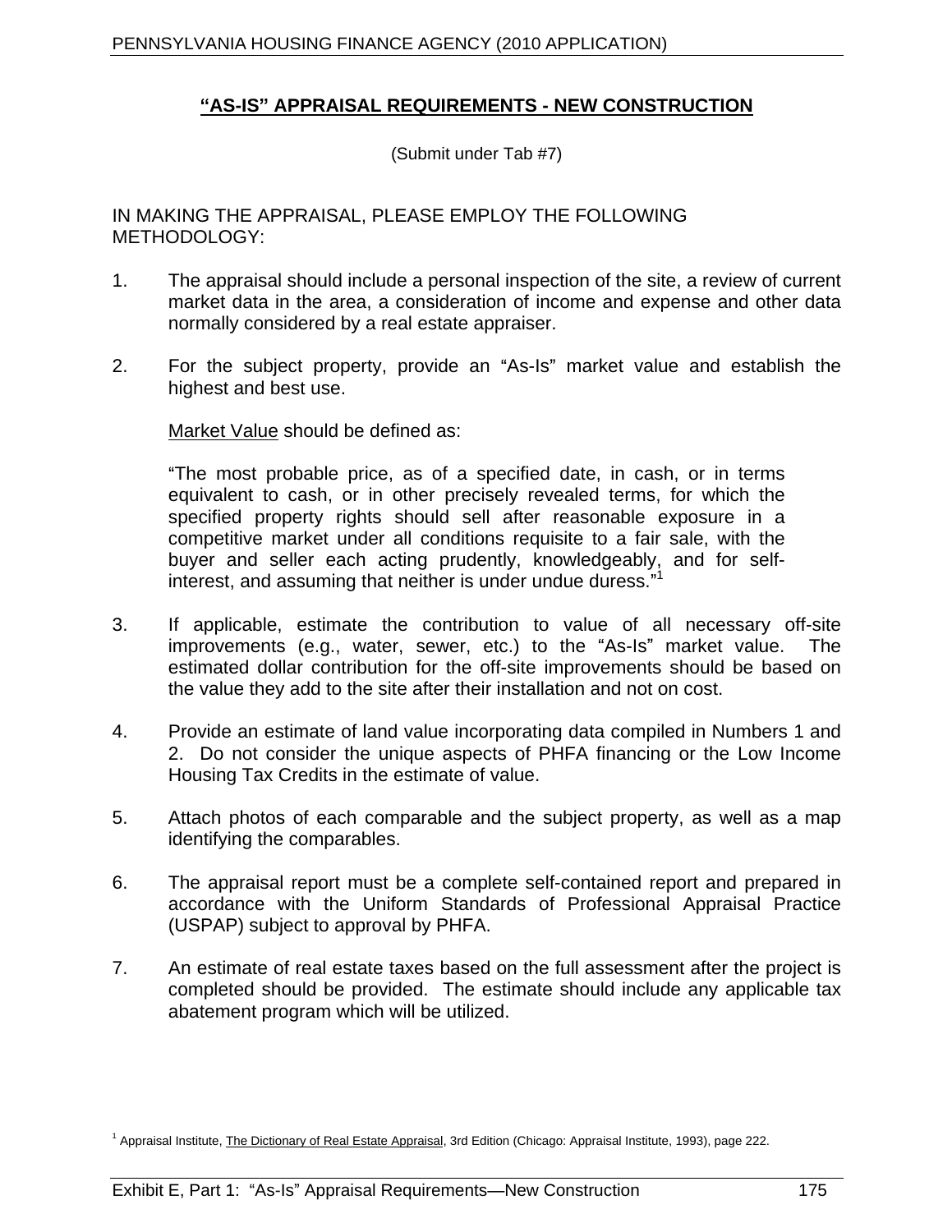#### **AS-IS APPRAISAL REQUIREMENTS - REHABILITATION**

(Submit under Tab #7)

IN MAKING THE APPRAISAL, PLEASE EMPLOY THE FOLLOWING METHODOLOGY:

- 1. The appraisal should include a personal inspection of the land and building, a review of a current market data in the area, a consideration of income and expense and other data normally considered by a real estate appraiser.
- 2. For the subject property, provide an "As-Is" market value and establish the highest and best use. The appraisal must assign a separate value for both the building and land.

Market Value should be defined as:

The most probable price, as of a specified date, in cash, or in terms equivalent to cash, or in other precisely revealed terms, for which the specified property rights should sell after reasonable exposure in a competitive market under all conditions requisite to a fair sale, with the buyer and seller each acting prudently, knowledgeably, and for selfinterest, and assuming that neither is under undue duress."<sup>1</sup>

- 3. If applicable, estimate the contribution to value of all necessary off-site improvements (e.g., water, sewer, etc.) to the "As-Is" market value. The estimated dollar contribution for the off-site improvements should be based on the value they add to the site after their installation and not on cost.
- 4. Provide and estimate of land value incorporating data compiled in Numbers 1, 2 and 3. Do not consider the unique aspects of PHFA financing or the tax credits in the estimate of value.
- 5. Provide a total "As-Is" property value incorporating data compiled in Numbers 1, 2, 3 and 4. Do not consider the unique aspects of PHFA financing or the Low Income Housing Tax Credits in the estimate of value.
- 6. Attach photos of each comparable and the subject property, as well as a map identifying the comparables.
- 7. The appraisal report must be a complete self-contained report and be prepared in accordance with the Uniform Standards of Professional Appraisal Practice (USPAP) subject to approval by PHFA.
- 8. An estimate of real estate taxes based on the full assessment after the project is completed should be provided. The estimate should include any applicable tax abatement program that will be utilized.

<sup>&</sup>lt;sup>1</sup> Appraisal Institute, The Dictionary of Real Estate Appraisal, 3rd Edition (Chicago: Appraisal Institute, 1993), page 222.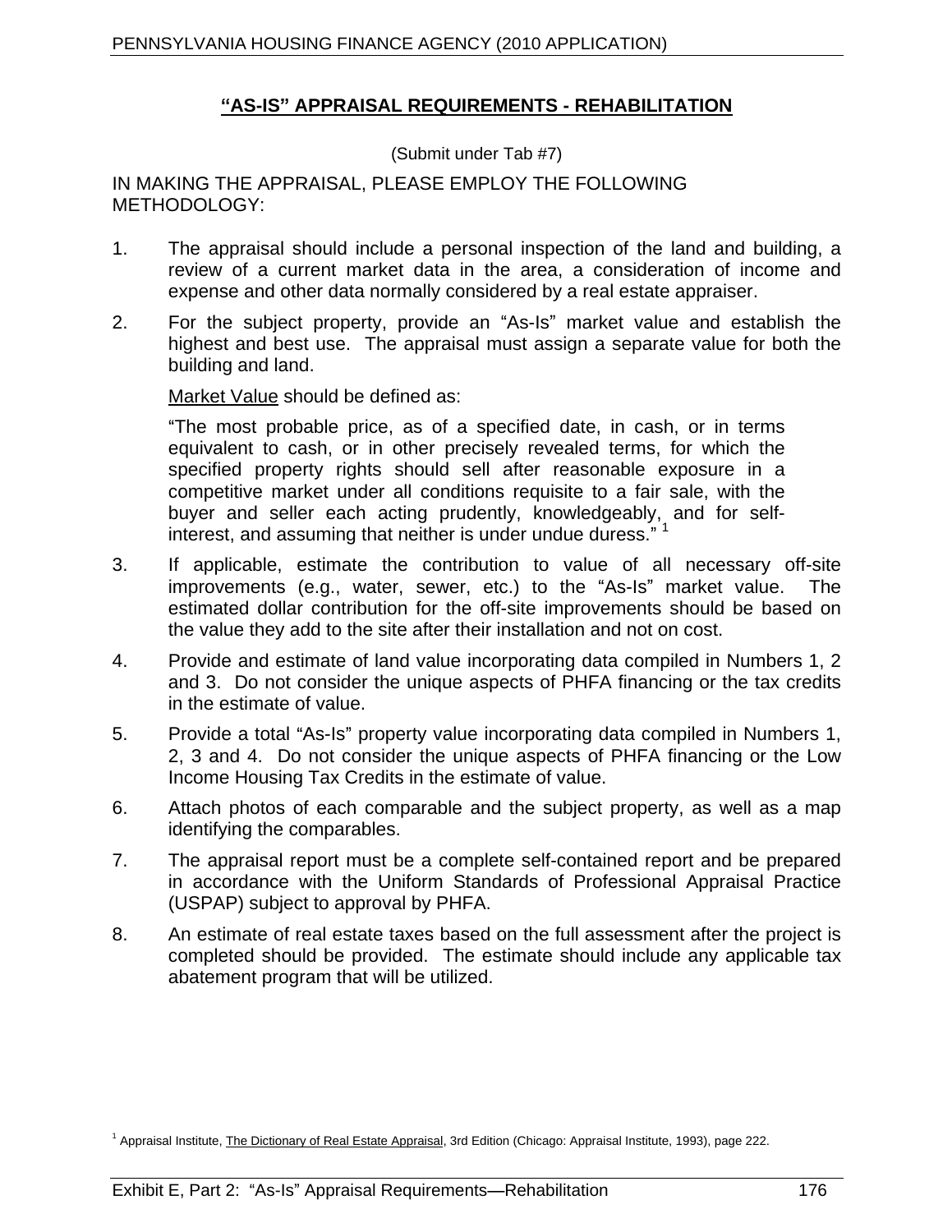#### **Tab 8 Architect s Certifications**

The certification form must be completed and signed by the design architect and applicant verifying the inclusion of all the amenities and requirements outlined in the threshold criteria.

If an applicant is requesting points in ranking for any of the development amenities outlined in the Selection Criteria, the certification form must be completed and signed by the design architect and applicant verifying the inclusion of the amenities in the development.

For developments not requiring the services of an architect, the Certifications may be provided by the general contractor. Certifications may not be dated prior to 60 days before the Application submission deadline. Confirmation of the inclusion of the Threshold Criteria and Selection Criteria from the construction contract administration architect will be required with the submission of the cost certification documents.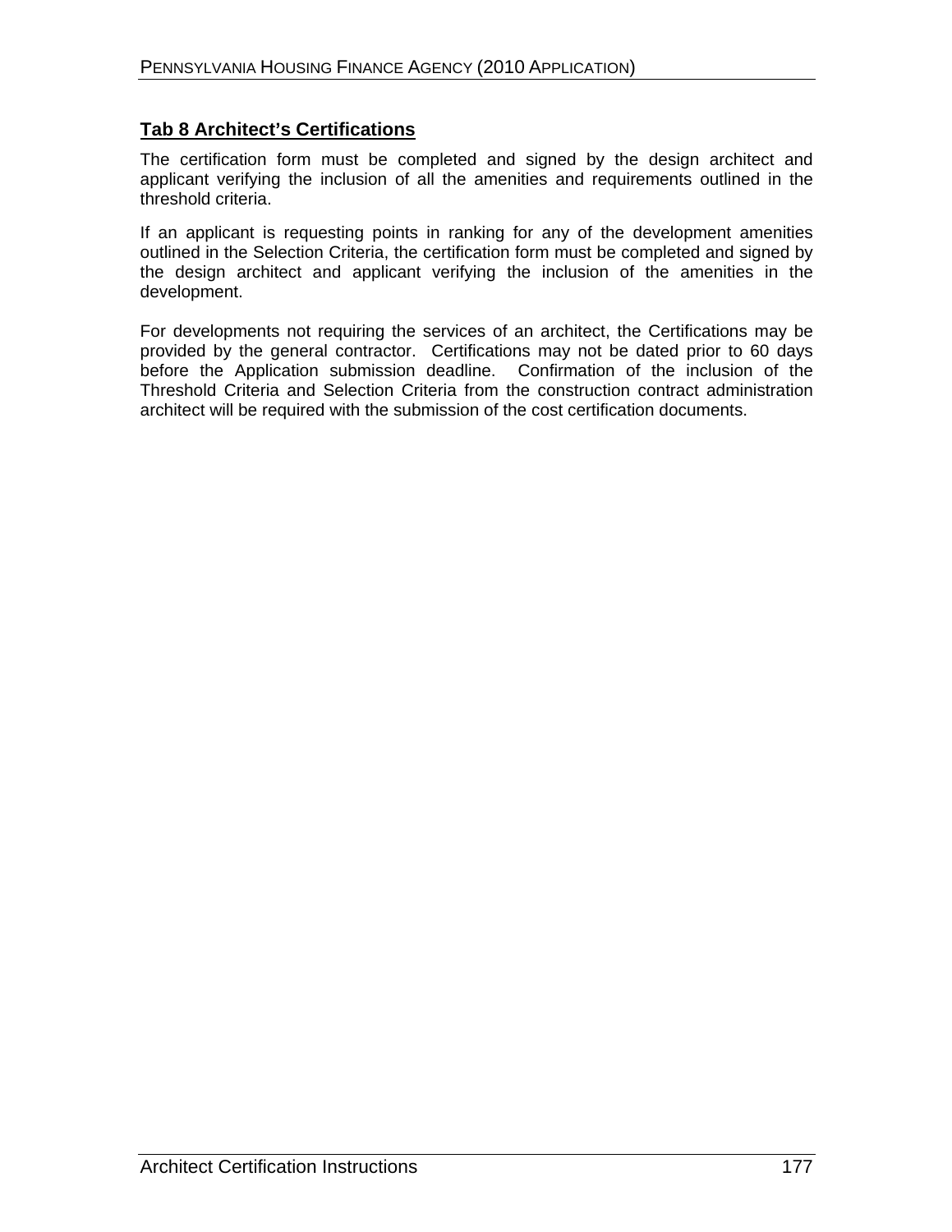# **Design Architect s/Applicant s Certification Of Threshold Criteria**

(Submit under tab #8)

The Agency has requested certain certifications from the architect and applicant in connection with the submission of an application.

Development:\_\_\_\_\_\_\_\_\_\_\_\_\_\_\_\_\_\_\_\_\_\_\_\_\_\_\_\_\_\_\_\_\_\_\_\_\_\_\_\_\_\_\_\_\_\_\_\_\_\_\_\_\_\_\_\_

The development referenced above includes the following threshold criteria. (Initial all that apply) The Applicant must request a waiver under Tab #29 for any threshold criteria that will not be provided. The waiver request must describe the mitigating factors responsible for the inability to meet the specific threshold criteria.

## **Development Amenities**

As the design architect, I certify that:

An on-site community room will be provided (not applicable to developments with 11 units or less or scattered site properties). It shall be one room sized at 15 square feet per unit for developments with up to 50 units or at least 750 square feet for developments with more than 50 units. (Applications that are a continuation of a phased development will provide a room to meet the size requirements based on the aggregate of the number of units in all phases.) A kitchen or kitchenette is to be provided in or adjacent to this room in developments for the elderly. (The kitchen or kitchenette shall not be included in the required square

footage.)<br>\_\_\_\_\_\_\_\_ Common laundry facilities or the provision of washers and dryers in each dwelling unit will be provided. Common laundries will contain one washer and dryer for every 12 units in general occupancy developments or every 20 units in elderly developments, with a minimum of two washers and dryers required in each laundry facility. A minimum of one front load washer and dryer will be provided in each laundry facility and will be provided in accessible units containing a washer and dryer in the unit.<br>\_\_\_\_\_\_\_\_\_ All common areas (except for stair towers, mechanical rooms, storage

rooms and similar spaces) will be air conditioned.

An on-site management office will be provided. (Not applicable to developments with 11 units or less or scattered site properties. Applications that are a continuation of a phased development will provide a management office in one of the phases.)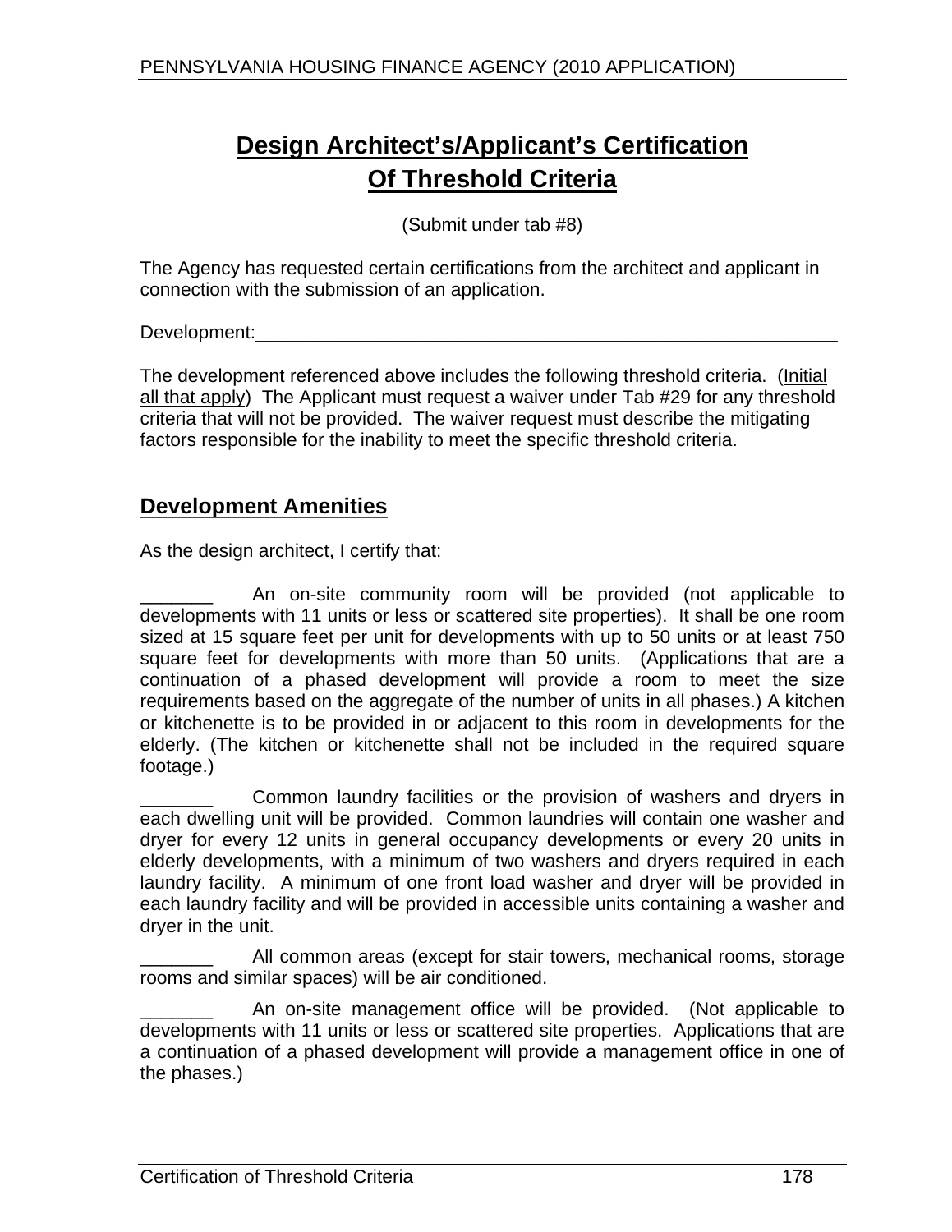## **Unit Amenities**

As the design architect, I certify that:

The net area of all dwelling units must fall within the limits listed below. (Net area is measured from the interior finish surface of the unit perimeter walls, and shall include all rooms, corridors, walls, storage areas, and mechanical spaces.) Rehabilitation developments may vary from the maximums and minimums by 10%. Accessible units may vary from the maximums as required to provide an accessible route and accessible clearances.

|             | <b>FLATS</b>        | <b>MULTI-FLOOR UNITS</b> |
|-------------|---------------------|--------------------------|
| SRO         | 90 to 200 s.f.      |                          |
| <b>EFF</b>  | 400 to 600 s.f.     |                          |
| <b>1 BR</b> | 550 to 850 s.f.     | 650 to 950 s.f.          |
| 2 BR        | 700 to 1,100 s.f.   | 850 to 1,300 s.f.        |
| 3 BR        | 950 to 1,350 s.f.   | 1,000 to 1,550 s.f.      |
| 4 BR        | 1,100 to 1,550 s.f. | 1,200 to 1,750 s.f.      |
| 5 BR        | 1,300 to 1,750 s.f. | 1,400 to 2,000 s.f.      |

Air conditioning will be supplied to the living areas and all bedrooms of each unit. (Individual window units will not be considered as meeting this criteria.)

Refrigerators, ranges and ovens will be provided in all units except for developments containing SRO units provided such properties have common cooking facilities containing these appliances.

Window treatments will be provided in all residential units. Window treatments include Venetian blinds, vertical blinds, or other opaque blinds. (Roller shades will not be considered as meeting this criteria.)

## **VisitAbility**

As the design architect, I certify that:

In new construction, the building and each unit will be adaptable and VisitAble. For existing buildings a minimum of twenty-five (25) percent of the units must be VisitAble. To meet VisitAbility design features: the building and units must have at least one zero-step entrance with a 36 inch wide door; all doorways and passages on the entry level floor should have a width of 36 inches; there should be a clear pathway to a bathroom or powder room; such bathroom or powder room should include a minimum 24 inch grab bar beside the toilet on a reinforced wall, which can also serve as a towel bar; and there should be a clear pathway to the living room and dining area of the unit. The powder room and bathroom must meet the Fair Housing Act maneuverability clearances. (Preservation developments are exempt from this requirement, but are encouraged to provide VisitAble units where feasible.)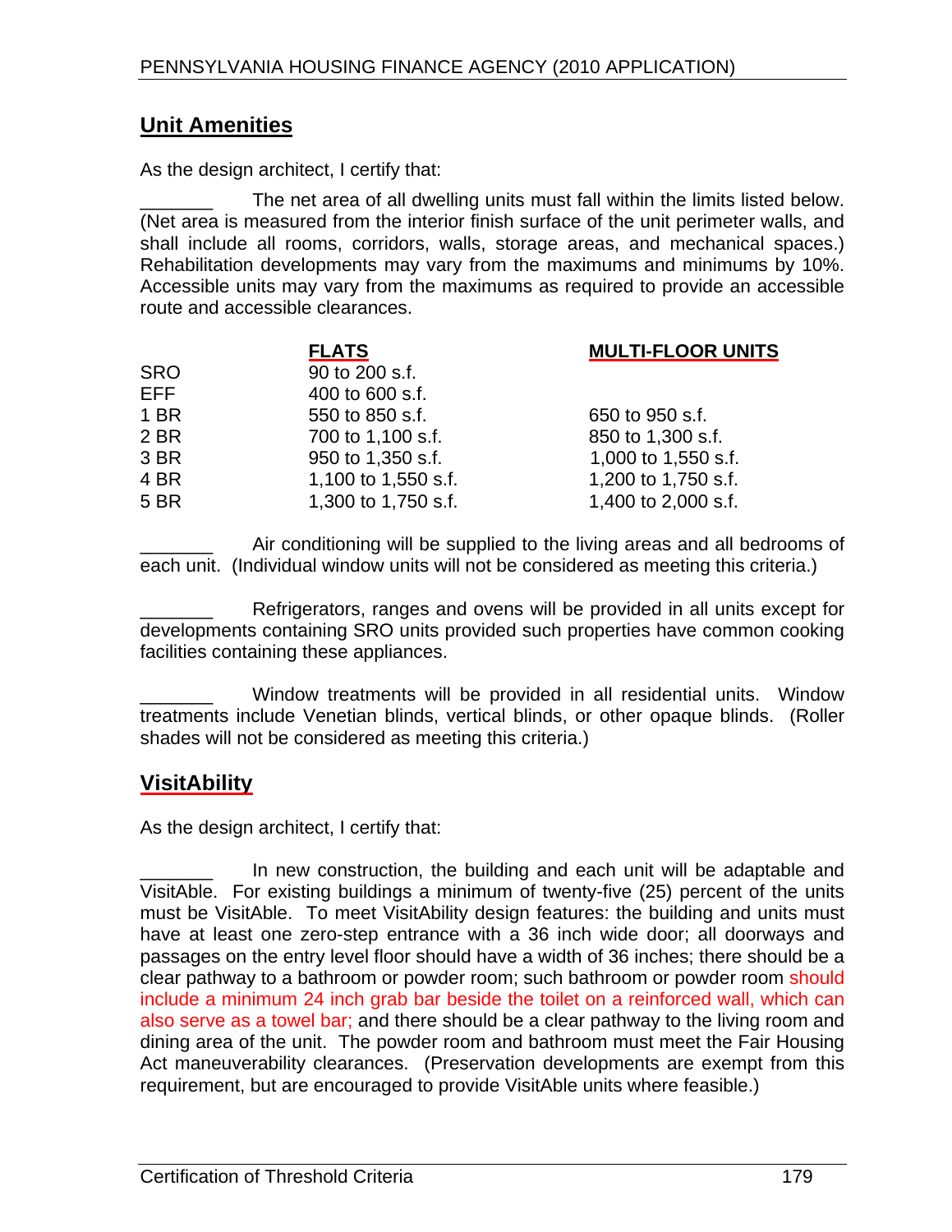## **Digital Accessibility**

As the design architect, I certify that:

Digital accessibility will be provided by installing three distinct wiring networks to each unit, as follows: a separate dedicated CAT5e (or better) internet access line routed from a central distribution point or a development-wide wireless network, a CAT5e (or better) telephone line; and digital capable cable television wiring routed from a central location. Residents must be able to connect to the internet independently of the development network.

## **Energy Conservation**

As the design architect, I certify that:

In new construction and rehabilitation developments, all appliances, mechanical equipment, windows, ceiling and exhaust fans, and exit signs, will be Energy Star® labeled when such equipment and appliances exist. (Exception: programmable thermostats do not need to be provided.) In addition, 50% of the permanent room light fixtures in the dwelling units will be equipped with compact fluorescent bulbs and 100% of the community room and common area corridor and stair lighting will be fluorescent with electronic ballasts or will utilize compact fluorescent bulbs.

or

In preservation developments, existing refrigerators more than 6 years old will be replaced with Energy Star® labeled type. Existing heat pumps, air conditioning condensing units, and through-wall air conditioners more than 6 years old will be replaced with Energy Star® labeled type, when such equipment exists. Existing furnaces and boilers more than 10 years old will be replaced with Energy Star® labeled type, when such equipment exists. (Programmable thermostats do not need to be provided.) In addition, existing community room, common area corridor and stair lighting more than 15 years old will be replaced with fluorescent fixtures with electronic ballasts or fixtures that utilize compact fluorescent bulbs. Where windows are scheduled for replacement, they must be Energy Star® qualified products.

#### **For all new construction, rehabilitation and preservation applications:**

As the applicant, I certify that:

When existing equipment and appliances are replaced, they will be replaced with Energy Star® labeled equipment, when such equipment exists.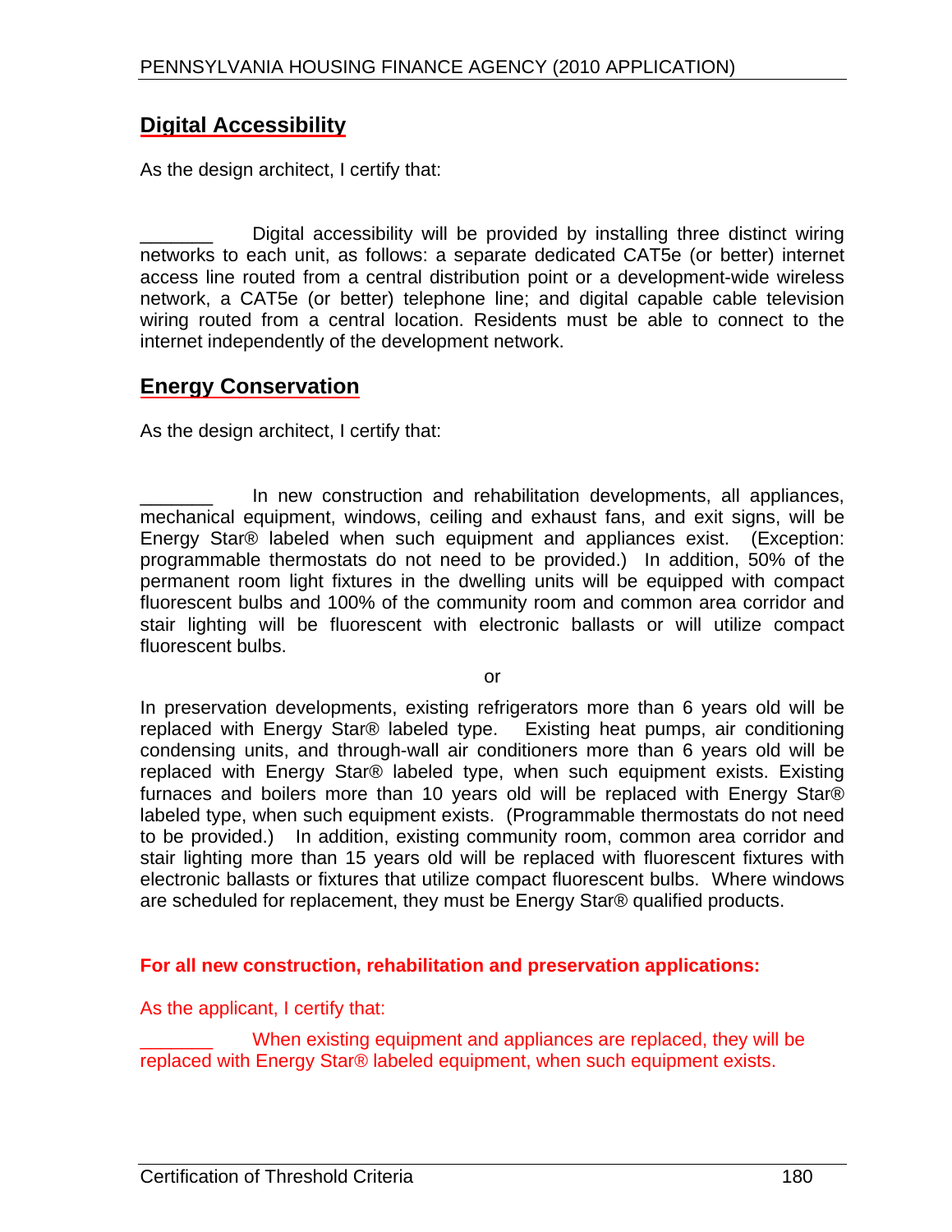As the design architect, I certify that:

In new construction, the development will meet Energy Star® Standards by achieving a Home Energy Rating System (HERS) index necessary to achieve an Energy Star® rating. A rehabilitation development will achieve a HERS index that is no greater than 2 points above that needed for an Energy Star® rating. This will include computing a HERS score based on a review of the drawings and specifications, blower door testing, duct blaster testing (if ductwork exists), a thermal bypass checklist inspection, and HVAC design in accordance with ACCA Manuals D, J, and S, for both new construction and rehabilitation developments (issuance of the actual Energy Star® label is not required). (A HERS index is not required for preservation developments.)

### **Home Ownership**

As the design architect, I certify that:

The units are townhouse or single family attached or detached structures (or otherwise appropriate for homeownership by tenants as determined by the Agency).

## **Flood Plain Certification**

As the [design architect, landscape architect or civil engineer] I, the undersigned, hereby certify that I have procured and reviewed the applicable Flood Insurance Rate Map published by the Federal Emergency Management Agency for this development's site and have determined that the site is: (Check all that apply)

- \_\_\_\_\_ Outside any flood area
- \_\_\_\_\_ Inside a 500 year flood area
- \_\_\_\_\_ Inside a 100 year flood area
- \_\_\_\_\_\_\_\_\_ Outside of a flood way contained a set of a flood way and a set of a set of a set of a set of a set o
- \_\_\_\_\_ Inside a flood way

#### **ARCHITECT**

| Signed:                                           | Date: |  |  |  |
|---------------------------------------------------|-------|--|--|--|
| Print:                                            |       |  |  |  |
| <b>Acknowledged and Accepted by the APPLICANT</b> |       |  |  |  |
| Signed:                                           | Date: |  |  |  |
| Print:                                            |       |  |  |  |
|                                                   |       |  |  |  |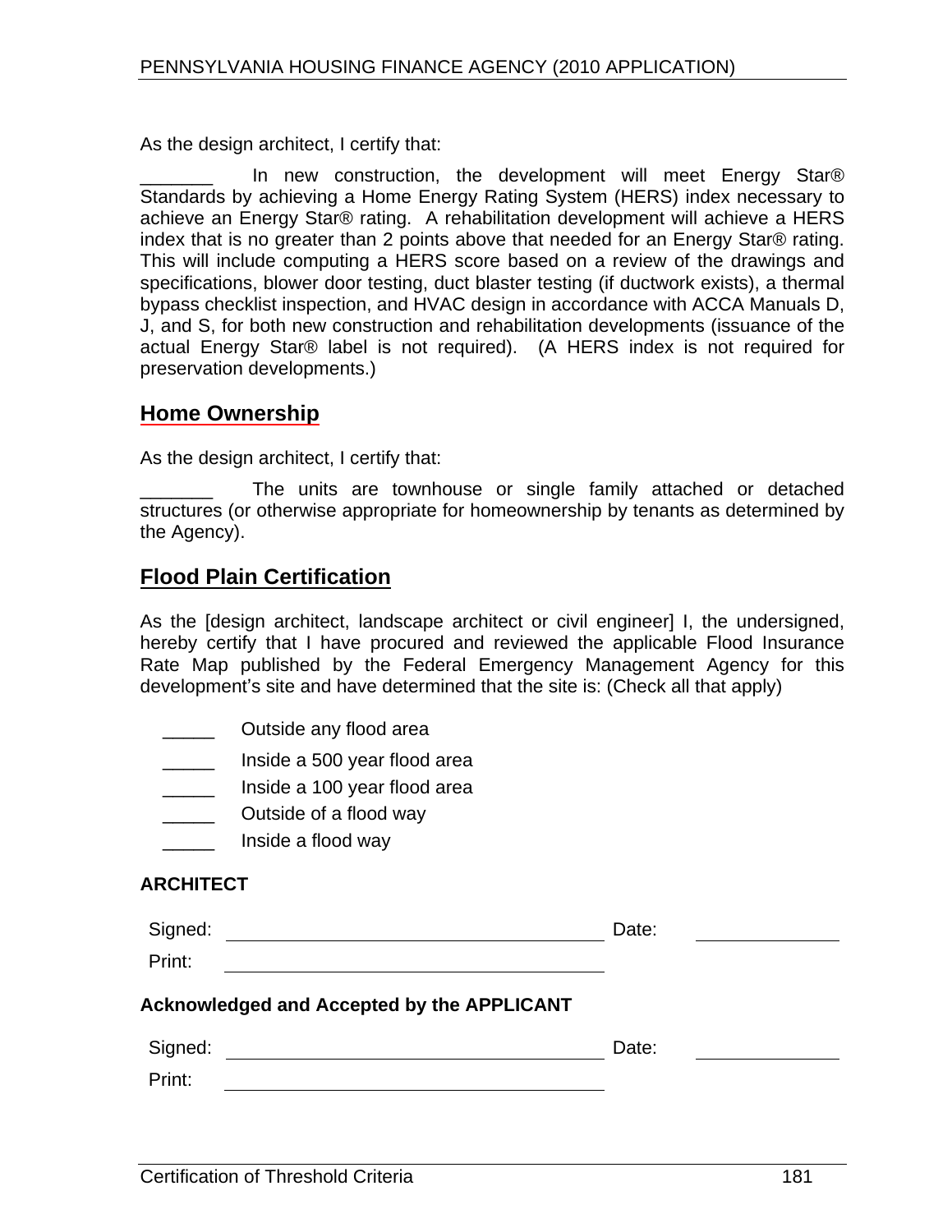# **Design Architect s/Applicant s Certification Of Selection Criteria**

(Submit under tab #8)

The Agency has requested certain certifications from the architect and applicant in connection with the submission of an application.

Development: \_\_\_\_\_\_\_\_\_\_\_\_\_\_\_\_\_\_\_\_\_\_\_\_\_\_\_\_\_\_\_\_\_\_\_\_\_\_\_\_\_\_\_\_\_\_\_\_\_\_\_\_\_\_\_\_\_\_\_

The development referenced above includes the following physical characteristics, design amenities, and other provisions for ranking points consideration. (Initial all that apply.)

## **Development Amenities**

#### **Energy Conservation Energy Conservation**

As the design architect, I hereby certify that I either have designed or will design the referenced development to include the following energy conservation and sustainability measures. The contract of the contract of the contract of the contract of the contract of the contract of the contract of the contract of the contract of the contract of the contract of the contract of the contract of the

The overall U-value of the exterior building envelope will exceed the requirements of the 2009 International Energy Conservation Code for residential buildings (regardless of the number of stories) by at least 10%, as verified by a REScheck certificate. (Trade-offs available in the REScheck software for mechanical equipment will not be allowed.)

The referenced development will promote energy efficiency and conservation, operational savings and sustainable building practices by conforming to the Green Building Criteria" which follows.<br>Green Building Criteria

- 1. Water saving devices, fixtures and appliances shall be installed throughout the development. (For preservation developments, this applies to toilets and shower heads only.)<br>2. Landscape plantings shall be drought-tolerant and will not need irrigation. (In
- existing buildings this applies to new landscaping only.)
- 3. Provisions for a development wide recycling program shall be provided.
- 4. Photocells or timers shall be provided to control all site lighting.
- 5. All paints, primers and clear finishes used shall be low volatile organic compound (VOC) type. (In existing buildings, this applies only to new paints, primers and finishes.)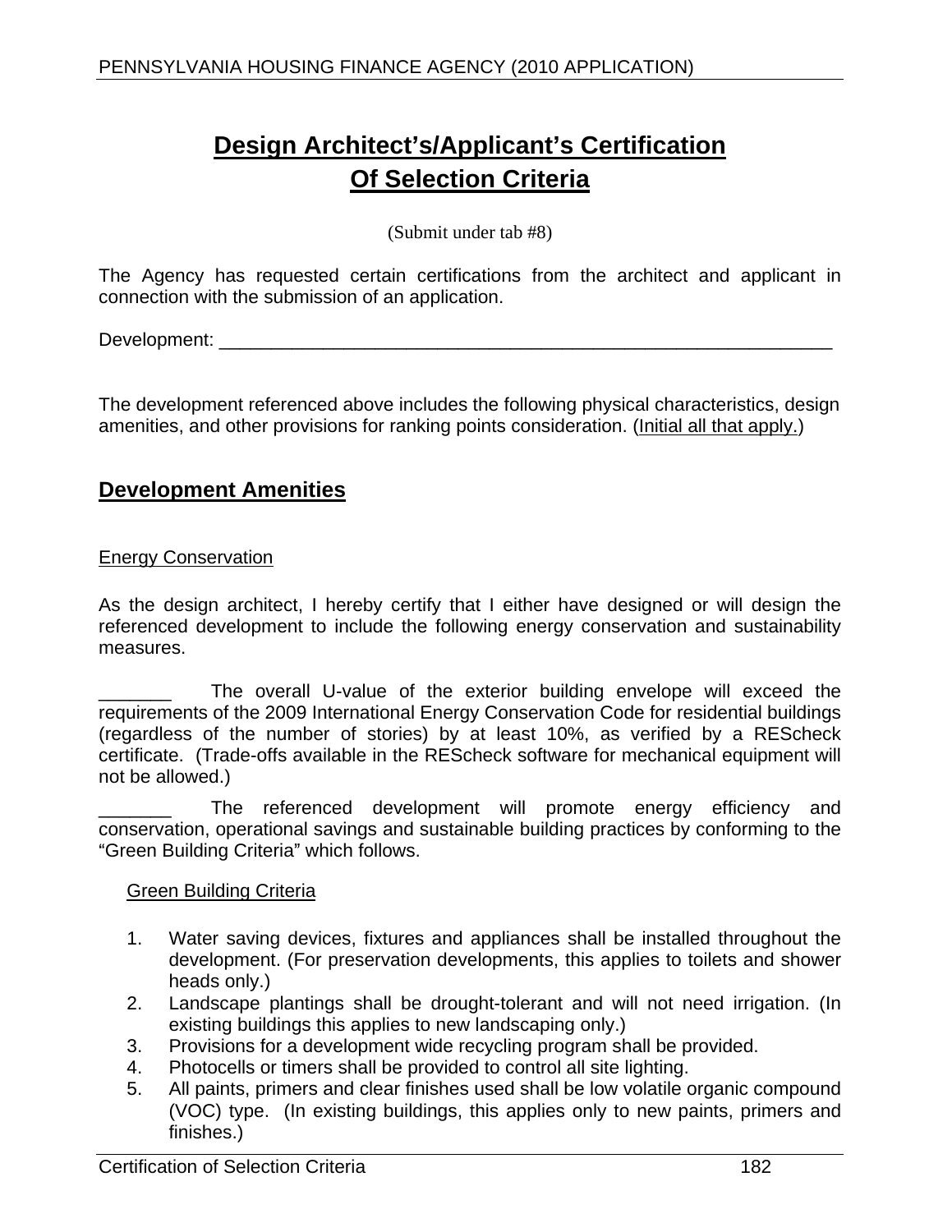- 6. All caulking, sealants and adhesives shall be low VOC type. (In existing buildings, this applies only to new caulking, sealants and adhesives.)
- 7. Composite woods used shall be free of added urea formaldehyde or be encapsulated by a durable low VOC sealant or veneer. (In existing buildings, this applies only to new composite woods.)
- 8. Carpets shall bear the Carpet and Rug Institute "Green Label" or shall be manufactured from at least 25% recycled materials. (For preservation developments, this applies only to carpet in need of replacement and future carpet replacement.)
- 9. Bathroom fans shall be Energy Star® labeled and be equipped with <sup>a</sup> timer. (For preservation developments, only timers need to be installed.)
- 10. Bathroom and Kitchen fans and clothes dryers shall be vented directly to the outdoors. (Existing recirculating type range hood may remain in place in preservation developments.)
- 11. 15 cubic feet per minute of fresh air per occupant shall be provided via natural or mechanical means.
- 12. Heating, ventilation and air-conditioning systems shall be engineered and properly sized for the space covered. A mechanical engineer will certify to the design by sealing the construction documents. (For preservation developments, this applies only to new equipment.)
- 13. Tankless water heaters or overflow pans under conventional water heaters shall be provided.
- 14. No piping shall be located outside of the interior finish of the insulated building envelope. (Not applicable to existing piping in preservation developments.)
- 15. All domestic water pipes except for PEX piping shall be insulated. (Not applicable to existing concealed piping in preservation developments.)
- 16. No mold-propagating materials shall be used in damp areas. Only moisture resistant materials shall be used in bathrooms and at tub-shower surrounds. (Not applicable to preservation developments.)
- 17. Vapor barriers shall be provided for all interior slabs on grade. (Not applicable to existing buildings.)
- 18. All below grade spaces shall be waterproofed and have foundation drainage. (Not applicable to existing buildings.)
- 19. Passive radon mitigation systems shall be installed in areas designated as EPA Radon Zone 1 and 2. (Existing buildings shall be tested and mitigation systems installed where results are above the action level.)
- 20. Grading at perimeter of the building shall provide positive drainage away from the building. (Existing buildings must revise grading or install drainage systems where existing grading is problematic.)
- 21. Units with garages shall have a carbon monoxide sensor controlled exhaust fan and the demising wall between the garage and living space shall be a continuous air barrier.
- 22. Termite shields or borate based wood treatment shall be provided with low VOC caulking at all floor joints and penetrations to prevent insect infestation. Chemical soil treatment shall not be used. (Not applicable to existing buildings.)
- 23. Lead safe work practices shall be used in all properties built before 1978.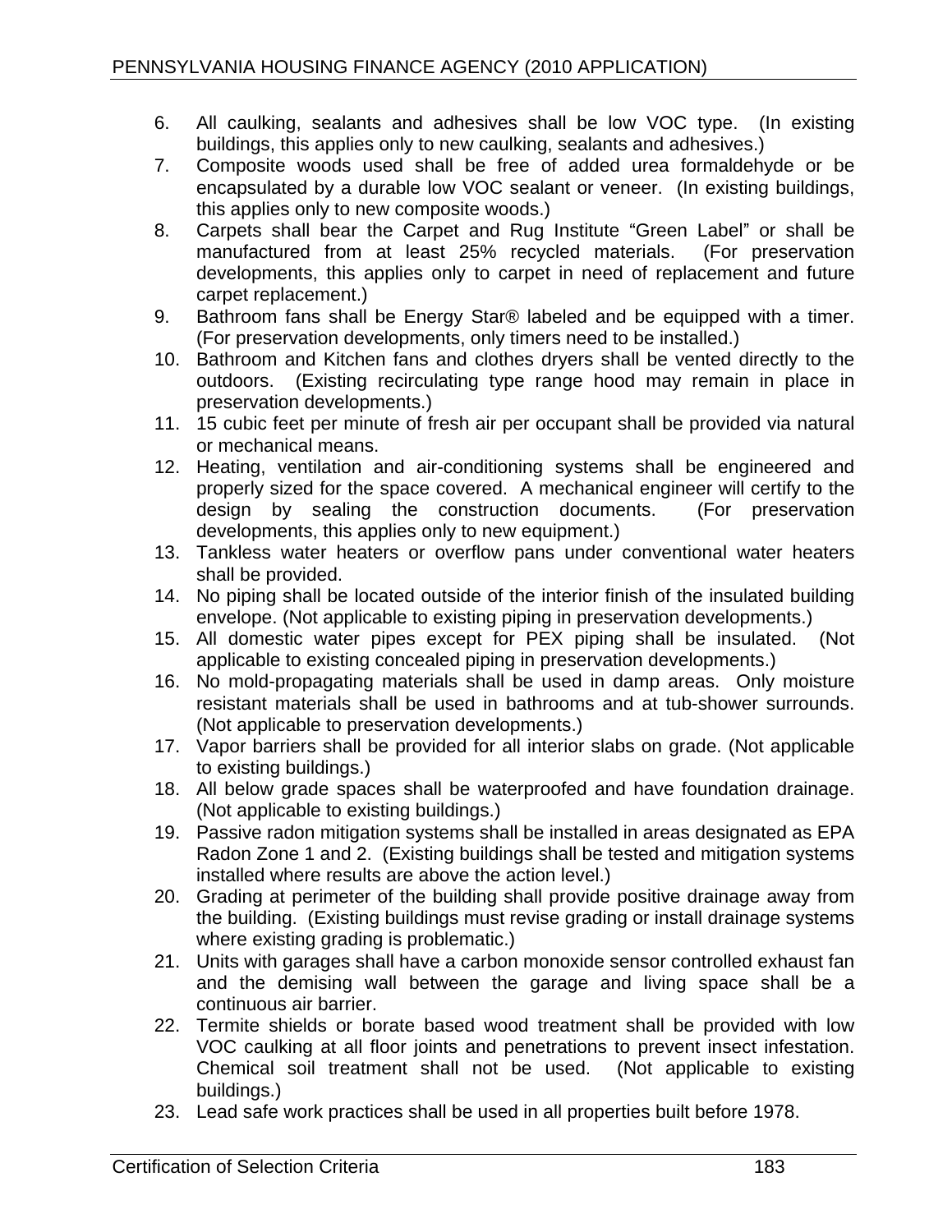- 24. The Owner shall be provided with a maintenance & operations manual and training including all materials, systems and equipment used in the construction, explaining the Green Building components and amenities, how they benefit the property, and how to properly maintain them.
- 25. A Green Building Guide and orientation shall be provided to the residents explaining the Green Building components and amenities and how they benefit from them. The contract of the contract of the contract of the contract of the contract of the contract of the contract of the contract of the contract of the contract of the contract of the contract of the contract of the

### Digital Accessibility

As the applicant, I hereby certify that low cost broadband internet service will be available to all dwelling units in the development by means of a wired or wireless system. This service will be provided by the development, not directly from an internet service provider to the tenant.

## **Accessible Housing**

As the design architect, I certify that:

\_\_\_\_\_\_\_To the best of my knowledge and belief I certify that I have designed the referenced development in conformance with the following rules and regulations as they apply to this development and as amended by Federal, State and local authorities.

- The Fair Housing Act of 1988 Fair Housing Accessibility Guidelines
- \_\_\_\_\_ ANSI A117.1 (2003)
- Pennsylvania Uniform Construction Code
- Uniform Federal Accessibility Standard (UFAS) of the Architectural Barriers Act of 1968 1968
- Section 504 of the Rehabilitation Act of 1973
- Americans with Disabilities Act Accessibility Guidelines (ADAAG)
- Any Other State or Local Code or regulation pertaining to design or inclusion of rental housing accessibility features (Include name of locality and citation for applicable requirements)

## **Accessible Units**

As the design architect, I hereby certify that I either have designed or will design the referenced development to include twice the mandated number of fully accessible units under local, state, or federal mandate, whichever is greater.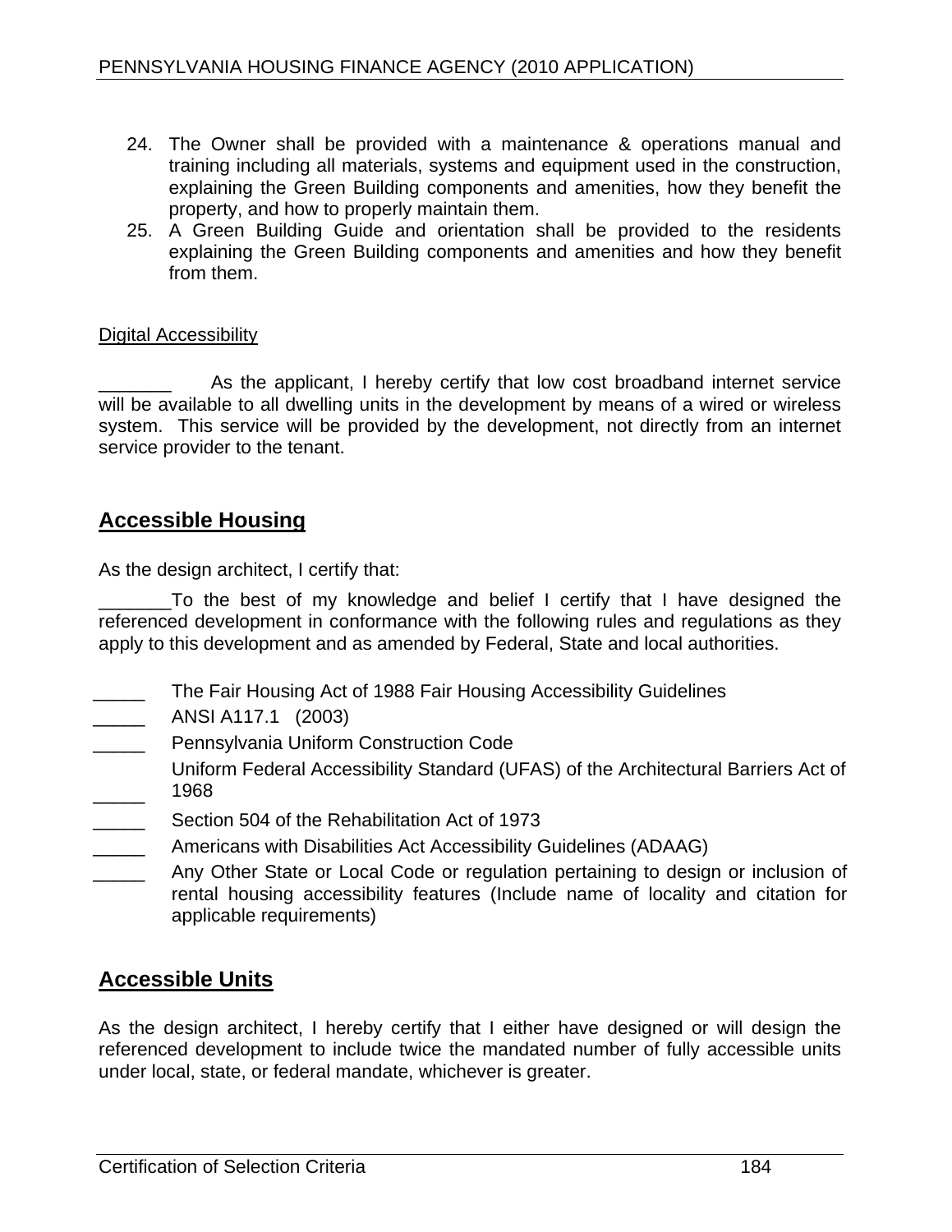Number of Accessible units required under local mandate:

Number of Accessible units required under state mandate: \_\_\_\_\_\_\_\_\_\_\_\_\_\_\_\_\_\_\_\_\_\_\_

Number of Accessible units required under federal mandate:

Number of Accessible units provided:

Applicant also certifies that during initial lease up, these units will be exclusively reserved for occupancy by persons needing the accessible units for the first thirty days and thereafter will provide for certain lease provisions designed to allow the units to be occupied by persons who need the accessible features of the units to the greatest extent feasible.

## **Large Family Units**

As the design architect, I hereby certify that I either have designed or will design the referenced general occupancy development to include the following percentage of units with three or more bedrooms:

\*High rise developments and senior housing can not qualify for this category.

- \_\_\_\_\_\_ Total units
- Total number of 3 or more bedroom units
- **with 15 20% of all units 15 20% of all units**
- $\frac{1}{2}$   $>$   $\frac{20 25\% \text{ of all units}}{20}$
- $\frac{1}{2}$   $>$  25% of all units

#### **ARCHITECT**

| Signed:<br>Print:                          | Date: |  |  |
|--------------------------------------------|-------|--|--|
| Acknowledged and Accepted by the APPLICANT |       |  |  |
| Signed:<br>Print:                          | Date: |  |  |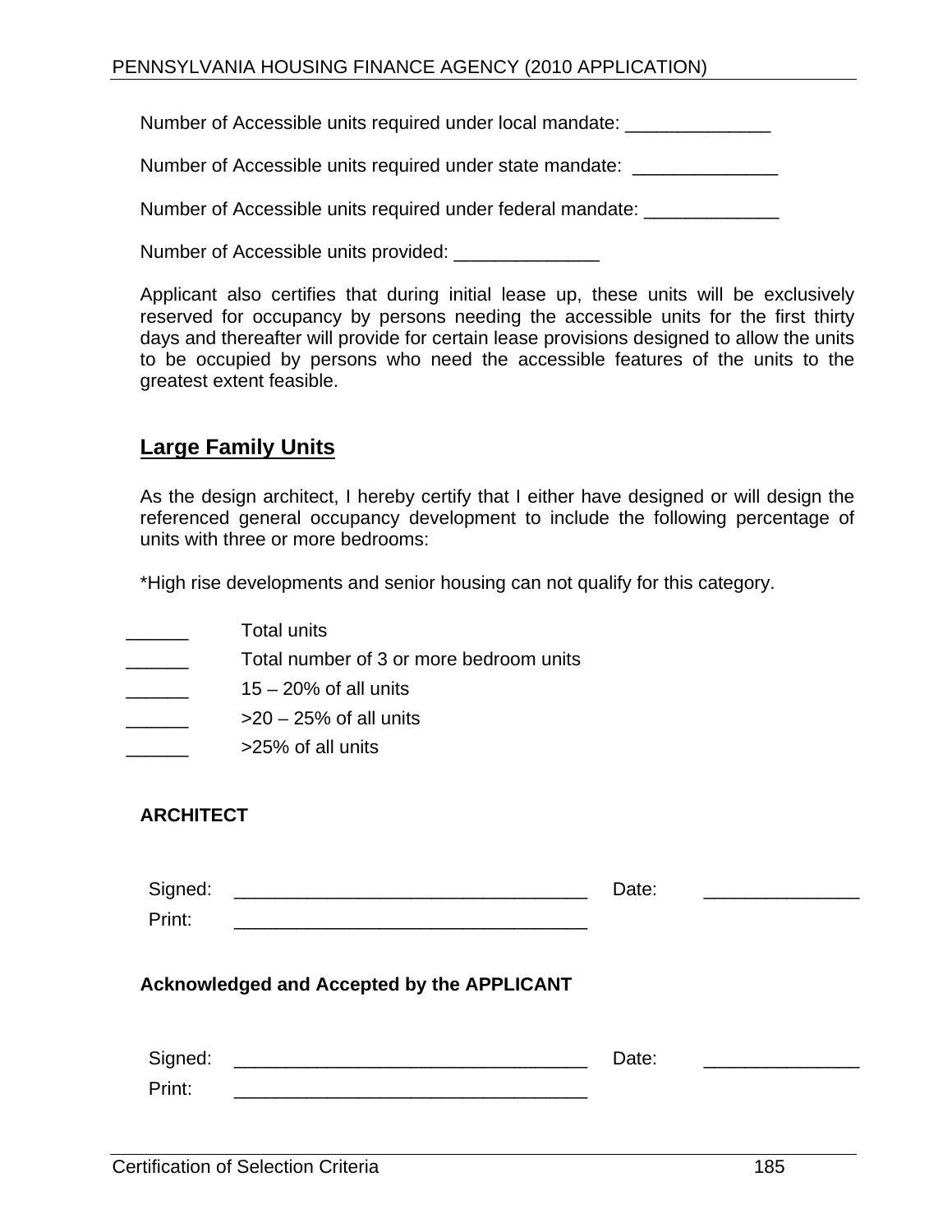## **Tab 9 Community and Economic Impact / Community Revitalization Plan and Community Impact Set-Aside**

#### Community and Economic Impact:

It is the goal of the Agency to encourage affordable housing in areas with job opportunities, in areas near strong and stable communities and in areas which demonstrate the capacity for community revitalization opportunities. The Market Study /Needs Assessment must identify the criteria set forth in the Community and Economic Impact Selection Criteria for ranking consideration in this category. The Applicant must also provide a narrative which outlines how the proposed housing development meets the Selection Criteria identified below.

- 1. Underserved Areas
	- a. General Occupancy Developments
		- Low poverty rates and the state of the state of the state of the state of the state of the state of the state o
		- Limited affordable housing options, both subsidized and non subsidized
		- Limited affordable housing production in past 20 years
		- Close proximity to employment
		- Strong housing markets
		- High owner-occupied markets  $\bullet$
	- b. Senior Occupancy Developments
		- Large number of seniors eligible for affordable housing
		- Limited affordable housing options, both subsidized and non subsidized
		- Limited affordable housing production in past 20 years
		- Close proximity to amenities for the senior population, including health and retail establishments, home health agencies and hospitals

Community Revitalization Plan:

A critical circumstance is the development's forming an important part of a broader or comprehensive program of neighborhood improvement which has the capability of changing fundamentally the character of that neighborhood or enhancing the lives and amenities available to residents of the community. Such improvement should include the provision of mixed income housing. A program of neighborhood improvement includes municipal support articulated in a publicly approved community plan or in the form of significant funding commitments, or evidence of substantial major investment in the area that is consistent with an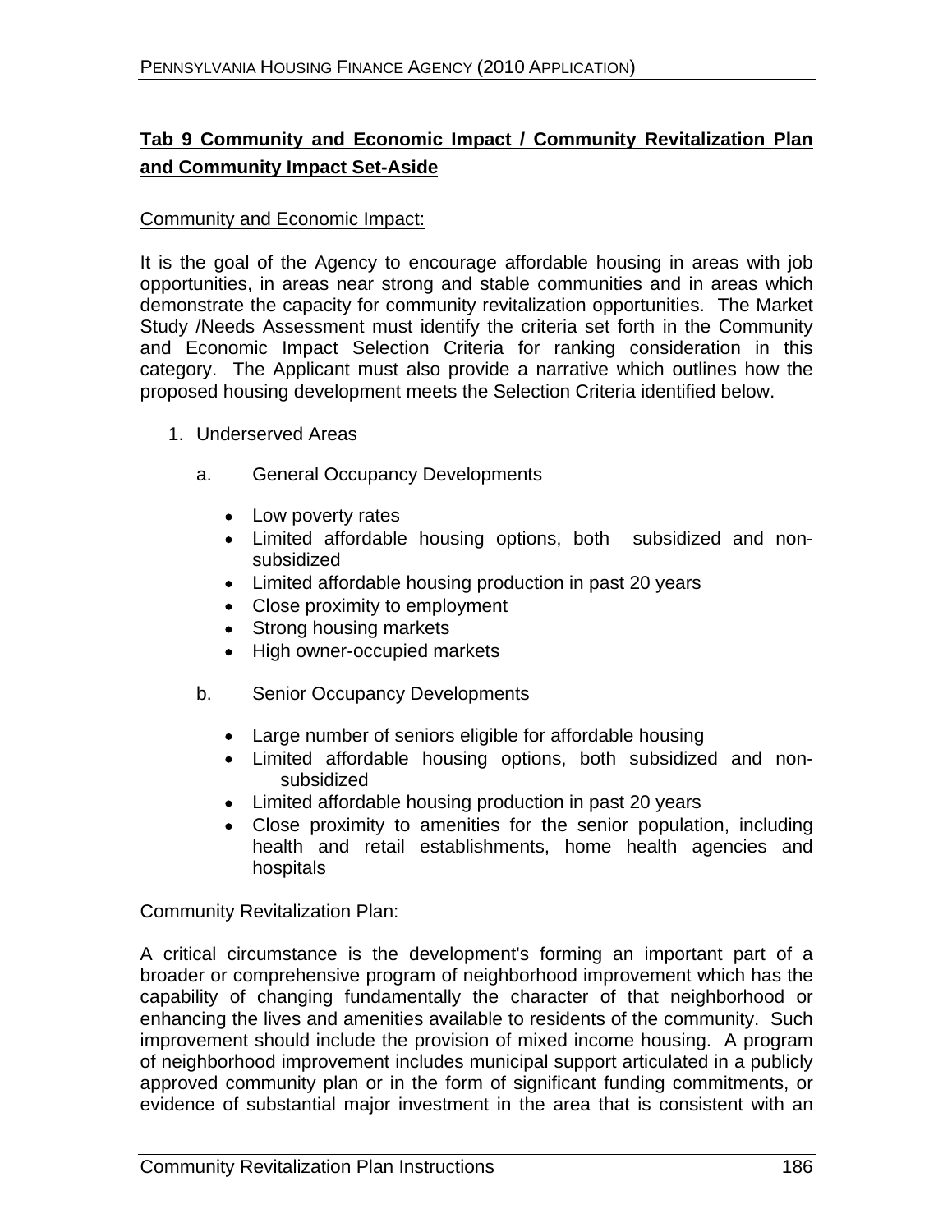existing comprehensive plan for neighborhood improvement. Such funding commitments or major investments cannot be derived solely from the development of Tax Credit properties and may include proposals participating in: Main Street, Elm Street, Neighborhood Partnership or other programs of the Pennsylvania Department of Community and Economic Development; the Agency's Homeownership Choice Programs; the Healthy Village Initiative of the Local Initiatives Support Corporation; the Blueprint Communities Initiative of the Federal Home Loan Bank or similar community support programs. Additionally, the plan should generally include municipal support, private investment and/or private sector commitments to the area. The Agency will consider in its evaluation of community impact the use of existing housing or buildings if the development is not located in a qualified census tract.

Items to be included for Community Revitalization:

- Attached Community Revitalization Plan form
- Letter from Local Government
- Local Government Financing Commitment Documentation
- Evidence of Major Investment
- Approved Community Revitalization Plan with reference to Site/Use

Community Impact Set-Aside:

Based on the Agency's experience, there are circumstances under which an evaluation of a development supported by Tax Credits needs to take account of the contribution it can make to a neighborhood's revitalization. The Agency has set-aside Tax Credits in the amount equal to twenty percent (20%) of the state per capita allocation for such developments.

In weighing the impact of community revitalization, the Agency will look at how, in measurable terms, the development meets the Community and Economic Impact Selection Criteria (set forth herein).

Applicants should articulate and demonstrate how the development will fulfill or achieve a "community changing" effect on the neighborhood, citing and evidencing as many of the above attributes as possible to be favorably considered under this program. If part of a comprehensive strategy, there should be a commitment of sufficient resources to substantiate that the strategy has a reasonable chance of being implemented. Efforts that show coordination with other state and local funding sources for economic and community development are encouraged in this initiative. However, the combination of such funding sources must tie together neighborhood enhancement and be part of a broader overall community plan.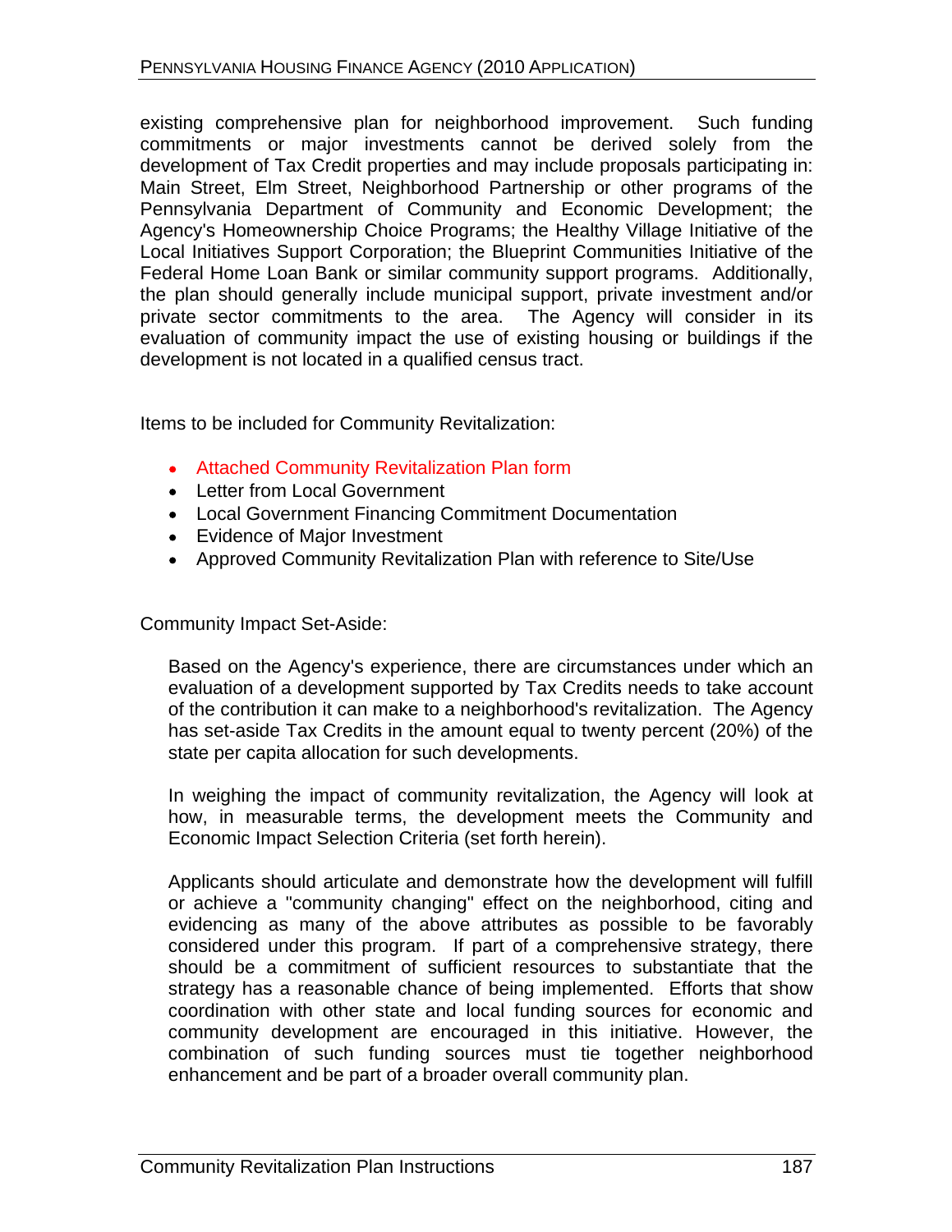Applications for Community Impact should refer to the 2010 Multifamily Housing Program Guidelines for further guidance on submission requirements. The Agency, in its discretion, may consider any Application for Community Impact after the other Set-Asides have been exhausted. The Agency may consider developer participation, regional distribution, scale of community impact and competitive rankings of Applications in making allocations under the Community Impact Set-Aside including how the development maximizes the inclusion of affordable accessible units in its design.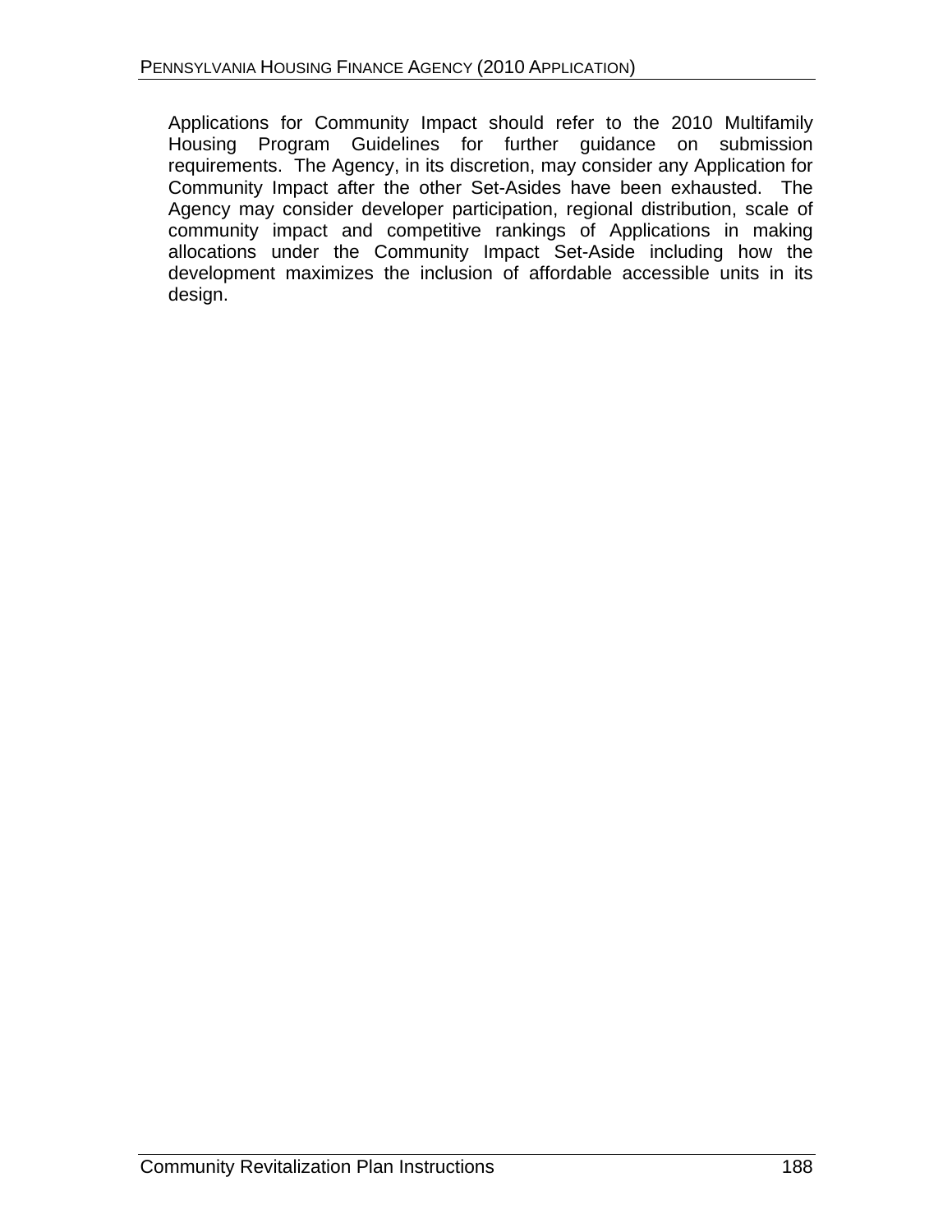#### **Community Revitalization Plan**

Name of Community Revitalization Plan

Letter from local official explaining how the proposed development contributes to the **Community Revitalization Plan: Yes No** 

Is the development located in a QCT Yes No identify the existing buildings to be included in the development and how they will be reused:

Indicate the specific location(s) within the Plan where the proposed project is discussed:

List each of the local, state, federal and/or private programs that are participating in the overall revitalization program and the amount of funding that has been committed under each program:

- $\bullet$
- 
- 
- $\bullet$
- $\bullet$

Which of the following are included in the overall revitalization plan:

Infrastructure such as streets, walkways, street lighting, trees, greening activities, water, sewer etc. Please provide details:

Recreational Facilities such as parks, playgrounds, activity centers etc. Please provide details:

Economic and Business Development such as new or rehabbed commercial space, business organizations, tax incentives, transportation/parking facilities, facade improvements, marketing etc. Please provide details:

Public Safety such as demolition of blighted buildings, cleanup, block captains, town watch etc. Please provide details: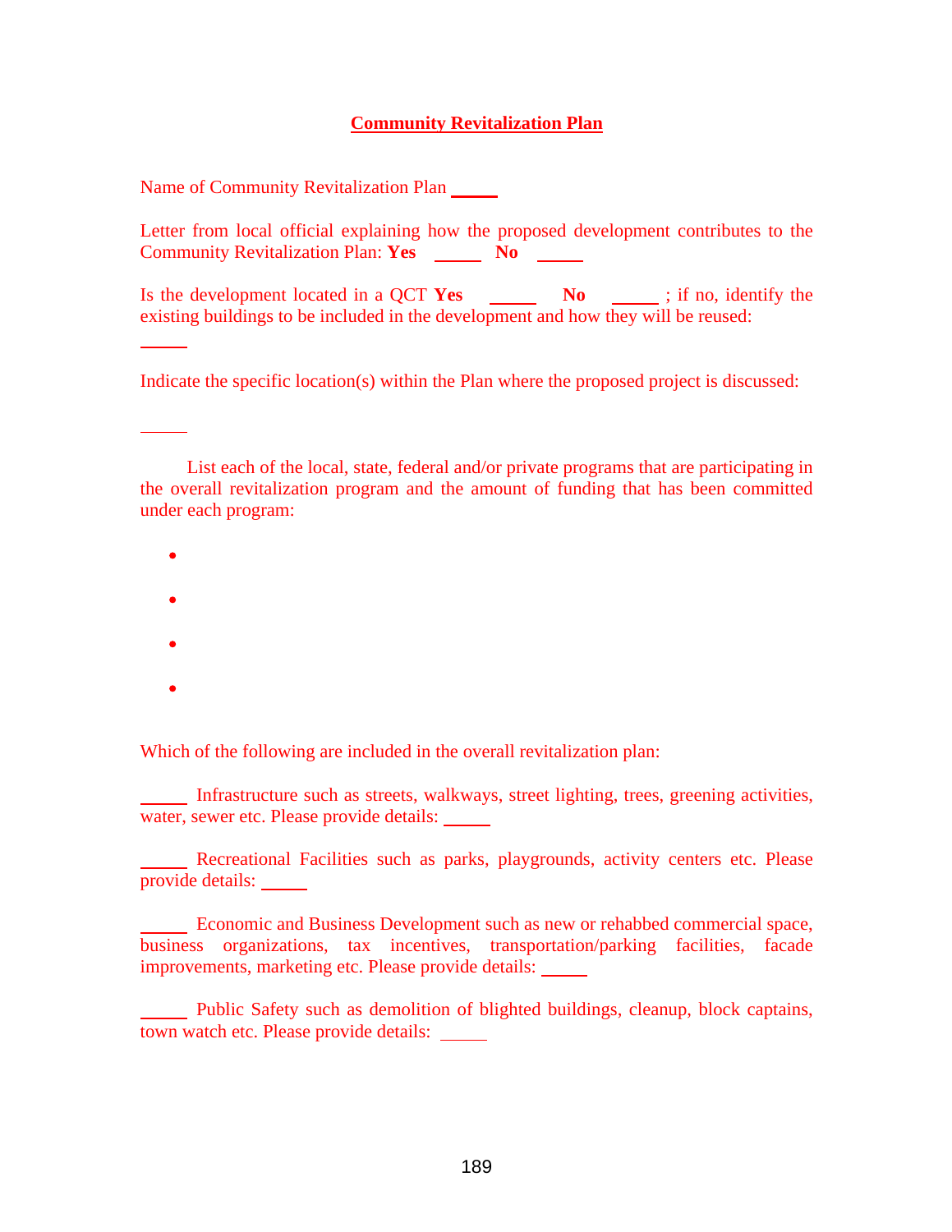Community Services such as job training, educational programs, after school programs, utility assistance, homeowner repair programs etc. Please provide details:

**Rental Housing. Please provide details:** 

**Homeownership. Please provide details:** 

Do the housing components include both affordable and market rate/price

**Yes \_\_\_\_\_\_\_ No \_\_\_\_\_** 

Discuss the progress to date of each component of the overall plan and the approximate amount of program funding utilized to date: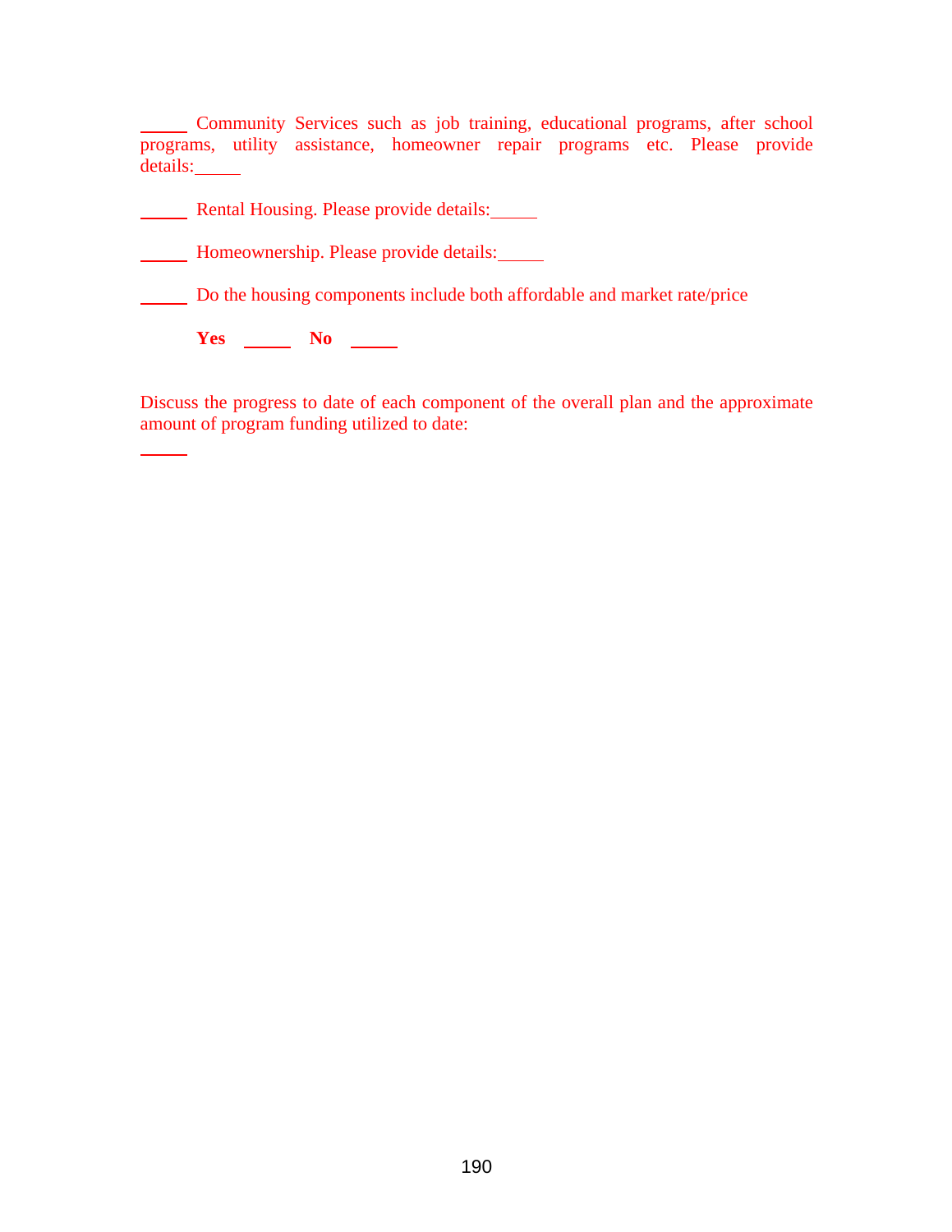## **Tab 10 Historic Preservation Documentation**

Developments in locations in a Nonparticipating Jurisdiction shall provide the Pennsylvania State Historic Preservation Office (SHPO) letter of finding as required by Section 106 of the National Historic Preservation Act of 1996, as amended.

Developments seeking Historic Rehabilitation Tax Credits must provide evidence from local, state or federal authorities demonstrating that the subject building has historical significance and outlining the historic tax credit application status.

The Agency encourages each applicant seeking Historic Rehabilitation Tax Credits to make a concerted effort to consult with the Pennsylvania Historic & Museum Commission prior to completion of initial schematics, scope-of-work write-up and construction cost estimate. A contract to provide historic consultant services must be submitted with the Application.

Items to be included in this tab (if applicable):

- Section 106 Letter **Section** 106 Letter **Section** 106 Letter **Section** 106 Letter **Section** 106 Letter **Section** 106 Letter **Section** 106 Letter **Section** 106 Letter **Section** 106 Letter **Section** 106 Letter **Section** 106
- Determination of Eligibility
- Approved Part One of the Historic Rehabilitation Tax Credit Application
- Name and Contact information of Historic Consultant
- Historic Consultant Contract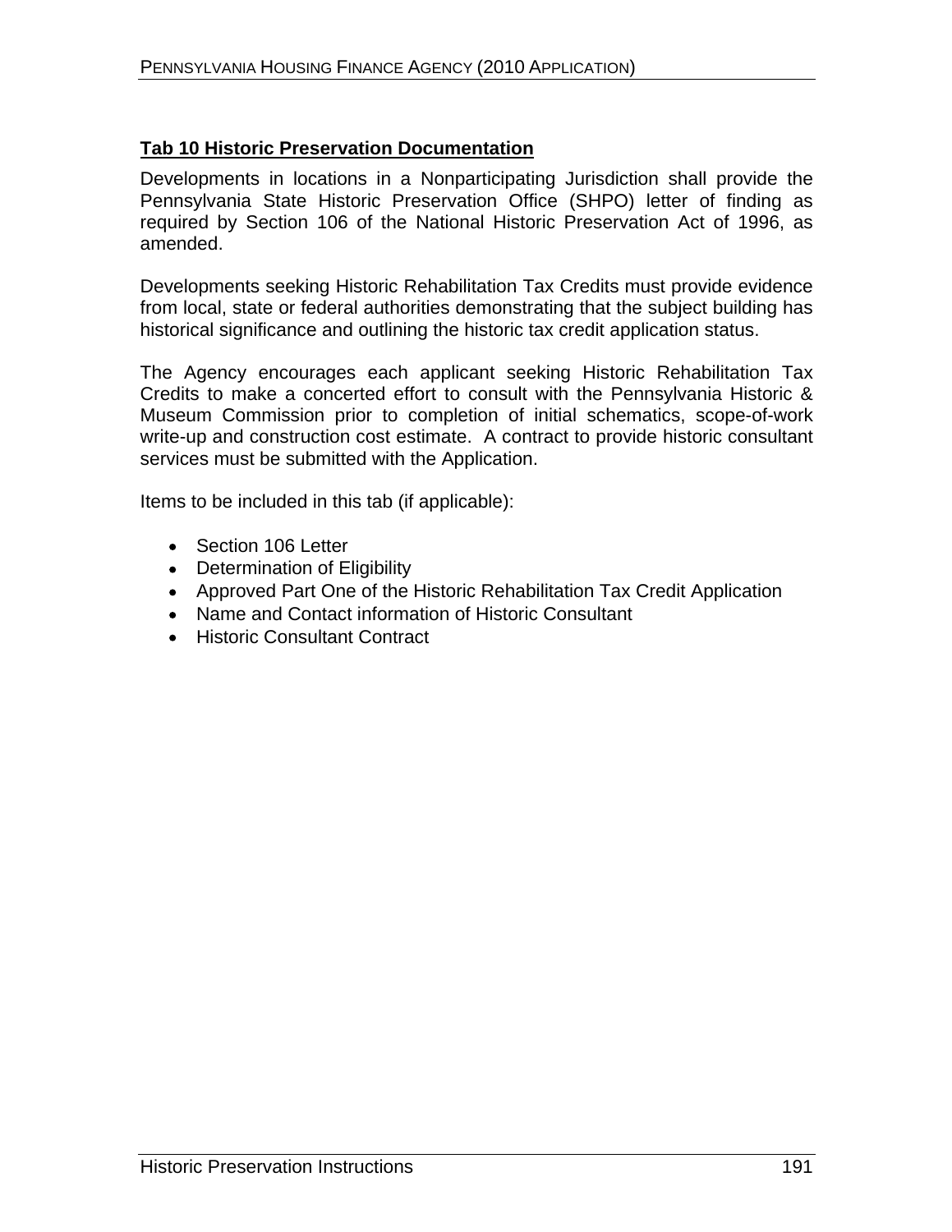#### **Tab 11 Service Provider Questionnaire & Supportive Services Plan**

Applicants requesting consideration for points for service-enriched housing as defined in the Selection Criteria must complete and submit a completed Services Provider Questionnaire. The questionnaire should be completed by the organization that will be the primary service provider/coordinator.

Applicants requesting consideration for providing service-enriched housing must demonstrate through a Supportive Services Plan, following the established outline that they are providing a level and scope of services consistent with the anticipated needs of the target resident population (general occupancy, over 55, over 62, or populations with special needs). The applicant must provide evidence that appropriate services will be provided for the entire resident population for the duration of the compliance period. Evidence consists of a supportive services plan that: 1) is specific to the development and provides a scope of services that assures access to comprehensive services relevant to this population without major barriers to participation; 2) includes sufficient funds to implement the described plan of services; and 3) utilizes a service provider with

the capacity to deliver described services with sufficiently equipped staff.<br>Philadelphia general occupancy developments that are seeking Agency financing and choose not to participate in the Family Supportive Services (Escrow) Program must submit a written request for a waiver from the Escrow requirement. The Service Provider Questionnaire, a Memorandum of Understanding with the service provider, and the Supportive Services Plan Outline that identifies a viable plan to secure funding to ensure uninterrupted delivery of services for fifteen years must also be submitted.

If a supportive services reserve is included in the Development Budget, a draft supportive services escrow agreement which clearly delineates the procedure for disbursement must be provided. A letter of intent to enter into the escrow agreement must be executed by all partners.

Items to be included in this tab (if applicable):

- **•** Service Provider Questionnaire
- Supportive Service Plan
- Waiver request to not participate in the FSSP program
- Draft Escrow Agreement
- Executed Escrow Agreement Letter of Intent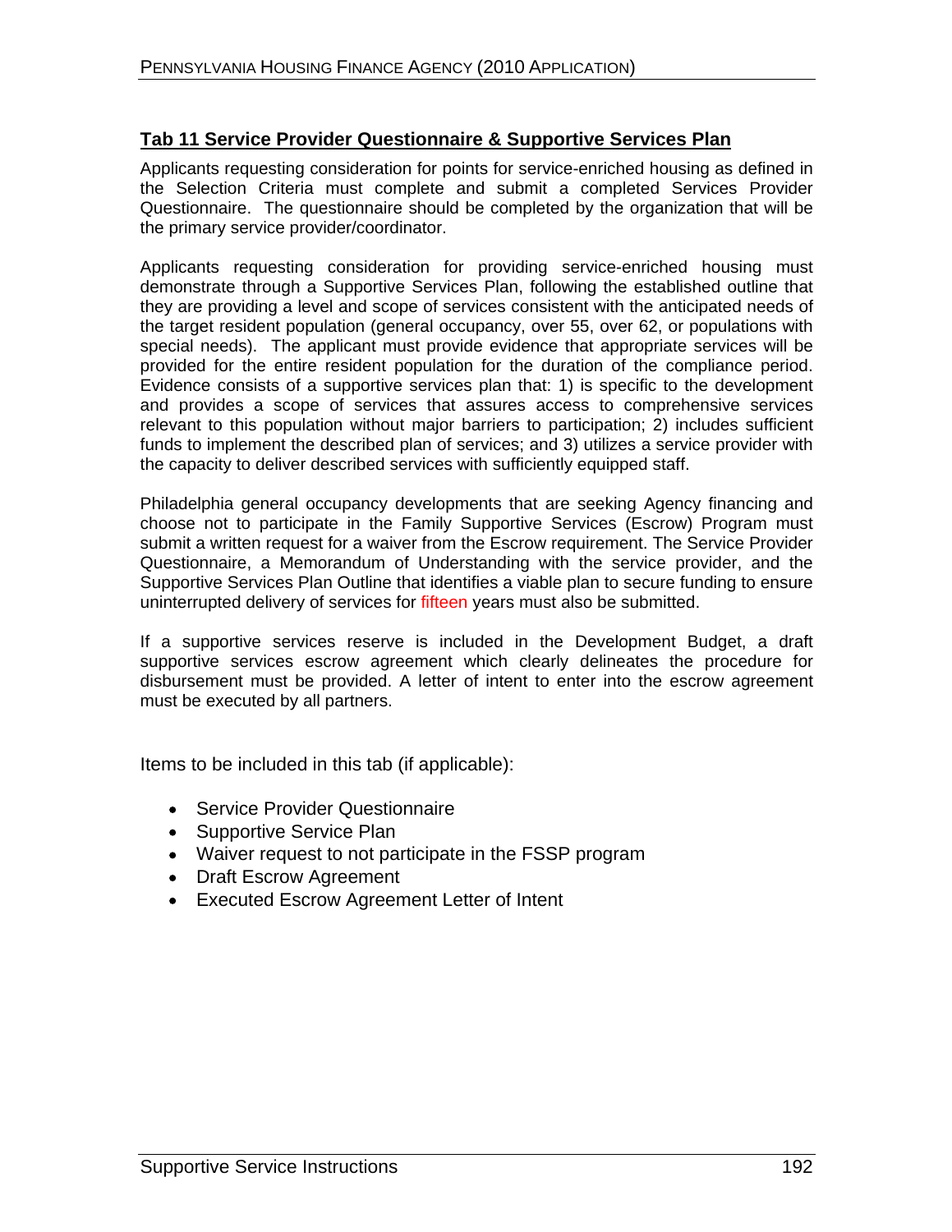#### **SERVICE PROVIDER QUESTIONNAIRE**

(Submit under Tab #11)

**This form is used by PHFA to determine the capacity of the applicant to meet the needs of residents as described in the Supportive Services Plan Outline. All applicants requesting consideration for providing service-enriched housing for the designated resident population (general occupancy, over 55, over 62, or populations with special needs) must complete and include this form with the Application.**

| PHFA Proposed Development: |  |  |  |
|----------------------------|--|--|--|
| Name of Owner or Agent:    |  |  |  |
| Name of Service Provider:  |  |  |  |
| Occupancy Type             |  |  |  |

#### **Please attach answers to questions 1 through 10 in narrative form.**

#### **GENERAL INFORMATION**

- 
- 1. Summarize the service provider's mission and goals for the current fiscal year.<br>2. How many years has the service provider been active in delivering social services?
- 3. Is the service provider currently involved in service-enriched housing? If yes, summarize experience in providing on-site services for residents. Include name of housing development(s), property management company, and type of services provided. If no, please describe methods that will be used to increase your company's knowledge and understanding of providing service-enriched housing.
- 4. Describe collaborative efforts that demonstrate the service provider's capacity to deliver supportive services. Please identify organizations or companies involved in the collaboration and the nature of the organization's involvement.

#### **PERSONNEL**

- 5. How many people are employed by the service provider organization?
- 6. List the job titles of personnel who will work directly with residents of the proposed property. Attach an organizational chart.
- 7. Attach resume(s) of key personnel who will be responsible for providing services in this proposed development. If new staff must be hired in order to implement the work at this property, attach job description(s), including qualifications and identify resources to pay for cost of salaries. The contract of salaries of salaries and the contract of salaries of salaries of  $\sim$
- 8. Are key personnel currently involved in service-enriched housing programs at other properties? If yes, explain how many properties, how many total units, where they are located, and how staff's time will be divided between current responsibilities and responsibilities at the new development.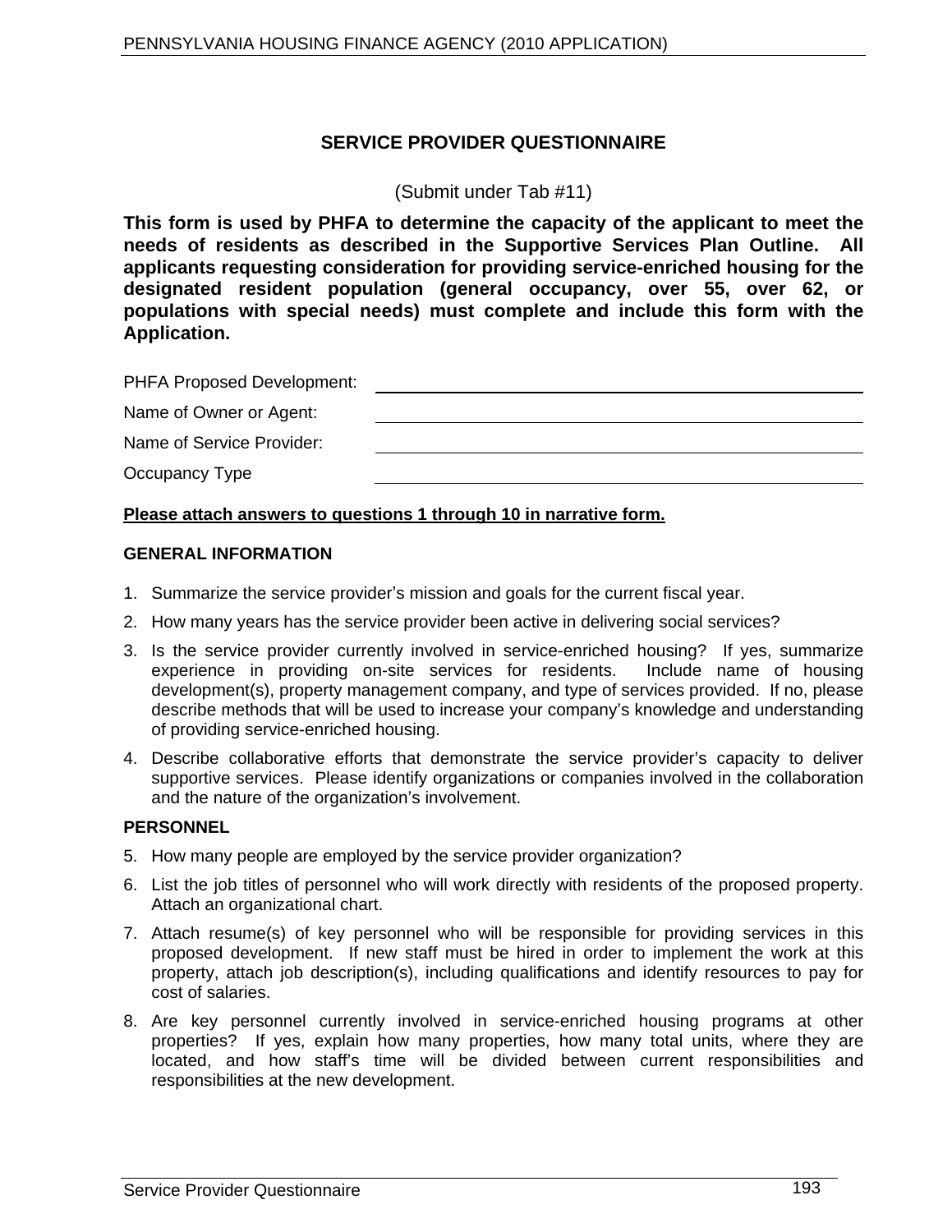- 9. List the professional training courses and workshops completed in the past 3 years by key personnel at this proposed development. (List job title of staff, training attended, and date of training.) training.)
- 10. Will participation in this service-enriched housing program require additional staff professional development? If yes, describe training and/or skills that will need to be developed or improved.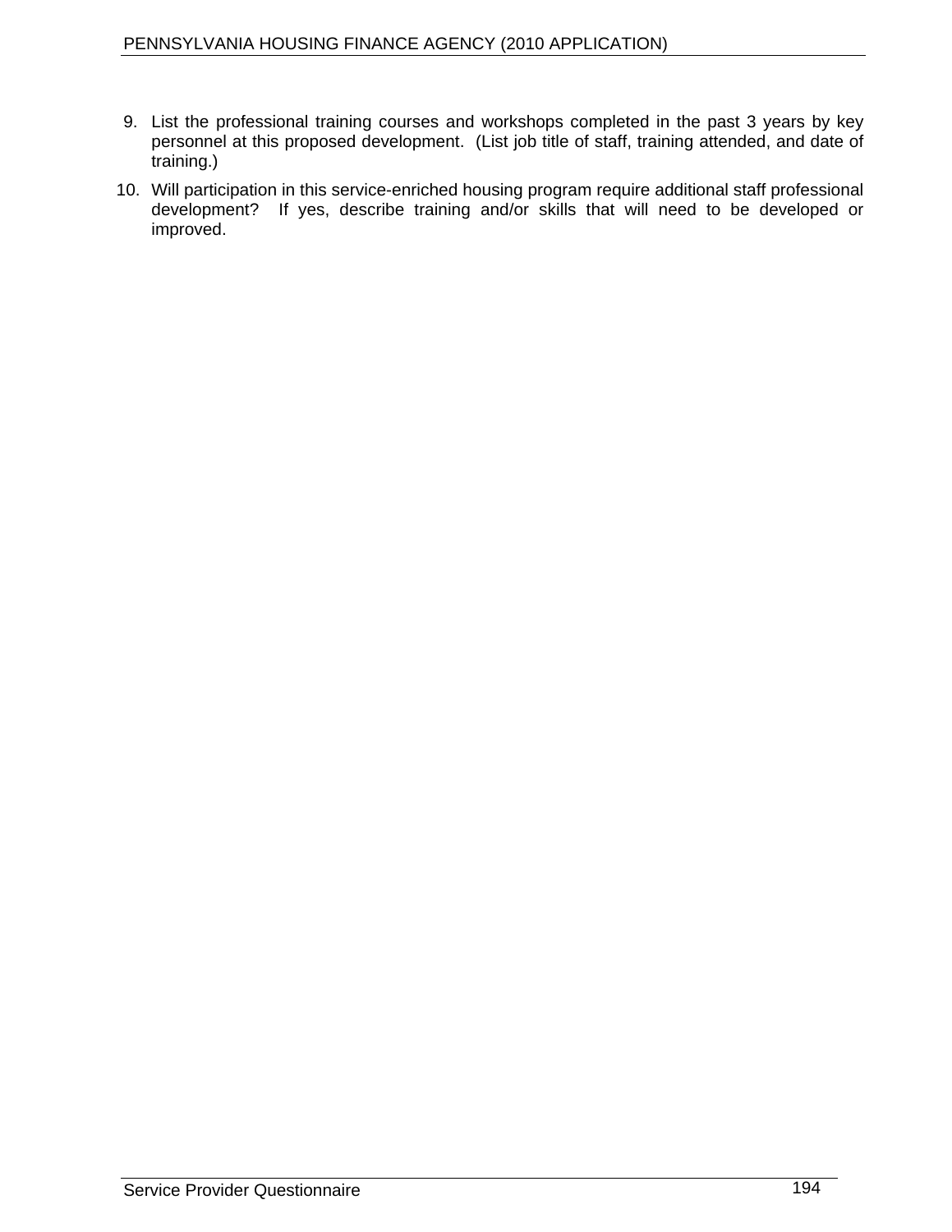#### PENNSYLVANIA HOUSING FINANCE AGENCY (2010 APPLICATION)

#### **SERVICE PROVIDER S OFFICE LOCATION(S)**

| Address of Principal Office:<br><u> 1980 - Johann Stein, mars an de British Barbara, mar an deis an deis an deis an deis an deis an deis an deis</u>                  |  |
|-----------------------------------------------------------------------------------------------------------------------------------------------------------------------|--|
|                                                                                                                                                                       |  |
| Telephone:<br><u> 1989 - Johann Stoff, deutscher Stoffen und der Stoffen und der Stoffen und der Stoffen und der Stoffen und d</u>                                    |  |
| Fax Number:<br><u> 1980 - Jan Sarajević, politika i postala i postala i postala i postala i postala i postala i postala i post</u>                                    |  |
| E-mail:<br>and the control of the control of the control of the control of the control of the control of the control of the                                           |  |
| Areas Served: {County(s), Neighborhood(s), etc.}                                                                                                                      |  |
|                                                                                                                                                                       |  |
| Other Offices close to proposed development:<br><u> 1989 - Johann Stoff, deutscher Stoffen und der Stoffen und der Stoffen und der Stoffen und der Stoffen und de</u> |  |
| Address:                                                                                                                                                              |  |
| Telephone:<br><u> 1989 - Jan Sarajević, politika i postala i postala i postala i postala i postala i postala i postala i post</u>                                     |  |
| Address:                                                                                                                                                              |  |
| Telephone:<br><u> 1980 - Jan Samuel Barbara, margaret eta biztanleria (h. 1980).</u>                                                                                  |  |
| A. Is the service provider a subsidiary of another organization?<br>______ Yes ______ No                                                                              |  |
| If yes, please provide name and address of the parent organization and describe<br>relationship, tax status.                                                          |  |
|                                                                                                                                                                       |  |

B. Indicate the total number of clients served during the last fiscal year. Identify the amounts and sources of funding.

|                                | <b>Number</b><br><b>Served</b> |                      |                       |
|--------------------------------|--------------------------------|----------------------|-----------------------|
| <b>Client/Service Type</b>     |                                | <b>Funding Level</b> | <b>Funding Source</b> |
| Senior/Elderly Services        |                                |                      |                       |
| <b>Adult/Family Services</b>   |                                |                      |                       |
| <b>Children/Youth Services</b> |                                |                      |                       |
|                                |                                |                      |                       |
| Addictions                     |                                |                      |                       |
| MH/MR                          |                                |                      |                       |
| <b>Education/Job Readiness</b> |                                |                      |                       |
| Other                          |                                |                      |                       |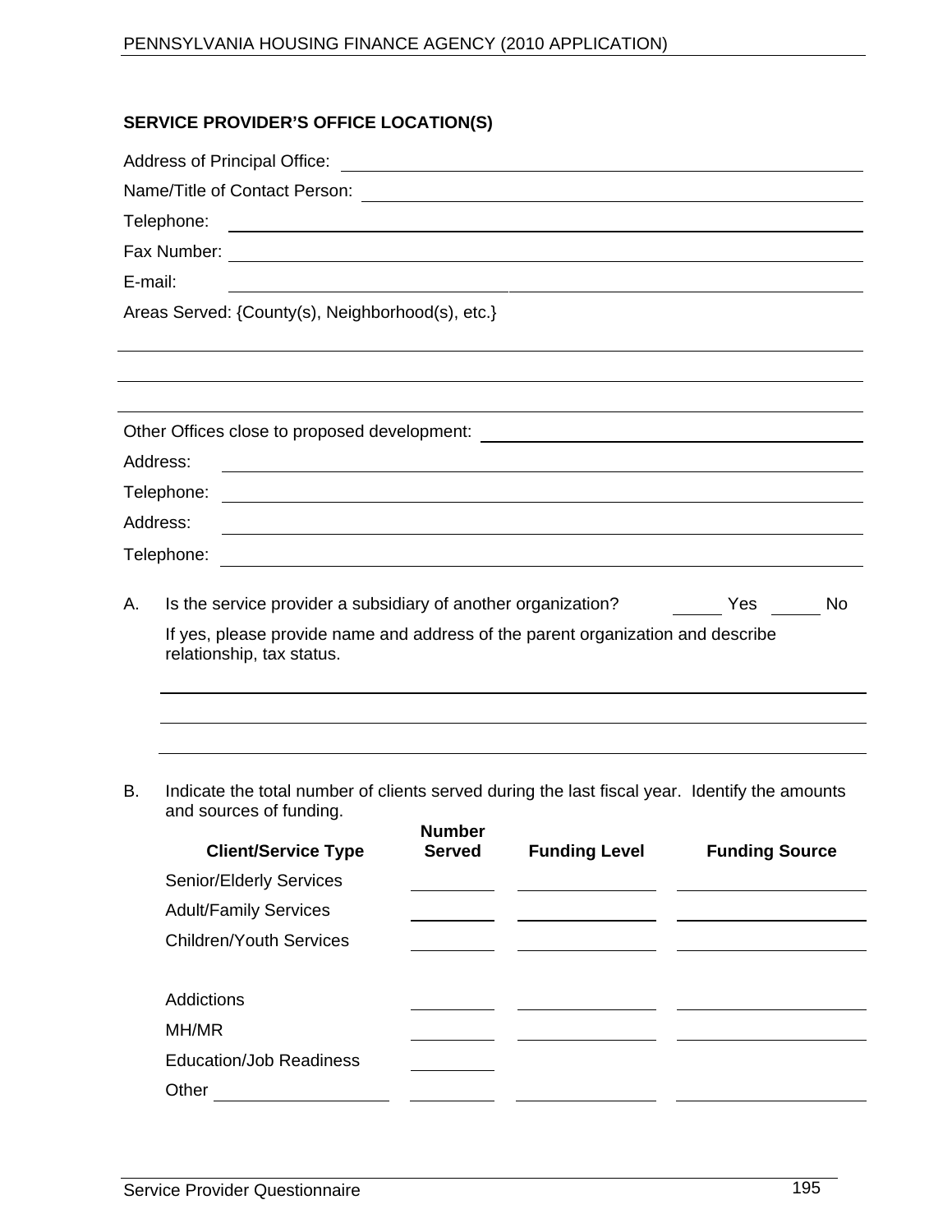#### PENNSYLVANIA HOUSING FINANCE AGENCY (2010 APPLICATION)

- C. Has the service provider or any of its current personnel ever been involved in governmental investigation or judicial action or settlement concerning charges of a violation of local, state or federal laws or regulations concerning discrimination, fair housing violations or other civil rights laws, or concerning violations of federal, state or local regulations regarding use of funds?
- D. Have any service grants or contracts held by the service provider over the past five years been terminated prior to their expiration dates?
- E. Have any grants or contracts held by the service provider over the past five years notbeen renewed upon expiration?

If you answered **yes** to question C, D, or E, attach an explanation or any supporting documentation necessary to explain the circumstances surrounding these situations.

I certify that the information contained herein and attached is accurate and complete.

NAME OF CEO/EXECUTIVE STAFF SIGNATURE SIGNATURE SIGNATURE SIGNATURE

TITLE **Example 2012 12:20 THE CONSTRUCTION ORGANIZATION NAME** 

DATE

Yes No

Yes No

Yes No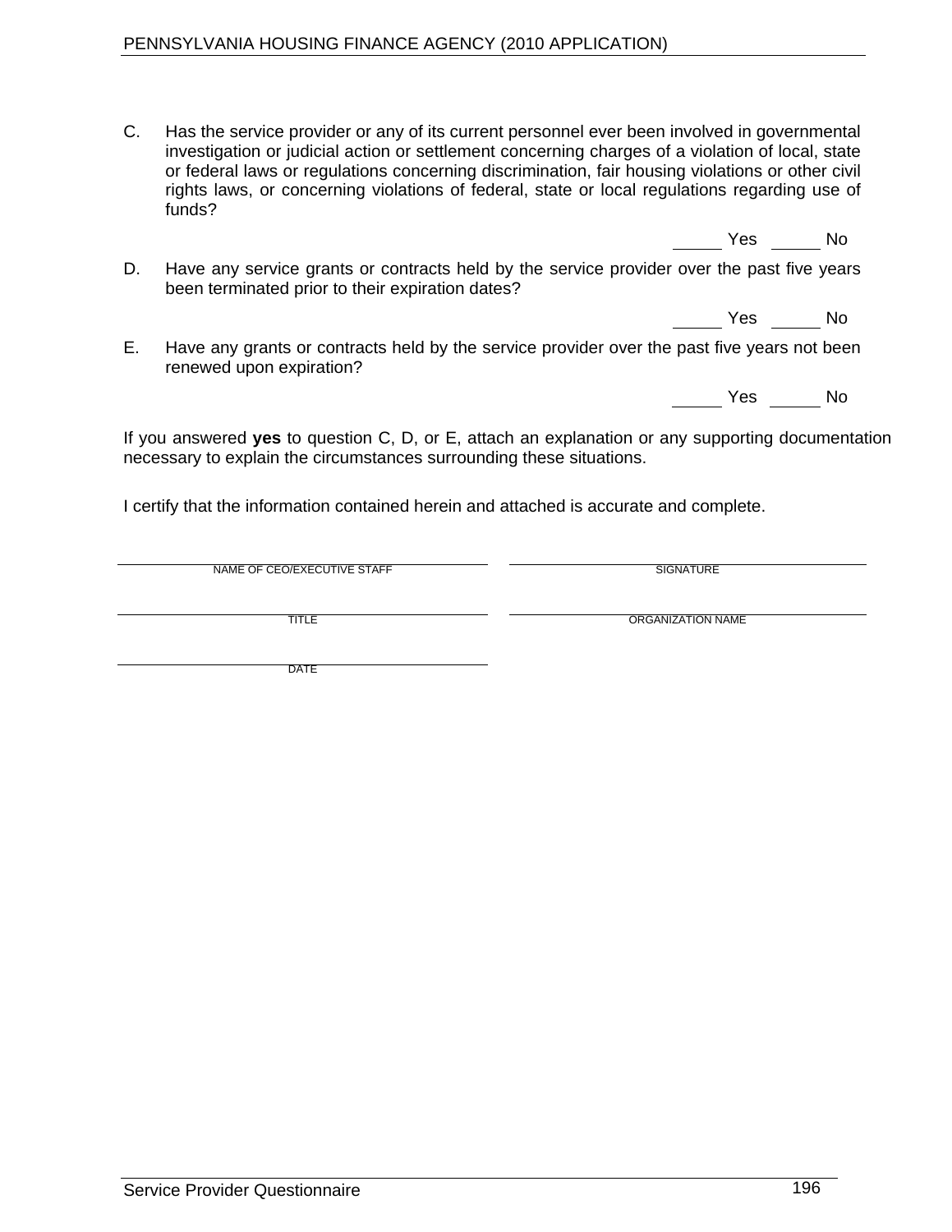## **SUPPORTIVE SERVICES PLAN OUTLINE**

(Submit Under Tab #11)

Describe the proposed supportive services plan using this outline and submit with a completed Service Provider Questionnaire. Philadelphia General Occupancy developments seeking Agency financing that choose not to participate in the Family Supportive Services (Escrow) Program must submit a written request for a waiver from the Escrow requirement, the Service Provider Questionnaire, a Memorandum of Understanding with the service provider, and this Supportive Services Plan Outline that identifies a viable plan to secure funding to ensure uninterrupted delivery of services for fifteen years. The service of the services for fifteen years.

#### **1) Anticipated Resident Needs and Program Goals**

- a) Identify the target population.
- b) Identify the goals of the supportive services program.
	- General Occupancy developments should include goals to improve residents' ability to uphold their lease obligations, improve building and unit maintenance, increase family assets through programs for employment, education and income/asset building; and enhance quality of life through child and youth development; community building and improving access to services.
	- Elderly developments should include goals to stabilize occupancy by improving residents' ability to uphold the lease throughout the aging process through improved access to health and other services; and enhance quality of life through community building, socialization and other programs.
	- Developments for populations with special needs should identify relevant goals based on the strengths and needs of the targeted population.
- c) Identify measurable target outcomes related to each goal.
- d) Describe how the program will identify resident needs at start-up and respond to the changing needs of residents over time. (Example: resident meetings, needs assessments, surveys, etc.)
- **2) Implementation of services, programs, and activities.** Services must be specific to the proposed development and greater than those available to residents of the broader neighborhood. Identify: which is a set of the set of the set of the set of the set of the set of the set of the set of the set of the set of the set of the set of the set of the set of the set of the set of the set of the set of the set
	- a) Who is responsible for providing each service.
	- b) Where each service will be provided. For services that are not provided at the proposed development, identify how barriers to participation will be overcome.
	- c) Frequency of program or activity (daily, weekly, monthly, etc.).
	- d) Eligibility requirements or fees for resident participation. Services should be available for all residents. Identify any eligibility requirements or fees for services.
	- e) Methods to market the service program and encourage resident participation.
- **3) Staffing** 
	- a) Identify staff positions involved, their location and number of hours per week dedicated exclusively to services at the development. Recommended minimum: 1 hour/week for every 5 units.
	- b) Describe supervision and support (office space, computer with Internet/email access).
- **4) Budget and source of funds.** Identify the annual cost and the source of funds to pay for services and staffing.
- **5) Coordination with and commitment of community resources.** If other service providers are integral to this plan of services, include a letter of intent describing what services they will provide.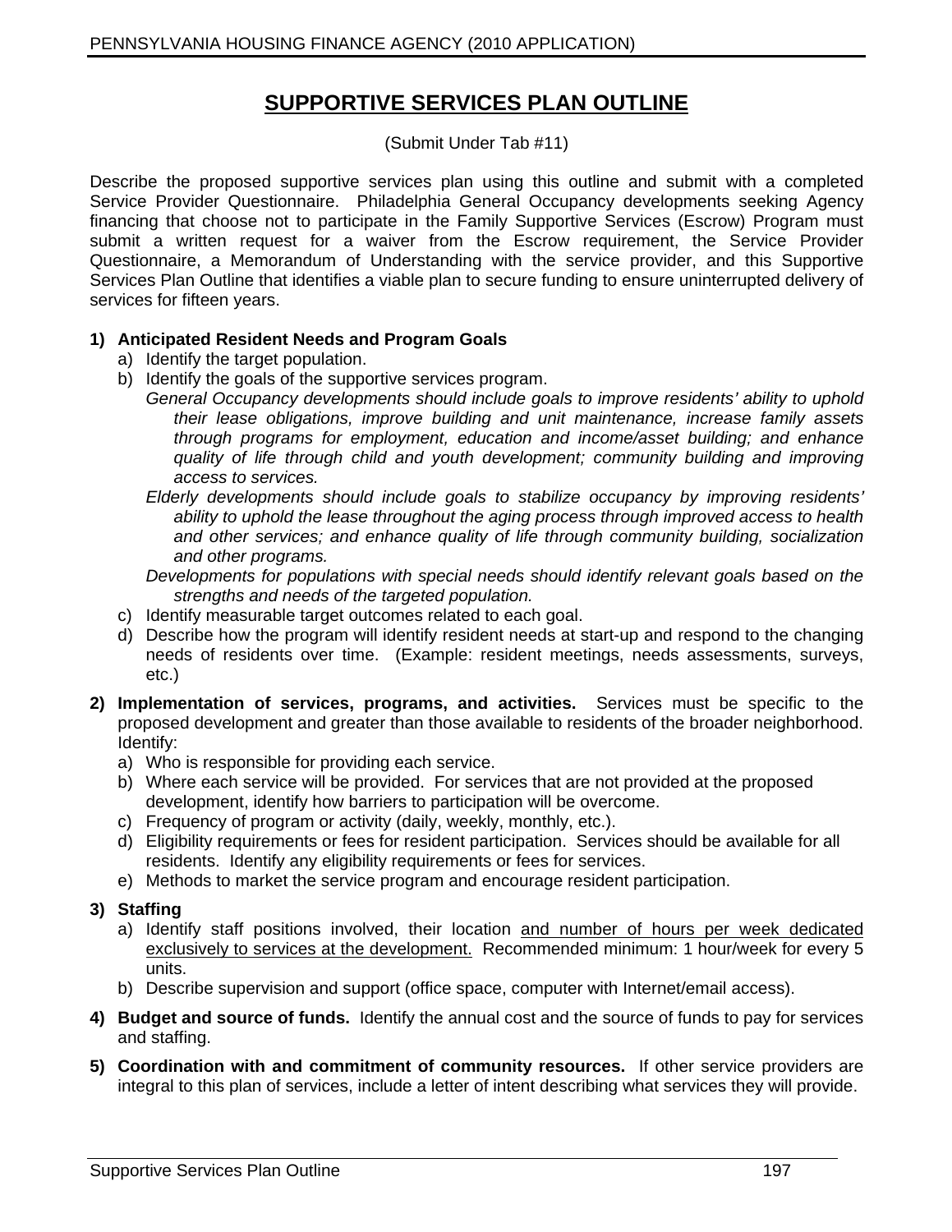#### **Tab 12 Accessible Units and Affordable Units**

**Accessible Units:** Consideration may be given to developments where the developer agrees to provide twice as many fully accessible units as are otherwise required (under local, state, or federal mandate, whichever is greater) in the development. All employee and market rate units must be included in the total units count when calculating the required number of accessible units. The developer must certify that these units are accessible and, that during initial lease up, the developer will exclusively reserve the units for occupancy by persons needing the accessible units for the first thirty days. Thereafter, the developer will include certain provisions in the lease to allow the units to be occupied by persons who need the accessible features of the units, to the greatest extent feasible. Evidence of enforcement of the lease provisions will be required and implementation and adherence to additional outreach programs to identify and match qualified residents who need the accessible features within the development maybe required throughout the initial compliance period which may include contacting the Agency prior to renting the unit to persons who do not require the accessible features in accordance with the Agency's Accessible Unit Policy.

Terms addressing the accessible units and the subsequent rental of these units will be incorporated in the Restrictive Covenant Agreement. In addition, a certification from the design architect verifying the inclusion of the accessible units in the development will be required at the time of application. Confirmation from the construction contract administration architect will be required with the submission of the cost certification documents. For developments not requiring the services of an architect, the certifications may be provided by the general contractor. For preservation developments, consideration will be given for points under this category if the development increases the number of accessible units available in the development by at least 5 percent of the total units available. (All other requirements applicable to rental and long term occupancy of these units are the same.)

**Affordability of Units** – Developments must provide a financing plan which evidences that at least ten percent (10%) of the units are affordable to persons at or below twenty percent (20%) of the area median income, adjusted for family size. At least half of these units must be accessible. The development must evidence a viable plan to charge rents at levels affordable to persons at or below twenty percent (20%) of area median income for these units throughout the compliance period which shall include supportive service commitments from qualified provider entities (including those supported through programs of the Commonwealth's Department of Public Welfare) needed to support the residents of the units. The Restrictive Covenant Agreement will require that the extremely low rents are maintained and that a corresponding number of units are marketed to and set aside for such extremely low income households throughout the

compliance period.<br>Evidence of such commitments may include the partnering with local agencies (including those supported through DPW funding) for referrals for income-appropriate residents and the provision of supportive services, if relevant, throughout the compliance period.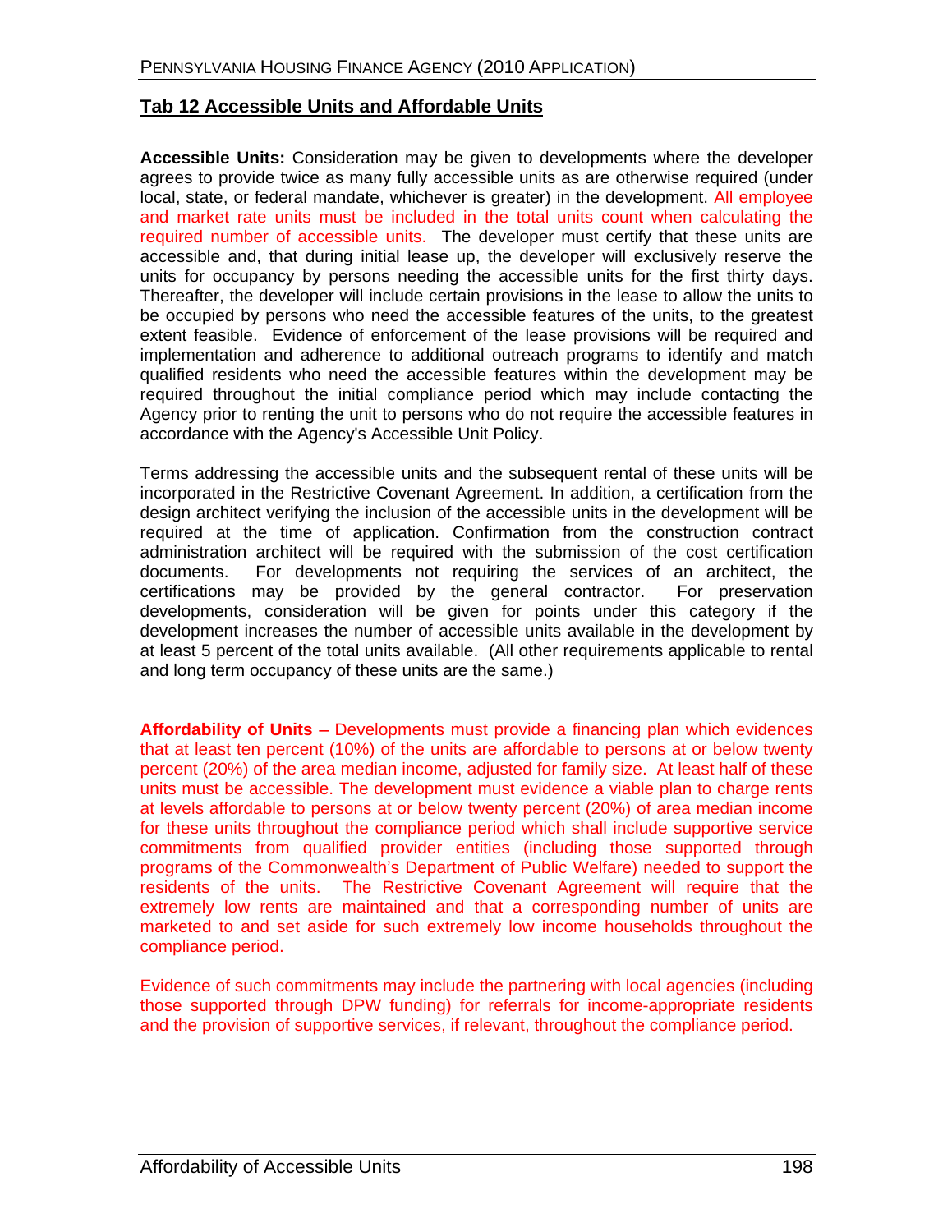#### **Accessible Unit Policy**

In connection with the receipt of a reservation of Low Income Housing Tax Credits, you made representations regarding the availability of accessible units at the property. The purpose of this letter is to ensure efforts are made to provide continuing outreach to persons with disabilities and to inform persons of the availability of accessible units. To accomplish this goal, the Agency will require that the Owner and/or Agent perform the following:

- 1. Perform continuing outreach to persons with disabilities to fill accessible units with persons needing the features of the unit.
- 2. As part of Carryover Allocation requirements, you will be required to identify and provide to PHFA a list of community agencies that you will partner with to identify persons with disabilities who are searching for accessible units. A resource list of potential partners is available on the agency's website under Service Coordinators and Providers.
- 3. Place site on the Pennsylvania Affordable Apartment Locator at time of rent up to help to market the accessible units.
- 4. Hold accessible units vacant for at least 30 days during the original rent up while outreach is performed.
- 5. Prior to occupancy of an accessible unit to a resident not requiring the accessible feature of the unit, contact the Agency (717.780.3874) for help to locate a viable candidate for the unit.
- 6. If after 30 days an eligible person requiring the features of the unit is not found, the unit may be rented to any qualified individual or family provided a lease addendum is executed (this unit is then considered to be a "bumpable unit"). The lease addendum must require any individual or family in an accessible unit not requiring the features of the unit to transfer to a non-accessible unit at the owner's expense when an accessible unit is needed.
- 7. When a comparable non-accessible unit becomes vacant, transfer residents from the "bumpable unit" and fill the accessible unit with an individual  $/$  family who need the features of the unit, provided an individual / family needing the features requests an accessible unit.
- 8. After occupancy, when an accessible unit becomes vacant, PHFA should be notified if a qualified individual or family has not been identified for occupancy for the unit.

At the time the project is placed in service and available for occupancy, the Agency will monitor the property for compliance with the above stated goals and may require affirmative action by the Owner and/or Agent to demonstrate the above. If you have any questions regarding the foregoing policy, feel free to contact the Agency at 717.780.3874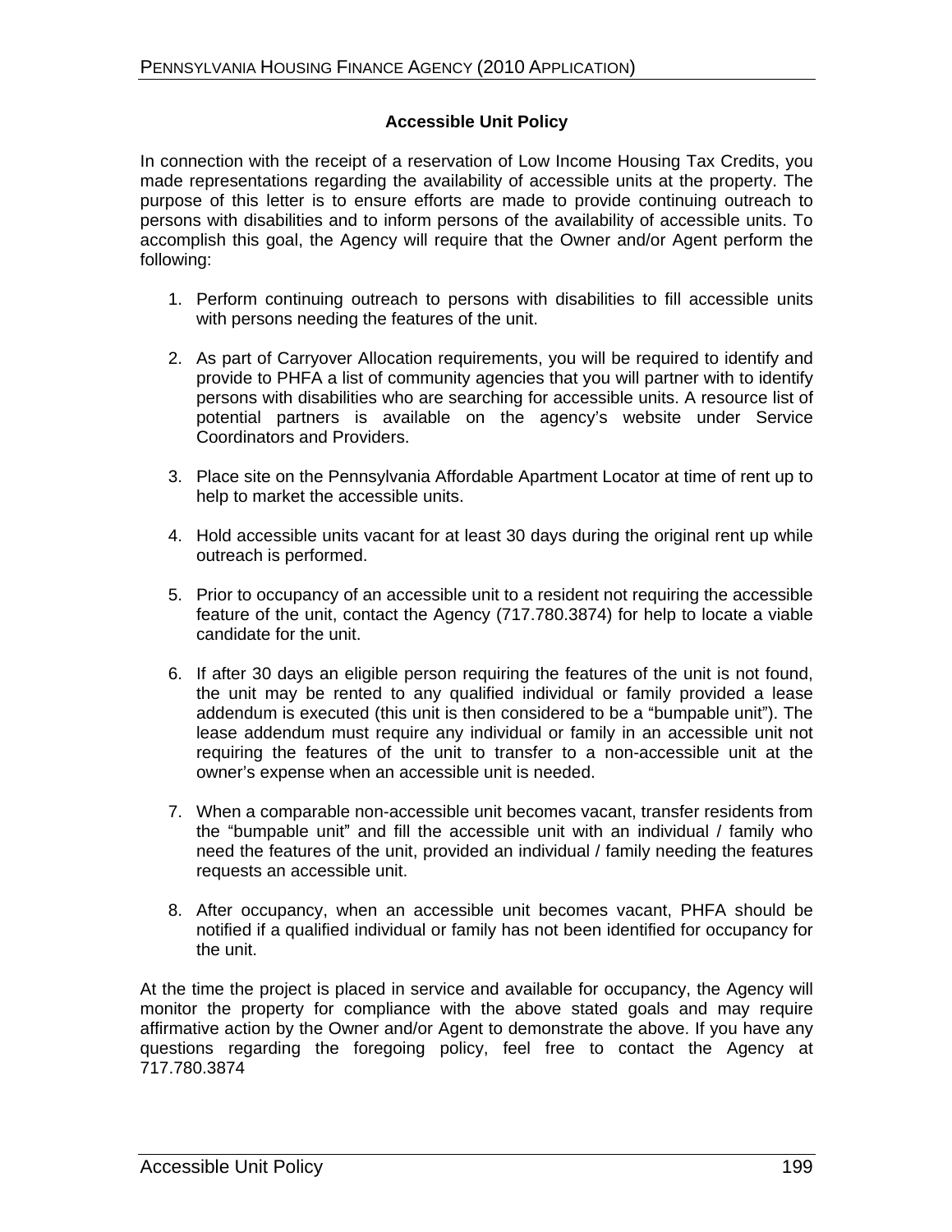#### **Tab 13 Commitment to Offer Homeownership to Qualified Residents**

Proposals must present a financially viable homeownership program for residents who inhabit the units during the compliance period. The program must incorporate an exit strategy, homeownership counseling and a minimum amount of funds (not less than \$1,000) set aside by the developer to assist the residents with the purchase. For PennHOMES developments, the exit strategy must include the repayment of the PennHOMES loan. The only types of units eligible for consideration are townhouse and single family attached and detached structures. The Agency, in its discretion, may approve other unit types if structured as cooperative or condominium ownership. The developer will certify this commitment in the Application and the Restrictive Covenant Agreement will contain provisions ensuring enforcement of the related covenants by affected qualified residents. Should the units not be converted to homeownership, the Restrictive Covenant Agreement will contain a provision waiving any right to petition the Agency to terminate the extended use term for all units remaining as rental units. A certification from the design architect verifying the units are townhouse or single family attached or detached structures (or otherwise appropriate for homeownership by tenants as determined by the Agency) will be required as part of the Application.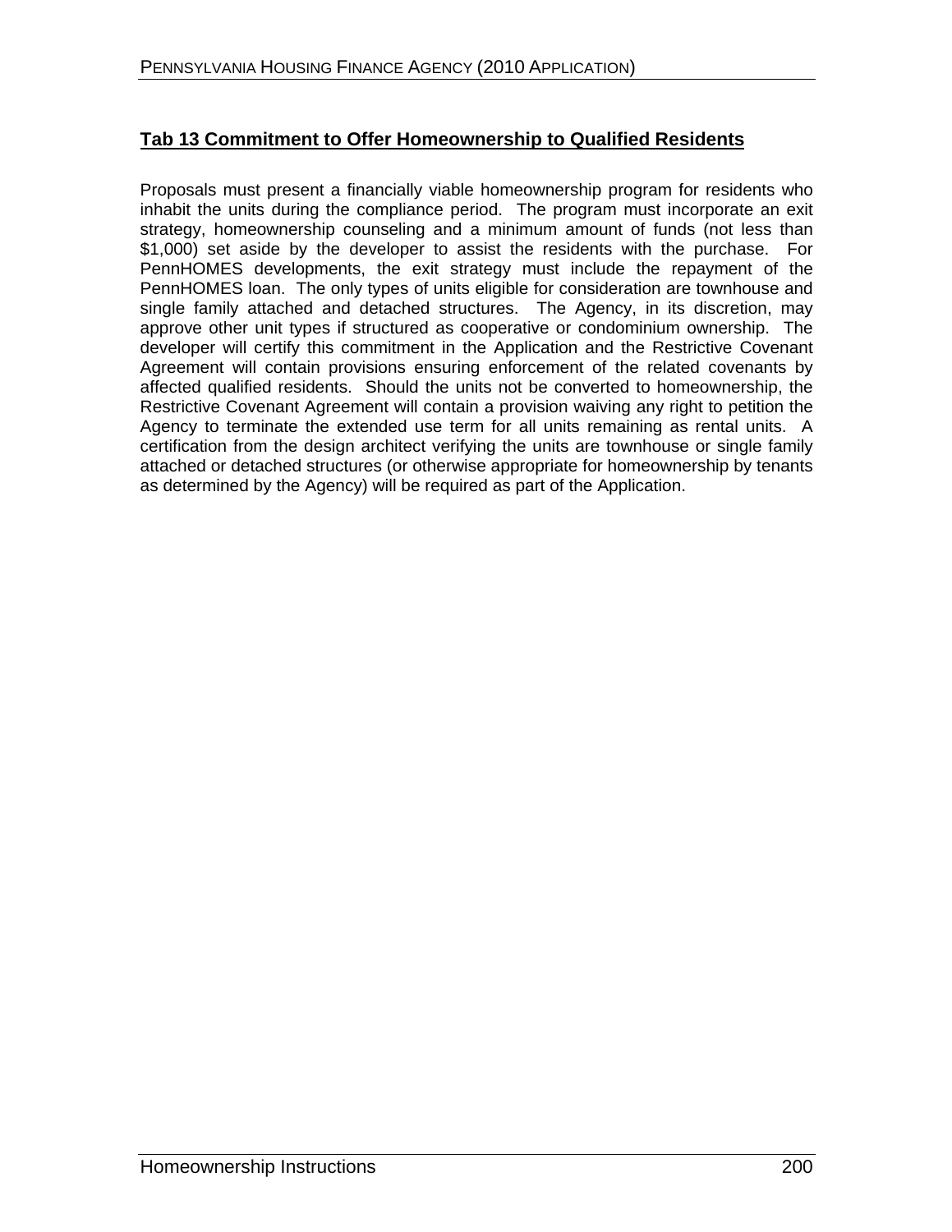## **Tab 14 Public Housing Authority Notification**

Applicants must demonstrate notification to the PHA of the proposed development by providing either: (1) a current letter (dated within six months of the Application closing date) from the local public housing authority specifically stating how the development will meet the housing needs of residents on the public housing waiting list; (2) a copy of the comprehensive plan outlining the current local public housing authority waiting list and evidence that the development will meet such resident needs; or (3) satisfactory evidence of receipt (i.e. certified mail receipt, overnight delivery confirmation, etc.) by the local public housing authority prior to the date of the Tax Credit Application of a letter from the applicant which evidences the commitment of the applicant to work cooperatively to meet the needs of the persons on the local public housing waiting list.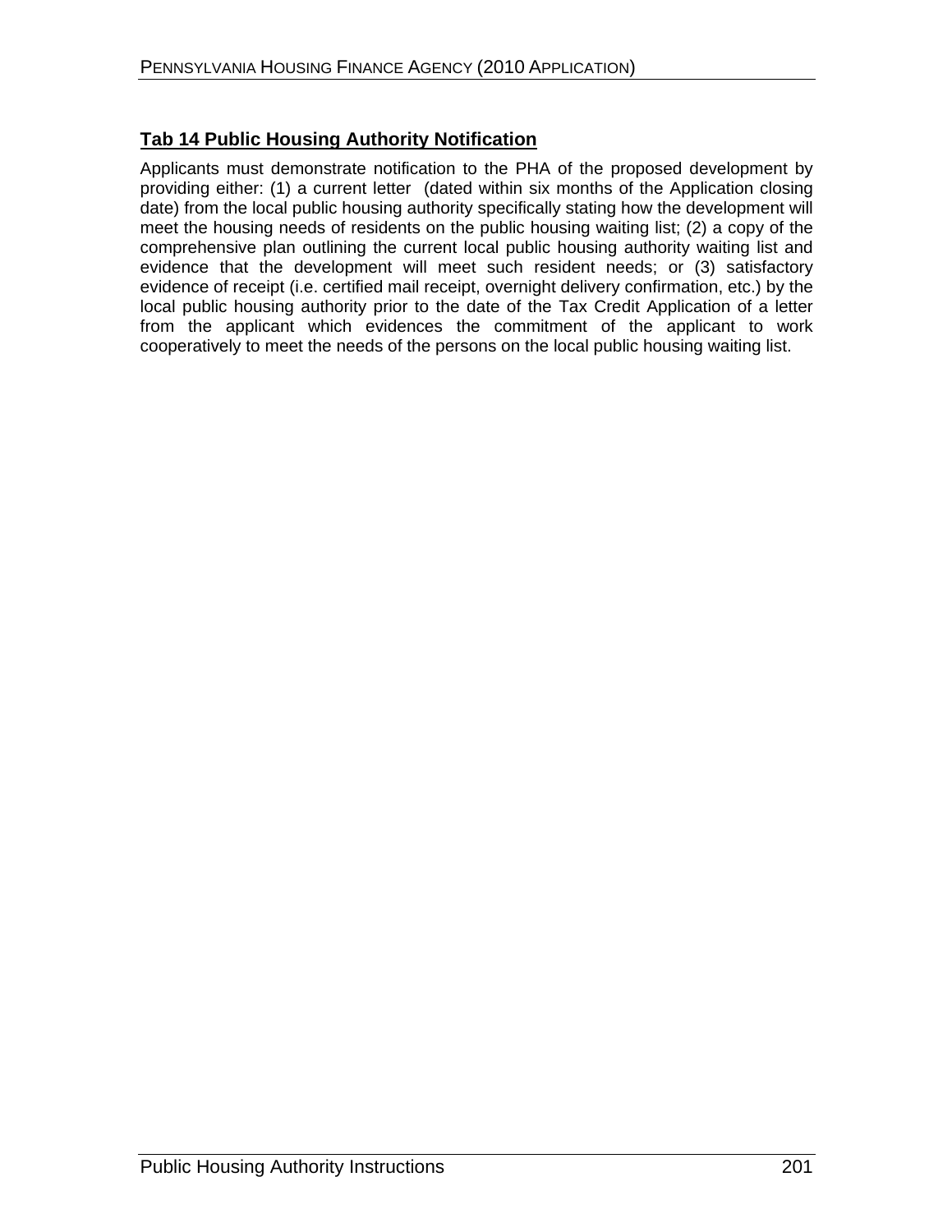#### **Tab 15 Rent Roll/Displacement of Existing Tenants**

For occupied developments, submit a copy of the existing rent roll which must include: unit number; ages of all tenants occupying the unit; number of bedrooms in the unit; monthly rent; utility allowance; tenants' total income; and terms of lease. The rent roll must state if any tenant is a full time student or utilizes Section 8 assistance.

The applicant must highlight on the rent roll those units currently occupied by a household whose income exceeds Tax Credit income limits applicable at the time of application. The applicant must also certify to the Tax Credit Applicable Fraction to be used in determining the Tax Credit Eligible basis.

In the event the acquisition and/or rehabilitation of a development will result in the relocation and/or displacement of residents, provide satisfactory evidence to the Agency that, to the greatest extent feasible, all residents will be offered their choice to either be temporarily relocated until such time, upon completion of the development, as they are able to return to an appropriately-sized affordable unit in the development or receive relocation benefits in accordance with the Uniform Relocation Assistance and Real Property Acquisition Policies Act of 1970 (URA). Provide copies of any notices provided to the residents regarding displacement or relocation.

Provide a breakdown of the relocation cost included in the development budget, if applicable.

Detailed tenant files should be established for each occupied unit in a development that is located within a nonparticipating jurisdiction and seeking a PennHOMES loan. The tenant file should contain documentation of household income and copies of all applicable notices required by URA.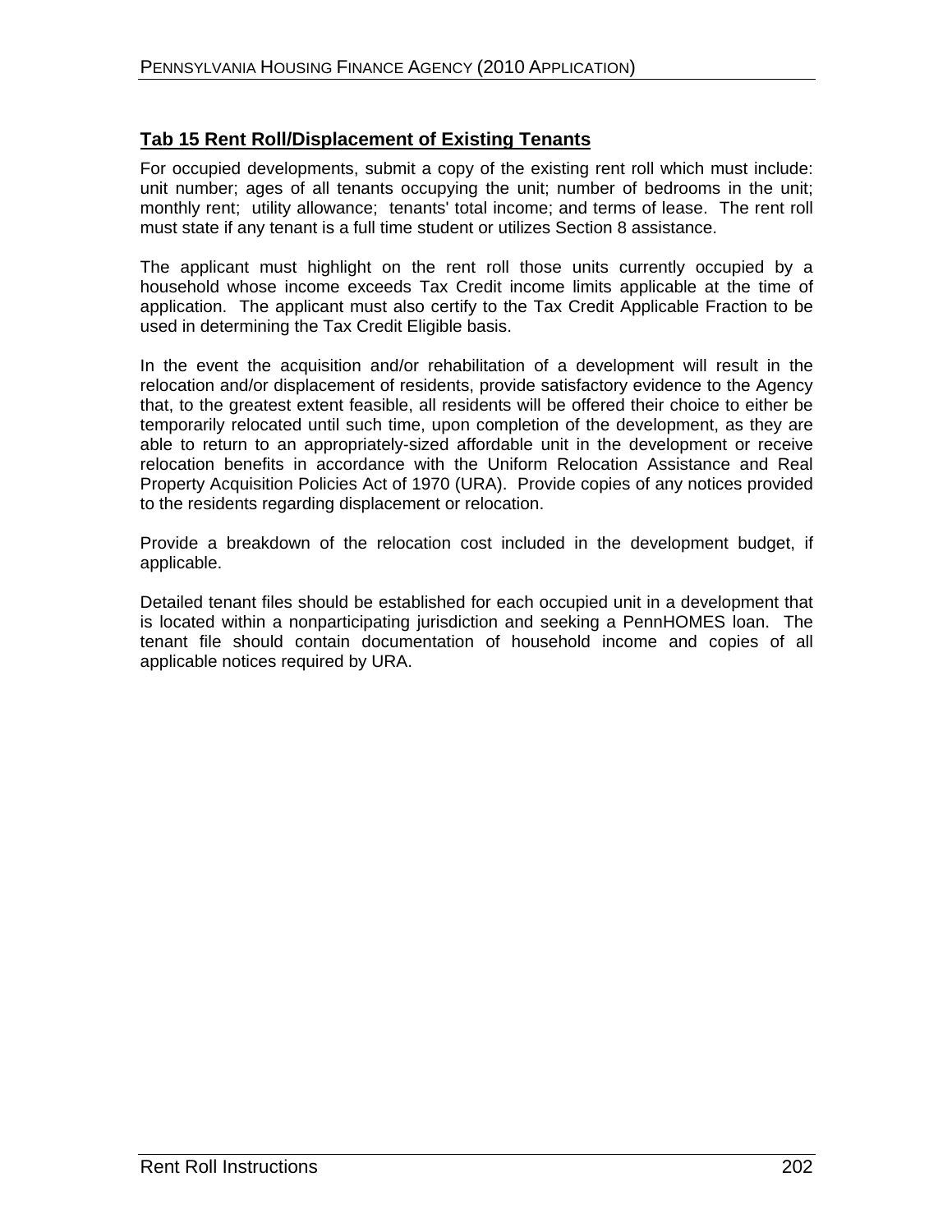#### **Tab 16 Development Team Experience**

Applicants must certify the development team members identified in the Application intend to participate in the development and outline their experience. This information must be detailed on the Experience Certifications. Do not submit additional information, including individual resumes, unless requested by Agency staff. Certifications may not be dated prior to 60 days before the Application submission deadline.

If the applicant or management agent is requesting consideration for experience in states other than Pennsylvania, the applicable "Out of PA Experience" form must be completed and signed by the appropriate state housing agency and submitted as part of the requirements of this exhibit. The Agency will not recognize experience in other states unless these executed forms are signed and submitted with the Application. Out-of-state experience forms need only be submitted by applicants or management agents without experience with developments within Pennsylvania.

For the applicant to be deemed to have sufficient experience, at least one development must be a Tax Credit development that has been issued an IRS Form 8609. All other developments listed for consideration of the Applicant experience must be both completed and occupied. In general, a development must have a minimum of ten units to qualify for experience. If a general partner has experience in developing 3 or more developments of under 10 units, this may evidence sufficient experience.

An experienced housing consultant (consulted on three or more developments that received a reservation of Tax Credits) in lieu of an experienced general partner may meet the threshold requirement for experience. The housing consultant must complete and submit the same documentation required for the general partner.

For the management agent to be deemed to have sufficient experience, it must currently manage at least three Tax Credit developments. Management of developments with project based rental assistance may qualify as experience, provided that the management agent has experience with at least one Tax Credit development.

Applicants utilizing a management agent not previously reviewed by the Agency must have the management agent complete and submit the Management Agent Questionnaire.

An experienced housing management consultant (involved in the management of 3 or more Tax Credit developments) may be substituted in lieu of experience of the management agent. Documentation should be provided supporting the experience.

The general contractor, design architect and contract administration architect will be evaluated based upon their experience in the type and size of the proposed development. Previous experience must include the name and location of the developments, the number of units and the date completed. A General Contractor Experience Certification and an Architect Experience Certification must be completed. If experience is not with the Agency, provide name(s) and telephone number(s) of person(s) to contact to confirm the information provided in these forms. If the general contractor is not determined at the time of Application, A selection must be made and the qualifications submitted and approved by the Agency with the carryover allocation documents, but no later than the review of the 10% reasonable basis test.

For the attorney to be deemed to have sufficient experience, it must have had provided counsel on at least three Tax Credit developments.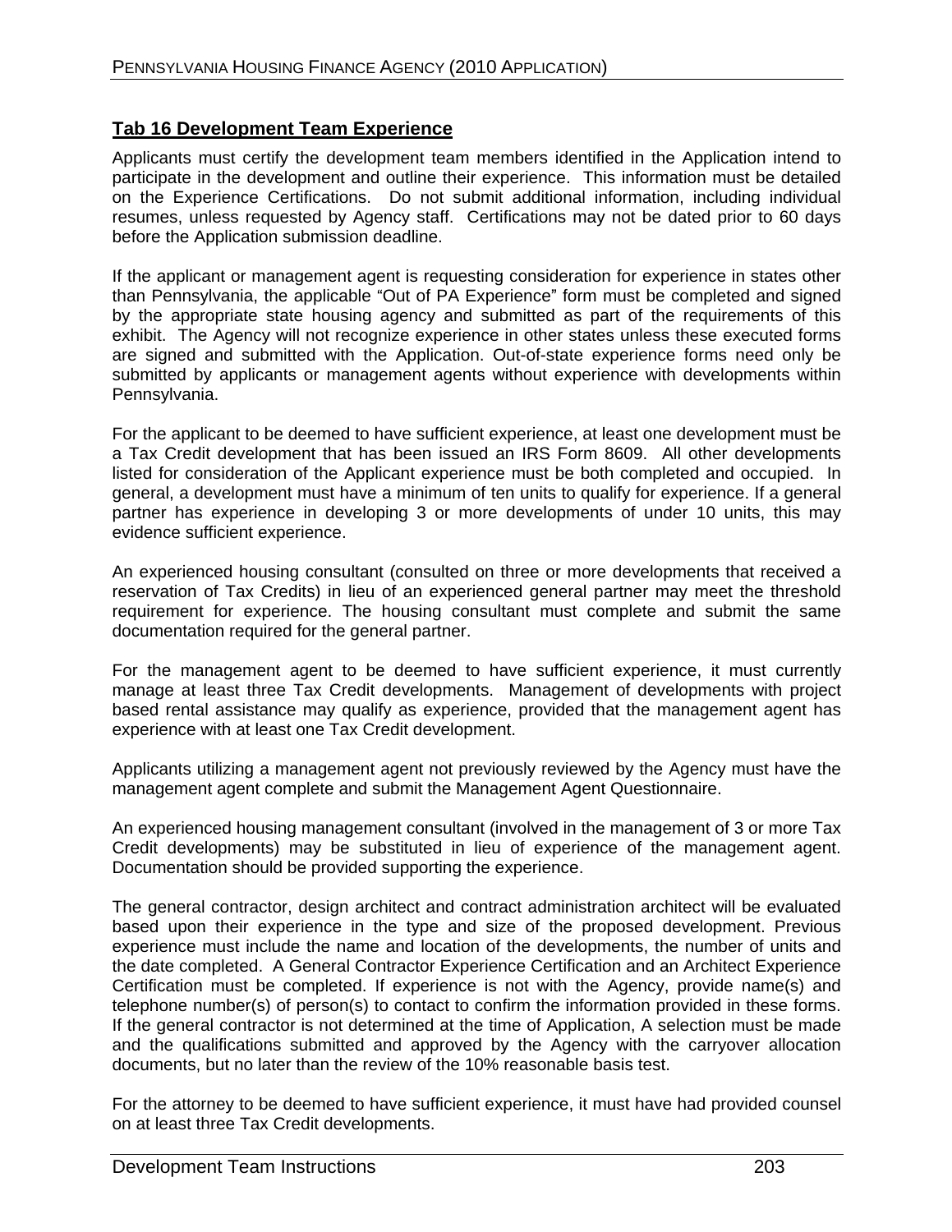Agency Loan Applicants must also include a completed "Contractor's Qualification Statement" (A1A Document A305) and/or "Architect's Qualification Statement" (A1A Document B431).

#### **Equity Bridge Loan Applicants:**

In making a determination for Bridge Loan funds the Agency will evaluate the capacity of the development team members including the Syndicators.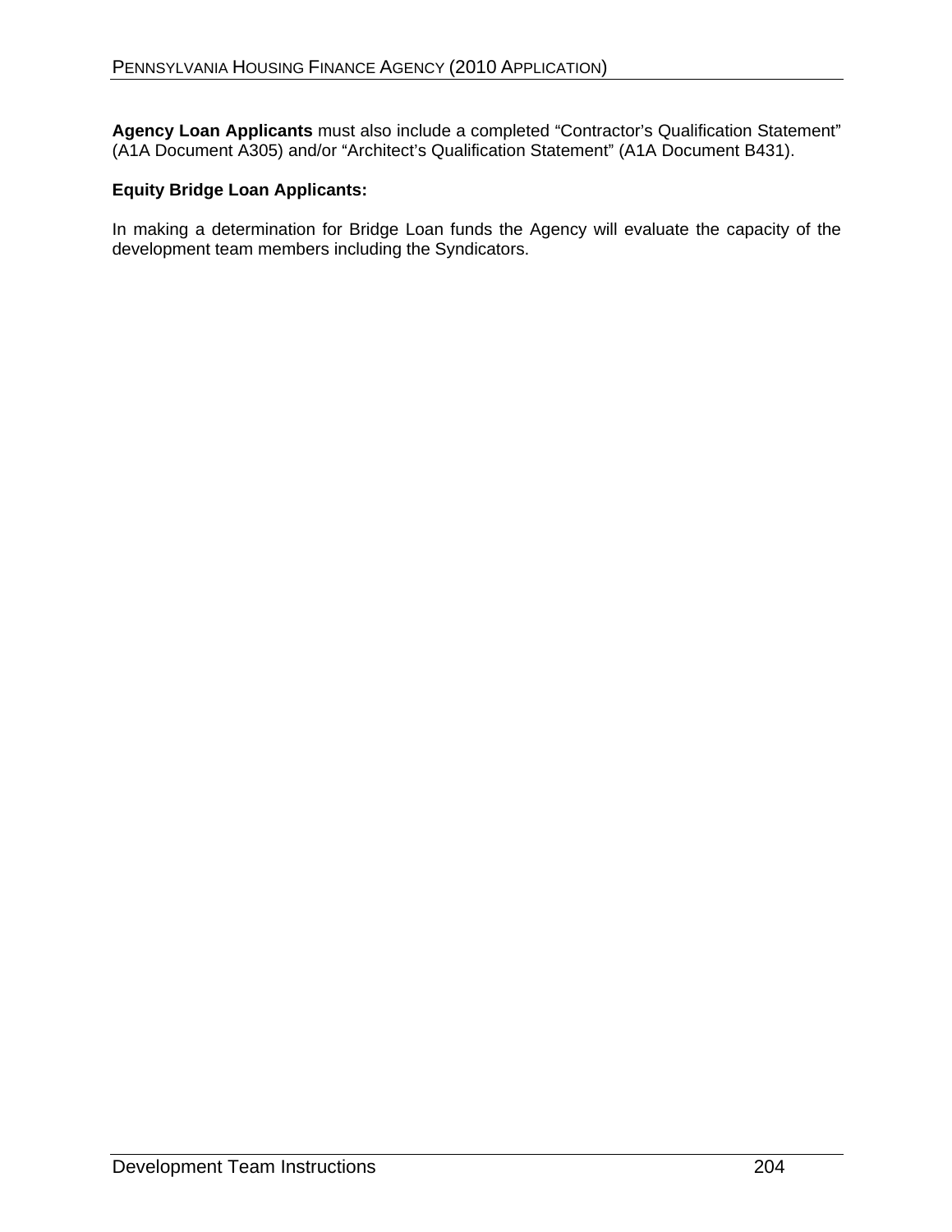## **EXPERIENCE CERTIFICATIONS**

(Submit under Tab #16)

These forms must be completed by the appropriate team member for the Agency to evaluate the threshold requirement of an experienced development team. These are the only documents required to demonstrate experience. **Do not send individual resumes, company brochures, or any other document unless requested by Agency staff. Only one page of each certification for each development team member is required.** These executed forms will also demonstrate each team member's intent to participate in the development. Once the form is completed and signed, no further information should be necessary unless otherwise directed by the Instructions or required by Agency staff.

The forms must state the name of the development, the Tax Credit number, location of the development, type of development (e.g. elderly, general, homeless), the total number of units and/or other information as requested. (For the general contractor and architect, Tax Credit development numbers are not necessary.)

**For certification of out-of-state experience the Agency will not accept a list of developments that is attached to a form. The form(s) must be executed by all parties at the time of submission. Please note that the out-of-state experience forms should only be submitted if the general partner or management agent has no experience with properties in Pennsylvania.**

Unexecuted forms will not be considered.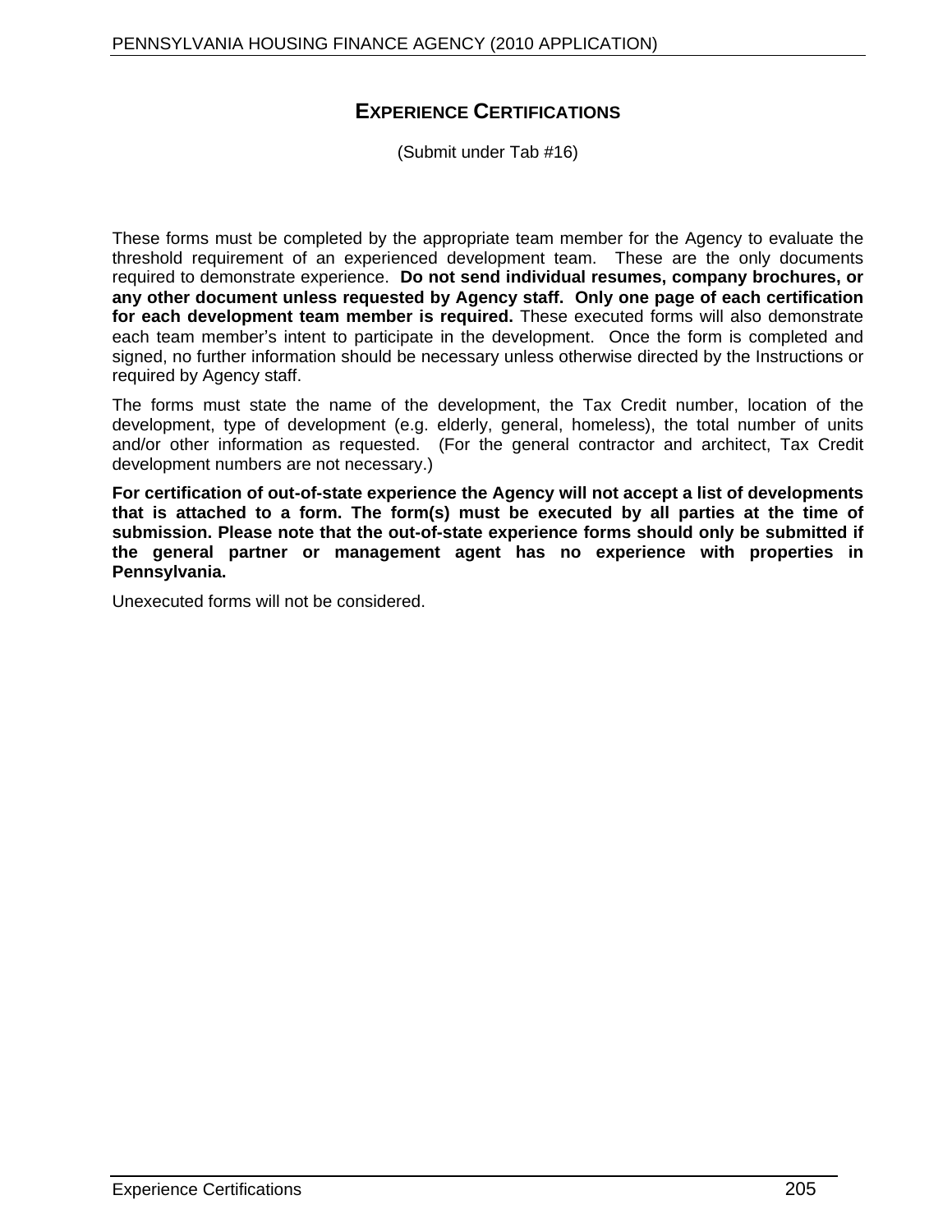## **CERTIFICATION OF GENERAL PARTNER EXPERIENCE IN PENNSYLVANIA**

(Submit under Tab #16)

| <b>Proposed Development:</b> |  |
|------------------------------|--|
| Location:                    |  |
|                              |  |
| <b>General Partner:</b>      |  |
| Address:                     |  |
|                              |  |

Telephone Number:

| Development Name and<br>Tax Credit No. | Location | Type of No. of Placed-In- Date 8609<br>Development Units Service Issued | <b>Date</b> |  |
|----------------------------------------|----------|-------------------------------------------------------------------------|-------------|--|
|                                        |          |                                                                         |             |  |
|                                        |          |                                                                         |             |  |
|                                        |          |                                                                         |             |  |
|                                        |          |                                                                         |             |  |
|                                        |          |                                                                         |             |  |
|                                        |          |                                                                         |             |  |
|                                        |          |                                                                         |             |  |
|                                        |          |                                                                         |             |  |

|                                           | The list of developments shown above is an accurate representation of the rental housing |
|-------------------------------------------|------------------------------------------------------------------------------------------|
| developments in which                     | is the General Partner. By completing and                                                |
| signing this form, I acknowledge that     | intends to participate in the                                                            |
| team of this proposal as General Partner. |                                                                                          |

| General Partner (please print or type): |       |  |
|-----------------------------------------|-------|--|
| Signature:                              | Date: |  |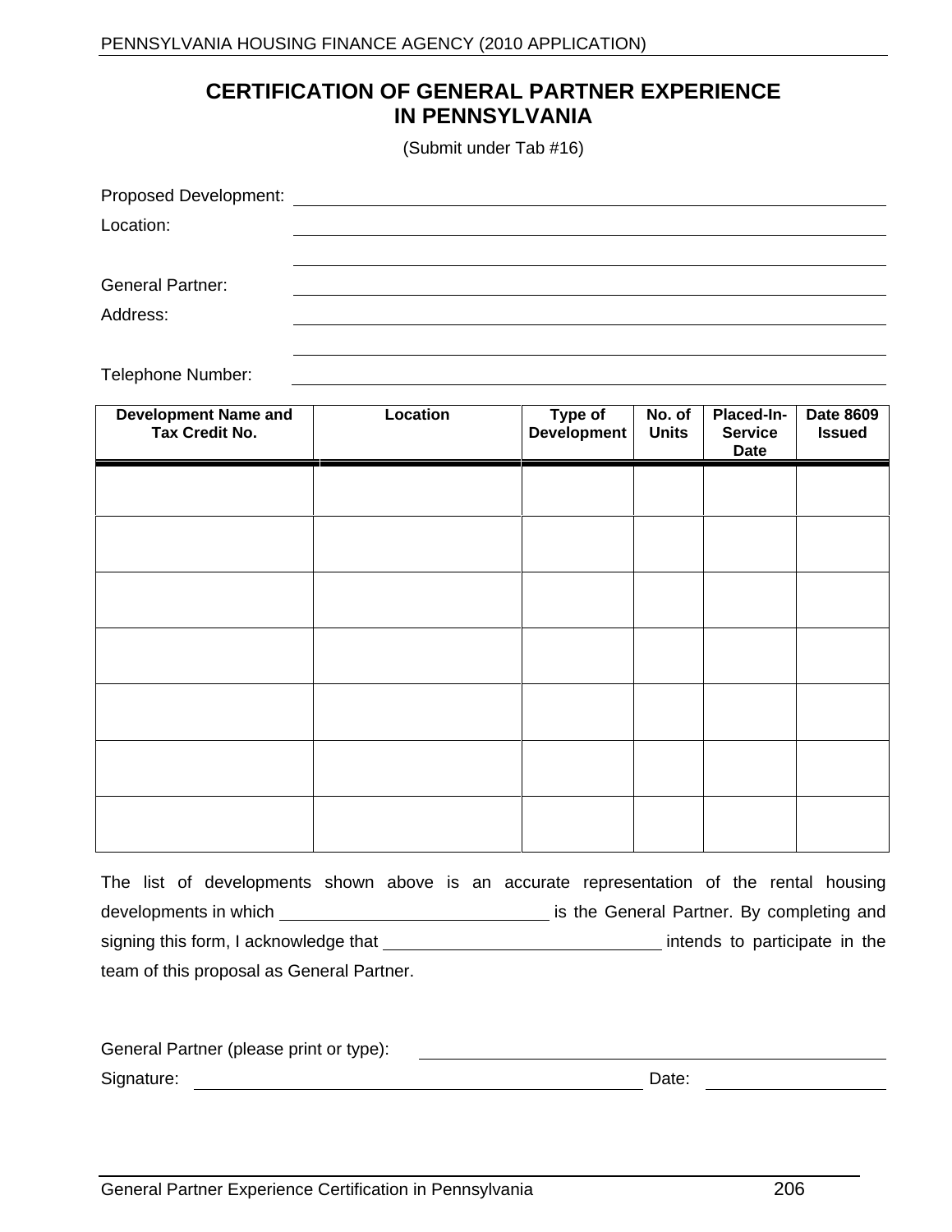#### **CERTIFICATION OF GENERAL PARTNER EXPERIENCE OUTSIDE OF PENNSYLVANIA**

| <b>Proposed Development:</b> |  |
|------------------------------|--|
| Location:                    |  |
|                              |  |
| <b>General Partner:</b>      |  |
| Address:                     |  |
|                              |  |

Telephone Number:

| Development Name and<br>Tax Credit No. | <b>Location</b> | <b>Type of</b><br>  Development   Units | No. of $ $ | $\mathsf{In}$ -<br><b>Service</b><br>Date | Placed- $\vert$ Date 8609<br><b>Issued</b> |
|----------------------------------------|-----------------|-----------------------------------------|------------|-------------------------------------------|--------------------------------------------|
|                                        |                 |                                         |            |                                           |                                            |
|                                        |                 |                                         |            |                                           |                                            |
|                                        |                 |                                         |            |                                           |                                            |
|                                        |                 |                                         |            |                                           |                                            |
|                                        |                 |                                         |            |                                           |                                            |

| The list of developments shown above is an accurate representation of the rental housing |                                      |  |  |
|------------------------------------------------------------------------------------------|--------------------------------------|--|--|
| developments in which                                                                    | is a General Partner in the state of |  |  |
| . By completing and signing this form, I acknowledge that                                |                                      |  |  |

intends to participate in the development team of this proposal as General Partner.

| General<br>Signature:<br>Partner | $\lambda$<br><br>๛๛ |  |  |
|----------------------------------|---------------------|--|--|
|                                  |                     |  |  |

By signature below, I verify that the information in the above chart is correct.

Name of Representative:

Agency/Department Name:

Agency/Dept. Address:

Telephone Number:

Signature: Signature: Signature: Signature: Signature: Signature: Signature: Signature: Signature: Signature: Signature: Signature: Signature: Signature: Signature: Signature: Signature: Signature: Signature: Signature: Si

General Partner Experience Certification Outside Pennsylvania 207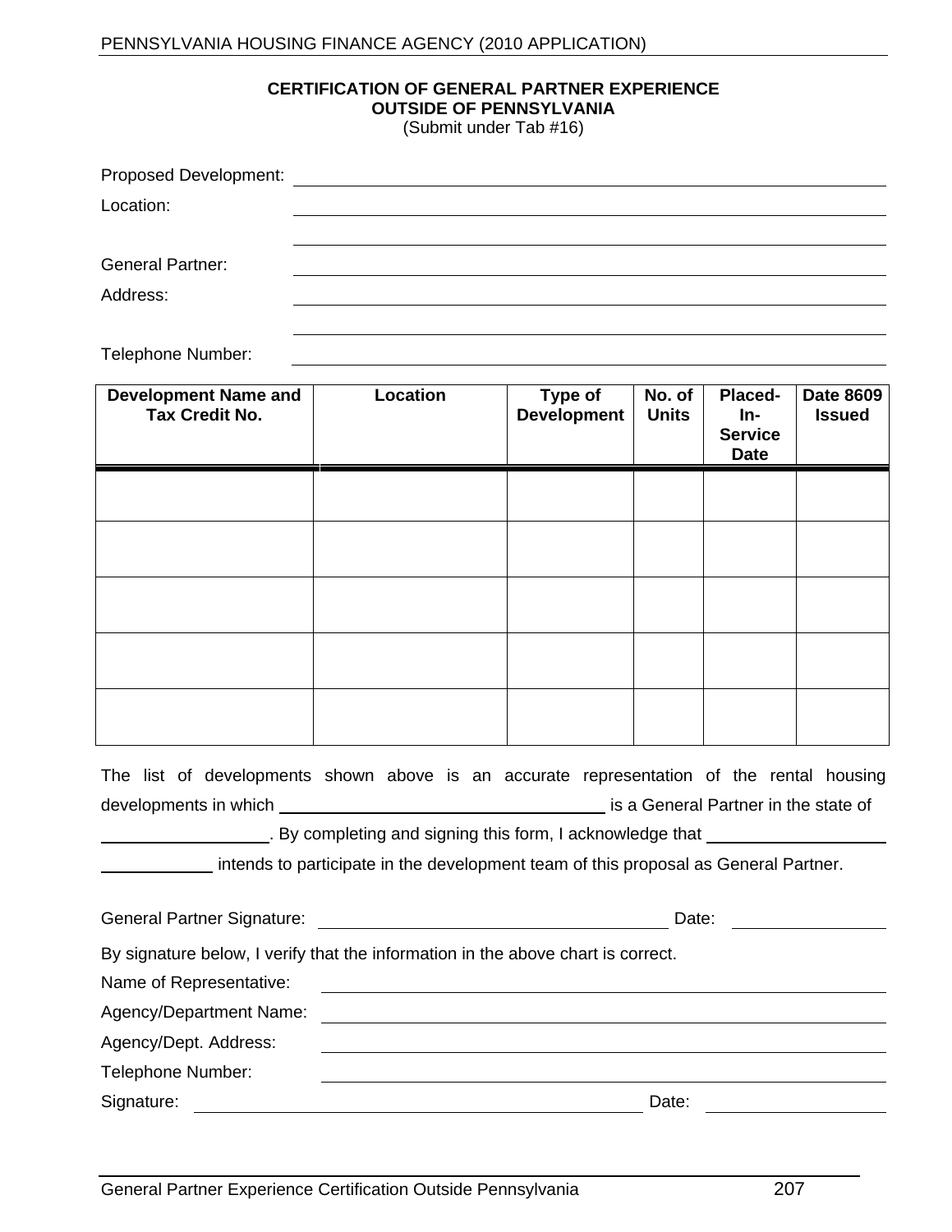#### **CERTIFICATION OF MANAGEMENT AGENT EXPERIENCE IN PENNSYLVANIA**

(Submit under Tab #16)

| Proposed Development:    |  |
|--------------------------|--|
| Location:                |  |
|                          |  |
| <b>Management Agent:</b> |  |
| Address:                 |  |
|                          |  |

Telephone Number:

| <b>Development Name</b><br>and<br>Tax Credit No. | <b>Location</b> | <b>Mgmt</b><br><b>No.</b> Occupancy Inception<br>Date Details<br>Units |  |  |
|--------------------------------------------------|-----------------|------------------------------------------------------------------------|--|--|
|                                                  |                 |                                                                        |  |  |
|                                                  |                 |                                                                        |  |  |
|                                                  |                 |                                                                        |  |  |
|                                                  |                 |                                                                        |  |  |
|                                                  |                 |                                                                        |  |  |
|                                                  |                 |                                                                        |  |  |
|                                                  |                 |                                                                        |  |  |
|                                                  |                 |                                                                        |  |  |

|                                    | The list of developments shown above is an accurate representation of the Tax Credit developments in |
|------------------------------------|------------------------------------------------------------------------------------------------------|
| which                              | is the Management Agent. By completing and signing this form, I                                      |
| acknowledge that                   | intends to participate in the development team of                                                    |
| this proposal as management agent. |                                                                                                      |

| Management Agent (please print or type): |       |  |
|------------------------------------------|-------|--|
| Signature:                               | Date: |  |
|                                          |       |  |
| <b>General Partner Signature:</b>        | Date: |  |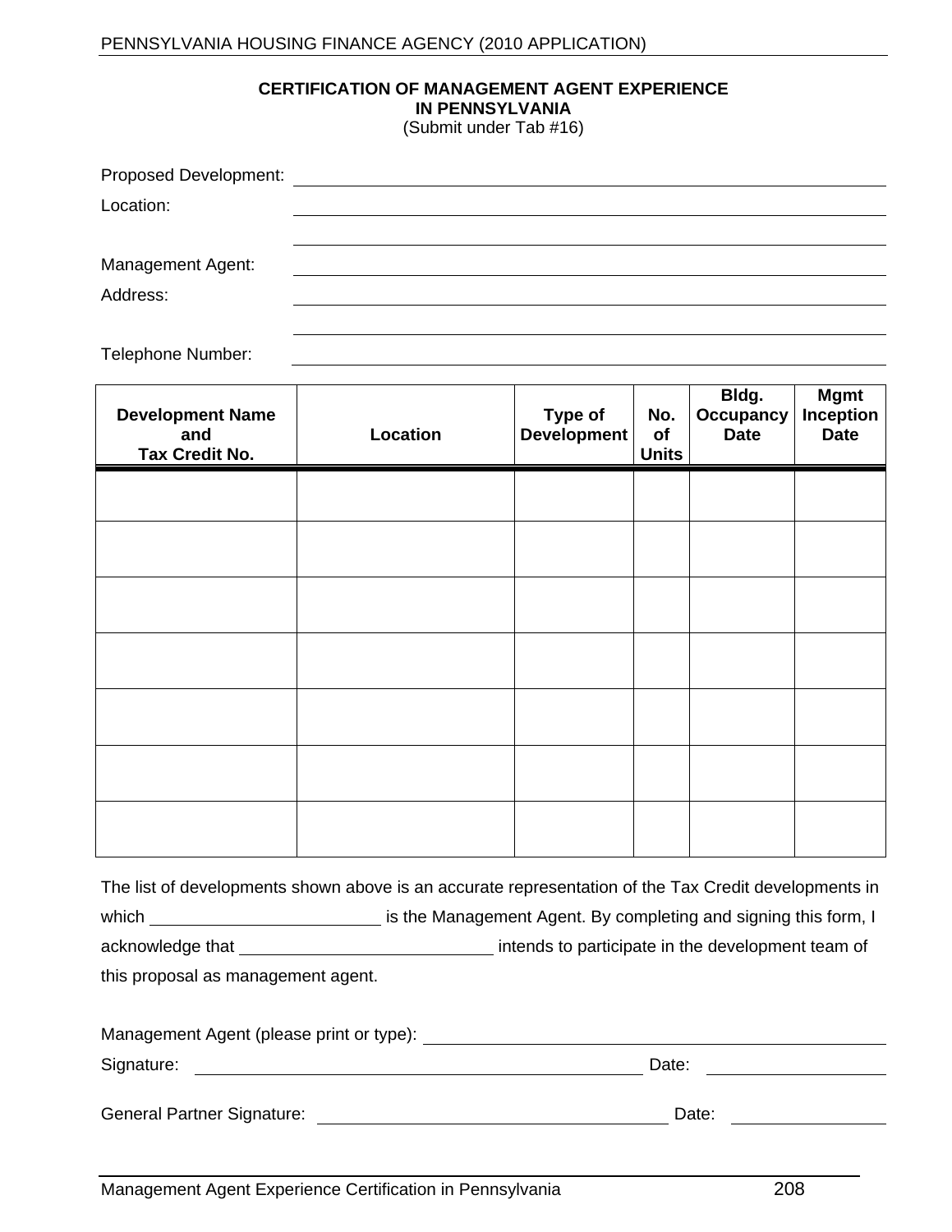#### **CERTIFICATION OF MANAGEMENT AGENT EXPERIENCE OUTSIDE OF PENNSYLVANIA**

(Submit under Tab #16)

| <b>Proposed Development:</b> |  |
|------------------------------|--|
| Location:                    |  |
|                              |  |
| <b>Management Agent:</b>     |  |
| Address:                     |  |
|                              |  |

Telephone Number:

| <b>Development Name</b><br>and<br><b>Tax Credit No.</b> | <b>Location</b> | <b>Type of</b><br>Dvlp/Project of<br>No. | <b>Units</b> | Bldg.<br>No.   Occupancy   Inception  <br><b>Date</b> | <b>Mgmt</b><br><b>Date</b> |
|---------------------------------------------------------|-----------------|------------------------------------------|--------------|-------------------------------------------------------|----------------------------|
|                                                         |                 |                                          |              |                                                       |                            |
|                                                         |                 |                                          |              |                                                       |                            |
|                                                         |                 |                                          |              |                                                       |                            |
|                                                         |                 |                                          |              |                                                       |                            |
|                                                         |                 |                                          |              |                                                       |                            |

|                                                                                  | The list of developments shown above is an accurate representation of the Tax Credit developments in |
|----------------------------------------------------------------------------------|------------------------------------------------------------------------------------------------------|
|                                                                                  |                                                                                                      |
|                                                                                  | By completing and signing this form, I acknowledge that ________________________________ intends to  |
| participate in the development team of this proposal as Management Agent.        |                                                                                                      |
| Management Agent Signature:                                                      | Date:                                                                                                |
| <b>General Partner Signature:</b>                                                | Date:                                                                                                |
| By signature below, I verify that the information in the above chart is correct. |                                                                                                      |
| Name of Representative:                                                          |                                                                                                      |
| Agency/Department Name:                                                          |                                                                                                      |
| Agency/Department Address:                                                       |                                                                                                      |

Telephone Number: <u>\_\_\_\_\_\_\_\_\_\_\_\_\_\_\_\_\_\_\_\_\_\_\_\_\_\_\_\_\_\_\_</u>

Signature: Date: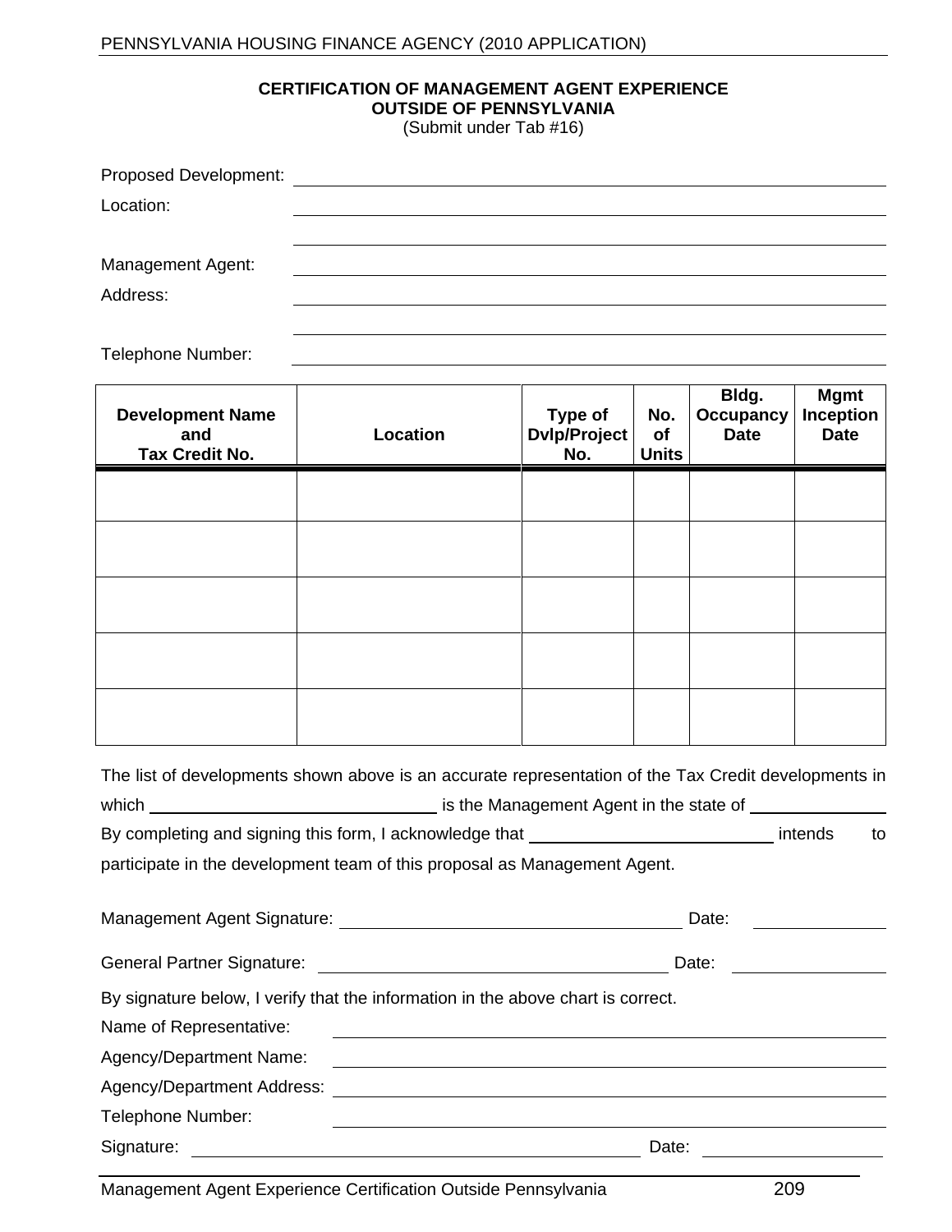## PENNSYLVANIA HOUSING FINANCE AGENCY (2010 APPLICATION)

#### **CERTIFICATION OF ATTORNEY EXPERIENCE**

(Submit under Tab #16)

| Proposed Development: |  |
|-----------------------|--|
| Location:             |  |
|                       |  |
| Attorney:             |  |
| Address:              |  |
|                       |  |

Telephone Number:

| Development Name and<br>Project No. | Location | Type of # of<br>Development Units | Loan<br><b>Closing</b><br><b>Date</b> |
|-------------------------------------|----------|-----------------------------------|---------------------------------------|
|                                     |          |                                   |                                       |
|                                     |          |                                   |                                       |
|                                     |          |                                   |                                       |
|                                     |          |                                   |                                       |
|                                     |          |                                   |                                       |
|                                     |          |                                   |                                       |
|                                     |          |                                   |                                       |
|                                     |          |                                   |                                       |

|                            | The list of developments shown above is an accurate representation of the Tax Credit developments in |
|----------------------------|------------------------------------------------------------------------------------------------------|
| which                      | is the Attorney. By completing and signing this form, I                                              |
| acknowledge that           | intends to participate in the development team of                                                    |
| this proposal as Attorney. |                                                                                                      |

| Attorney (please print or type):  |       |
|-----------------------------------|-------|
| Signature:                        | Date: |
| <b>General Partner Signature:</b> | Date: |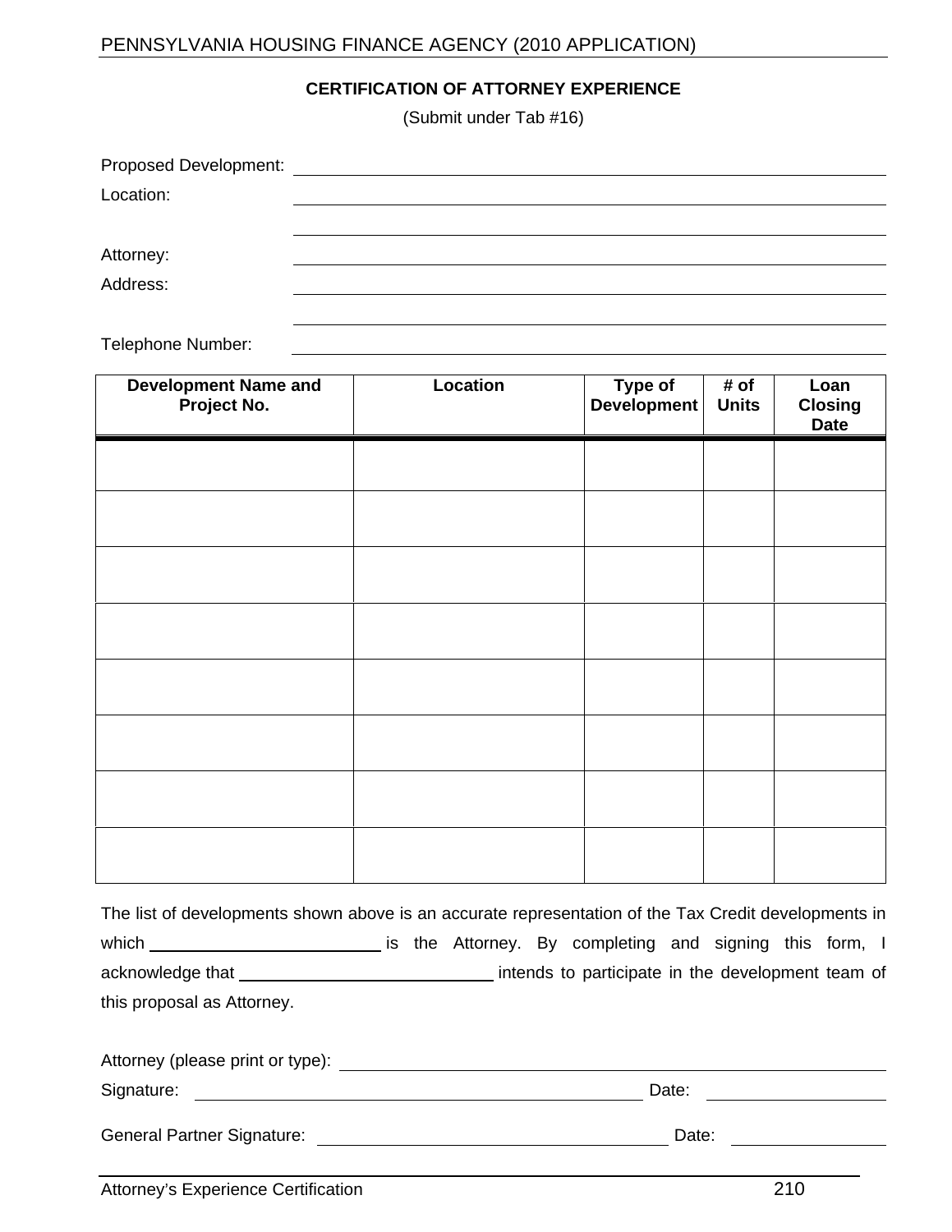#### PENNSYLVANIA HOUSING FINANCE AGENCY (2010 APPLICATION)

#### **CERTIFICATION OF GENERAL CONTRACTOR EXPERIENCE**

(Submit under Tab #16)

| <b>Proposed Development:</b> |  |
|------------------------------|--|
| Location:                    |  |
|                              |  |
| <b>General Contractor:</b>   |  |
| Address:                     |  |
|                              |  |

Telephone Number:

| Development Name and<br>Project No. | Location | Type of # of Completion<br>Development Units Date |  |
|-------------------------------------|----------|---------------------------------------------------|--|
|                                     |          |                                                   |  |
|                                     |          |                                                   |  |
|                                     |          |                                                   |  |
|                                     |          |                                                   |  |
|                                     |          |                                                   |  |
|                                     |          |                                                   |  |
|                                     |          |                                                   |  |
|                                     |          |                                                   |  |
|                                     |          |                                                   |  |
|                                     |          |                                                   |  |
|                                     |          |                                                   |  |

The list of developments shown above is an accurate representation of the rental housing developments in which is the General Contractor. By completing and signing this form, I acknowledge that intends to participate in the and signing this form, I acknowledge that development team of this proposal as General Contractor.

| General<br>Contractor (please print or type): |  |
|-----------------------------------------------|--|
| Signature:<br>Date:                           |  |
|                                               |  |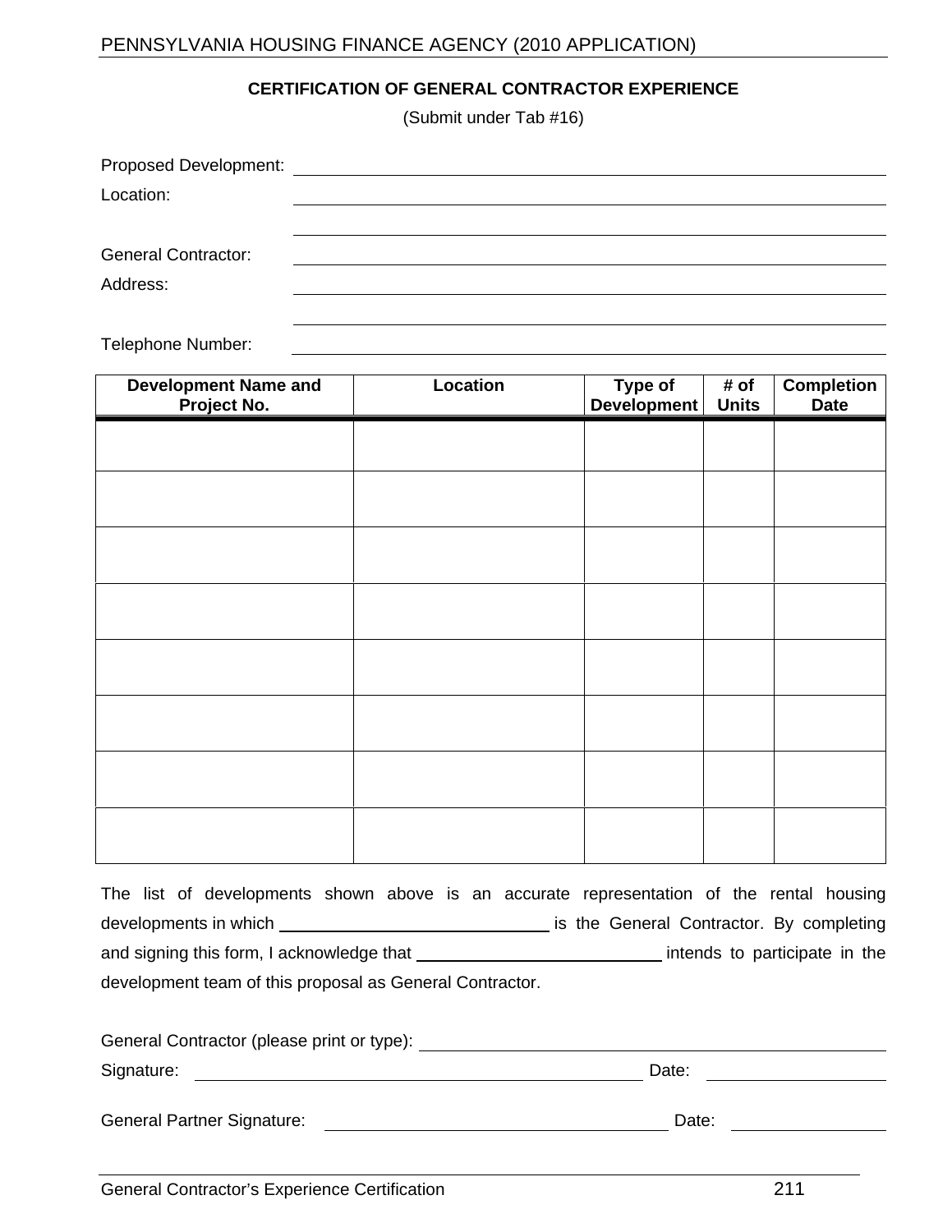# **CERTIFICATION OF ARCHITECT EXPERIENCE**

(Submit under Tab #16)

| <b>Proposed Development:</b> |  |
|------------------------------|--|
| Location:                    |  |
|                              |  |
| Architect:                   |  |
| Address:                     |  |
|                              |  |

Telephone Number:

| Development Name and<br>Project No. | <b>Location</b> | Type of # of Completion<br>Development Units Date |  |
|-------------------------------------|-----------------|---------------------------------------------------|--|
|                                     |                 |                                                   |  |
|                                     |                 |                                                   |  |
|                                     |                 |                                                   |  |
|                                     |                 |                                                   |  |
|                                     |                 |                                                   |  |
|                                     |                 |                                                   |  |
|                                     |                 |                                                   |  |
|                                     |                 |                                                   |  |
|                                     |                 |                                                   |  |
|                                     |                 |                                                   |  |

The list of developments shown above is an accurate representation of the rental housing developments in which participated as the \_\_\_\_\_\_ Design Architect and/or Construction Contract Administrator. By completing and signing this form, I acknowledge that \_\_\_\_\_\_\_\_\_\_\_\_\_\_\_\_\_\_\_\_\_\_\_\_\_\_\_\_\_\_\_\_\_ intends to participate in the development team of this proposal by providing CD Design Services and/or Construction Contract Administration Services. (If participating as both design architect and contract administration architect, be sure to check both lines.)

| Architect (please print or type): |       |
|-----------------------------------|-------|
| Signature:                        | Date: |
| <b>General Partner Signature:</b> | Date: |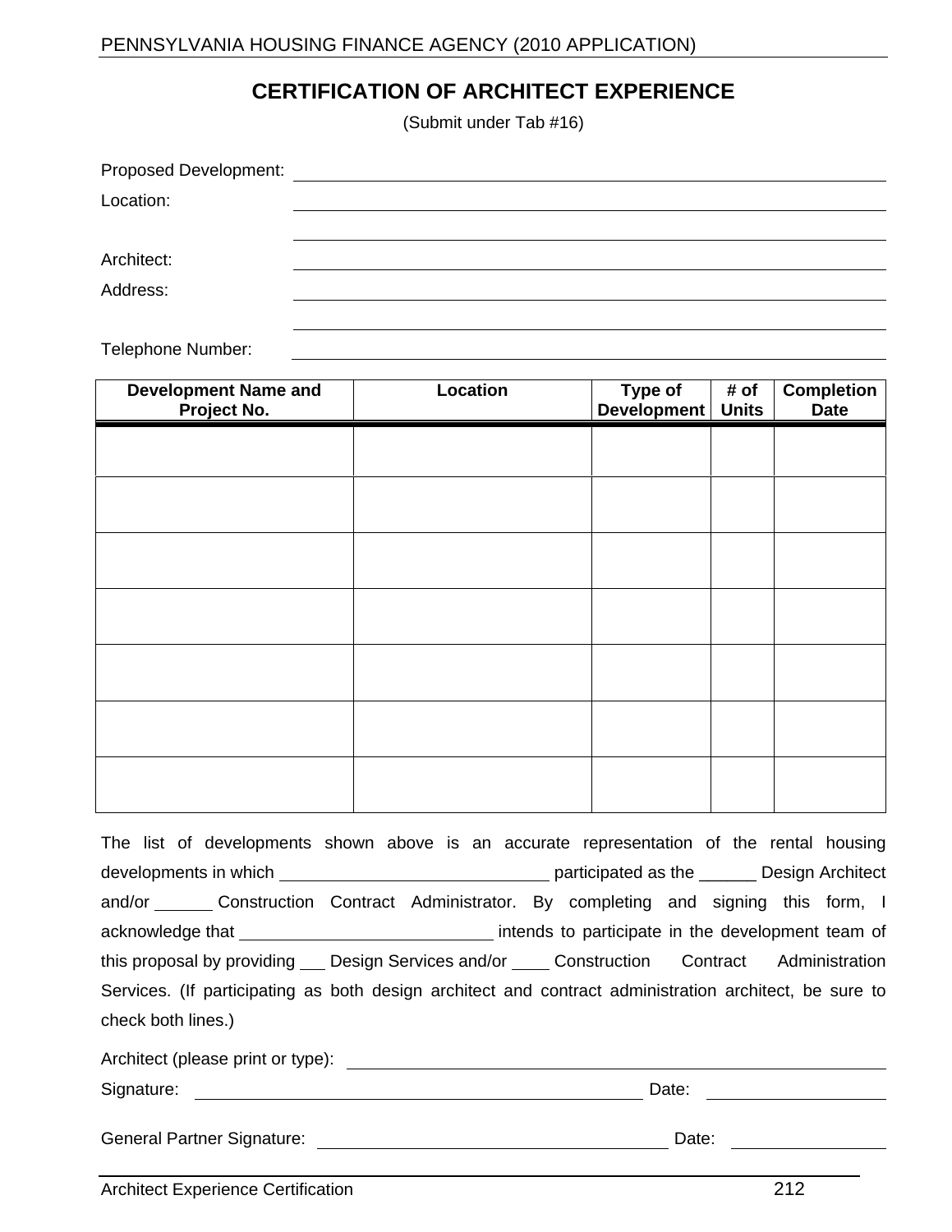# **CERTIFICATION OF HOUSING CONSULTANT EXPERIENCE**

(Submit under Tab #16)

| <b>Proposed Development:</b> |  |
|------------------------------|--|
| Location:                    |  |
|                              |  |
| <b>Housing Consultant:</b>   |  |
| Address:                     |  |
|                              |  |

Telephone Number:

| Development Name and<br>Project No. | Location | Type of # of<br>Development Units | <b>Placed in</b><br><b>Service</b><br>Date |
|-------------------------------------|----------|-----------------------------------|--------------------------------------------|
|                                     |          |                                   |                                            |
|                                     |          |                                   |                                            |
|                                     |          |                                   |                                            |
|                                     |          |                                   |                                            |
|                                     |          |                                   |                                            |
|                                     |          |                                   |                                            |
|                                     |          |                                   |                                            |

|                                            | The list of developments shown above is an accurate representation of the Tax Credit developments in |  |
|--------------------------------------------|------------------------------------------------------------------------------------------------------|--|
| which                                      | is the Housing Consultant. By completing and signing this form, I                                    |  |
| acknowledge that                           | intends to participate in the development team as                                                    |  |
| Housing Consultant.                        |                                                                                                      |  |
|                                            |                                                                                                      |  |
| Housing Consultant (please print or type): |                                                                                                      |  |
| Signature:                                 | Date:                                                                                                |  |
|                                            |                                                                                                      |  |
| <b>General Partner Signature:</b>          | Date:                                                                                                |  |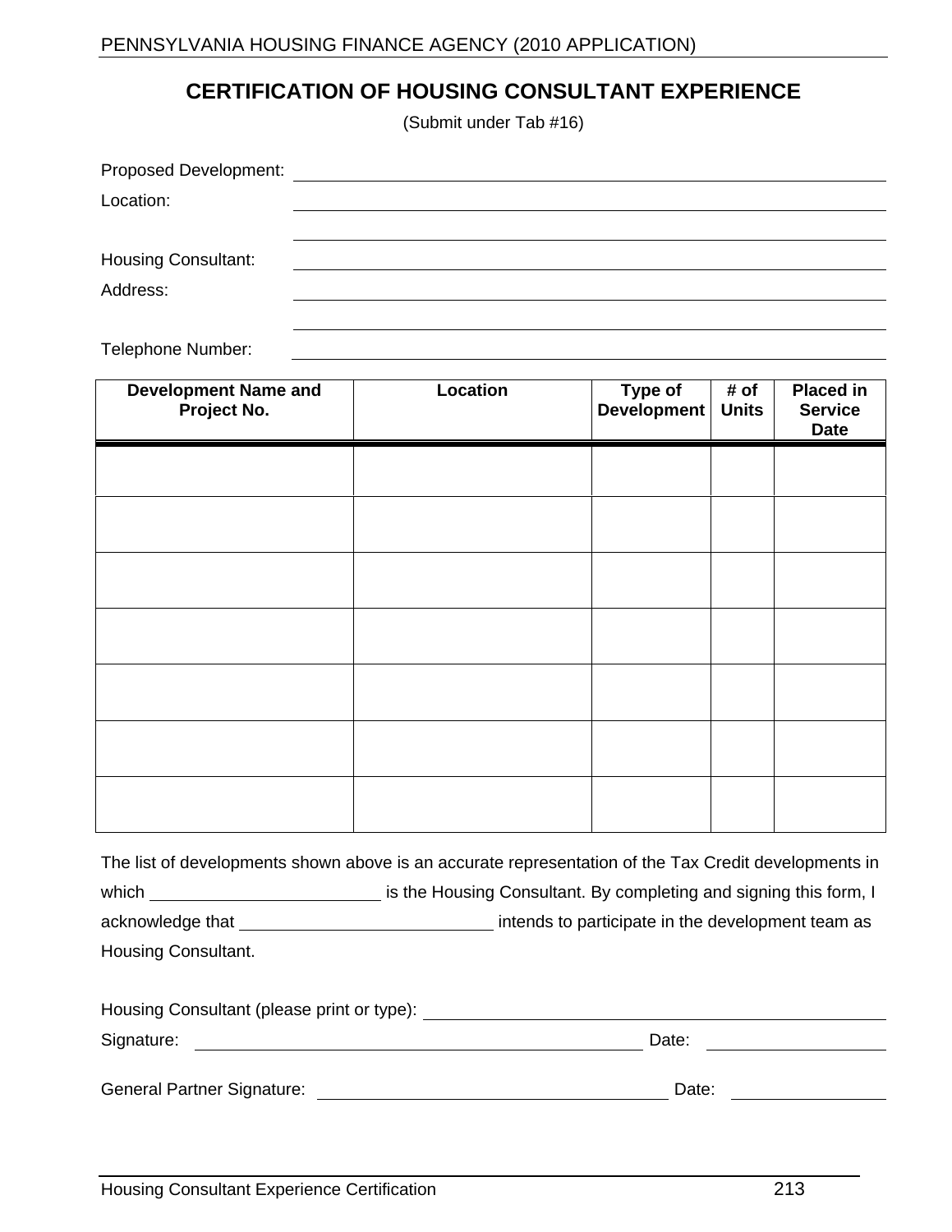## **CERTIFICATION OF HOUSING MANAGEMENT CONSULTANT EXPERIENCE**

(Submit under Tab #16)

| <b>Proposed Development:</b>      |  |
|-----------------------------------|--|
| Location:                         |  |
|                                   |  |
| Housing Management<br>Consultant: |  |
| Address:                          |  |
|                                   |  |

#### Telephone Number:

| Development Name and<br>Project No. | Location | Type of # of<br>Development Units | <b>Placed in</b><br><b>Service</b><br>Date |
|-------------------------------------|----------|-----------------------------------|--------------------------------------------|
|                                     |          |                                   |                                            |
|                                     |          |                                   |                                            |
|                                     |          |                                   |                                            |
|                                     |          |                                   |                                            |
|                                     |          |                                   |                                            |
|                                     |          |                                   |                                            |
|                                     |          |                                   |                                            |

|                                       | The list of developments shown above is an accurate representation of the Tax Credit developments in |
|---------------------------------------|------------------------------------------------------------------------------------------------------|
| which                                 | is the Housing Management Consultant. By completing and                                              |
| signing this form, I acknowledge that | intends to participate in the                                                                        |
|                                       | development team of this proposal as Housing Management Consultant.                                  |

| Housing Management Consultant<br>(please print or type): |       |  |
|----------------------------------------------------------|-------|--|
| Signature:                                               | Date: |  |
| <b>General Partner Signature:</b>                        | Date: |  |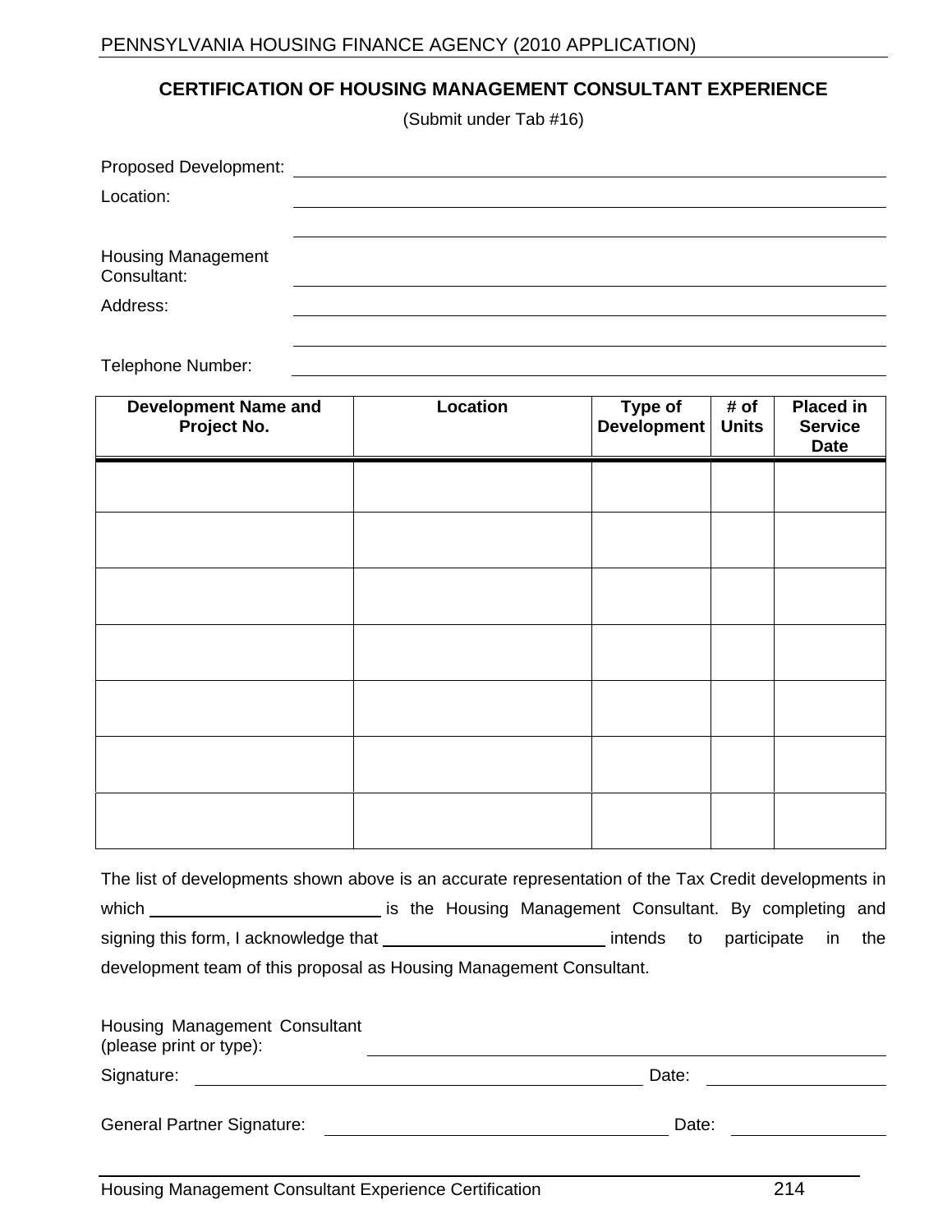# **PENNSYLVANIA HOUSING FINANCE AGENCY MANAGEMENT AGENT QUESTIONNAIRE**

| Development:                                                    | PHFA No.:                                                                                                                                                          |
|-----------------------------------------------------------------|--------------------------------------------------------------------------------------------------------------------------------------------------------------------|
| Name of Management Agent:                                       |                                                                                                                                                                    |
|                                                                 | <b>Management Agent Office Locations</b>                                                                                                                           |
| <b>Address:</b><br><b>Principal Office:</b>                     |                                                                                                                                                                    |
| Other Offices:                                                  |                                                                                                                                                                    |
| <b>Officer Names:</b>                                           |                                                                                                                                                                    |
| <b>Territory and Major Cities Covered:</b><br>Principal Office: |                                                                                                                                                                    |
| Other Offices:                                                  |                                                                                                                                                                    |
| Phone:<br><b>Principal Office:</b>                              |                                                                                                                                                                    |
| Other Offices:                                                  |                                                                                                                                                                    |
|                                                                 |                                                                                                                                                                    |
| <b>Section I - General Information</b>                          |                                                                                                                                                                    |
| Corporation                                                     | A. Indicate the legal nature of the management agent.                                                                                                              |
| Partnership                                                     | the contract of the contract of the contract of the contract of the contract of                                                                                    |
| Proprietorship                                                  |                                                                                                                                                                    |
| Other (specify)                                                 |                                                                                                                                                                    |
| relationship.                                                   | B. Is the management agent a subsidiary of another corporation? YES $\Box$ NO $\Box$<br>If yes, please provide name and address of parent corporation and describe |
|                                                                 |                                                                                                                                                                    |
| property management, please describe:                           | C. If the management agent and/or its parent are engaged in business activities other than                                                                         |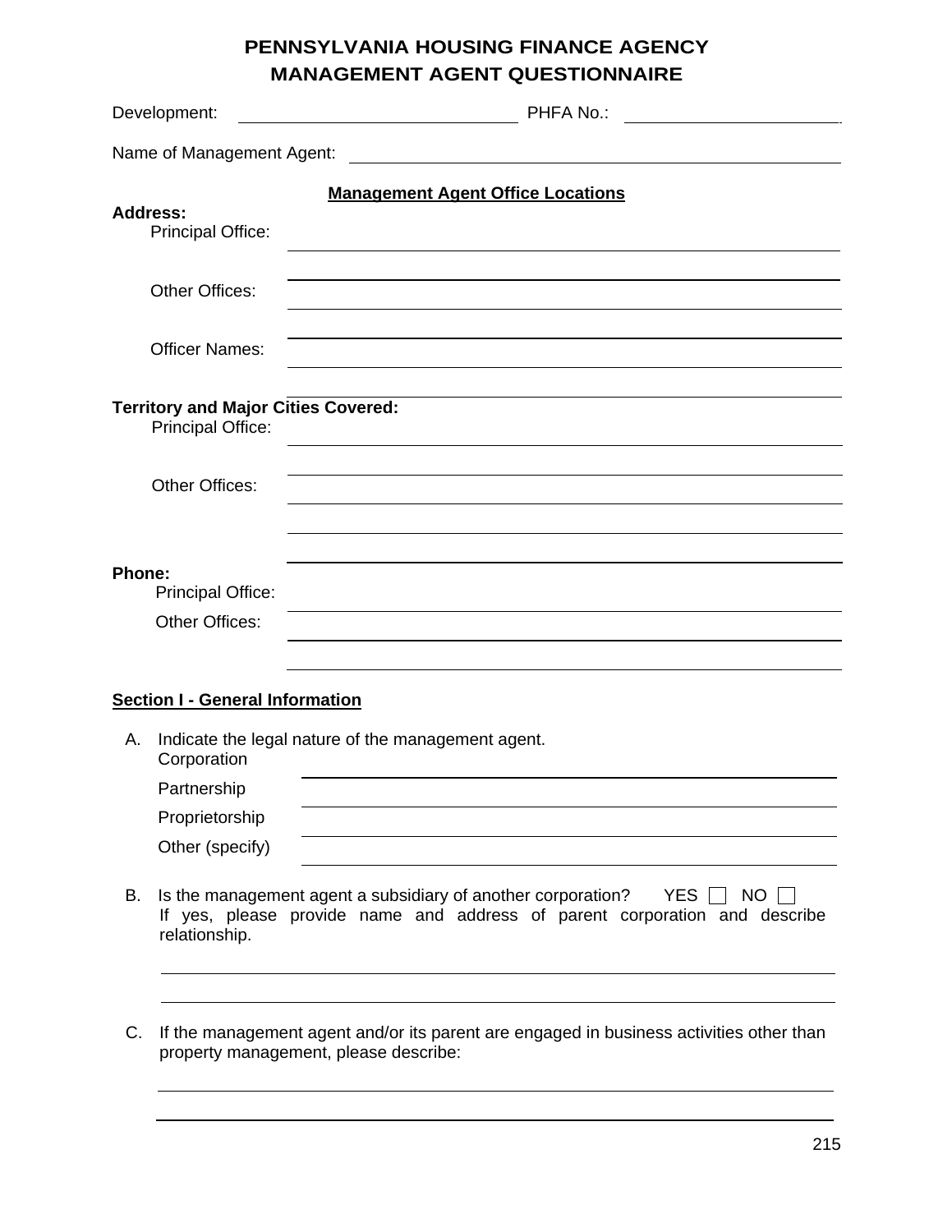D. How many years has the management agent been active in housing management?

| E. Is the firm a licensed Real Estate Broker in the state of Pennsylvania?<br>YES $\Box$ NO $\Box$                                                                                                                                                          |                                                                                                                      |
|-------------------------------------------------------------------------------------------------------------------------------------------------------------------------------------------------------------------------------------------------------------|----------------------------------------------------------------------------------------------------------------------|
| If yes, what is the Broker's License Number?                                                                                                                                                                                                                | <u> 1989 - Johann Barn, mars et al. (b. 1989)</u>                                                                    |
| If no, is the Management Agent an entity of the owner?                                                                                                                                                                                                      | YES $\Box$ NO $\Box$                                                                                                 |
| <b>Section II - Personnel</b>                                                                                                                                                                                                                               |                                                                                                                      |
| A. List separately job titles and number of personnel employed by the management agent<br>in the management office.                                                                                                                                         |                                                                                                                      |
| B. List the general qualifications you look for in property managers?                                                                                                                                                                                       |                                                                                                                      |
| 1. Education:                                                                                                                                                                                                                                               | <u> 1980 - Andrea Barbara, amerikan basar dan berasal dalam berasal dalam berasal dalam berasal dalam berasal da</u> |
| 2. Previous Experience:                                                                                                                                                                                                                                     |                                                                                                                      |
| <u> 1989 - Johann Stoff, deutscher Stoffen und der Stoffen und der Stoffen und der Stoffen und der Stoffen und der</u><br>3. Other:<br><u> 1980 - Andrea Barbara, amerikan basar dan berasal dalam berasal dalam berasal dalam berasal dalam berasal da</u> |                                                                                                                      |
| C. List the general duties of your property managers.                                                                                                                                                                                                       |                                                                                                                      |
| <u> 1989 - Johann Barn, mars ann an t-Amhainn an t-Amhainn an t-Amhainn an t-Amhainn an t-Amhainn an t-Amhainn an</u><br>,我们也不会有什么。""我们的人,我们也不会有什么?""我们的人,我们也不会有什么?""我们的人,我们也不会有什么?""我们的人,我们也不会有什么?""我们的人                                                   |                                                                                                                      |
| <u> 1989 - Johann Stoff, deutscher Stoffen und der Stoffen und der Stoffen und der Stoffen und der Stoffen und de</u>                                                                                                                                       |                                                                                                                      |
| D. List the qualifications you look for in community managers:                                                                                                                                                                                              |                                                                                                                      |
| 1. Education:                                                                                                                                                                                                                                               |                                                                                                                      |
|                                                                                                                                                                                                                                                             |                                                                                                                      |
|                                                                                                                                                                                                                                                             |                                                                                                                      |
| 2. Previous Experience:                                                                                                                                                                                                                                     |                                                                                                                      |
|                                                                                                                                                                                                                                                             |                                                                                                                      |
|                                                                                                                                                                                                                                                             |                                                                                                                      |
| 3. Other:                                                                                                                                                                                                                                                   |                                                                                                                      |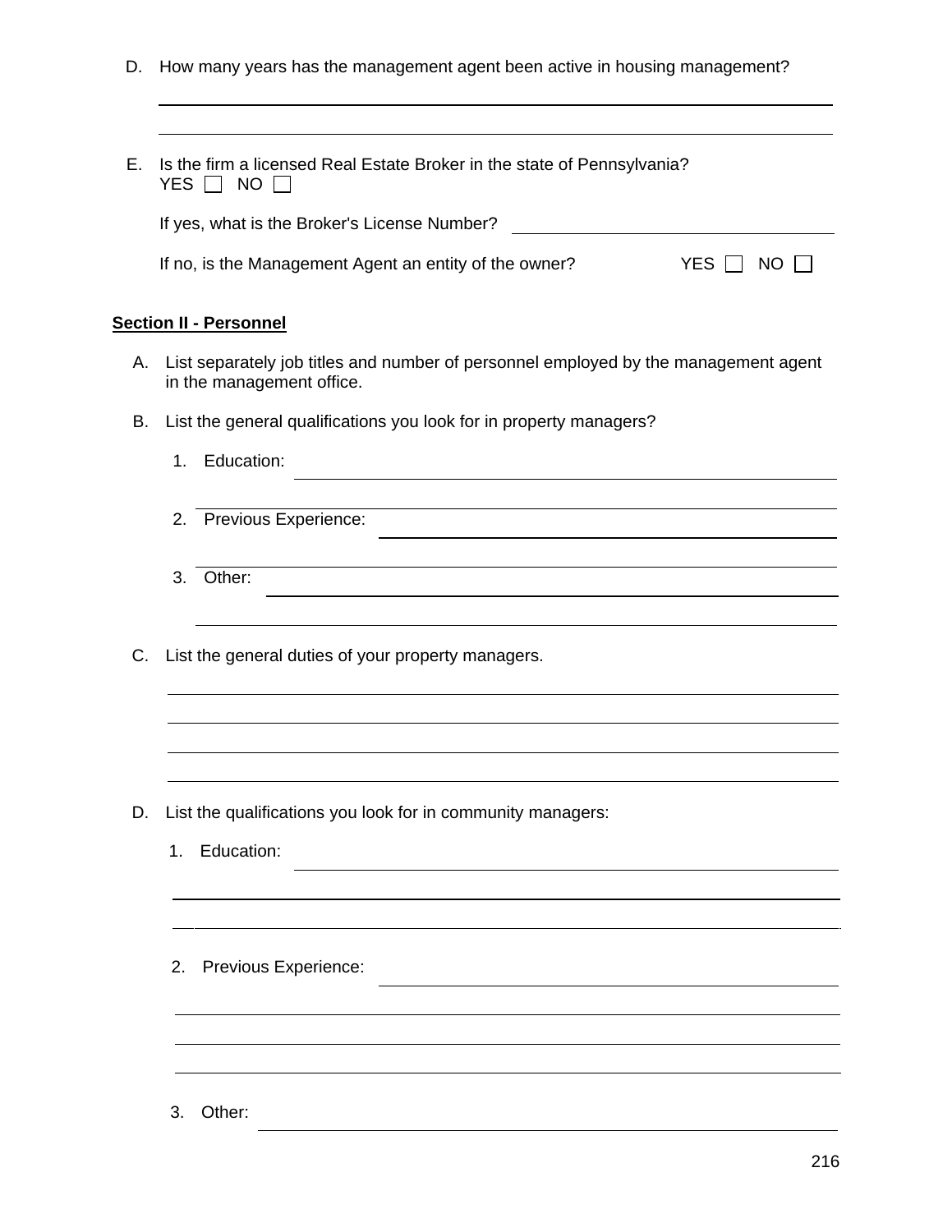E. List the general duties of your community managers:

| <b>Section III - Training</b>                     |                                                                                                                                                                                                        |                                                                                                                                                                                                                                               |
|---------------------------------------------------|--------------------------------------------------------------------------------------------------------------------------------------------------------------------------------------------------------|-----------------------------------------------------------------------------------------------------------------------------------------------------------------------------------------------------------------------------------------------|
| If yes, describe training:                        | A. Do you provide training for your property managers? YES NO D<br><u> 1989 - Johann Stoff, deutscher Stoffen und der Stoffen und der Stoffen und der Stoffen und der Stoffen und de</u>               |                                                                                                                                                                                                                                               |
| If yes, describe training:                        | B. Do you provide training for your community managers? YES $\Box$ NO $\Box$<br><u> 1989 - Johann Barn, mars ann an t-Amhain ann an t-Amhain ann an t-Amhain ann an t-Amhain an t-Amhain ann an t-</u> |                                                                                                                                                                                                                                               |
| <b>Section IV - Housing Management Experience</b> | <u> 1989 - Johann Stoff, deutscher Stoffen und der Stoffen und der Stoffen und der Stoffen und der Stoffen und der</u>                                                                                 |                                                                                                                                                                                                                                               |
|                                                   | A. Total number of residential units under your management:                                                                                                                                            | <u> 1990 - Johann Barbara, martin a</u>                                                                                                                                                                                                       |
| <b>Apartment Breakdown:</b>                       | Garden<br>High-Rise<br>Mid-Rise<br>Townhouse<br>Other                                                                                                                                                  | <u> Alexandria de la contrada de la contrada de la contrada de la contrada de la contrada de la contrada de la c</u><br><u> 1989 - Jan Barnett, fransk politiker (d. 1989)</u><br><u> 1989 - Johann Stoff, Amerikaansk politiker (* 1908)</u> |
|                                                   | B. Total number of low and moderate income housing units under your management.                                                                                                                        |                                                                                                                                                                                                                                               |
| Apartment Breakdown:                              | 236<br><b>Rent Supplement</b><br>221(d)(4)<br>221(d)(3)<br>Section 8<br><b>LIHTC</b><br>Other                                                                                                          | <u> 2000 - Andrea Andrew Maria (h. 18</u><br><u> 2000 - Andrea Andrew Maria (h. 1878).</u>                                                                                                                                                    |
|                                                   | C. Has a housing development experienced default while under your management?<br>YES $\Box$ NO $\Box$ If yes, what was the cause of the default?                                                       |                                                                                                                                                                                                                                               |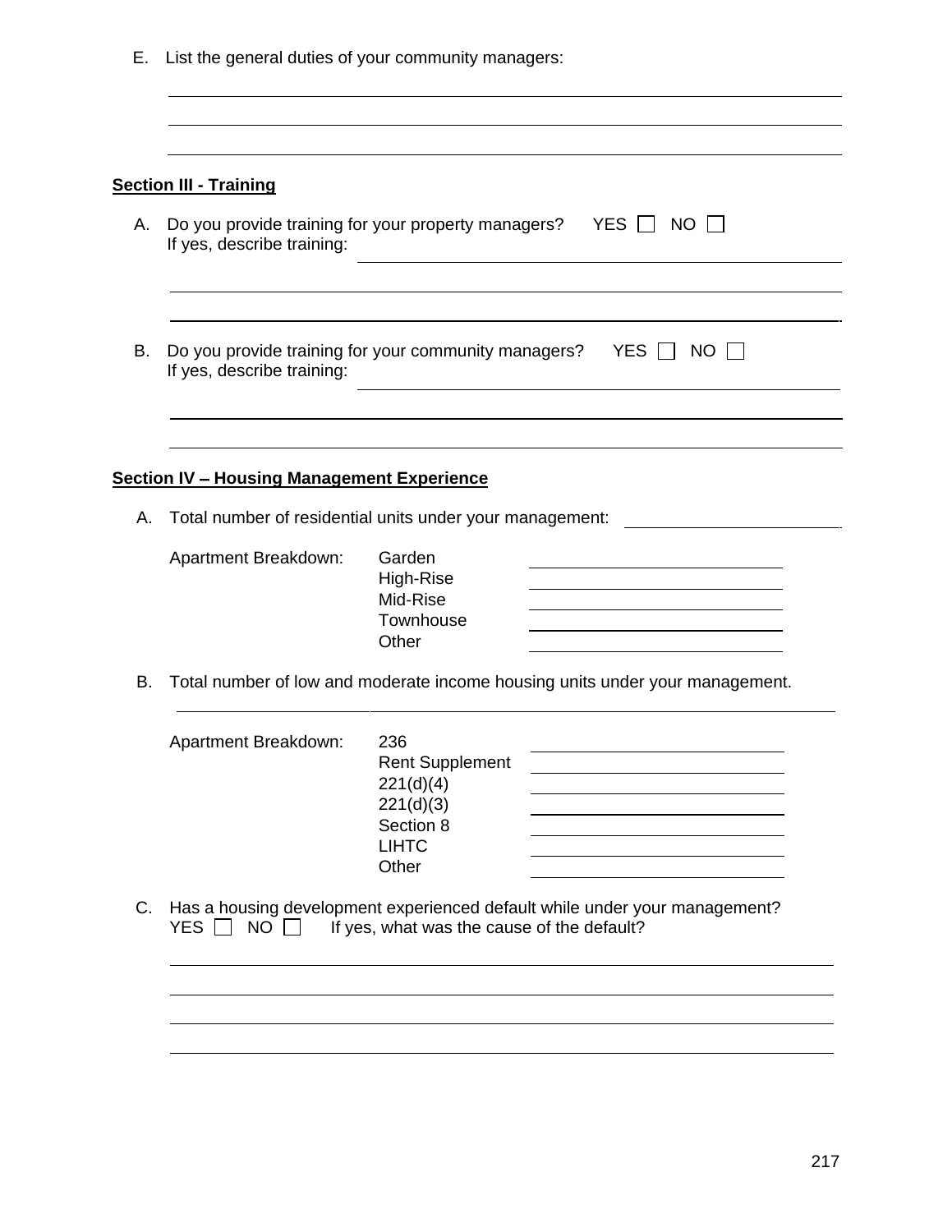| D. Has your firm ever been involved in an FHA 2530 proceeding?<br>$YES \Box NO \Box$ If yes, give details:                                                                                                                                                                                                                                                                                                                                  |  |  |  |
|---------------------------------------------------------------------------------------------------------------------------------------------------------------------------------------------------------------------------------------------------------------------------------------------------------------------------------------------------------------------------------------------------------------------------------------------|--|--|--|
| <u> 1989 - Andrea Santa Andrea Andrea Andrea Andrea Andrea Andrea Andrea Andrea Andrea Andrea Andrea Andrea Andr</u><br><u> 1989 - Johann Stoff, deutscher Stoffen und der Stoffen und der Stoffen und der Stoffen und der Stoffen und der</u><br>E. Complete the attachment listing information on all low or moderate income housing<br>developments that you have managed within the last two years.<br><b>Section V - Miscellaneous</b> |  |  |  |
| A. Please list professional organizations, e.g., Institute of Real Estate Management,<br>National Association of Home Builders, of which management agent is a member:                                                                                                                                                                                                                                                                      |  |  |  |
| B. Please list any professional designations, e.g., Certified Property Manager,<br>Registered Apartment Manager, or awards that management agent personnel have<br>received:                                                                                                                                                                                                                                                                |  |  |  |
| C. Have any of the principals of the management agent ever been involved in bankruptcy proceedings? YES $\Box$ NO $\Box$ If yes, give details:                                                                                                                                                                                                                                                                                              |  |  |  |
| D. Does the firm have a fidelity bond? YES $\Box$ NO $\Box$<br>If yes, state amount of bond and name of bonding company:                                                                                                                                                                                                                                                                                                                    |  |  |  |
| E. Has management agent or any of its present personnel ever been denied a bond?<br>YES $\Box$ NO $\Box$<br>If yes, give details:                                                                                                                                                                                                                                                                                                           |  |  |  |
| F. Has management agent or any of its present personnel ever been involved in<br>governmental or judicial action concerning a violation of "Fair Housing" Laws?<br>YES D NO D<br>If yes, give details:                                                                                                                                                                                                                                      |  |  |  |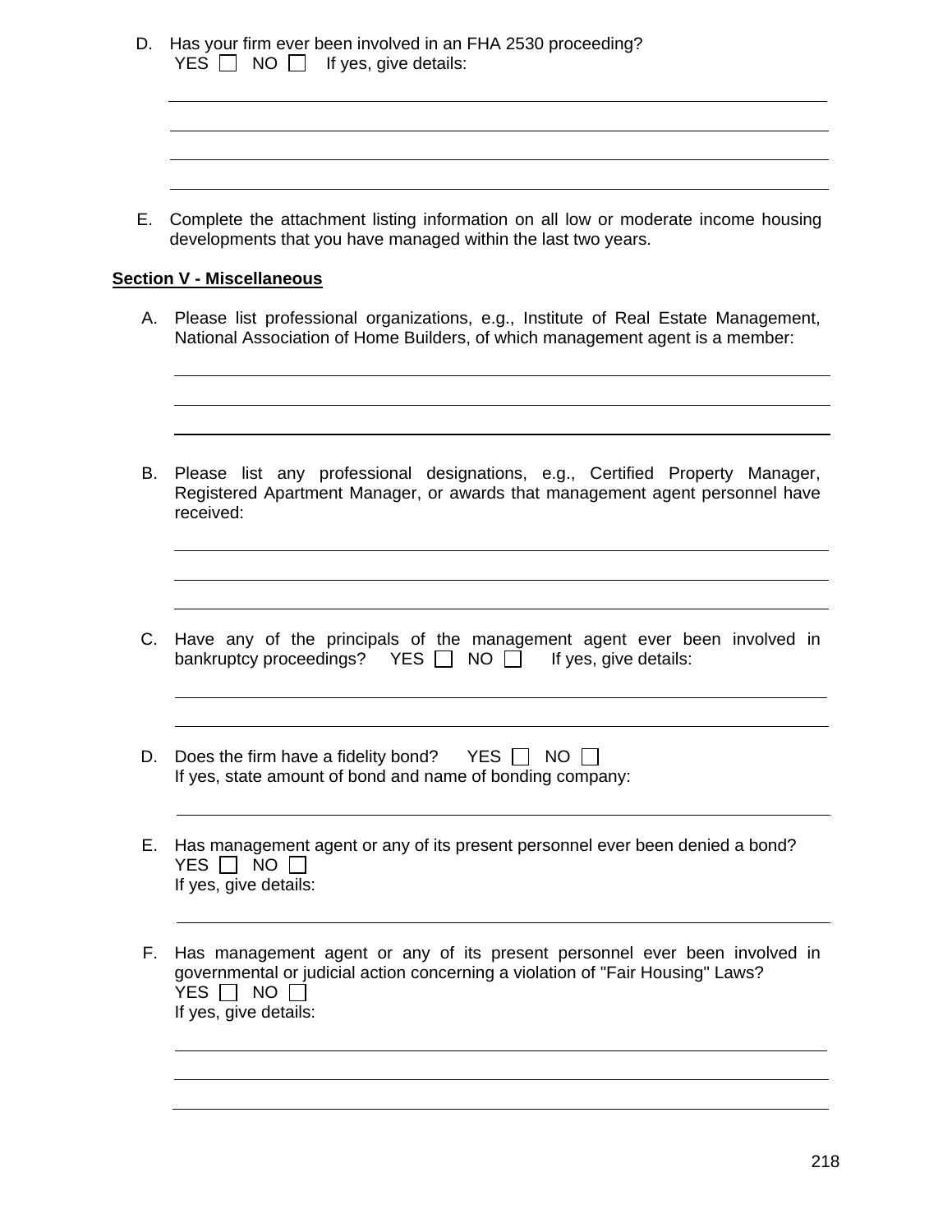| Have you been involved in any matters within the jurisdiction of the Pennsylvania |  |
|-----------------------------------------------------------------------------------|--|
| an Relations Commission (PHRC) within the past five years?                        |  |
| $\sqrt{2}$<br>.<br>-NO<br>ㄴ ㄴ ㄴ ㄴ                                                 |  |

If yes, give details:

| Have any property management contracts held by the management agent over the |  |
|------------------------------------------------------------------------------|--|
| past five years been terminated prior to their expiration dates?             |  |
| $N(\lambda)$<br>∟◡                                                           |  |

If yes, provide name(s) and address(es) of the development(s) and the mortgagor(s), as well as reasons and circumstances surrounding such termination(s):

I. Have any property management contracts held by the management agent over the past five years not been renewed upon expiration? YES NO ∐

| If yes, provide name(s) and address(es) of the development(s) and the |  |
|-----------------------------------------------------------------------|--|
| mortgagor(s), as well as reasons and circumstances surrounding such   |  |
| nonrenewal(s):                                                        |  |

I certify that the information contained herein is accurate and complete.

Signature **Structure** and the structure of the structure of the structure of the structure of the structure of the structure of the structure of the structure of the structure of the structure of the structure of the struc

Title

Date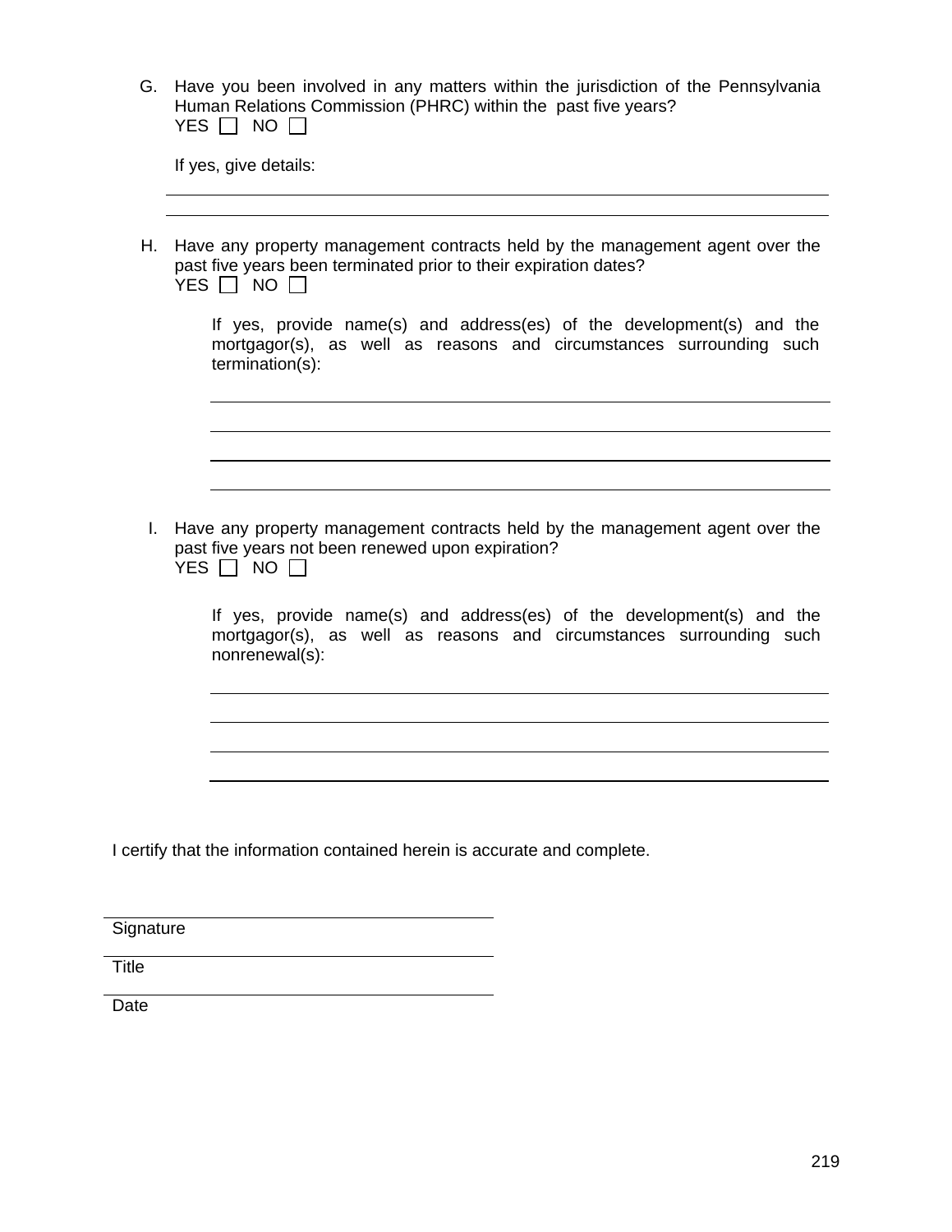# **MANAGEMENT AGENT QUESTIONNAIRE DEVELOPMENTS MANAGED**

|                  | Owner:                                                        |                                                                                                                    |
|------------------|---------------------------------------------------------------|--------------------------------------------------------------------------------------------------------------------|
|                  |                                                               |                                                                                                                    |
|                  |                                                               |                                                                                                                    |
|                  |                                                               |                                                                                                                    |
|                  |                                                               |                                                                                                                    |
|                  |                                                               |                                                                                                                    |
|                  |                                                               |                                                                                                                    |
|                  |                                                               |                                                                                                                    |
|                  |                                                               |                                                                                                                    |
|                  |                                                               |                                                                                                                    |
|                  |                                                               |                                                                                                                    |
|                  |                                                               |                                                                                                                    |
|                  |                                                               |                                                                                                                    |
|                  |                                                               |                                                                                                                    |
|                  |                                                               |                                                                                                                    |
| Number of Units: | Type of Financing: <u>___________________________________</u> |                                                                                                                    |
| Managed from:    | to:                                                           | <u> 1980 - Jan Stein Harry Harry Harry Harry Harry Harry Harry Harry Harry Harry Harry Harry Harry Harry Harry</u> |
|                  |                                                               |                                                                                                                    |
|                  |                                                               |                                                                                                                    |
| Owner's Address: |                                                               |                                                                                                                    |
|                  |                                                               |                                                                                                                    |

May 2008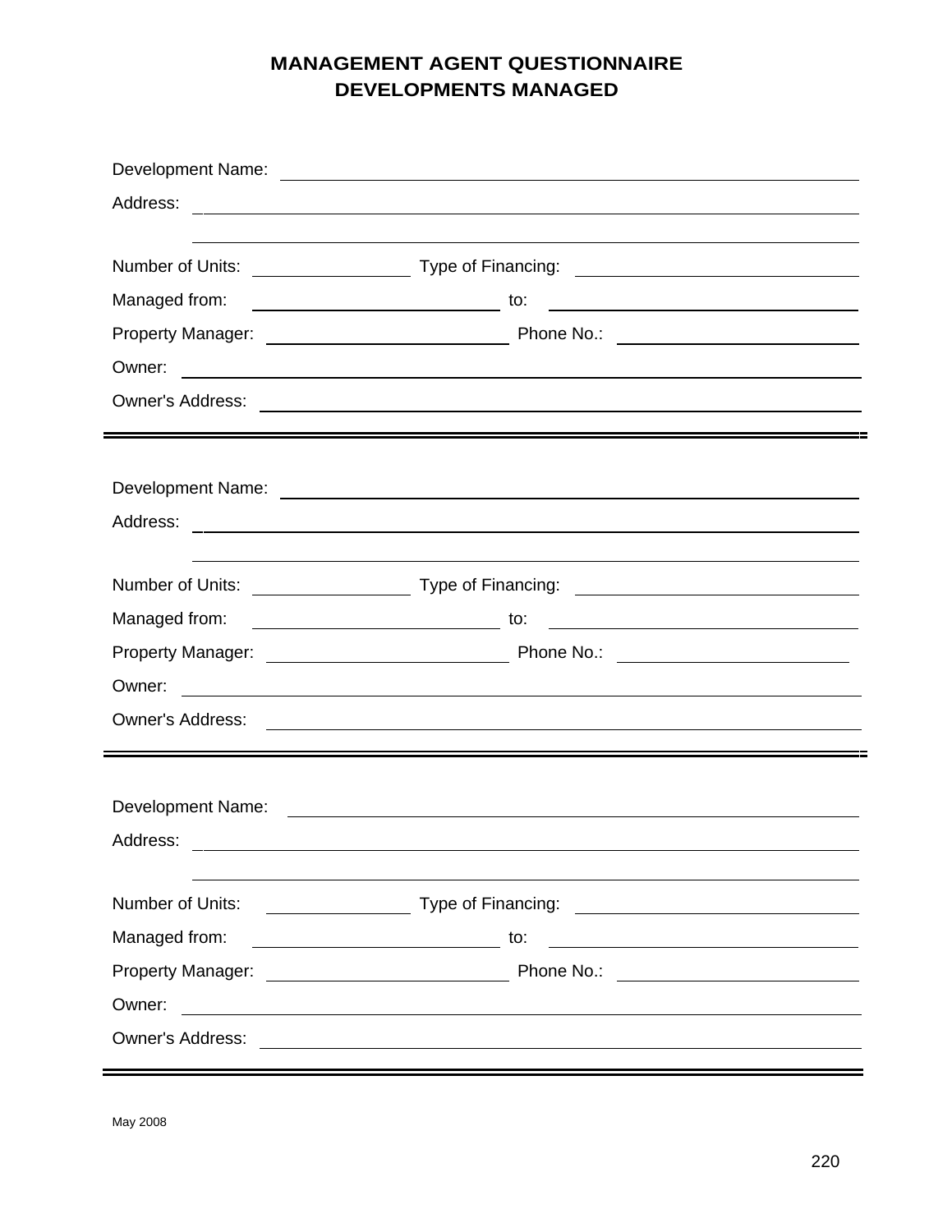#### **Tab 17 Phase I Environmental Review / Environmental Test Results**

A Phase 1 Environmental Site Assessment prepared in accordance with ASTM E-1527-05 and the PHFA requirements found in the Submission Guide for Architects, is required for all developments. Existing buildings scheduled for demolition shall be investigated for environmental hazards. The report cannot be more than 12 months old at the time the application is submitted. The report shall be accompanied by a certification from the sponsor stating that any issues raised in the environmental review have been reviewed and budgeted accordingly in the development budget. Applicant must provide a breakdown of related costs and identify where this cost is included in the development budget. Only the executive summary of the report should be submitted in the application, which shall indicate if remediation or further testing is required, and include a cost estimate for remediation.

For existing buildings scheduled for rehabilitation, the Phase I report must also include testing for the following hazards: lead in water, lead-based paint, asbestos and radon.

**Lead in Water:** At least one test for lead in the domestic water shall be performed in each building within the development. In buildings larger than 10,000 total square feet, at least two tests shall be performed. Each test shall consist of two samples; an initial draw sample taken after a period of no water use, and a second sample taken after thoroughly flushing the system. Samples shall be taken as far as possible from the water service entrance to the building.

**Lead Based Paint:** Paint throughout the building(s) shall be analyzed for lead content using an x-ray fluorescence (XRF) spectrum analyzer performed in accordance with HUD's "Final Rule", 24 CFR Part 35, as amended June 21, 2004.

**Asbestos:** A survey of the building shall be performed to identify suspect asbestos containing materials. All such materials shall be tested using polarized light microscopy (PLM).

**Radon:** Radon testing shall be performed on the lowest floor level of each building in the development, at a rate of one test for every 5,000 square feet of basement/ground floor area. In addition, a test shall be performed in each stair tower and elevator shaft that will remain in use after the rehabilitation.

All environmental sampling shall be performed by certified personnel and all testing shall be done by an accredited testing laboratory. All test results that are above the "action level" shall be clearly identified.

Preservation development applicants should also see Tab 34 "Physical/Capital Needs Assessment" for testing requirements.

Only PennHOMES applicants must follow the Environmental Remediation Monitoring Program found at Section 1.22.6 of the Submission Guide for Architects.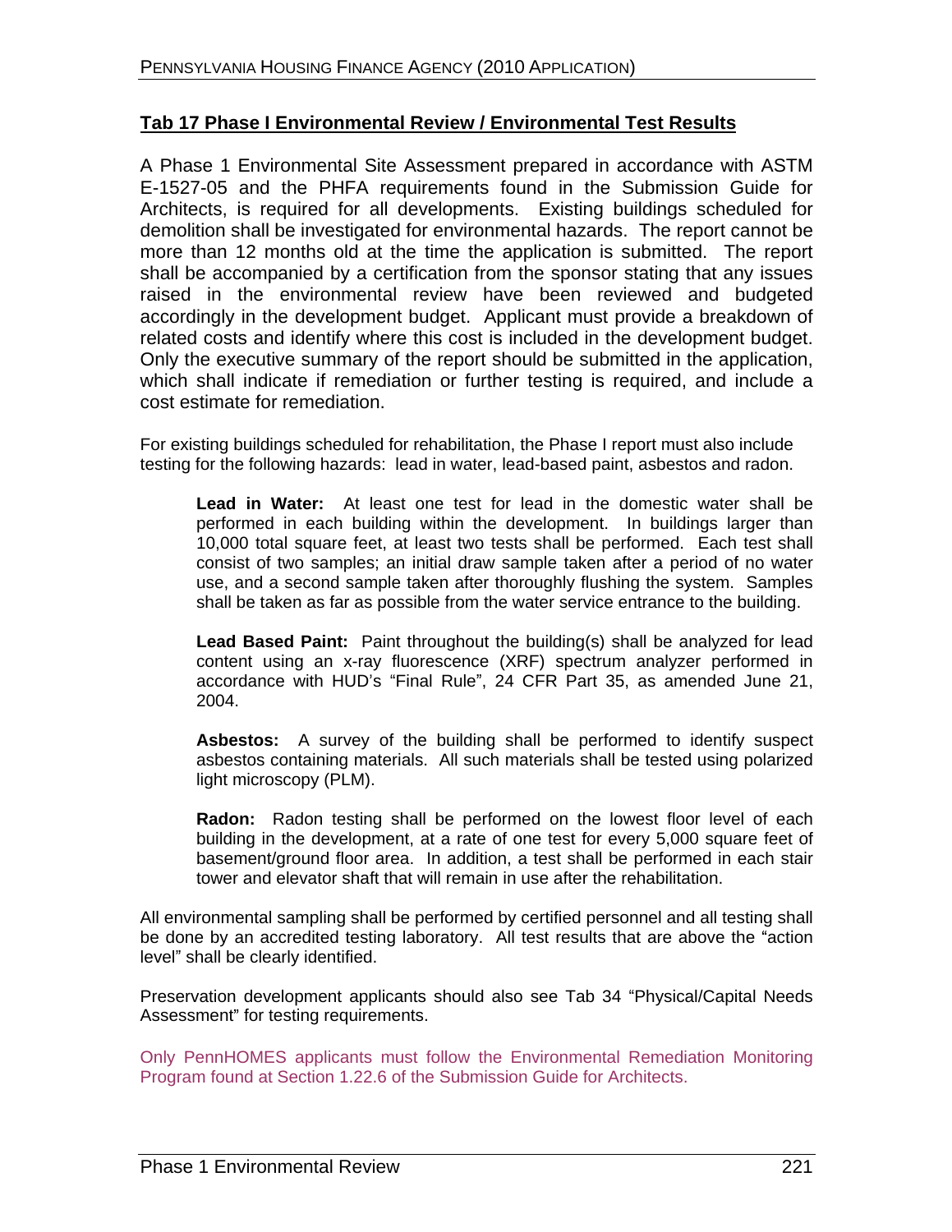### **Tab 18 Commercial Income**

All developments reflecting commercial income in the Annual Operating Budget must provide copies of the commercial leases or letters of intent to enter into a lease to confirm the projected rental income. The Agency may require additional documentation to demonstrate the lessor's financial capacity as a tenant of the commercial space.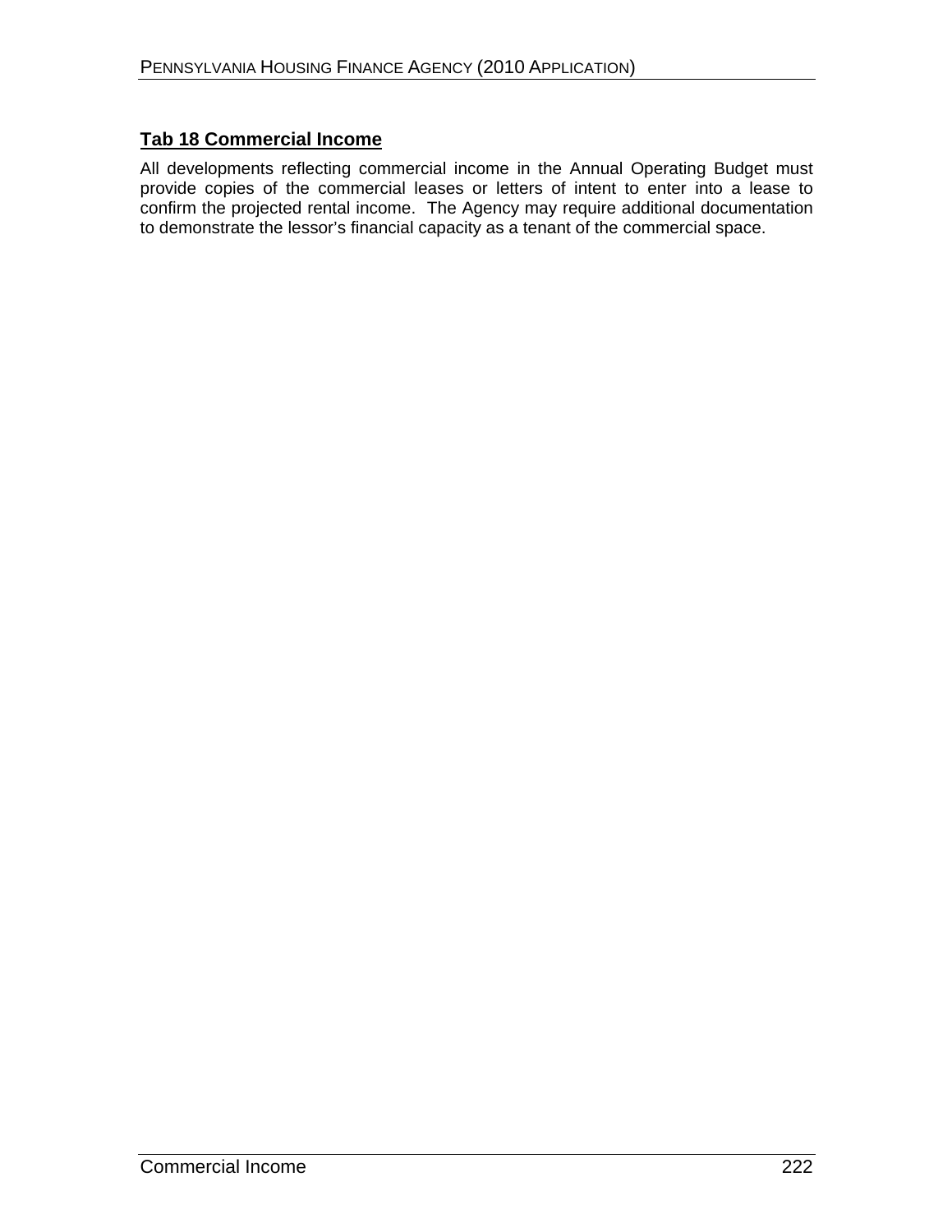### **Tab 19 Utility Information**

All applicants must follow the Utility Allowance Determination as established by the IRS in Treasury Regulation 1.42-10. The appropriate utility allowance depends on the type of building involved. The IRS separates low-income buildings into four groups for purposes of this determination: (1) HUD regulated buildings; (2) HUD tenant assistance (Section 8) buildings; (3) Rural Housing Service (RHS) regulated buildings; and (4) all other buildings (non-regulated buildings). HUD regulated buildings must use the HUD-determined utility allowance. HUD tenant assistance buildings (buildings occupied by one or more tenants who use Section 8 rental vouchers) must use the applicable Public Housing Authority's Allowance established for the Section 8 Existing Housing Program for the assisted units only. The remaining units in the building are considered to be non-regulated. Rural Development regulated buildings must use the Rural Development utility allowance. Non-regulated buildings constitute the residual group of buildings. Non-regulated units and buildings must use the Public Housing Authority's utility allowance unless an interested party obtains the necessary documentation for a waiver of this requirement. If the utility allowance for any unit in the building is established through estimates from the local utility companies in accordance with paragraph (b)(4)(ii)(B) of the Code, that estimate becomes the appropriate utility allowance for all rent restricted units of similar size and construction in the building.

Applicants must submit documentation which supports the tenant paid portion of the utility cost shown on the Application. The documentation must be current and applicable to the type of building, and must clearly indicate which utilities are the responsibility of the tenant. As an example, if the building qualifies as a HUD assisted building or non-regulated building, a current Section 8 Utility Allowance Form (HUD 52667) from the local Public Housing Authority (PHA) must be provided, with the amounts applicable to the building contained in the Application clearly indicated. The PHA must note that the schedule provided is the one currently in effect unless the schedule provided is clearly current.

For a non-regulated building, an applicant may obtain a local utility estimate for a unit. The estimate is obtained when the applicant receives, in writing, information from a local utility company providing the estimated cost of that utility for a unit of similar size and construction for the area in which the building is located. An interested party may obtain a local utility company estimate at any time during the compliance period. However, an applicant choosing to utilize an estimate in the Application must provide this information at the time of application. (An applicant cannot obtain an estimate from the supplier of one of the utilities for the building and use the housing authority allowances for the remainder of the utilities. If a utility provider estimate is used, provider estimates must be obtained for all of the tenant-paid utilities at the site. An actual utility company estimate cannot be combined with the housing authority allowances for the remainder of the utility costs.)

In the event the IRS proscribes a new methodology for calculating the utility allowance, the Agency may amend this procedure.

**Agency Loan Applicants** must also submit documentation that supports the development-paid utility costs. Supporting documentation shall discuss or show through calculations how the utility costs have been determined. In addition, applicants must submit letters from the sewer and water authorities, electric, gas and/or oil companies indicating that the proposed development can be accommodated within the current capacity of the systems and/or the availability of services. This information must include monthly or quarterly rates for water and sewer.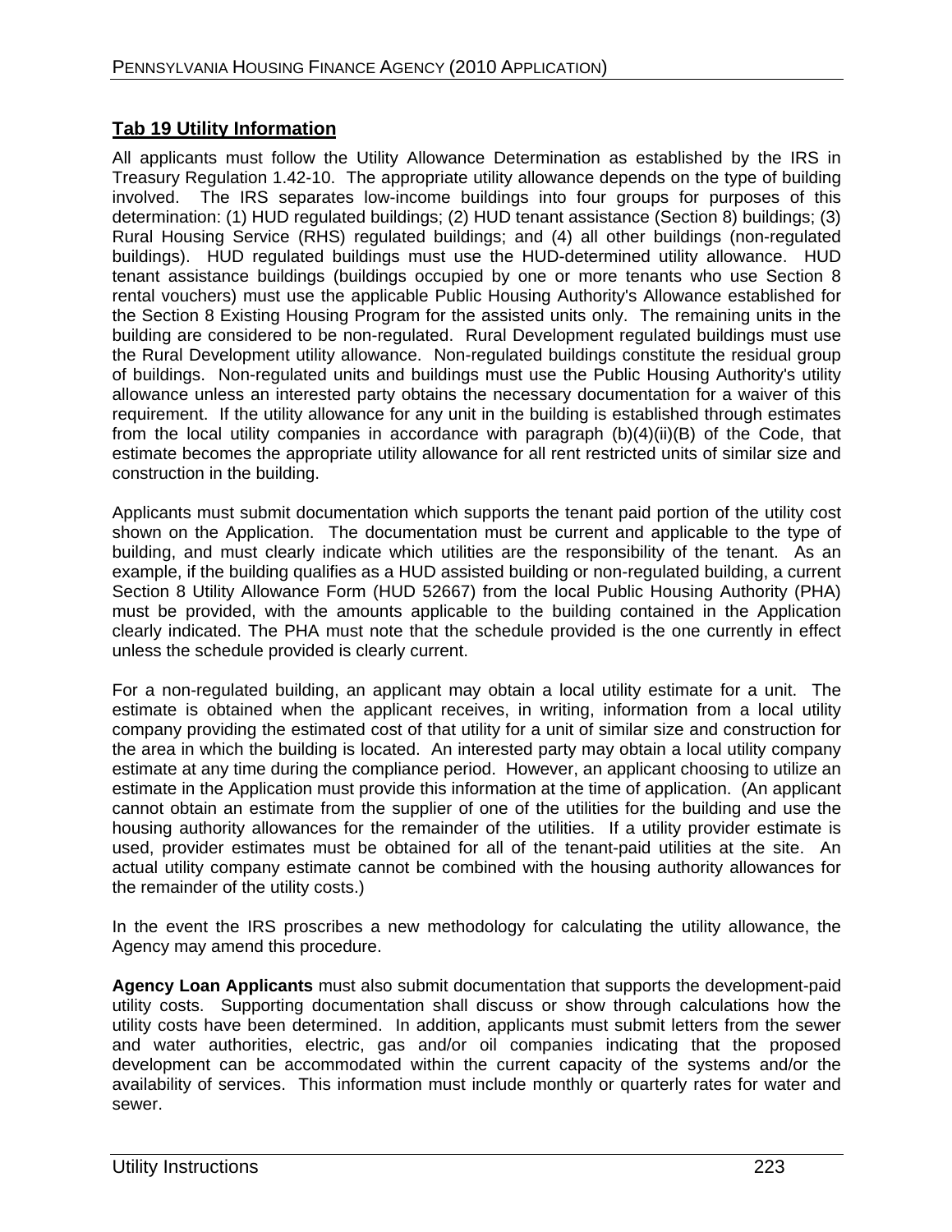# **PHFA Multifamily Housing Application TAB 20 Certification of Subsidies**

As applicant, I certify that the sources of funds and/or rental subsidies listed below have been committed or will be applied for as part of the financing plan for<br>(development):

#### **NOTE: This information is required by Code for the Tax Credit Program.**

| Source of Funds     | Amount | Applied for or<br>Committed | Date of Application or<br>Commitment |
|---------------------|--------|-----------------------------|--------------------------------------|
|                     |        |                             |                                      |
| PHFA PennHOMES loan |        |                             |                                      |
|                     |        |                             |                                      |
|                     |        |                             |                                      |
|                     |        |                             |                                      |
|                     |        |                             |                                      |
| Total               |        |                             |                                      |

|                          | Number   | . Applied for or $\perp$ | Date of Application or |
|--------------------------|----------|--------------------------|------------------------|
| <b>Rental Assistance</b> | of Units | Committed                | Commitment             |
|                          |          |                          |                        |
|                          |          |                          |                        |

Applicant:

Date:  $\Box$ 

As the applicant, I herby certify that upon expiration or termination of the rental subsidy, the total rents charged to the residents will not exceed rents that are at or below the targeted rent levels indicated on the Application.

Applicant:

Date:  $\Box$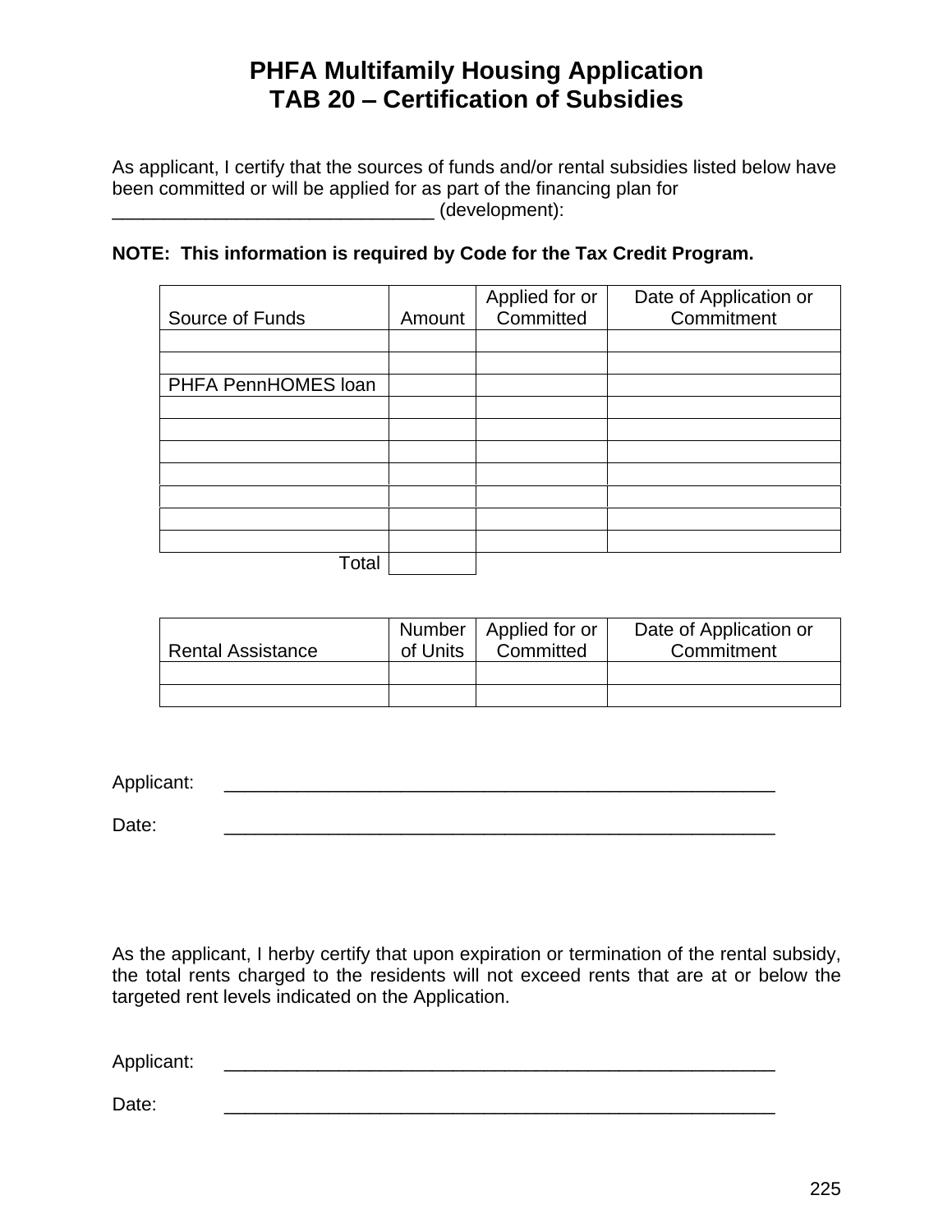#### **Tab 20 Certification of Subsidies**

The applicant must submit the signed Certification of Subsidies form (included in this tab) listing the amount of all current or anticipated developmental and operational federal, state and local subsidies including but not limited to HOME, CDBG, FHLB, Neighborhood Assistance Program Credits, Section 8 project based rental assistance or any type of rental subsidy. If no subsidies are anticipated, this must be stated in the form of a certification.

If the development receives subsidies for rent, the applicant must certify that upon expiration or termination of the subsidy, total rents charged to the residents will not exceed rents that are at or below the targeted rent levels indicated in the Application.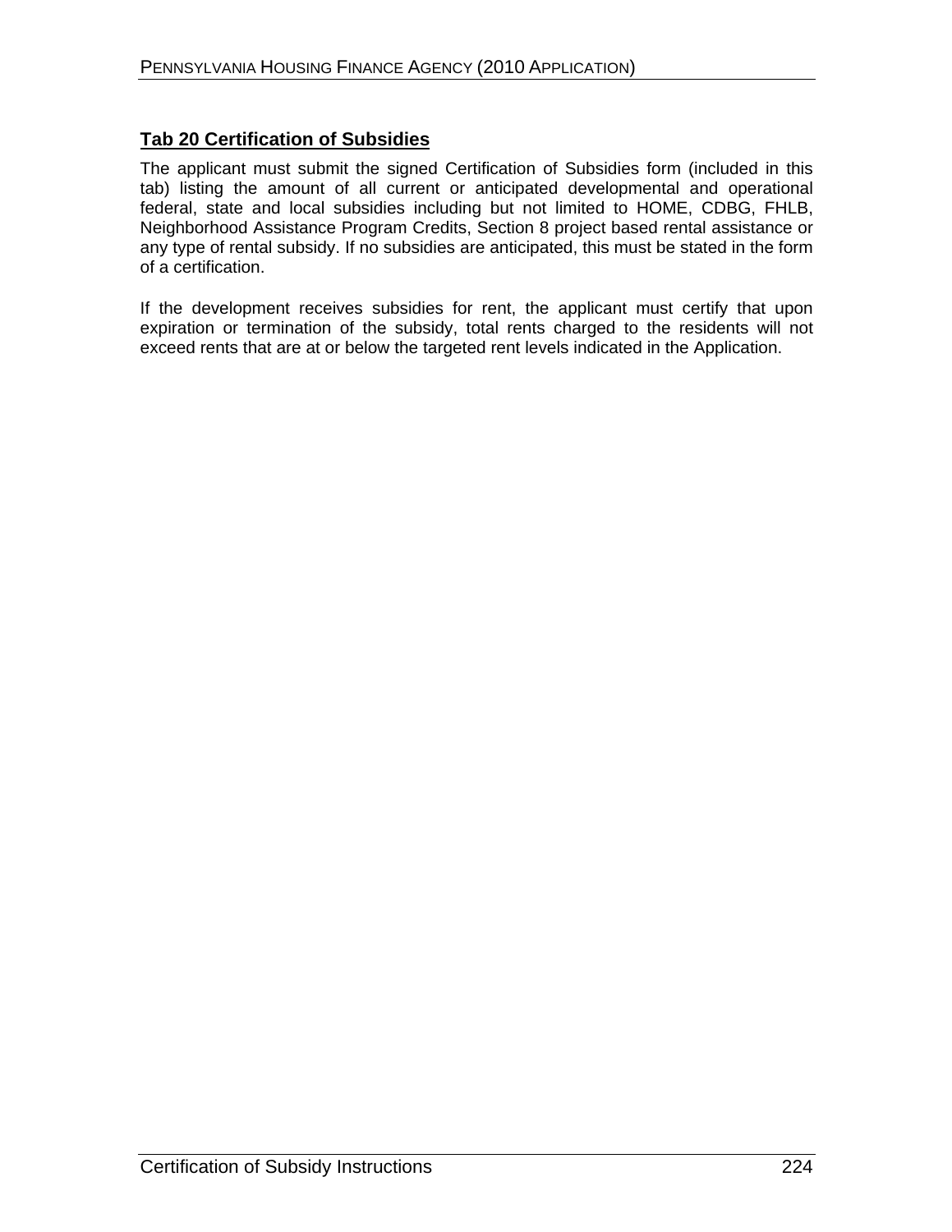#### **Tab 21 Construction Financing and/or Permanent Financing Letters of Intent**

A current letter of intent for each source of construction and/or permanent financing must be provided with the Application. This includes financing required for both commercial and residential areas.

Each letter of intent must:

- 1. Be dated within 60 days of the application submission deadline;
- 2. Include a statement that the lender has reviewed the application and operating budget;
- 3. State that upon their review, the loan amount will be "X" amount of dollars;
- 4. Include loan terms;
- 5. Provides a breakdown of any and all financing fees;
- 6. Confirm that the permanent loan term is a minimum of 15 years;
- 7. Confirm that the Debt Service Coverage Ratio is between 1.15 and 1.25 in the initial stabilized operating period (unless higher to meet requirement number eight below);
- 8. Confirm that the Debt Service Coverage Ratio is not less than 1.00 in years one through and including fifteen; and
- 9. For all sources of soft financing, confirm that the funds have been set-aside for the subject development and, if applicable, include an explanation why the interest rate is projected at the Applicable Federal Rate.

The Agency will not consider a "pending" application for financing for an award of points under Leveraging of Resources.

The construction period interest expense of a loan that is repaid by or converted to a permanent loan should be reflected as construction loan interest in the Development Budget.

The construction period interest expense of a loan that is repaid by Tax Credit equity should be reflected as bridge loan interest in the Development Budget.

The Agency limits the amount of the Developer's Fee that the general partner(s) may reinvest to 50% of the Developer's Fee approved at application. Applications that require a greater reinvestment percentage of the Developer Fee will be deemed to be financially infeasible.

Developers providing permanent financing to the development must include current audited financial statements which support the developer's ability to provide such a loan to the development. Developers providing such a loan will also be required to address the "At Risk Rules" with regard to related party financing. If the source of the developer loan is a grant or loan of local, state or federal funds, including Neighborhood Assistance Program ("NAP") tax credits, audited financial statements will not be required as long as there is evidence in the form of a letter or other written document that the funds are being provided to the development.

Resources included as a source of financing in the application may not be substituted or adjusted in the future by another funding source in the financing plan unless approved by the Agency.

All applicants are expected to be thoroughly familiar with the "At Risk Rules" of Section 42(k) of the Code. If the applicant has indicated a type of financing such as related party financing, seller financing, or a nonprofit loan that might come under the At Risk Rules provision, the applicant must submit a certification as to why this type of financing is not in violation of the At Risk Rules. The certification must be provided by the owner, acknowledged by the investor, and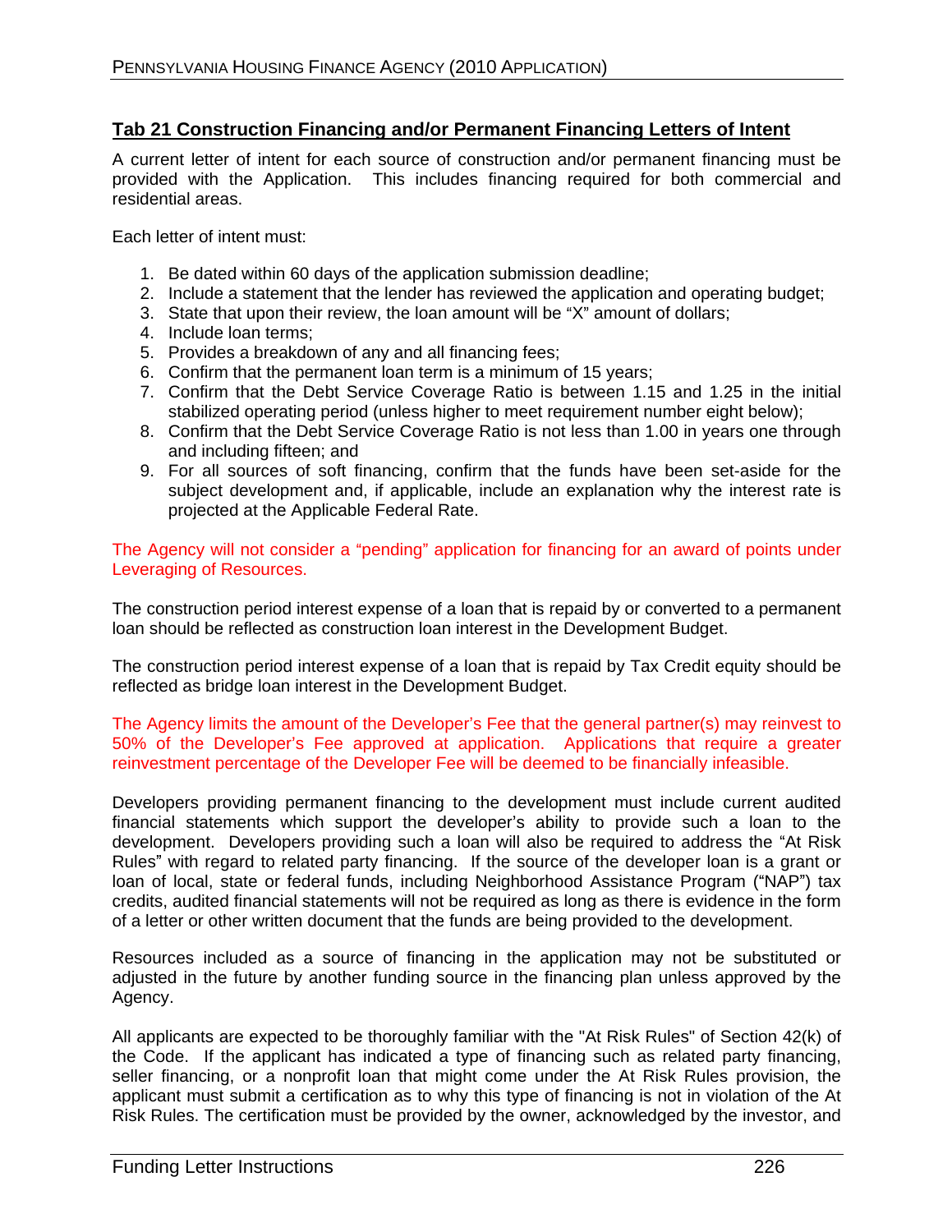must provide specific reference to the appropriate section of the Code or relevant accounting procedures which permits this type of financing to remain in basis.

**For all deferred loans having an interest rate at or above the Applicable Federal Rate, the lender and Tax Credit syndicator or investor(s) must certify that each has reviewed the development s ability to repay the loan plus accrued interest at maturity. This determination must be made using an income capitalization approach to value for the year of maturity.**

**For Tax Credit only developments, HOPE IV proposals must include a copy of the executed Master Development Agreement. The Agency will be reviewing the sources of funding and costs to be shared by all phases of the development. Additional information may be requested to review the source and use allocation.** 

Items to be included in this tab:

- Financing letters of intent
- Certification of "At Risk Rules" (if applicable)
- Supporting documentation for deferred loans at AFR (if applicable)
- HOPE VI Master Development Agreement (if applicable)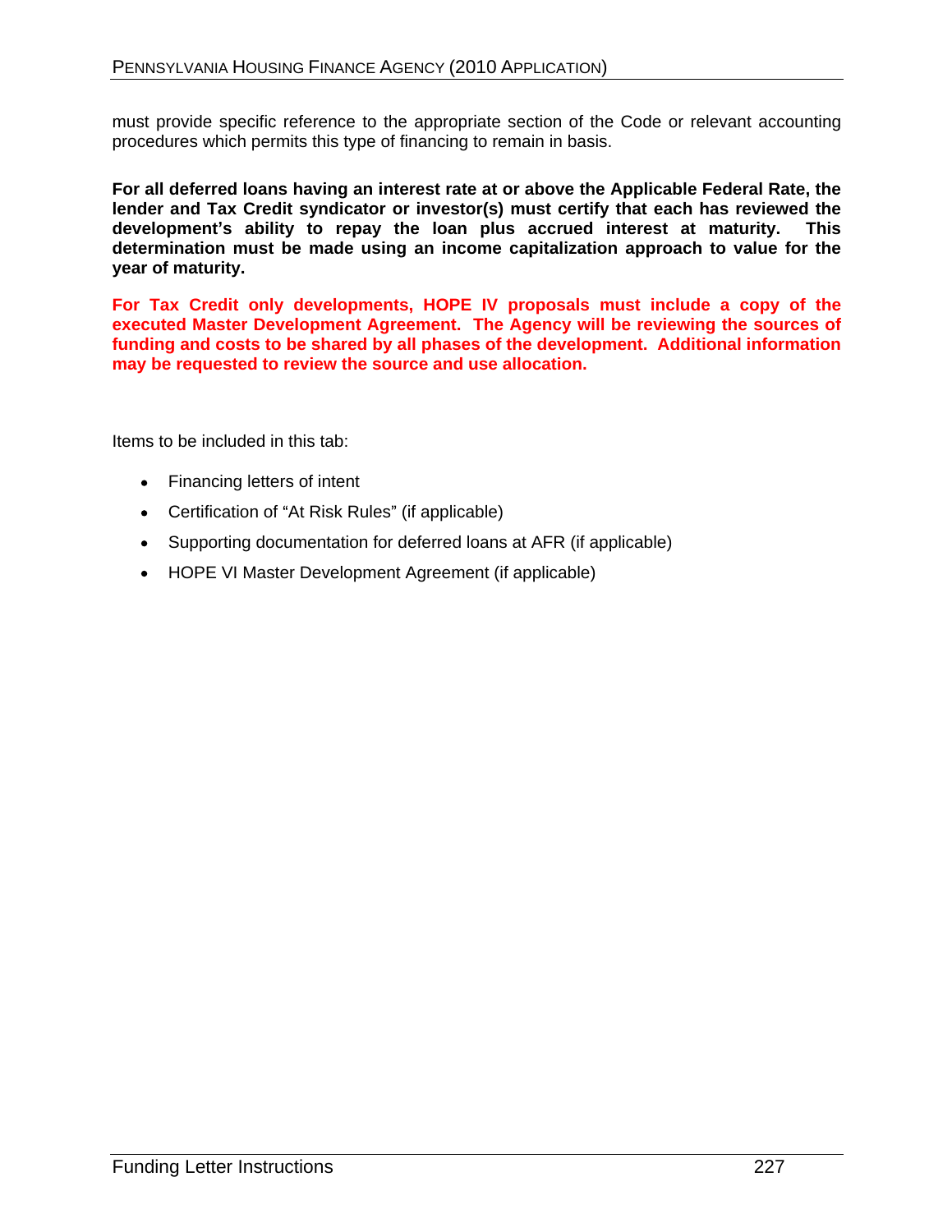### **Tab 22 Bridge Loan Financing**

Currently the Agency is not offering Equity Bridge Loan Program for the 2010 Application Funding round. Please check our website for updates.

Developments requiring a bridge loan due to the syndication of the Tax Credits must provide a letter of intent from the financial institution or entity providing the bridge loan. The letter must state the amount, rate and term of the financing, and include all financing fees. If requesting a Bridge Loan from the Agency, provide a request in this tab.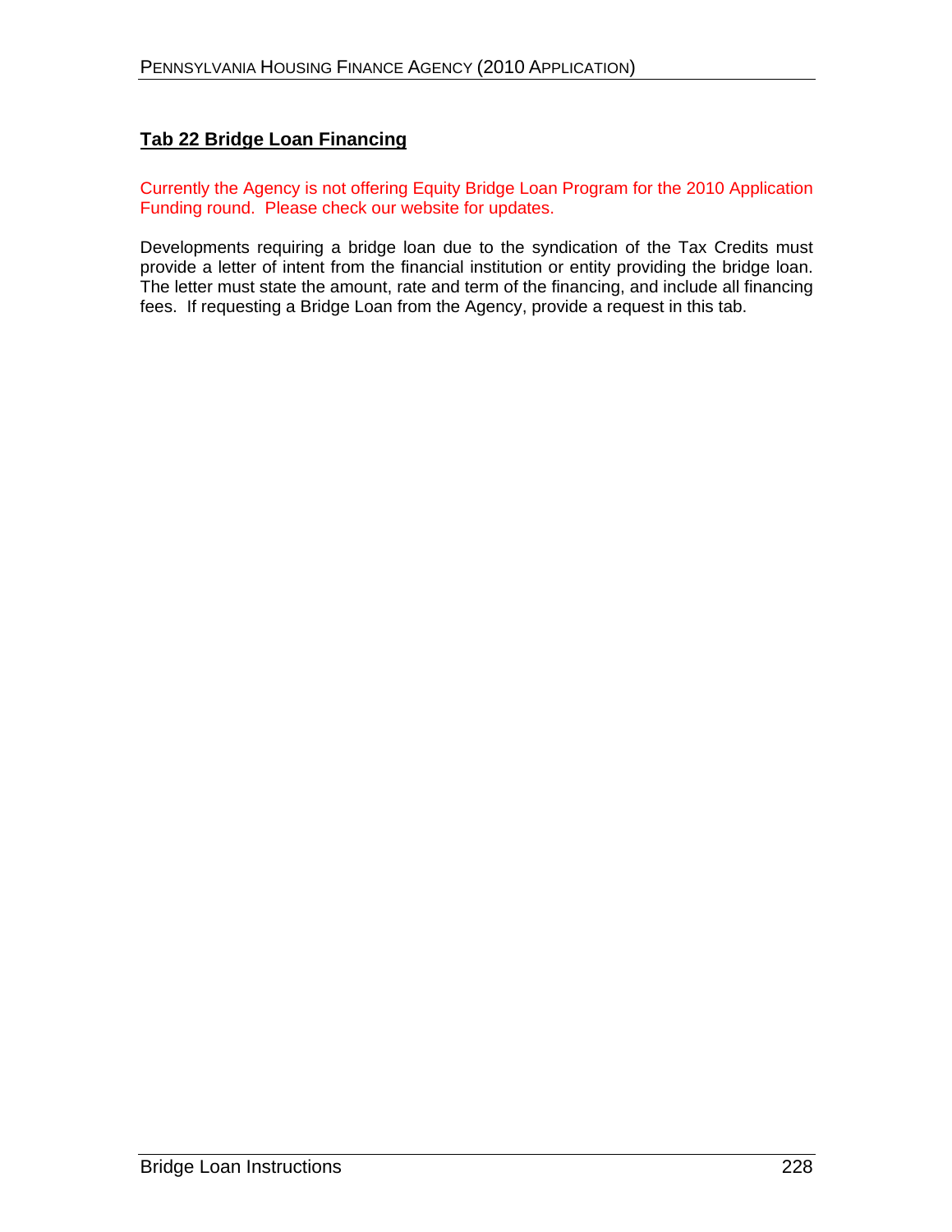#### **Tab 23 Syndication Information**

Information provided in the Application regarding the syndication of the Tax Credits must be confirmed in writing by the appropriate party. Public offerings must be verified by the syndicator issuing the public offering. The offering must be registered with the Securities Exchange Commission ("SEC"). The syndication letter must state the amount of the anticipated pay-in, the amount of Tax Credits upon which the pay-in is based, and an estimated pay-in schedule. For developments seeking Tax Credits and anticipating the use of Federal Historic Rehabilitation Tax Credits and/or Commonwealth of Pennsylvania Neighborhood Assistance or Enterprise Zone State Tax Credits, the syndication letter must provide the total credits, investment amount and pay-in schedule for each tax credit. If the syndicator is also providing an internal bridge loan, the terms and conditions of the loan must be provided.

The Agency will underwrite the development based upon amounts set forth in the syndicator's letter and may establish minimum gross equity pay-in standards during processing. Applicants will be notified regarding any equity adjustments during processing. The contract of the contract of the contract of the contract of the contract of the contract of the contract of the contract of the contract of the contract of the contract of the contract of the contract of th

Furthermore, the Agency may require updates as it deems appropriate during processing in order to verify the equity commitment. Prior to making a contingent set-a side of tax credits, the Agency will require documentation demonstrating evidence of a commitment of equity to the development.

Private offerings must be verified by each of the investors whether corporate or individuals. The letter from the investor(s) must state their equity contribution for each type of Tax Credit and the amount and type of Tax Credits upon which the pay-in is based. The contract of the contract of the contract of the contract of the contract of the contract of the contract of the contract of the contract of the contract of the contract of the contract of the contract of the con

Syndication costs for both public and private offerings must be identified. The Agency retains the right to request additional information on any potential investment, private or public. And the contract of the contract of the contract of the contract of the contract of the contract of the

If the investor is charging an investor service fee, the investor letter must state that the fee is to be paid yearly as a project operating expense. If the fee is not listed in the letter, it may not be paid from project operations. In addition, the fee must be budgeted to be paid from operations.

All applicants are expected to be thoroughly familiar with the "At Risk Rules" of Section 42(k) of the Code. If the applicant has indicated a type of financing such as related party financing, seller financing, or a nonprofit loan that might come under the At Risk Rule provision, the applicant must submit a certification as to why this type of financing is not in violation of the At Risk Rules. The certification must be provided by the owner, acknowledged by the investor, and must provide specific reference to the appropriate section of the Code or relevant accounting procedures which permits this type of financing to remain in basis.

Furthermore, for consideration under the Ability to Proceed Selection Criteria, the developer must submit evidence, satisfactory to the Agency that an equity investor has been secured and funds have been committed to the development.